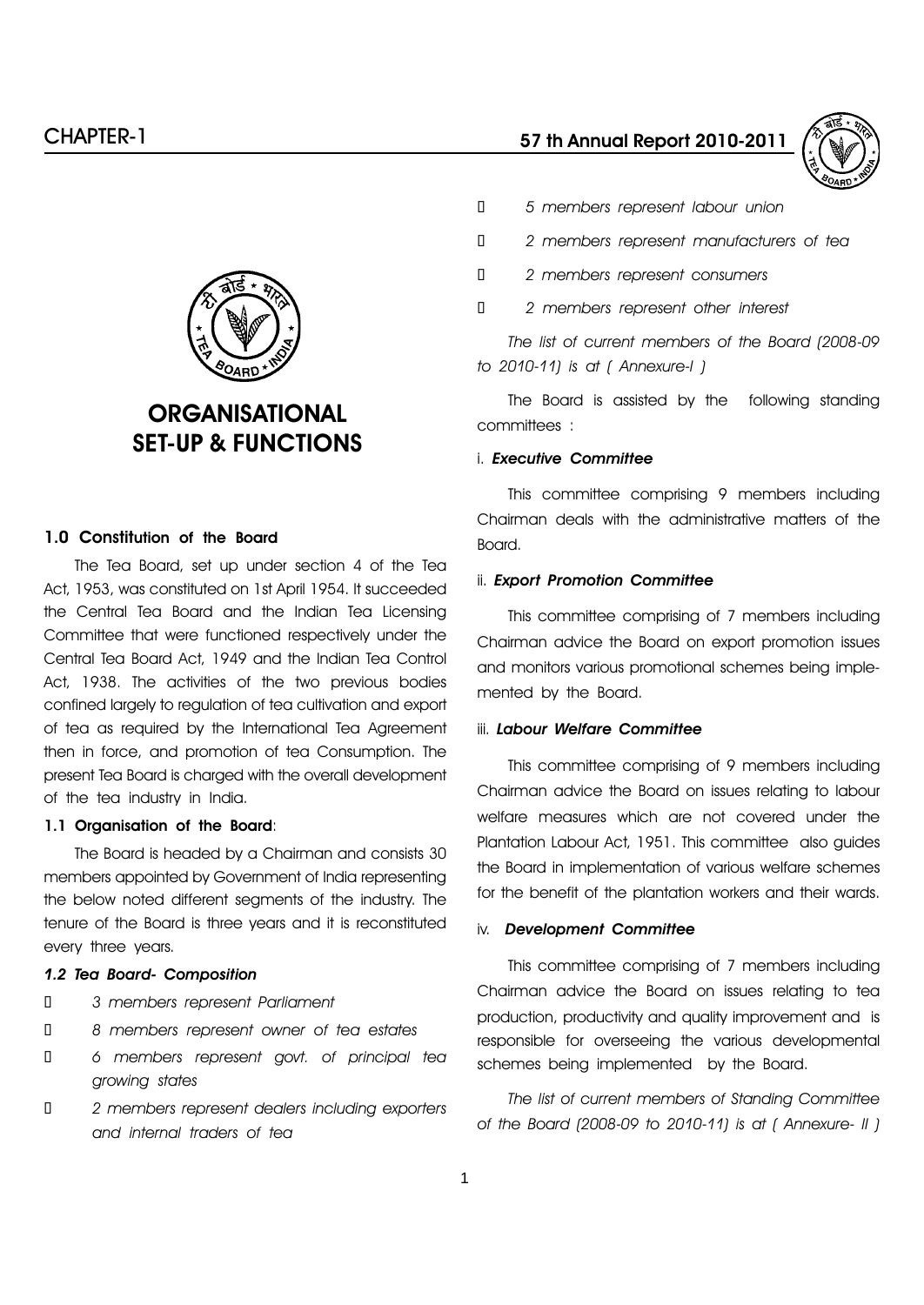#### 1.3 Election of Vice Chairman :

Shri J L Butuail, Chairman, Kangra Valley Small Tea Plantersí Association, Kangra Valley Tea Estate, Gopalpur Himachal Pradesh acted as the Vice Chairman of the Board for period ending 31.03.2011, in terms of Rule 9(1) of the Tea Rules, 1954.

#### 1.4 Functions of Tea Board :

The primary functions of the Tea Board are briefly as under:

a) Rendering financial and technical assistance for cultivation, manufacture and marketing and Export Promotion of tea.

b) Extending financial support for Research and Development activities for augmentation of tea production and improvement of tea quality.

c) Extending financial assistance to the plantation workers and their wards through labour welfare schemes.

d) Assistance to the un-organised small growers sector both financially and technically

e) Collection and dissemination of Statistical information

f) Such other activities as are assigned from time to time by the Central Government.

# 1.5 Source of Funds :

Funds are made available to the Board by the Government through Plan and Non-Plan Budgetary allocations.

The Non-Plan funds are being used exclusively for the administrative and establishment charges of the Board and Plan funds are used for all other activities.

#### 1.6 Administrative Set-up :

The head office of the Board is located in Kolkata, West Bengal and it is headed by Chairman and being assisted by Deputy Chairman and two Executive directors

#### 57 th Annual Report 2010-2011



who are stationed at Guwahati and Coonoor. The Board has sixteen (16) offices within India and three (3) abroad ( Annexure-III ) located in the following places :

(i) **Overseas offices**: London, Dubai, and Moscow. All these foreign offices of the Board are designed to undertake the various promotional measures to boost up export. These offices also act as a liaison offices for interaction between importers and Exporters.

(ii) **Offices within India** : The Regional/Sub-Regional Offices which are under the direct control of HO and of Executive Directors are located as follows :

| Offices under     | Offices under                            | Offices under |
|-------------------|------------------------------------------|---------------|
| direct control of | Executive Director, IExecutive Director, |               |
| Head Office       | Guwahati                                 | Coonoor       |
| New Delhi         | Guwahati                                 | Coonoor       |
| Mumbai            | Silchar                                  | Chennai       |
| Siliguri          | Jorhat .                                 | Kochi         |
| Palampur          | Dibrugarh                                | Kottayam      |
| Kurseong          | Tezpur                                   | Tea Nook,     |
| Jalpaiguri        | Agartala                                 | Tirumala      |
|                   |                                          |               |

#### 1.7 Tea Board Research Centre.

The Darjeeling Tea Research & Development Centre is located at Kurseong headed by a Project Director.

# 1.8 Functional activities of Departments in the Head Office:

a) The Secretariat headed by Secretary looks after Establishment / administrative works and co-ordinates with the various departments of the Boardís office.

b) **The Finance wing** headed by Financial Advisor and Chief Accounts Officer is responsible for the maintenance of accounts, release of financial assistance to tea gardens and internal audit.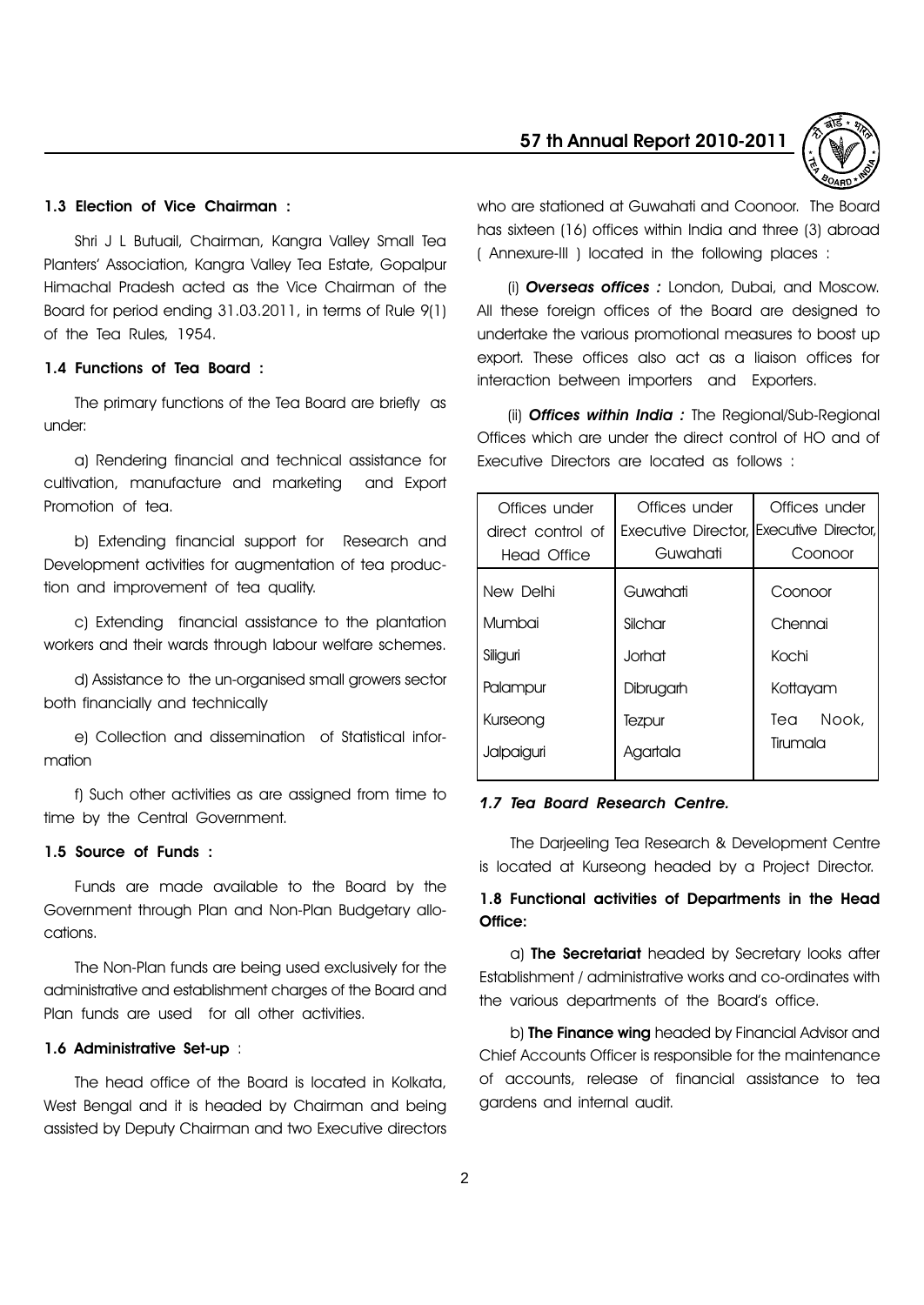c) The Development Directorate headed by the Director of Tea Development is responsible for formulation and implementation of various developmental schemes and rendering assistance to the industry in the procurement, distribution and movement of essential inputs.

d) The Promotion Directorate headed by the Director of Tea Promotion looks after the works relating to Marketing and Promotion of tea in India and abroad.

e) The Research Directorate headed by the Director of Research is responsible for co-ordination of tea research carried out by the different tea research institutions in the country and monitoring the functions of the Tea Boardís own Research Station.

f) The Licensing Department headed by the Controller of Licensing is responsible for issue of licenses, to tea producers\*, manufacturers, exporters, brokers, auction organisers & monitoring of the movement of "Tea Waste<sup>"</sup>

\*Permission & Registration of Tea Estates /Gardens (Section 12 of the Tea Act, Rule 30, 30A, 30B, 31 of Tea Rule 1954)

Monitoring and regulating Tea Waste and Tea Warehouses (Section 30 of the Tea Act and Tea (Waste) Control Order 1959)

Regulating and Monitoring Tea Manufacturer, Tea Auctioneers and Tea Brokers (Section 30 of the Tea Act read with Tea (Marketing Control Order 2003)

g) The Labour Welfare Department headed by Welfare Liaison Officer looks after the work relating to implementation of welfare schemes of the Board, which are not covered under the Plantation Labour Act, 1951.

h) The Statistics Department headed by the Statistician is responsible for the collection of statistics relating to tea area production, export and all other related data and carrying out techno-economic surveys of various tea growing areas in the country including cost studies.

i) **Hindi Cell** headed by the Hindi Officer is responsible for the implementation of the provisions of Official Languages Act and various related measures.

# 57 th Annual Report 2010-2011



#### i) Darieeling Tea Research and Development Centre:

The Board has its own Tea Research Centre at Kurseong. In this Centre, field as well as laboratory experimentations are carried out on specialised topics of replantation, young tea management, crop physiology, clonal selection, biopesticides, residual toxicity, fertility status and nutrition uptake of tea, flavoury components and manufacturing technique of flavoury tea etc. DTR&DC also publishes a number of scientific papers and technical bulletins as part of transfer of technology besides undertaking advisory visits to tea estates.

# 1.9 Salient features of the services being rendered by Tea Board:

The activities undertaken during the year under report by the aforementioned departments are given elsewhere. Brief summary of the services being extended by the Board to the industry is given below:

#### Tea Development :

In order to bring about overall improvement in tea productivity and production and creation of better tea processing facilities for qualitative improvement of the product, a number of financial assistance schemes are operated by the Board. The interests of all the sectors ie. large, medium and small plantations are given due consideration.

Like any other industry, some tea units also face sickness from time to time and the affairs of such tea gardens are looked into in terms of the provisions under the Tea Act. Besides financial assistance, fiscal incentives by the way of Tax concession (Section 33 AB of Income Tax Act) for better working of the tea gardens are considered by the Board.

One of the thrust areas for development is the small grower sector. Keeping in view the lower productivity of the small units, financial assistance is extended towards various developmental measures such as Training and Demonstration on improved methods of tea cultivation, setting up of tea nurseries for supply of planting materials at subsidised costs, study tours for the growers to visit various tea growing areas etc.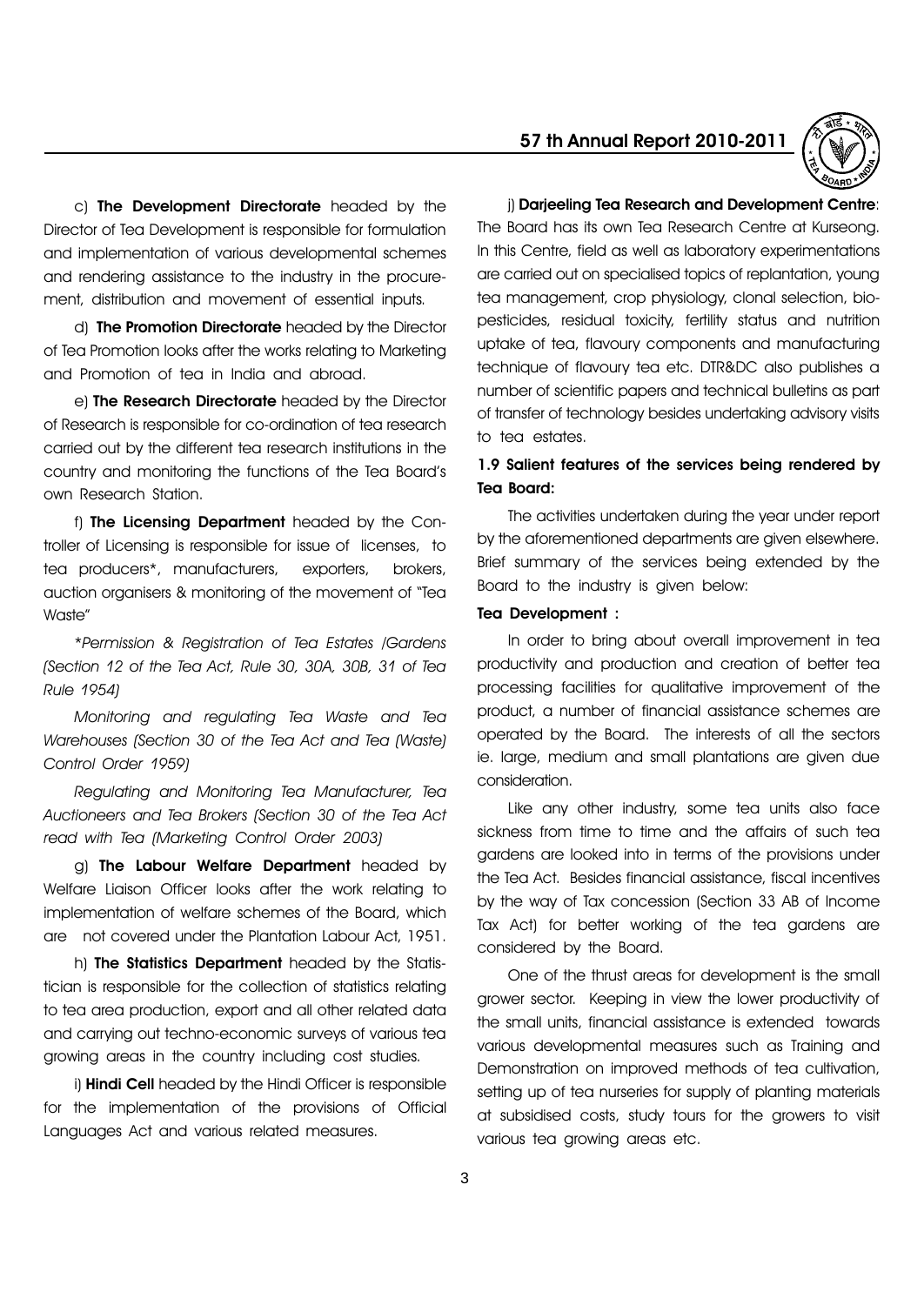#### Tea Research :

Research is an essential input for development of tea industry. Traditionally, the research on tea is being carried out by the R & D Units set up and managed by industry itself. Tocklai Experimental Station of Tea Research Association (TRA) and Tea Research Foundation of UPASI in South are the two important centres of research for tea in the country. Tea Board is maintaining a Research centre at Kurseong to look into specific requirements of Darjeeling tea. Some work is also undertaken by IHBT at Palampur and Himachal Pradesh Krishi Viswa Vidyala (HPKVV) in regard to the problems of Hilly area of Kangra region.

Tea Board provides substantial Grant-in-aid to TRA, UPASI-TRF, HPKVV, and Assam Agricultural University (Jorhat) for carrying out research and extending advisory service to the tea gardens. In addition to grant in aid, both TRA and UPASI TRF are given grant under plan schemes for undertaking various R& D Schemes

In order to extend the research findings at the door steps of the tea gardens, both TRA and UPASI-TRF have a good network of advisory centers. UPASI is also running a KVK exclusively for supporting the causes of small growers in the South India.

To develop technical manpower in the North Eastern States, financial assistance is being provided by the Board towards imparting training on tea culture by TRA to the persons nominated for training by the state governments. Tea Board also provides grants-in-aid to different universities and technical institutions for undertaking research on specific projects covering those items which are not included in the programme of research of the TRA, and UPASI-TRF.

National Tea Research Foundation (NTRF) has been established with financial contribution from the tea industry and NABARD to strengthen research activities and to launch schemes on new and diversified fields of research.

In addition to conducting and promoting research, multifarious technical matters relating to alternate tea packaging, ISO/PFA specifications, quality barriers, development of specialised products, bio/eco teas etc are

# 57 th Annual Report 2010-2011



handled by the Research Directorate of the Board. The Board is being represented by the Director of Research in various technical committees on tea research.

# Labour Welfare :

Tea Board has been extending support towards certain Labour welfare measures to tea plantation workers and these measures are confined to those which are not covered under the Plantation Labour Act and Rules there under. The welfare measures of the Board are in the form of grant of educational stipend to the wards of the garden workers for pursuing studies above primary stage as well as providing financial assistance for construction/ extension of school buildings, purchase of Ambulance and medical equipments for specialized treatment etc.

#### Tea Promotion :

Tea Boardís promotional work is generally carried out through its foreign offices currently located at London, Dubai and Moscow.

The activities of the overseas offices include:-

- Participation in international fairs and exhibitions, particularly food and beverage events.
- Field sampling at specialty stores /super markets.
- Media publicity.
- Buyer -seller-meets.

 Providing promotional support to Indian exporters/foreign importers of value added teas in their promotional and marketing efforts.

 P.R. activities to establish closer link between importer and exporter

 Exchange of tea delegations between India and importing countries.

#### 1.10 Man-Power of Tea Board

The total man-power of the Board as on 31.03.2011 was 602. The break up existing strength of the Officers and staff members under different categories in offices of the Board in India and abroad is as shown in the Table-1.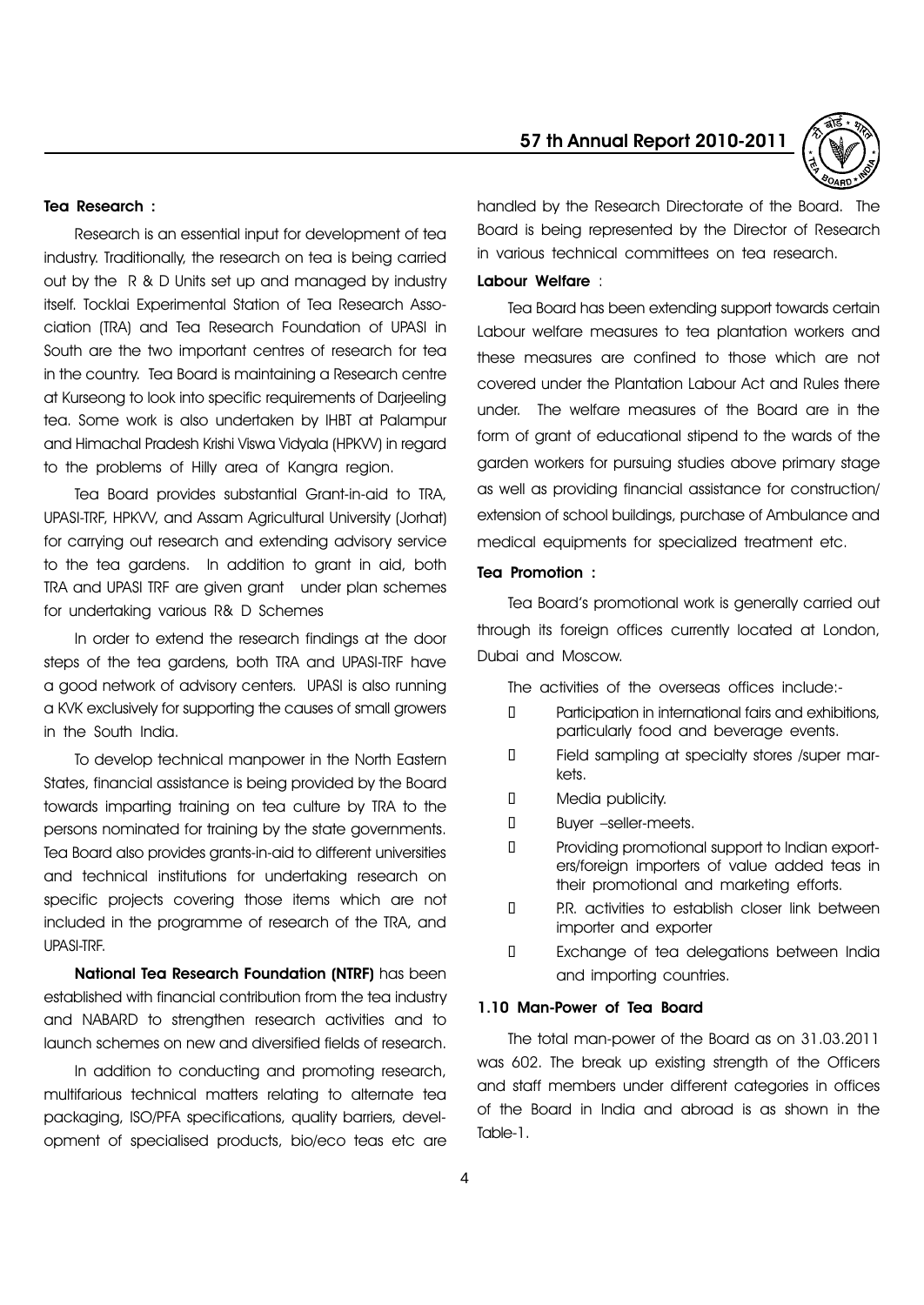

| SI.<br>No. |                                                                                    | Group<br>A | Group<br>B | Group<br>$\mathsf C$ | Group D<br>(Safai<br>Karmachari) | Total |
|------------|------------------------------------------------------------------------------------|------------|------------|----------------------|----------------------------------|-------|
|            |                                                                                    |            |            |                      |                                  |       |
|            |                                                                                    |            |            |                      |                                  |       |
|            |                                                                                    |            |            |                      |                                  |       |
|            |                                                                                    |            |            |                      |                                  |       |
|            |                                                                                    |            |            |                      |                                  |       |
|            | Number of India-based Officials in Board's Offices abroad under (as on 31.03.2011) |            |            |                      |                                  |       |
|            |                                                                                    |            |            |                      |                                  |       |
|            |                                                                                    |            |            |                      |                                  |       |
|            |                                                                                    |            |            |                      |                                  |       |

## $Table - 1$ Groupwise man power of the Board in India as on 31.03.2011

### 1.11 Recruitment Drive :

During the year recruitment was made to fill up the following positions :

| Group |     |     |     |
|-------|-----|-----|-----|
| No.   | ۱il | Nil | ר ו |

# 1.12 Scheduled Castes & Scheduled Tribes and Other Backward Class

| SC | ST | $OBC$ Total |  |
|----|----|-------------|--|
|    |    |             |  |
|    |    |             |  |
|    |    |             |  |
|    |    |             |  |
|    |    |             |  |

### 1.13Changes in administration during the year under review :

- 1. Dr. P.Shakil Ahmed, IAS, Director of Tea Promotion, Moscow completed his tenure with Tea Board and repatriated to his parent department w.e.f. 12.04.2010.
- 2. Shri A.K.Kala, Special Officer for NWI, New Delhi superannuated on 30.04.2010.
- 3. Shri Mohinder Singh, Section Officer (Dev.) was promoted to the post of Joint Controller of Licensing, Kochi w.e.f. 10.05.2010 and superannuated w.e.f. 30.09.2010.
- 4. Shri R.D. Nazeem, IAS, on completion of his tenure with Tea Board relinquished his charge as Executive Director, Coonoor w.e.f. 21.06.2010 (FN).
- 5. Shri R.Ambalavanan, IA&AS joined the Board as Ex-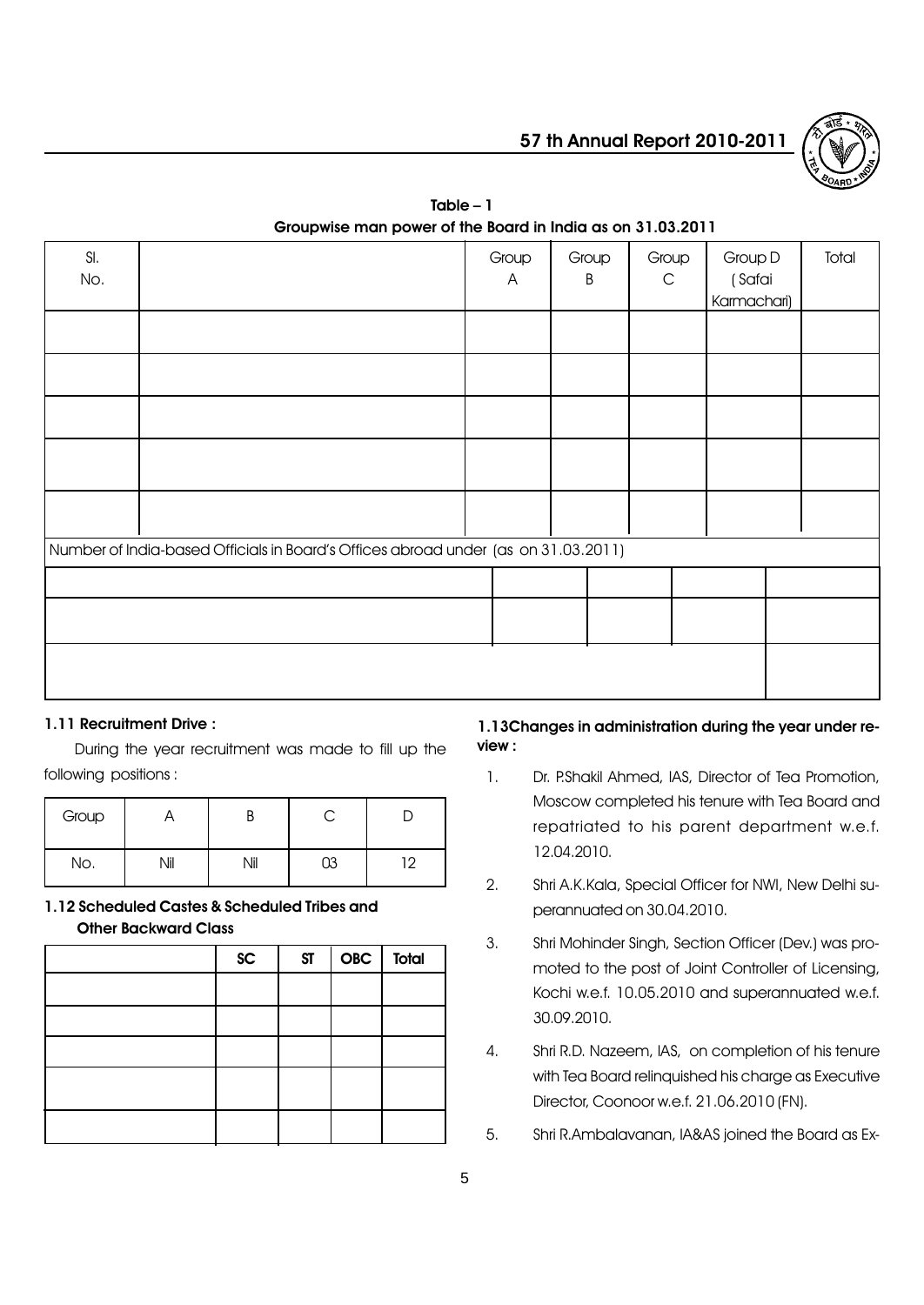

ecutive Director, Coonoor w.e.f. 21.06.2010.

- 6. Shri Subir Kr. Hazra, ADTD was promoted as Dy. Director of Tea Development (Plantation) at Board's Head Office, Kolkata w.e.f. 09.08.25010.
- 7. Shri Amal Roy Chowdhury, DDTD(P) was promoted as Joint Director (Plantation) w.e.f. 07.10.2010 and superannuated w.e.f. 28.02.2011
- 8. Shri Basudeb Banerjee, IAS on completion of his tenure with Tea Board was relieved of his duties as Chairman w.e.f. 19.10.2010.
- 9. Smt. Roshni Sen, IAS, Dy. Chairman looked after the charge of Chairman of the Board for 3 months in addition to her own duties w.e.f. 20.10.2010.
- 10. Shri Dinesh Sharma, IAS took over the charge of the post of Chairman of the Board in addition to his own duties as Chief Executive Officer, Price Stabilization Fund Trust w.e.f. 29.12.2010 (FN).
- 11. Shri Sudhagnsu Bikash Naskar, Accounts Officer superannuated w.e.f. 31.12.2010.
- 12. Ms. M. Gunabhoosanam, Supdt.(GD) was promoted as Joint Controller of Licensing, Kochi w.e.f. 27.01.2011
- 13. Shri S.S.Namboori, Assistant Secretary superannuated w.e.f. 31.01.2011.
- 14. Smt. Rekha Ghosh, Section Officer (Estt.) looked after the charge of Assistant Secretary w.e.f. 01.02.2011 in addition to her own duties.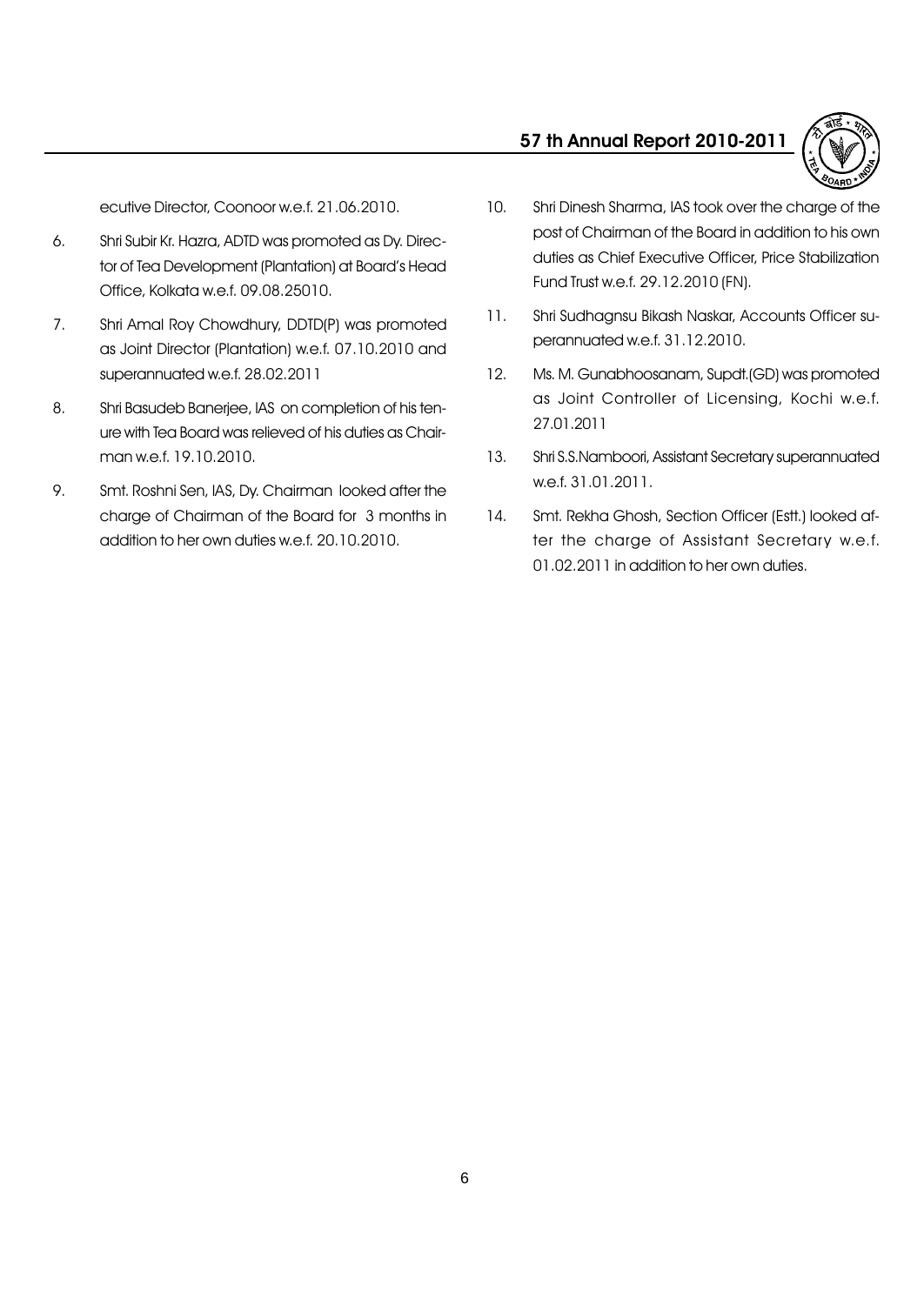

hectares and the global production increase between 2001 and 2010 was around 1100 million kgs. Out of this increased production nearly 900 million kgs was of green tea and the increase in black tea production was modest at around 200 million kgs.

The significant features of the last decade(2001 to 2010) include:

- i. Share of green tea in global production had gone up from 23% to 39% and the black teaís share declined from 77% to 61%.
- ii. The share of orthodox tea remained stagnant at 34% and that of CTC tea declined from 43% to 27%.
- iii. Kenya became the leading exporting country
- iv. China became the leading producer of tea in the world in 2006 surpassing the record held by India over 111 years.
- v. Sri Lanka was relegated to third position in the ranking of exporting countries.
- vi. Small grower sector in India became a force to reckon with and made a significant contribution to total production by increasing its share from 11 % to 26 % between 2001 &2010.
- vii. Global tea prices which were sluggish from the beginning of the decade started firming up and remained stable since 2008. The buoyancy in the tea prices over the last three years helped the tea industry particularly in India in consolidation of the financial losses sustained over the previous seven years.

The average per head consumption of tea varies widely from country to country. While it is more than 2 kg in Ireland and the U.K. and around 1 kg in Sri Lanka and Pakistan, it is only 800 grams in India. Despite per head consumption being one of the lowest in the world, the total consumption in India, due to its population size, is the largest and almost 80% of the total production is consumed within the country. The domestic consumption volume account for 22% of the global consumption. This distinct position is in sharp contrast with other producing



# INDIA TEA IN THE INTERNATIONAL **PERSPECTIVE**

r view of the Global and Indian Tea Scenarios:

#### Global Tea Scenario

Tea is one of the most popular and widely consumed hot beverages the world over. Today cultivation of tea is spread over all the continents except North America with wide range of agro-climatic conditions between 42<sup>'</sup>N (Georgia) and 35íS latitude (Argentina). More than 30 countries grow tea. The estimated global production in 2010 was 4162 million kg of which 42% was exported. With the world consumption around 3980 million kg, the global production and absorption remained finely balanced with production little ahead of demand. Being an agricultural commodity which is subject to vagaries of nature, the prevailing difference between production and demand is well within reasonable limits.

# Amongst tea producing countries, the principal producers are India, China, Sri Lanka, Kenya and Indonesia. These five countries account for 76% and 79%of world production and exports respectively.

During the last decade the Vietnam and China have made rapid strides and emerged as the prominent forces to reckon with in the international market. The research findings in 90s as to the goodness of tea and its health attributes fuelled the green tea production growth during the last decade. The additional area brought under cultivation during the last decade was around 1 million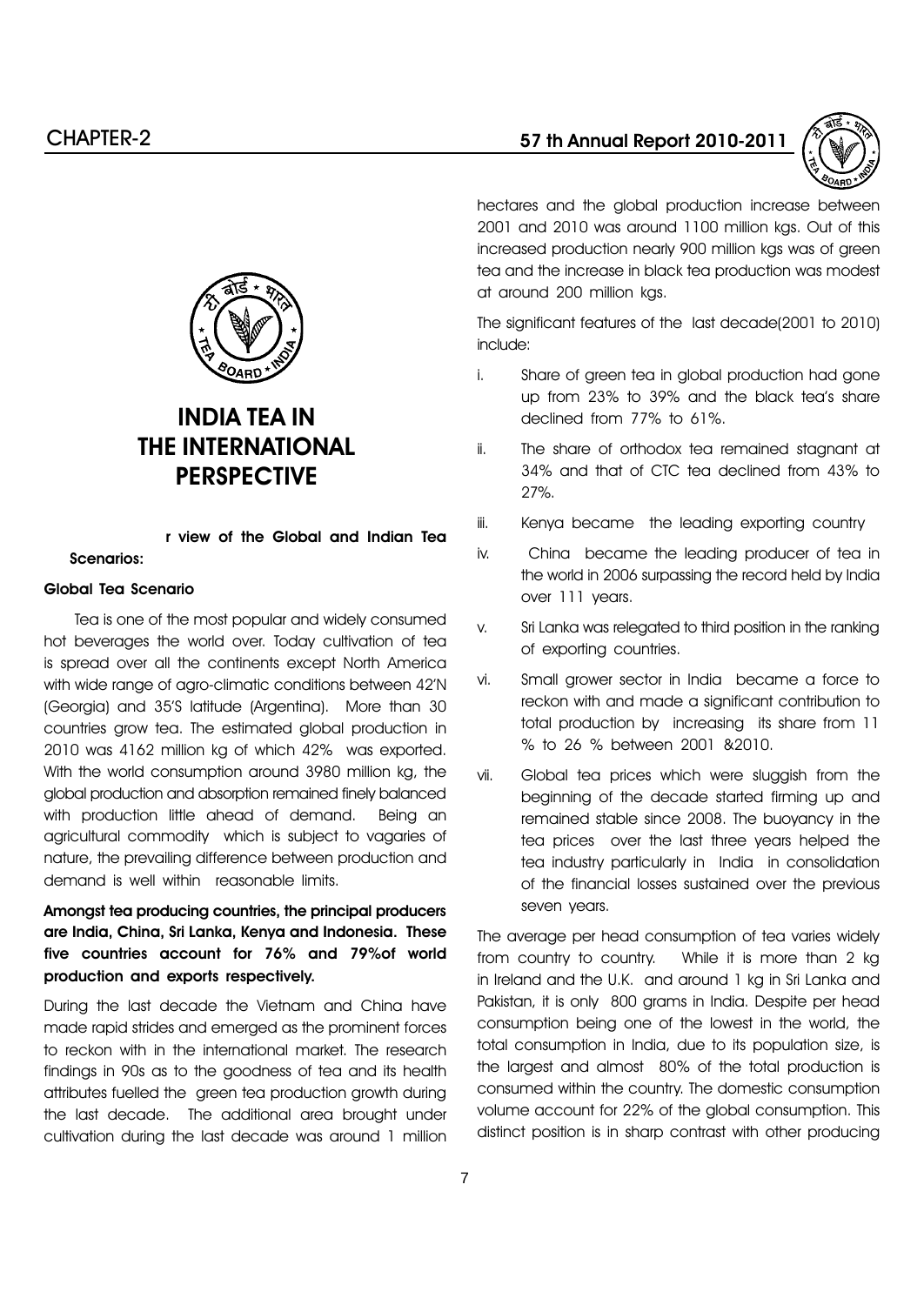



countries, particularly Kenya and Sri Lanka which hardly have any strong domestic demand and export 90 to 95% of their production.

#### 2.1 Global Tea situation in 2010-11:

During the year under review the international tea prices remained stable and were either at par or moderately higher than the levels of previous year (Table-1) On the other hand the prices for south Indian teas declined by Rs.4 to 11 per kg. As against decennial average of 110 million kg, the actual increase in global production in 2010 over 2009 was 230 million kgs of which black tea accounted for 182 m.kgs and green tea 48 million kg. (Table-2). Bulk of the increase in black tea production came from Sri lanka and Kenya while there was marginal decline in Indian when compared to previous year.(Table-3). Total exports in 2010 increased by 155 million Kgs over 2009 an increase of 1.5%. .(Table-4).

| <b>Auction Center</b> |             | 2009   | 2010   |
|-----------------------|-------------|--------|--------|
| Kolkata               | ₹           | 124.63 | 132.97 |
| Guwahati              | ₹           | 110.42 | 112.93 |
| Siliguri              | ₹           | 104.65 | 104.44 |
| Kochi                 | ₹           | 88.56  | 77.45  |
| Coimbatore            | ₹           | 79.23  | 63.49  |
| Coonoor               | ₹           | 75.38  | 61.11  |
| Chittagong            | Taka        | 144.06 | 183.55 |
| Colombo               | Rs          | 362.70 | 370.48 |
| Jakarta               | US \$ c     | 182.49 | 181.69 |
| Mombasa               | US \$ c     | 229.00 | 254.00 |
| Limbe                 | $US$ \$ $c$ | 158.32 | 158.45 |

#### Table-1 : Tea prices during 2010 in respective currencies per kg

Source ; ITC Annual Bulletin of Statistics 2011 except Indian auction

#### Table-2: World's Total Product Mix ( in Million Kgs.)

|                  | 2009    | 2010    | Increase/decrease over 2009 |
|------------------|---------|---------|-----------------------------|
| Green Tea        | 1235.87 | 1284.50 | 48.63                       |
| <b>Black Tea</b> | 2696.11 | 2877.83 | 181.72                      |
| Total            | 3931.98 | 4162.33 | 230.35                      |

Source ; ITC Annual Bulletin of Statistics 2011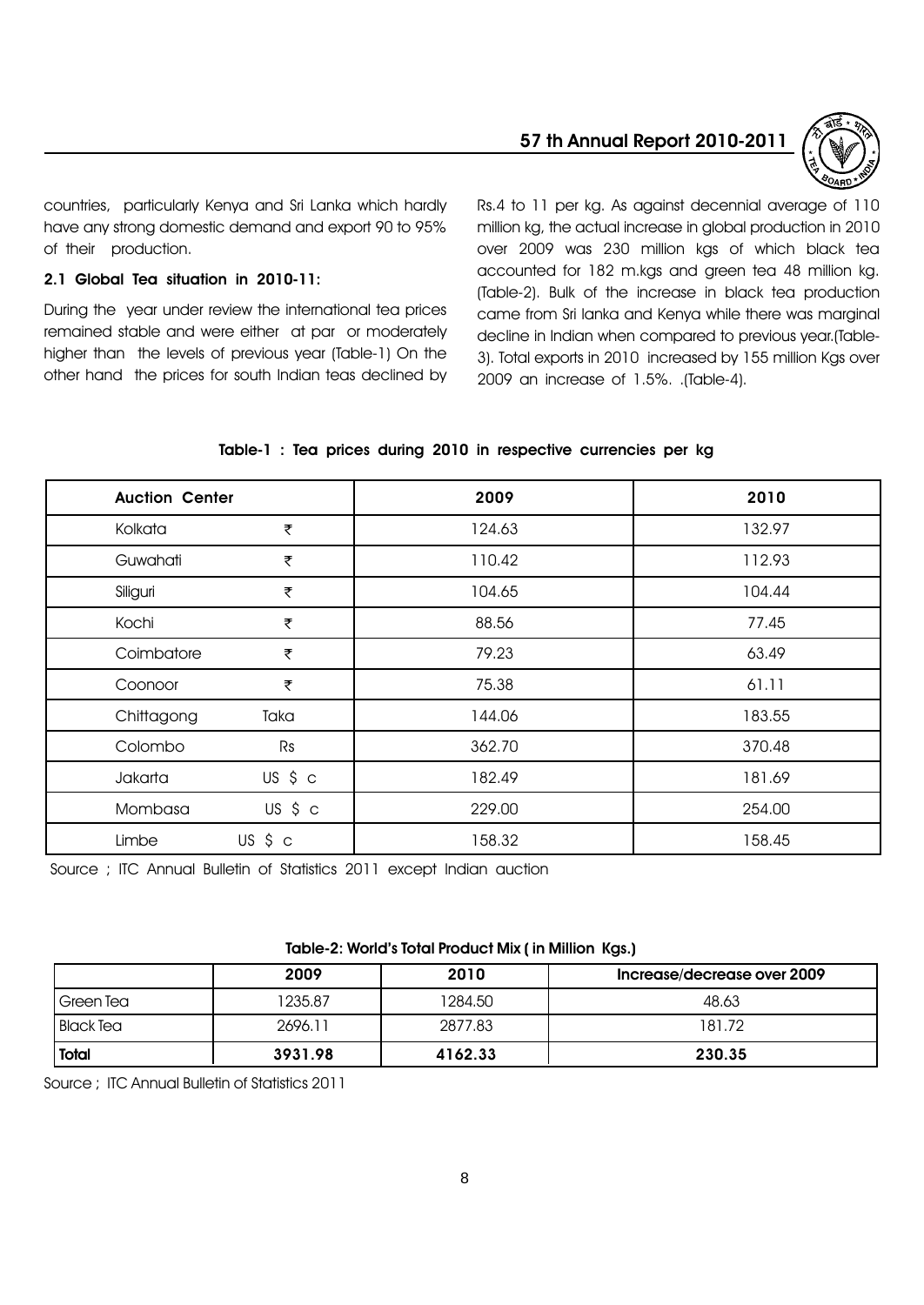

| Country   | 2009   | 2010   | Increase/Decrease over 2009 |
|-----------|--------|--------|-----------------------------|
| India     | 979.00 | 966.40 | $-12.60$                    |
| Sri Lanka | 289.78 | 331.43 | 41.65                       |
| Kenya     | 314.20 | 399.01 | 84.81                       |

#### Table-3. Tea production in major black tea producing countries ( in Million Kgs.)

Source; ITC Annual Bulletin of Statistics 2011

Table-4 Global Exports and imports for consumption( in Million Kgs.)

|                        | 2009    | 2010    |
|------------------------|---------|---------|
| Exports                | 1582.94 | 1738.41 |
| % of Global production | 40.26   | 41.7.   |

Source; ITC Annual Bulletin of Statistics 2011

#### 2.2 Indian Tea Scenario

Major tea areas of the country are concentrated in Assam, West Bengal, Tamil Nadu and Kerala. These four states account for 95% of the total production. The traditional states where tea is grown to a small extent are Tripura, Himachal Pradesh, Uttarakhand, Bihar and Karnataka. The non-traditional states that have entered the tea map of India in the recent years include Arunachal Pradesh, Manipur, Meghalaya, Mizoram, Nagaland, Orissa and Sikkim.

India produces some of the world's finest teas. The low temperature in the hills of Darjeeling aids production of the famous Darjeeling tea. Assam teas are well known for their strong, brisk and full bodied liquor and the Nilgiri teas are famous for their delicate flavour, strength and brightness. Other areas, with their diverse agro climatic conditions produce medley of teas suited to many different tastes. The characteristics of each region are distinct, which sets them apart from one another in many different ways.

Today, tea industry is one of the oldest agro-based well organized industries in India. The tea industry provides direct employment to more than a million workers of whom

a sizable number are women. The tea plantations are not just economic production units, but rather social institutions, which control the lives of their resident work force to a large extent. The plantations do not just offer employment; they are also responsible for providing housing, water, welfare and many other facilities that affect the daily lives of workers. The labour cost, therefore, is the largest cost overhead accounting for about 60% of the total cost of production. Since workers come from socially and economically weaker sections of the society their livelihood is directly linked with the prosperity of the tea industry. It is, therefore, of the utmost importance that the tea industry must grow not only to fulfill its primary function of producing a wholesome beverage for the domestic and overseas consumer, but also to fulfill its social obligations in sustaining and improving the well being of all those who are dependent on its fortunes.

#### 2.3 Indian Tea Situation in 2010-11

Production: During 2010, tea production declined by 12.60 m.kg over 2009 because of marginal decline in production in Assam due to adverse climatic conditions. The in the financial year was 24.45 m.kg when compared to previous year. (Table-5)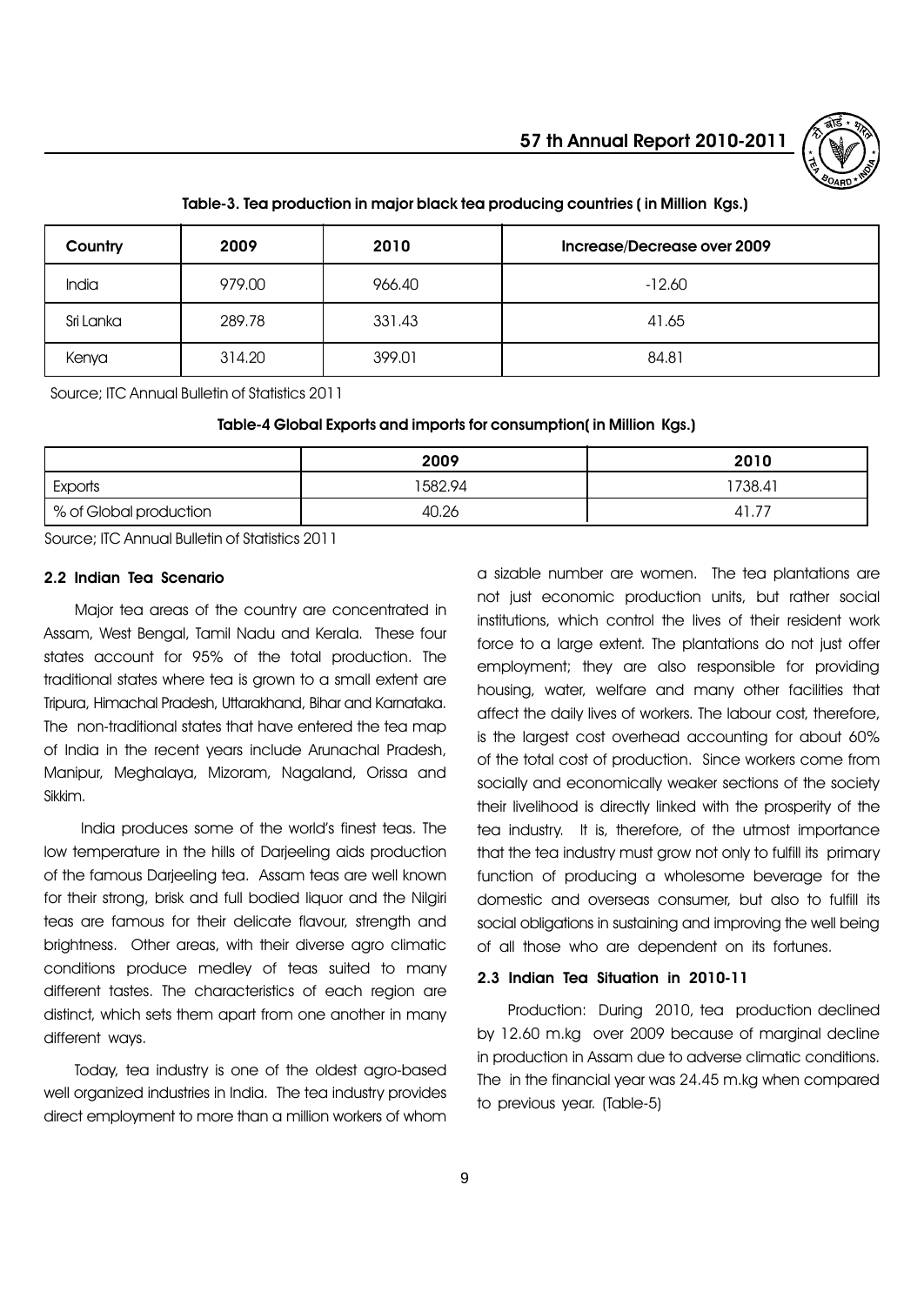

Exports: The export during 2010 was down by 4.61 m.kg over 2009 and by 34.50 m.kg in the financial year 2010-11 when compared to previous year. (Table-6)

| Calendar<br>Year | Qty.<br>(M.Kgs.) | Value<br>₹ Crs) | U.P.<br>₹/Kgs.) | Financial<br>Year | Qty.<br>(M.Kgs.) | Value<br>ं₹ Crs) | U.P.<br>(₹/Kgs.) |
|------------------|------------------|-----------------|-----------------|-------------------|------------------|------------------|------------------|
| 2008             | 203.12           | 2392.91         | 117.81          | 2008-09           | 190.64           | 2381.79          | 124.94           |
| 2009             | 197.90           | 2785.85         | 140.77          | 2009-10           | 213.43           | 3038.69          | 142.37           |
| 2010(E)          | 193.29           | 2595.21         | 134.26          | 2010-11(E)        | 178.93           | 2450.49          | 136.95           |

Table-6. Exports of Tea from India during the last 3 years

The decline in exports during 2010-11 was due to low off take by Russian Federation, Iraq, Afghanistan, United Kingdom, and Egypt as compared to last year. The details of exports over the last three years in different forms are given in Tables 7 to 10.

### Table-7. Exports of Bulk Tea from India during the last 3 years

| Year        | Quantity (M.Kgs.) | Value (₹ Crs.) | Unit Price ( $\overline{\tau}$ /Kg) |
|-------------|-------------------|----------------|-------------------------------------|
| 2008-09     | 168.93            | 1876.03        | 111.05                              |
| 2009-10     | 183.27            | 2328.73        | 127.07                              |
| 2010-11 (E) | 152.59            | 1808.39        | 118.51                              |

Table-8. Exports of Packet Tea from India during the last 3 years

| Year        | Quantity (M.Kgs.) | Value (₹ Crs.) | Unit Price (₹/Kg) |
|-------------|-------------------|----------------|-------------------|
| 2008-09     | 10.26             | 162.18         | 158.12            |
| 2009-10     | 17.72             | 297.11         | 167.65            |
| 2010-11 (E) | 16.13             | 284.37         | 176.30            |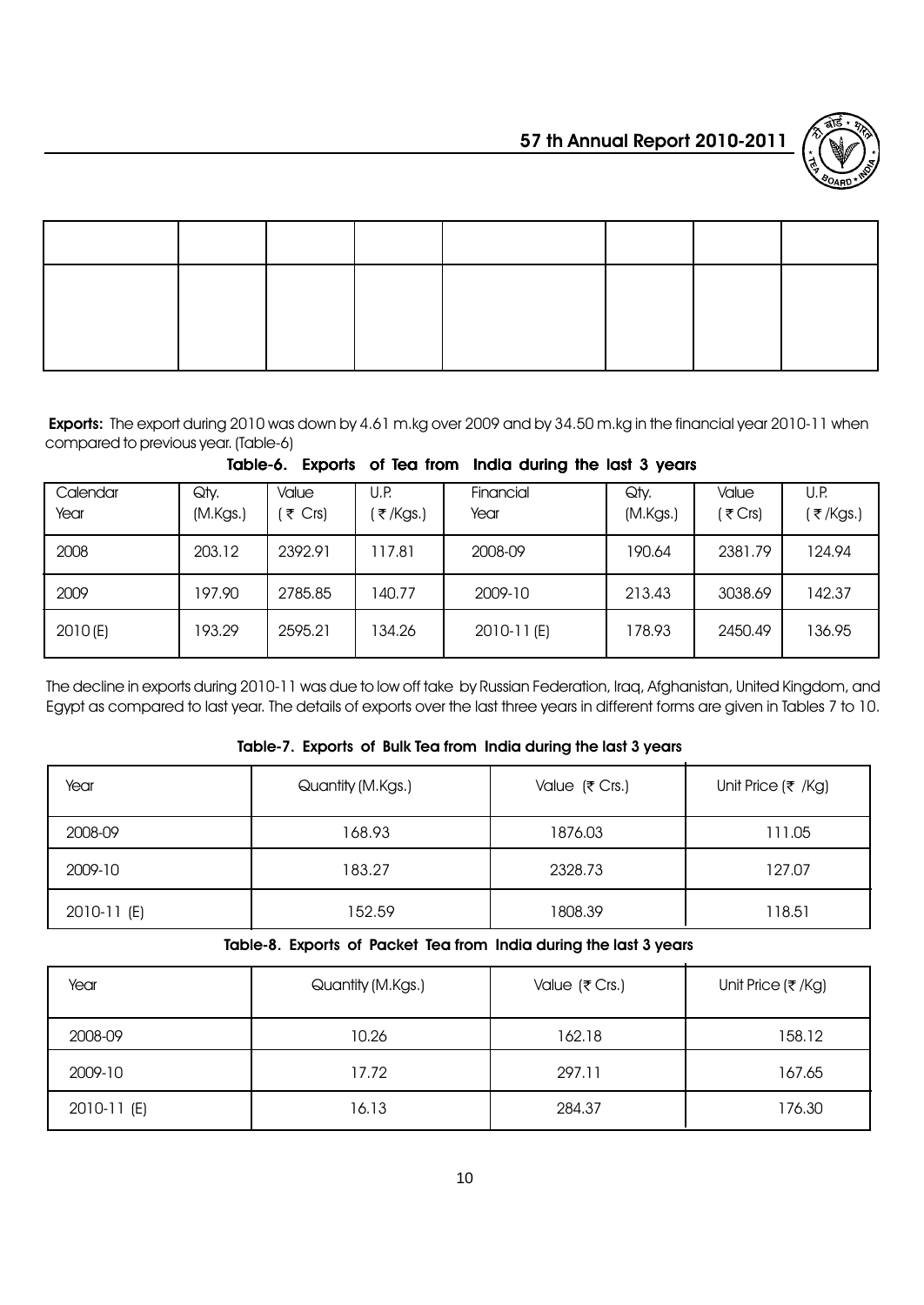

# Table-9 Exports of Tea Bags from India during the last 3 years

| Year        | Quantity (M.Kgs.) | Value (₹ Crs.) | Unit Price $($ ₹ /Kg) |
|-------------|-------------------|----------------|-----------------------|
| 2008-09     | 8.64              | 248.44         | 287.67                |
| 2009-10     | 9.50              | 295.10         | 310.50                |
| 2010-11 (E) | 7.21              | 233.79         | 324.26                |

### Table-10 Exports of Instant Tea from India during the last 3 years

| Year        | Quantity (M.Kgs.) | Value ( $\overline{\tau}$ Crs.) | Unit Price ( $\overline{\tau}$ /Kg) |
|-------------|-------------------|---------------------------------|-------------------------------------|
| 2008-09     | 2.81              | 95.14                           | 338.57                              |
| 2009-10     | 2.94              | 117.75                          | 400.09                              |
| 2010-11 (E) | 3.00              | 123.94                          | 413.13                              |

#### 2.4 Primary Marketing :

During 2010 out of the total tea produced, 55% was sold through public auctions, 4% was directly exported through forward contract and the remaining 41% was sold through ex-garden private sale. The different modes of disposal of tea over the last three years and the average price fetched in public auctions are shown in Table-11 & 12

#### Table-11 Mode of disposal of Tea produced in India

| Year | Qty, of tea sold<br>through Auction | Ex-garden export under forward<br>contract Sale | Ex-garden private sale |
|------|-------------------------------------|-------------------------------------------------|------------------------|
| 2008 | 546 (55.66)                         | 45 (4.59)                                       | 390 (39.75)            |
| 2009 | 518 (52.91)                         | 42 (4.29)                                       | 419 (42.80)            |
| 2010 | 530 (54.87)                         | (4.24)<br>41                                    | 395 (40.89)            |

(Volume in Million Kgs. Figures in brackets denote % to the total production)

# Table-12 Average price  $\overline{\tau}$  per kg of tea sold through Auctions

| 2008 | 95.27  | 66.27 | 86.99  | 2008-09 | 97.15  | 70.26 | 89.70  |
|------|--------|-------|--------|---------|--------|-------|--------|
| 2009 | 114.86 | 81.03 | 105.60 | 2009-10 | 116.46 | 80.26 | 106.36 |
| 2010 | 119.50 | 67.69 | 104.66 | 2010-11 | 123.72 | 66.07 | 109.18 |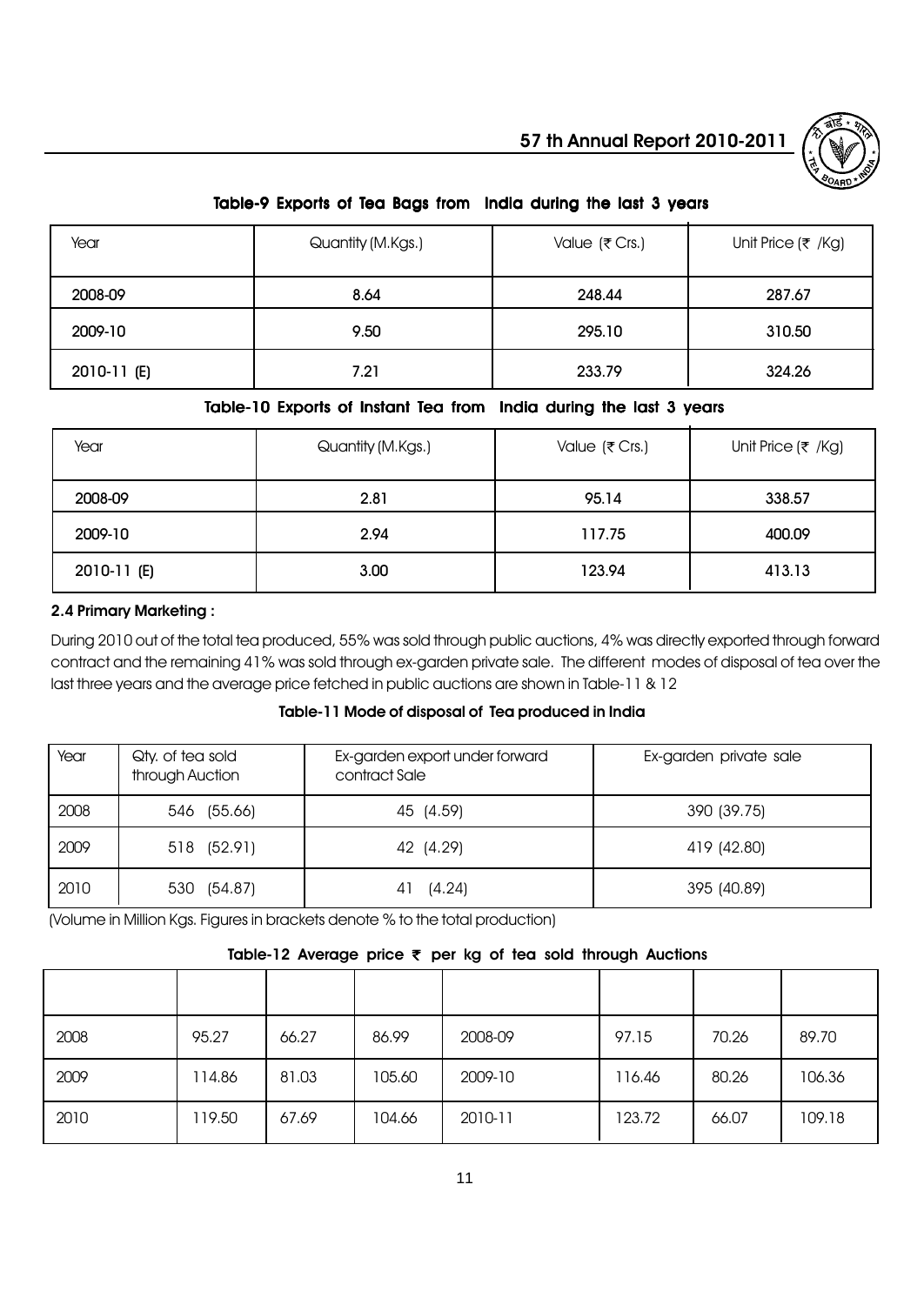

# 2. 5 Domestic Consumption :

The internal consumption of tea for the year 2010 was around 837 M.Kgs. as against 819 M.Kgs in 2009 - an increase of 18 M.Kgs over 2009.

#### 2.6 Taxes & Duties :

| Excise Duty | $\mathbb{R}^n$ | 10% ad-valorem on Instant Tea falling<br>under heading 2101.20                                                                            |
|-------------|----------------|-------------------------------------------------------------------------------------------------------------------------------------------|
| Export Duty | $\sim 100$     | Nil                                                                                                                                       |
| Import Duty | - 1            | Nil on teas imported for the purpose of<br>re-export by Export Oriented Units (EOU)<br>and Special Economic Zone (SEZ) units.<br>However. |

Teas imported for domestic markets would attract Basic import duty of 100% plus 10% surcharge plus special additional duty of 4% on basic duty and surcharge (w. e. f. 1st March, 2002).

Concessionary rate of 7.5% basic duty plus other normal surcharges apply to imports from Sri Lanka up to a volume of 15 M Kgs per calendar year.

#### 2.7 Tea Cess :

Cess is levied on all teas produced in India under Section 25(1) of the Tea Act, 1953. The said Act provides for levying cess upto 50 paise per kilogram of tea produced in India. Currently, however, the cess is collected at the rate of 30 paise per kg. except Darjeeling teas for which only 12 paise per kg is levied. The Cess at present is collected by the Central Excise Department and credited to the Consolidated Fund of India after deducting the expenses of collection. Funds to Tea Board are released by the Central Government at quarterly interval on the basis of the sanctioned budget .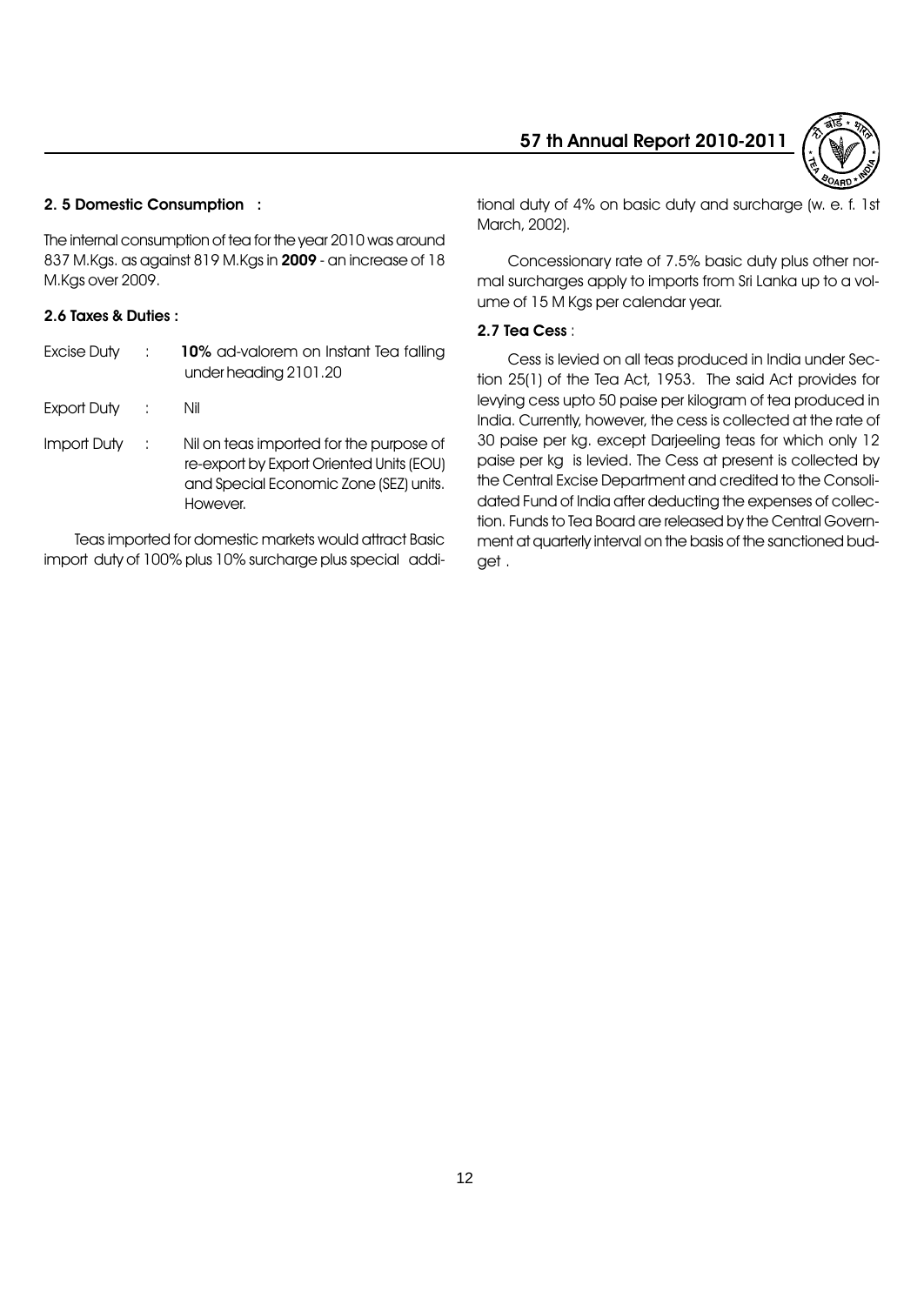

Section 10 of the Tea Act subject to the delegation of financial powers of the Government and/or under the provision of the Act and subordinate legislation thereto.

As indicated above the Budget of the Board comprises of two constituent elements Viz. Non-Plan and Plan.

#### CESS PROCEEDS

The estimated collection of cess during the year under review was ₹ 3066 lakhs. During the year 2010-11 an amount of  $\bar{\tau}$  2642.67 lakh was released by the Government towards proceeds of cess under Section 26 of the Tea Act, 1953 as non-plan contribution to the Tea Board.

#### RESEARCH & DEVELOPMENT GRANTS

During the year 2010-11, a sum of  $\bar{\tau}$  2883.11 lakh was received from Government towards Research and Development Grants for old and ongoing schemes and new schemes under Section 26A of the Tea Act.

#### SPECIAL FUND (ASIDE)

During the year an amount of  $\bar{\tau}$  300.00 lakh was received from the Govt. towards Grant-in-aid under Special Fund-ASIDE for setting up of Quality Control Laboratory with the objectives of testing pesticide residue, bio-fertiliser and bio-pesticides etc.

#### TRA CENTENARY GRANT (RESEARCH)

During the year an amount of  $\bar{\tau}$  1500.00 lakh was received from the Govt. towards centenary grant of TRA.

#### SUBSIDY

A sum of  $\bar{\tau}$  10055.70 lakhs was received from Government towards subsidy during the year under Section 26A of the Tea Act.

# LOAN CORPUS FUND

During the year under review no amount was released by the Government under Section 26A of the Tea Act towards Loan Schemes.

#### SPECIAL PURPOSE TEA FUND-Capital

During the year, an amount of  $\overline{\tau}$  1500.00 lakh was received from Govt. towards SPTF Capital Contribution.



#### **INTRODUCTION**

As per Sections 25 and 26 of Tea Act the proceeds of tea cess levied and collected by Central Exercise Department on all teas made in the country get credited to the Consolidated Fund of India and Central Government as deemed necessary provide non-plan funds to the Board under Annual Budget of Ministry of Commerce & Industry. The rate of cess has been enhanced with effect from 1st April, 1997 and at present is charged on Darjeeling and other than Darjeeling varieties of made teas  $\omega \neq 0.12$  per kg and  $\geq 0.30$  per kg respectively in terms of the enabling provision contained in Section 25 of the Tea Act.

The other major sources of income of the Board are grants, subsidy and loan released to it by the Government of India under Section 26 A of the said Act. The Board also has some other minor sources of revenue such as fees on licenses, interest on loans and advances and miscellaneous receipts such as sales of liquid tea, sales of green leaves, sale of application forms and other publications etc.

Thus, all funds available to the Board under Sections 26 and 26 A of the Tea Act are routed through the medium of the Annual Union Budget. Such funds are then applied to the functions of the Board as enshrined in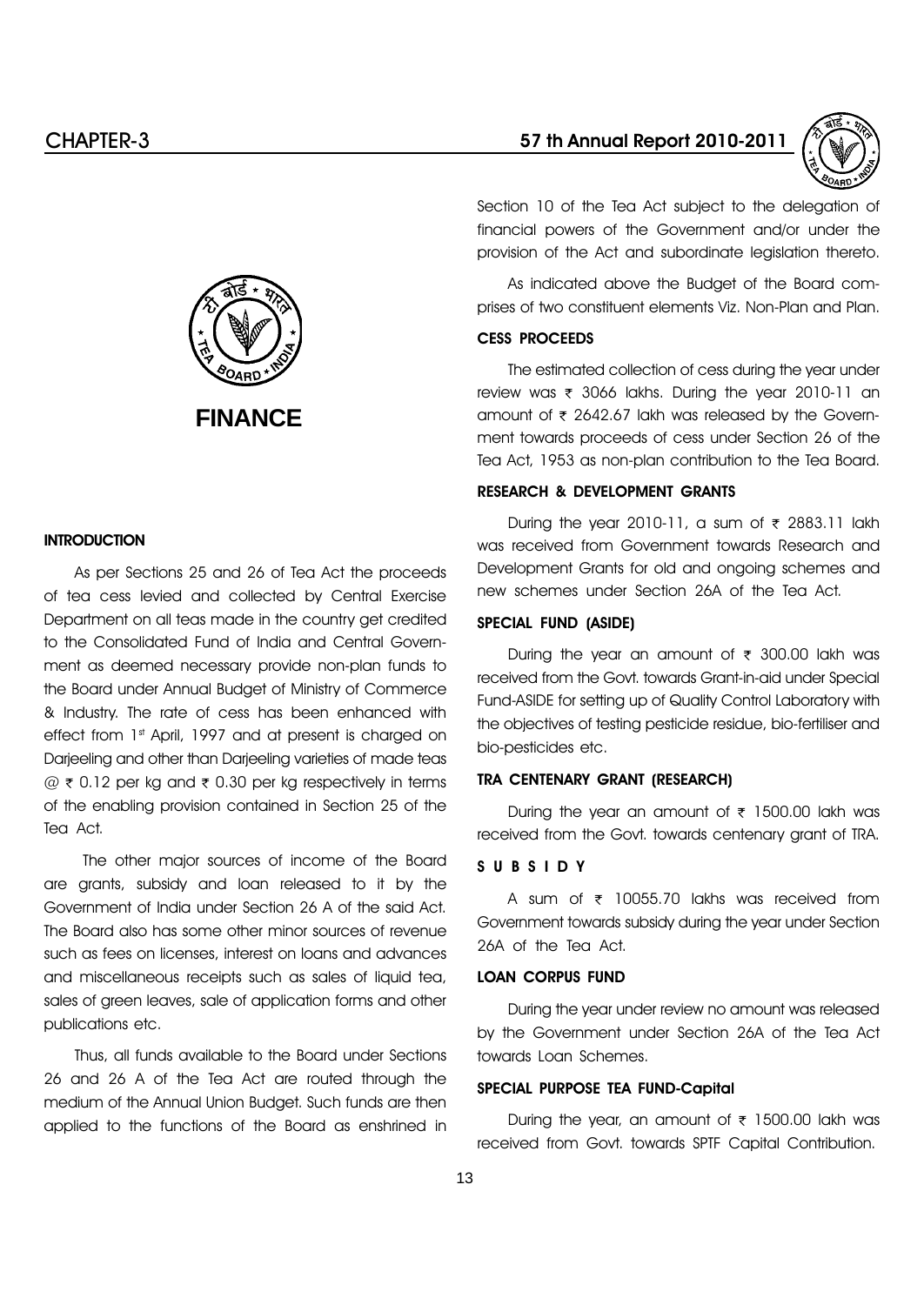

Receipts during the year 2010-11 under different heads of Non-Plan were as under :

#### A. Receipts

| <b>MONEY</b><br>RECEIVED UNDER SECTION 26     |         |
|-----------------------------------------------|---------|
| OF TEA ACT                                    | 2642.67 |
| Fees realized on account of licenses          | 3.42    |
| Fees realized on account of TMCO, 2003        | 6.15    |
| Miscellaneous Receipts including sale of      |         |
| liquid tea, sale of green leaves, sale of     |         |
| publications, interest on fixed deposit etc.) | 207.36  |
| <b>INTEREST ON ADVANCE</b>                    | 8.90    |
| Registration fees realized on account of      |         |
| <b>HACCP/DCTM</b>                             | 4.63    |
| Operating cost received from plan             |         |
| schemes                                       | 1363.40 |
| TOTAI                                         | 4236.53 |

Non-Plan Expenditure during the year 2010-11 was as under:

# B. Expenditure - (NON-PLAN)

 $(7. in lakh)$ 

 $($ ₹ in lakh)

| Administration including Library              | 2306.48 |
|-----------------------------------------------|---------|
| Tea Promotion in India                        | 484.28  |
| Tea Promotion outside India                   | 59.03   |
| Pension including 6 <sup>th</sup> CPC Arrear  | 1031.54 |
| Advances to employees                         | 36.62   |
| Employer's contribution to New Pension Scheme | 17.55   |
| Repayment of liability                        | 78.47   |
| TOTAL                                         | 4013.97 |

# C. Expenditure - Research & Development Grants

|                                                                     | $(\bar{z}$ in lakh) |
|---------------------------------------------------------------------|---------------------|
| Grant in aid to TRA                                                 | 1170.43             |
| Grant in aid to UPASI                                               | 152.04              |
| <b>Research Grant UPASI</b>                                         | 43.50               |
| Research Grant TRA                                                  | 244.85              |
| Research Grant to HPKVV                                             | 3.50                |
| Research Grant to AAU                                               | 3.00                |
| Research Grant C-DAC                                                | 14.50               |
| Research Grant IIT, Kharagpur                                       | 175.00              |
| Research Grant B.C. Guha Centre                                     | 10.00               |
| Research Grant - Darjeeling Tea<br>Research & Dev. Centre, Kurseong | 9.01                |
| Darjeeling Tea Research & Dev. Centre,<br>Kurseong (Regular)        | 39.01               |
| Workshop/Seminar                                                    | 7.69                |
| Development Grant-ISRO                                              | 100.00              |
| Development Assistance                                              | 237.41              |
| <b>Operating Cost</b>                                               | 640.00              |
| Total                                                               | 2849.94             |

# D. Expenditure - Subsidy

 $($ ₹ in lakh)

| <b>Plantation Subsidy Scheme</b>                        | 701.07  |
|---------------------------------------------------------|---------|
| Quality Upgradation & Product<br>Diversification Scheme | 2006.77 |
| Human Resource Development Scheme                       | 261.60  |
| Orthodox Tea Production Subsidy Scheme                  | 2437.00 |
| Market Promotion Scheme                                 | 1603.34 |
|                                                         |         |
|                                                         |         |
|                                                         |         |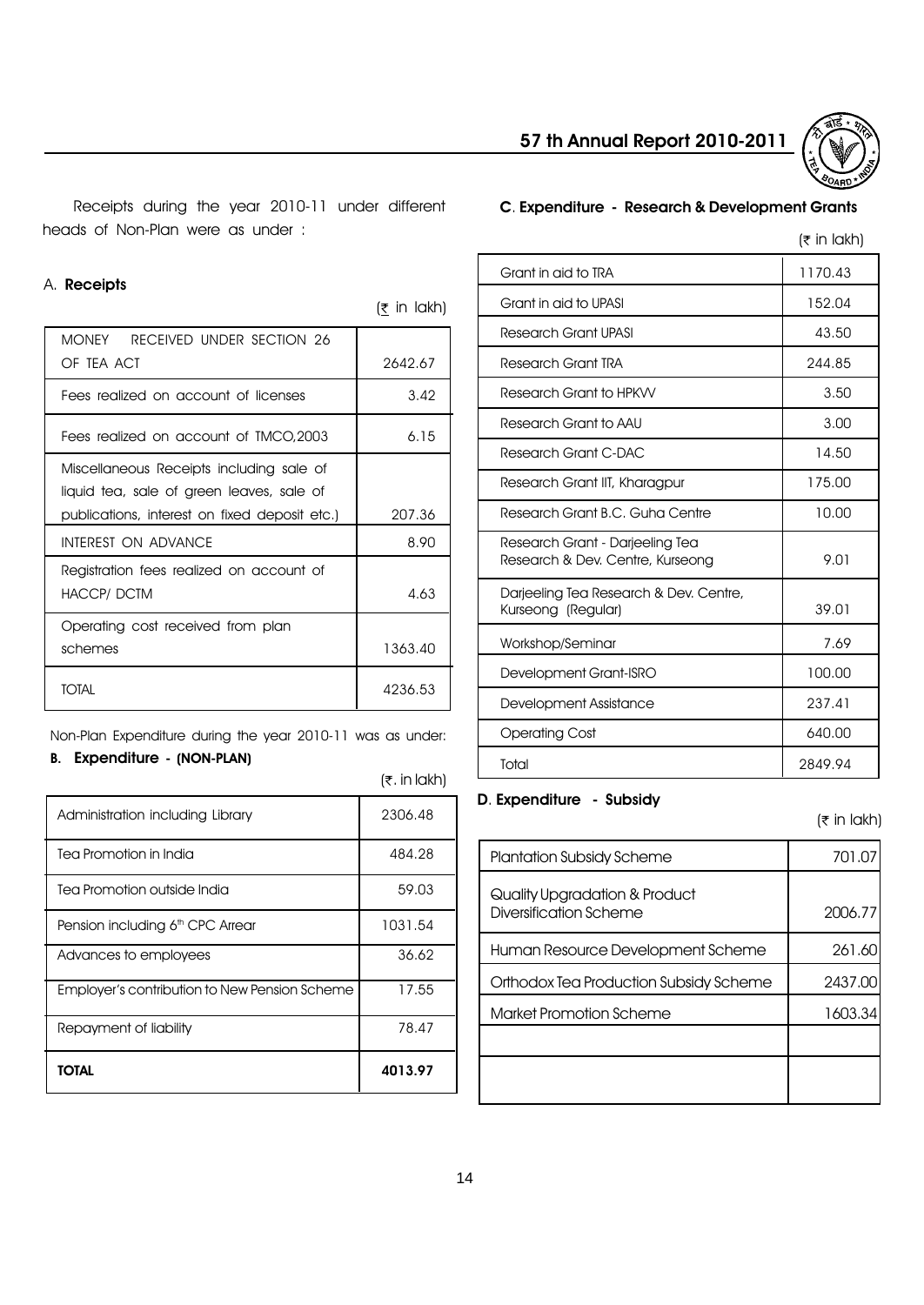

#### E Special Fund (AED)

|              | $(\bar{x}$ in lakh) |
|--------------|---------------------|
| Research     | 155.22              |
| <b>TOTAL</b> | 155.22              |

#### F. Special Fund (ASIDE)

|              | $(5$ in lakh) |
|--------------|---------------|
| Research     | 25U           |
| <b>TOTAL</b> | 25L           |

#### G. Research & Development (TRA Centenery Grant)

 $($ ₹ in lakh)

| Research     | . ו∩הי  |
|--------------|---------|
| <b>TOTAL</b> | 1500.00 |

#### H Expenditure - LOAN SCHEME

|                                       | $(\bar{z}$ in lakh) |
|---------------------------------------|---------------------|
| Revolving corpus fund for loan scheme | Nill I              |
| <b>TOTAL</b>                          | <b>Nil</b>          |

#### H. Expenditure-Special Purpose Tea Fund (Capital Contribution)

 $($ ₹ in lakh)

| Expenditure  | 1500.00 |
|--------------|---------|
| <b>TOTAL</b> | 1500.00 |

#### TOTAL EXPENDITURE ON PLAN DURING THE YERA

 $(C+D+E+F+G) = ₹ 14841.47$  lakh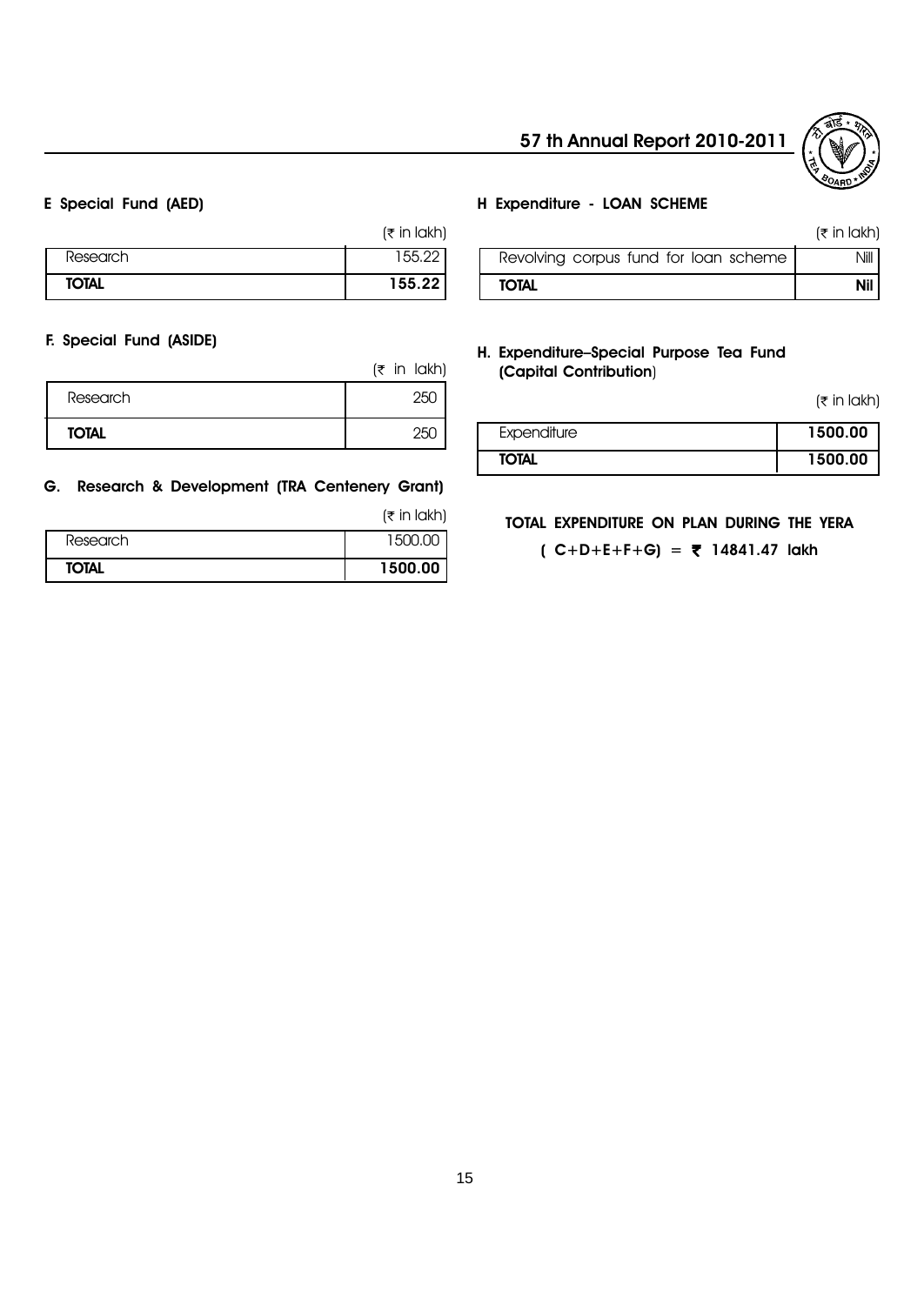



# TEA DEVELOPMENT

#### Inroduction :

One of the major functions of Tea Board is to bring about improvement in tea production, productivity, quality up gradation, value addition, change of product mix, capacity building of small growers to move up in the value chain, improving skills at all levels from workers to managers etc. Towards this end, as a part of the XI Plan, the below noted developmental schemes have been continued during the year under review :

| SI.No | Name of the Scheme                                         |
|-------|------------------------------------------------------------|
|       | Tea Plantation Development Scheme                          |
|       | Special Purpose Tea Fund Scheme                            |
| З.    | Quality Upgradation and Product Diversifi<br>cation Scheme |
|       | Human Resource Development Scheme                          |
|       | Development of small holdings                              |

The Development Committee met three times during the year as noted below :

| Meeting No. | Date of Meeting | Place                |
|-------------|-----------------|----------------------|
| 115         | 30/06/2010      | Kolkata, West Bengal |
| 116         | 28/12/2010      | Kolkata, West Bengal |
| 117         | 29/03/2011      | Kolkata, West Bengal |

Physical and Financial Achievement during 2010-11

The year 2010-11 marks the 4th year of the XI plan. The physical and financial achievements during the year under report as well as the cumulative achievement during the four years of the XI plan under each scheme were as under:

#### 1. Plantation Development Scheme :

The main objective of the Scheme is to encourage the tea plantations in undertaking various field oriented developmental measures aimed at increasing field productivity and decreasing cost of production. Specific areas of support given under this scheme include Productivity improvement through creation of irrigation, drainage and transportation facilities, extension planting in small holdings in hilly areas and encouraging small growers to organize themselves into producer groups etc. The nature of financial assistance that was made applicable under the scheme was as under ;

i) For all the growers regardless of the size of their holdings :

| Activity                                                               | Nature of Assistance                                                                                           |  |
|------------------------------------------------------------------------|----------------------------------------------------------------------------------------------------------------|--|
| Creation of Irrigation,<br>Drainage and Transpor-<br>tation facilities | 25% of the actual<br>cost subject to a<br>combined ceiling<br>limit of $\overline{\tau}$ 10,000<br>per hectare |  |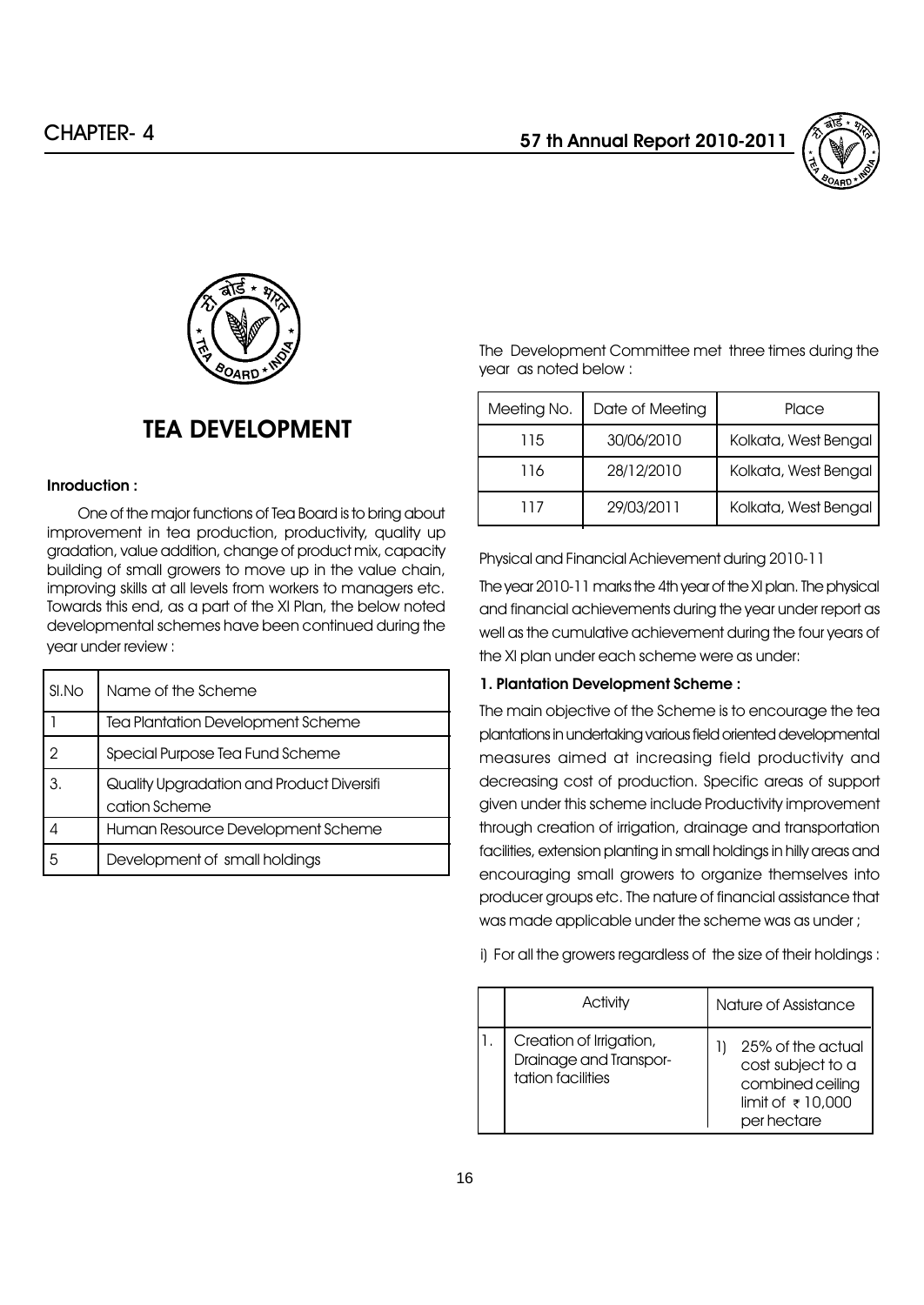

For individual Small growers holding up to 4.00 ha under tea

| Activity                                                            | Nature of Assistance                                                                                   |
|---------------------------------------------------------------------|--------------------------------------------------------------------------------------------------------|
| .   New Planting in the Hilly areas<br>and in North Eastern Region. | 25% of the unit cost as subsidy payable in two<br>instalments after completion of the field operation. |

# iii) For Small Grower Self Help Groups

|                 | Activity                                                                                              | Nature of Assistance                                                                                                                                                                    |
|-----------------|-------------------------------------------------------------------------------------------------------|-----------------------------------------------------------------------------------------------------------------------------------------------------------------------------------------|
|                 | Setting up Leaf collection Centers                                                                    | Grant in aid $@100\%$ of the cost subject to a ceiling<br>limit of ₹30,000/center                                                                                                       |
| $\sqrt{2}$      | Input Storage godowns                                                                                 | Grant in aid $@100\%$ of the cost subject to a ceiling<br>limit of $\overline{\tau}$ 50,000/godown                                                                                      |
| $\overline{3}$  | Purchase of weighing Scales/Leaf carry bags                                                           | Grant in aid $@100\%$ of the actual cost                                                                                                                                                |
| $\overline{4}$  | Purchase of Transport vehicles                                                                        | 50% of the actual cost as subsidy                                                                                                                                                       |
| $5\overline{5}$ | Purchase of Field inputs - fertilizers, plant protection<br>chemicals, pruning machines, sprayers etc | One time grant $@$ ₹10000/ha to be used as<br>revolving corpus                                                                                                                          |
| 6               | Training on upkeep and maintenance of tea areas<br>owned by the Group.                                | 100% grant towards training fee and boarding and lodg<br>ing during the training period. Plus honorarium $@ \tau 500$<br>traince per month for six months after completion of training. |

# Physical and financial achievements during 2010-11

|                                     | Activities                                                     | Targets                               |                                       | Achievements                          |                                        |
|-------------------------------------|----------------------------------------------------------------|---------------------------------------|---------------------------------------|---------------------------------------|----------------------------------------|
|                                     |                                                                | Financial<br>$\overline{\tau}$ Crores | Physical                              | Financial<br>$\overline{\tau}$ Crores | Physical                               |
| $\mathbf{I}$<br>$\overline{2}$<br>3 | New Planting<br>Irrigation & Drainage<br>SHGs of small growers | 7.00                                  | 2000<br>ha<br>1500<br>ha<br>60<br>nos | 7.01                                  | 1153.26 ha<br>1181.27 ha<br>95<br>nos  |
|                                     | cumulative achievements during 4 years of XI plan : 2007-11    |                                       |                                       |                                       |                                        |
| 1<br> 2<br>l3                       | New Planting<br>Irrigation &Drainage<br>SHGs of small growers  | 23.94                                 | 4250 ha<br>5700 ha<br>145<br>nos      | 25.29                                 | 3084.72 ha<br>9521.89 ha<br>227<br>nos |

# 2. SPECIAL PURPOSE TEA FUND SCHEME:

This Scheme as a sub component of the Plantation Development Scheme was launched in 2007-08 for providing special assistance to tea gardens to take up large scale uprooting and replanting and rejuvenation of old tea areas for improving production and productivity for competitive sustenance. The target set for the XI Plan period was 40992 ha comprising of replantation in 32560 ha and rejuvenation in 8432 ha. Rejuvenation pruning is allowed only in hilly areas and in the Tillah areas of Cachar and Tripura. The nature of financial assistance that was made applicable under the scheme was as under: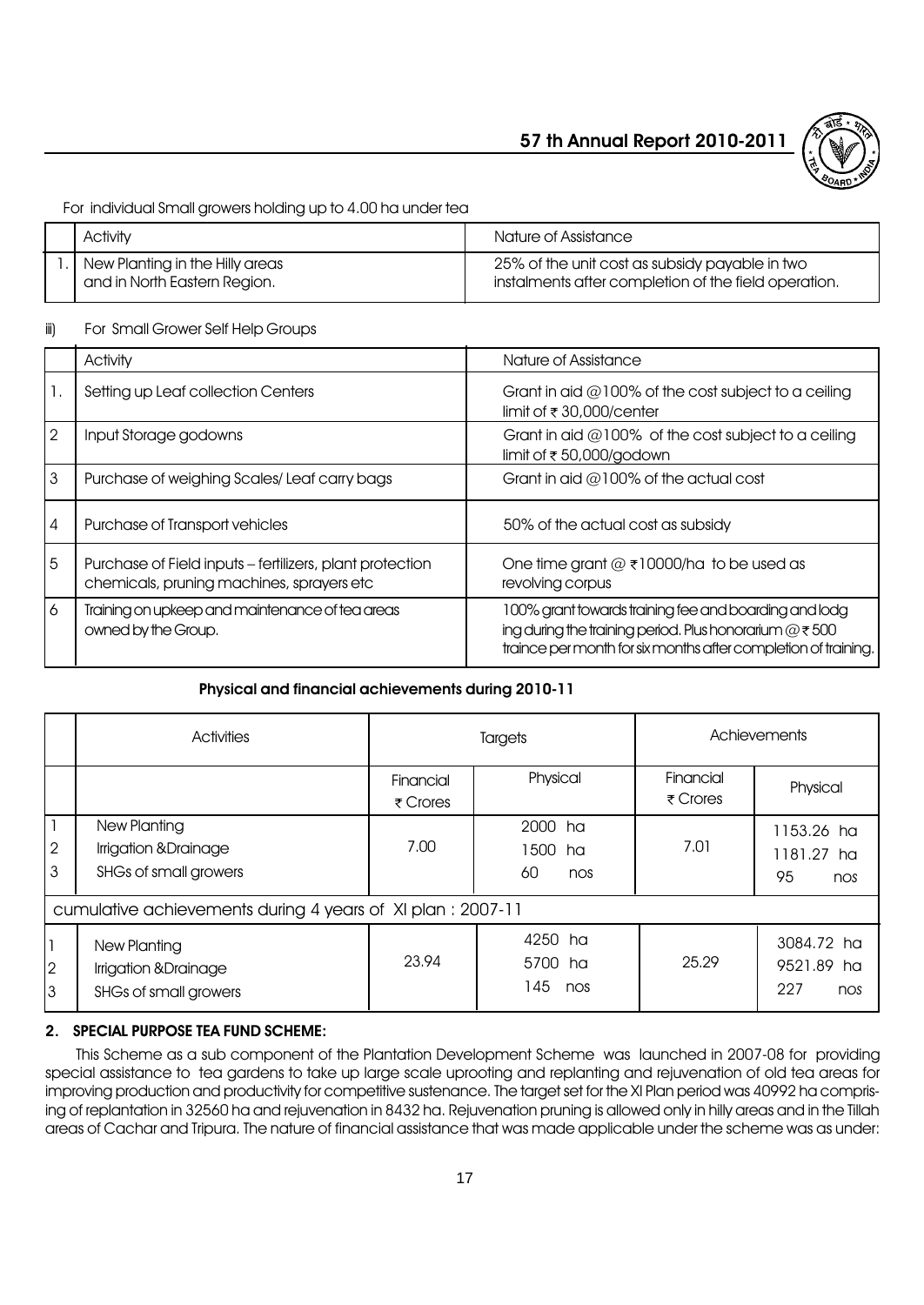

| <b>Activities</b>                                                       | Nature of Assistance                                                                                                                                                                                                                                                                                                |  |
|-------------------------------------------------------------------------|---------------------------------------------------------------------------------------------------------------------------------------------------------------------------------------------------------------------------------------------------------------------------------------------------------------------|--|
| Replantation /Replacement planting and<br>Rejuvenation of old tea areas | 50% of the unit cost as long term loan with 9.5%<br>interest, moratorium on the principal during the first<br>5 years and repayable in 8 equated annual install-<br>ments from 6 to 13 the year.<br>25% of the unit cost as subsidy payable in two install-<br>21<br>ments after completion of the field operation. |  |

#### Physical and financial achievements during 2010-11

|                | Activities                                                                                  | Targets<br>2010-11    |                     | Achievements<br>2010-11               |                          |  |
|----------------|---------------------------------------------------------------------------------------------|-----------------------|---------------------|---------------------------------------|--------------------------|--|
|                |                                                                                             | Financial<br>₹ Crores | Physical            | Financial<br>$\overline{\tau}$ Crores | Physical                 |  |
| $\mathbf{2}$   | Replanting<br>Rejuvenation                                                                  | 30.00                 | 6500 ha<br>1300 ha  | 30.76                                 | 6340.22 ha<br>1600.43 ha |  |
|                | cumulative achievements during 4 years of XI plan: 2007-11                                  |                       |                     |                                       |                          |  |
| $\overline{2}$ | Replanting<br>Rejuvenation                                                                  | 87.50                 | 21034 ha<br>6388 ha | $91.67*$                              | 18691.11 ha<br>6621 ha   |  |
|                | * In addition a sum of $\overline{\tau}$ 38.52 Crores has been disbursed as long term loan. |                       |                     |                                       |                          |  |

For improving the performance of the scheme the following steps have been taken:

Putting in place definite time frame for each stage of processing of applications

Nomination of Panel inspectors from Producerí Associations for conducting post uprooting inspections

 Approached non participating gardens to create awareness and understand their difficulties in availing the benefit of the scheme

 Participation in SPTF scheme was made as one of the pre-requisites for availing benefits under other Developmental schemes of Tea Board

 Introduced upfront financial assistance for raising nursery by the reopened closed tea estates to be adjusted from actual subsidy payable after completion of planting

### 3. Quality Upgradation and Product Diversification Scheme

The main objective of scheme is to modernize the tea processing factories to manufacture better quality teas and go in for value addition. Specific areas of support given include replacement of old and worn out machineries, creation of new facilities for product diversification like orthodox / green tea and other specialty teas, setting up of modern blending/ packaging units, installation of electronic control devices for quality processing, obtaining ISO/HACCP/Organic tea certification etc. The nature of financial assistance that was made applicable under the scheme was as under :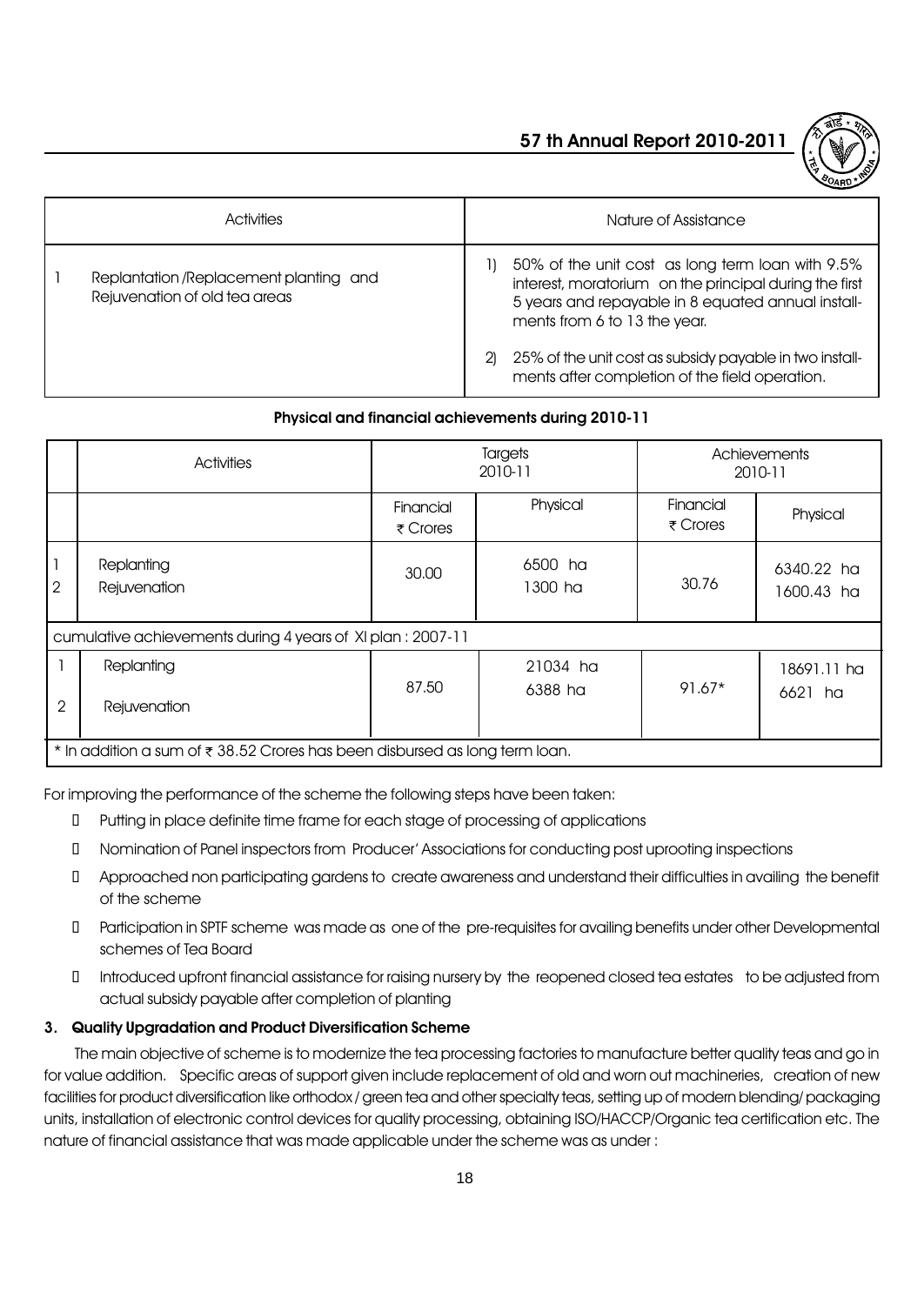

| SI.<br>No.     | <b>Activities</b>                                                                                                             | <b>Nature of Assistance</b>                                                                                                                                                                                    |
|----------------|-------------------------------------------------------------------------------------------------------------------------------|----------------------------------------------------------------------------------------------------------------------------------------------------------------------------------------------------------------|
|                | 1. Modernisation of the processing factories by<br>replacement of old and worn out machinery:                                 | Subsidy $@$ 25% on the actual cost of machinery subject to<br>a ceiling of ₹ 25 Lakhs per factory per annum.                                                                                                   |
|                | 2. Procurement of processing machinery for<br>orthodox tea in 100% CTC factories and                                          | For item 2 & 3 subsidy @ 40% subject to a ceiling of $\bar{\tau}$ 25<br>Lakhs per factory per annum.                                                                                                           |
|                | 3. Setting up of new factories by the Self Help<br>Groups of small growers.                                                   |                                                                                                                                                                                                                |
| $\mathbf{I}$   | 1. Value addition by way of creating additional<br>infrastructure for cleaning, blending, colour sorting,<br>packaging etc.   | Subsidy $@$ 25% on the actual cost of machinery subject to<br>a ceiling of ₹ 25 Lakhs per factory per annum.                                                                                                   |
|                | 2. In case of machinery for orthodox tea in 100%<br>CTC factories.                                                            | For item 2 Subsidy @ 40% subject to a ceiling of $\bar{\tau}$ 25 Lakhs<br>per factory per annum.                                                                                                               |
| $\mathbf{III}$ | Quality assurance certification for ISO/HACCP and<br>Organic Tea                                                              | Subsidy $@$ 50% of the certification fee subject to a ceiling<br>of ₹1.00 lakh per certificate including renewals per annum.                                                                                   |
| $\mathsf{N}$   | Setting up of new factories for production of green<br>tea, orthodox tea and specialty teas etc (product<br>diversification)- | Subsidy @ 40% of the cost subject to a ceiling of $\overline{\tau}$ 25 Lakhs<br>per factory per annum.                                                                                                         |
| V              | Incentive for orthodox tea production -                                                                                       | Subsidy $@ \xi 3/$ - per kg of actual production of leaf grades<br>and ₹ 2/- per kg for dust grades and an additional incen-<br>tive $@ \xi 2$ /-per kg of the incremental volume over the pre-<br>vious year. |

 Note: Machinery: The subsidy is limited to 25% of the total cost (basic cost of the machinery items, admissible taxes, freight, insurance and cost of commissioning) subject to a ceiling limit of  $\bar{\tau}$  25 lakhs per factory/ blending packaging unit.

 Certification: The subsidy for obtaining an ISO/ HACCP and organic certification is limited to 50% of the cost of certification and restricted to a maximum amount of  $\bar{\tau}$  1,00,000/-.

### The physical and financial achievements during 2010-11

| SI. No | <b>Activities</b>                                                              | Targets 2010-11     |                                   | Achievements 2010-11 |                                   |
|--------|--------------------------------------------------------------------------------|---------------------|-----------------------------------|----------------------|-----------------------------------|
|        |                                                                                | Financial<br>Crores | Physical                          | Financial<br>Crores  | Physical                          |
|        | <b>Factory Modernization</b><br><b>Value Addition</b><br>Quality certification | 20,00               | 130 units<br>30 units<br>30 units | 20.06                | 189 units<br>27 units<br>52 units |
| 2      | Orthodox Production *                                                          | 25.00               | 80 m. kg                          | 24.37                | 77 m. kg.                         |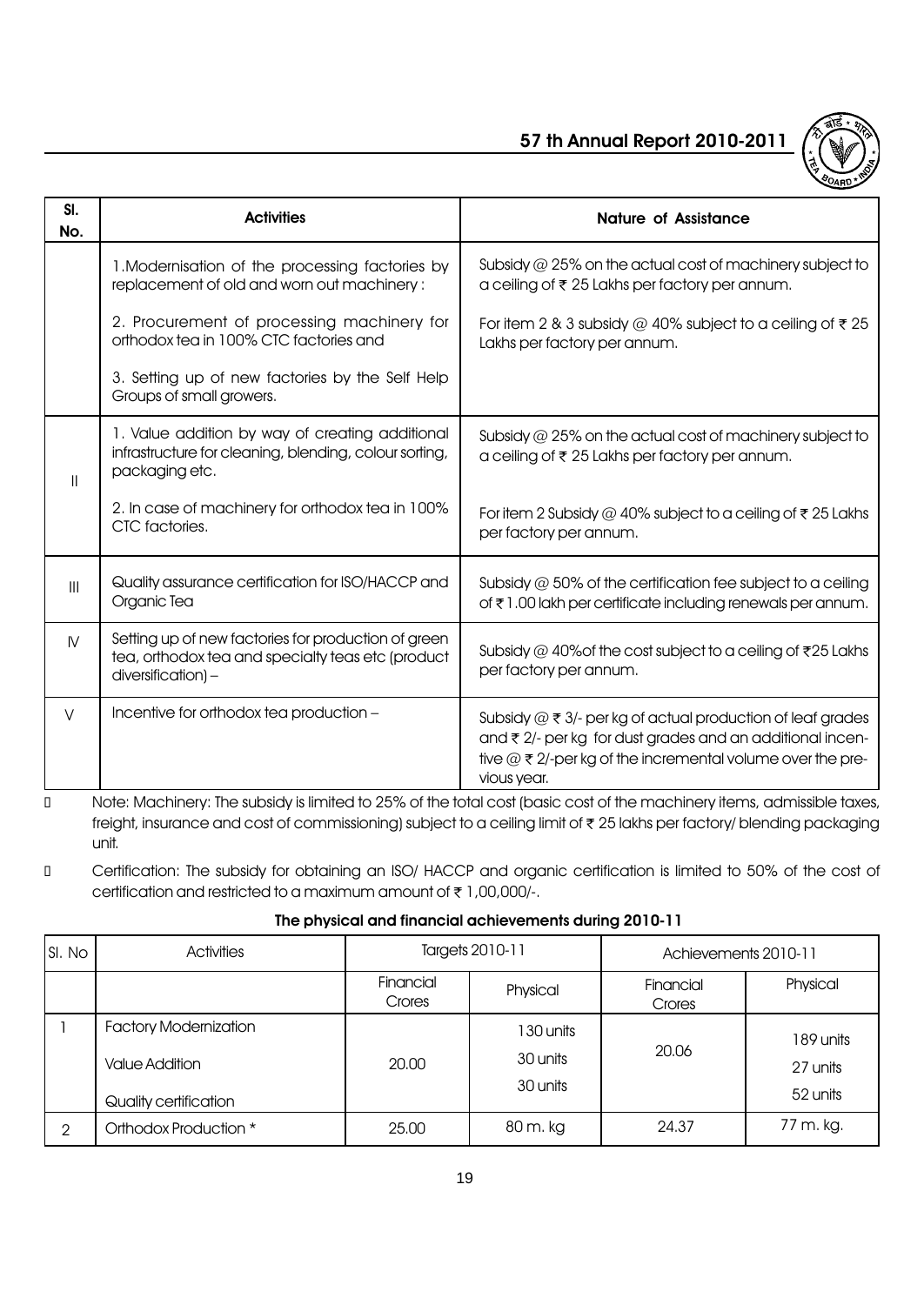# Activities Targets 2010-11 Achievements 2010-11 Cumulative achievements during 4 years of XI plan : 2007-11

| SI. No        | <b>Activities</b>                                                              | Targets 2010-11                       |                                     | Achievements 2010-11 |                                    |
|---------------|--------------------------------------------------------------------------------|---------------------------------------|-------------------------------------|----------------------|------------------------------------|
|               |                                                                                | Financial<br>$\overline{\tau}$ Crores | Physical                            | Financial<br>₹Crores | Physical                           |
|               | <b>Factory Modernization</b><br><b>Value Addition</b><br>Quality certification | 87.26                                 | 350 units<br>1 30 units<br>95 units | 85,28                | 854 units<br>80 units<br>155 units |
| $\mathcal{P}$ | Orthodox Production *                                                          | 54.28                                 | 290 m. kg                           | 57.34                | 306 m. kg.                         |

\*The initial outlay approved for XI Plan period was  $\bar{\tau}$  120.50 crores. As the claims received were far in excess of the approved outlay, an additional sanction was accorded for a sum of  $\bar{\tau}$  24 crores in 2010-11 which takes the total out lay to for the scheme to  $\overline{\tau}$  144.50 crores

# 4. HRD Scheme

Activities supported under this scheme include welfare measures for the tea garden workers and their wards particularly in health and education which will be in the nature of complimenting but not replacing the statutory provisions of Plantation Labour Act and induction of professionalism in plantation management, improve labor productivity, skills improvement at all levels from workers to managers through extensive training. The welfare measures supported during the year are reported elsewhere (under the chapter: Labour Welfare). The particulars of training programmes organized through various agencies for the benefit of tea garden workers, small growers and Plantation managerial staff during the year were as under :

Training programmes conducted during 2010-11 through different agencies with financial support from HRD Scheme

| Agency                                                     | <b>Beneficiaries</b>                        | No of people trained | Amount released<br>$\bar{\tau}$ lakhs |
|------------------------------------------------------------|---------------------------------------------|----------------------|---------------------------------------|
| ITA                                                        | <b>Tea Garden workers</b>                   | 1200                 | 12.25                                 |
| <b>DTA</b>                                                 | Tea Garden workers                          | 500                  | 5.00                                  |
| <b>IIPM</b>                                                | Tea garden managers,<br>and workers         | 6228                 | 17.75                                 |
| UPASI-KVK                                                  | small tea growers                           | 4719                 | 27.14                                 |
| AAU                                                        | small tea growers                           | 52                   | 4.24                                  |
| <b>TRA</b>                                                 | <b>Development Officers</b><br>of Tea Board | 4                    | 0.20                                  |
| <b>HPKV Palampur</b>                                       | small growers                               | 55                   | 0.10                                  |
| Comptroller and<br><b>Auditor General</b><br>of India(CAG) | Accounts Officers of Tea Board              | $\overline{2}$       | 0.20                                  |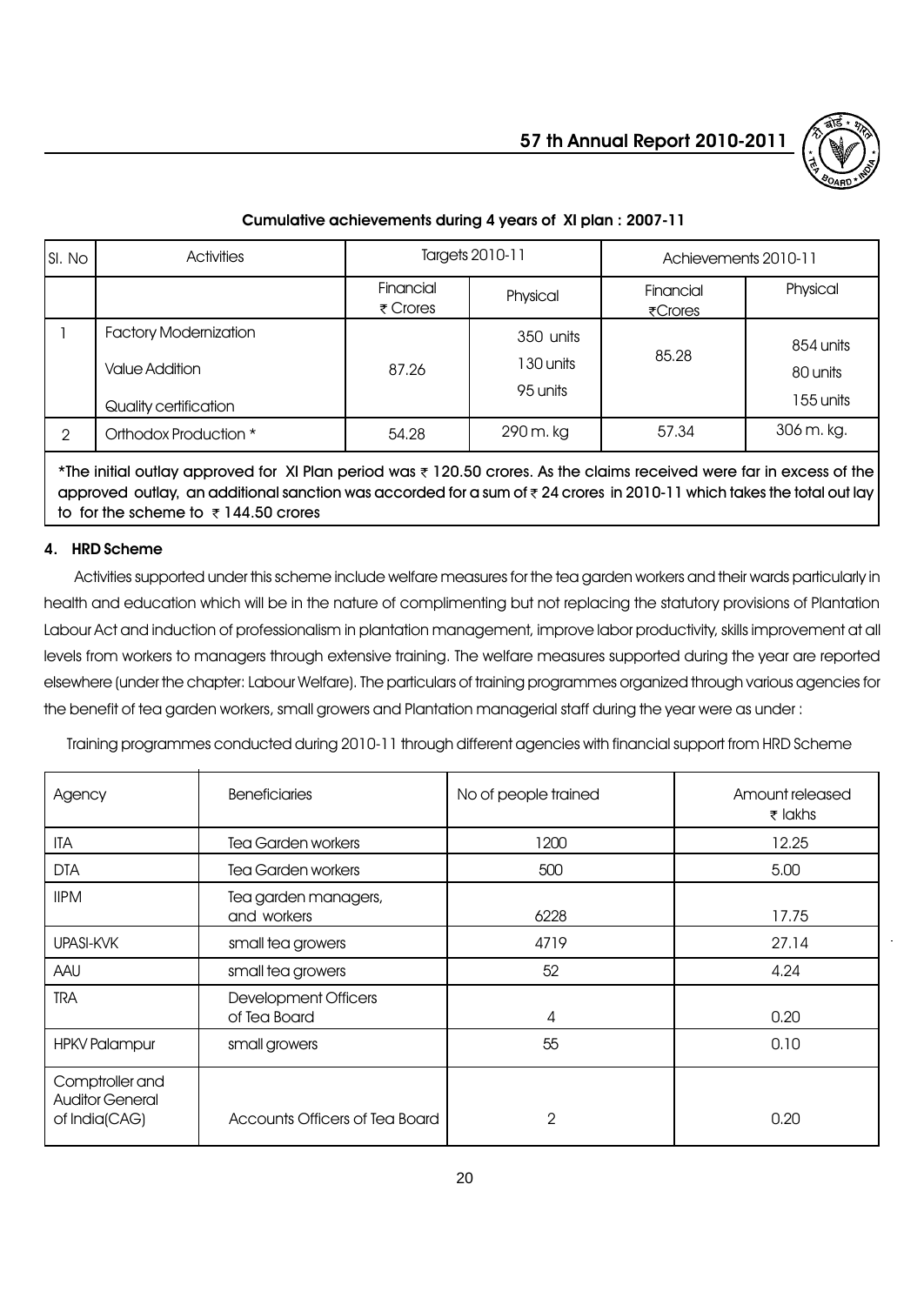

# Training programmes conducted during four years (2007-11)

| Agency               | <b>Beneficiaries</b>      | No of people trained | Amount released<br>$\bar{\tau}$ lakhs |
|----------------------|---------------------------|----------------------|---------------------------------------|
| <b>ITA</b>           | Tea Garden workers        |                      |                                       |
|                      | and managers              | 2256                 | 27.82                                 |
| <b>DTA</b>           | <b>Tea Garden workers</b> | 500                  | 5.00                                  |
| <b>IIPM</b>          | Tea Garden managers       | 1627                 | 253,45                                |
| <b>UPASI-KVK</b>     | small tea growers         | 23901                | 65.10                                 |
| AAU                  | small tea growers         | 153                  | 5.32                                  |
| <b>UNB</b>           | small tea growers         | 211                  | 3.35                                  |
| <b>TRA</b>           | small tea growers         | 4716                 | 16.77                                 |
| HPKV-Palampur        | small tea growers         | 55                   | 0.85                                  |
| <b>IHBT Palampur</b> | small tea growers         | 290                  | 6.00                                  |

#### Details of Seminars / Workshop / Trainings conducted by HO (other than SPTF) during the Year under Report

|     | Date                      | Title                                                                                                        | Place                                   |
|-----|---------------------------|--------------------------------------------------------------------------------------------------------------|-----------------------------------------|
| 01. | 3.12.10<br>To<br>3.02.11  | 12 Number of workshops for SHGs involving 569 participants on<br>field management and pest management in tea | Jalpaiguri and<br><b>Uttar Dinajpur</b> |
| 02. | 26.10.11<br>&<br>27.02.11 | National Convention on South Indian tea in collaboration with<br>Tea Trade Association of Coimbatore         | Coimbatore                              |

### 5. Development Grant

Developmental activities supported under this head include extending advisory services for benefit of small growers, opening of new development offices of the Board for closer interface with small growers in non-traditional areas, strengthening of existing Boardís offices, setting up of nurseries for supply of good quality planting materials for small growers, establishment of demonstration plots, study tours and workshops for small growers etc

During the year under report a sum of  $\bar{x}$  343.26 lakhs was disbursed as per the breakup of particulars as noted below :

#### Development grant disbursed during 2010-11

| SI <sub>No.</sub> | <b>Particulars</b>                                                        | Amount $\bar{z}$ lakhs |
|-------------------|---------------------------------------------------------------------------|------------------------|
|                   | Advisory service - grant in aid provided to TRA/UPASI/AAU & IHBT Palampur | Nil                    |
| ာ                 | Study tours and workshops                                                 | 35.77                  |
| 3                 | Strengthening of Zonal & Regional offices of the Tea Board                | 38.25                  |
| $\overline{4}$    | Nursery + Demonstration Pruning in small holdings in Nilgiris, Tamil Nadu | 10.00                  |
| $\overline{5}$    | Others (Miscellaneous including ISRO, CFC, e-auction projects etc.)       | 259.24                 |
|                   | Total                                                                     | 343.26                 |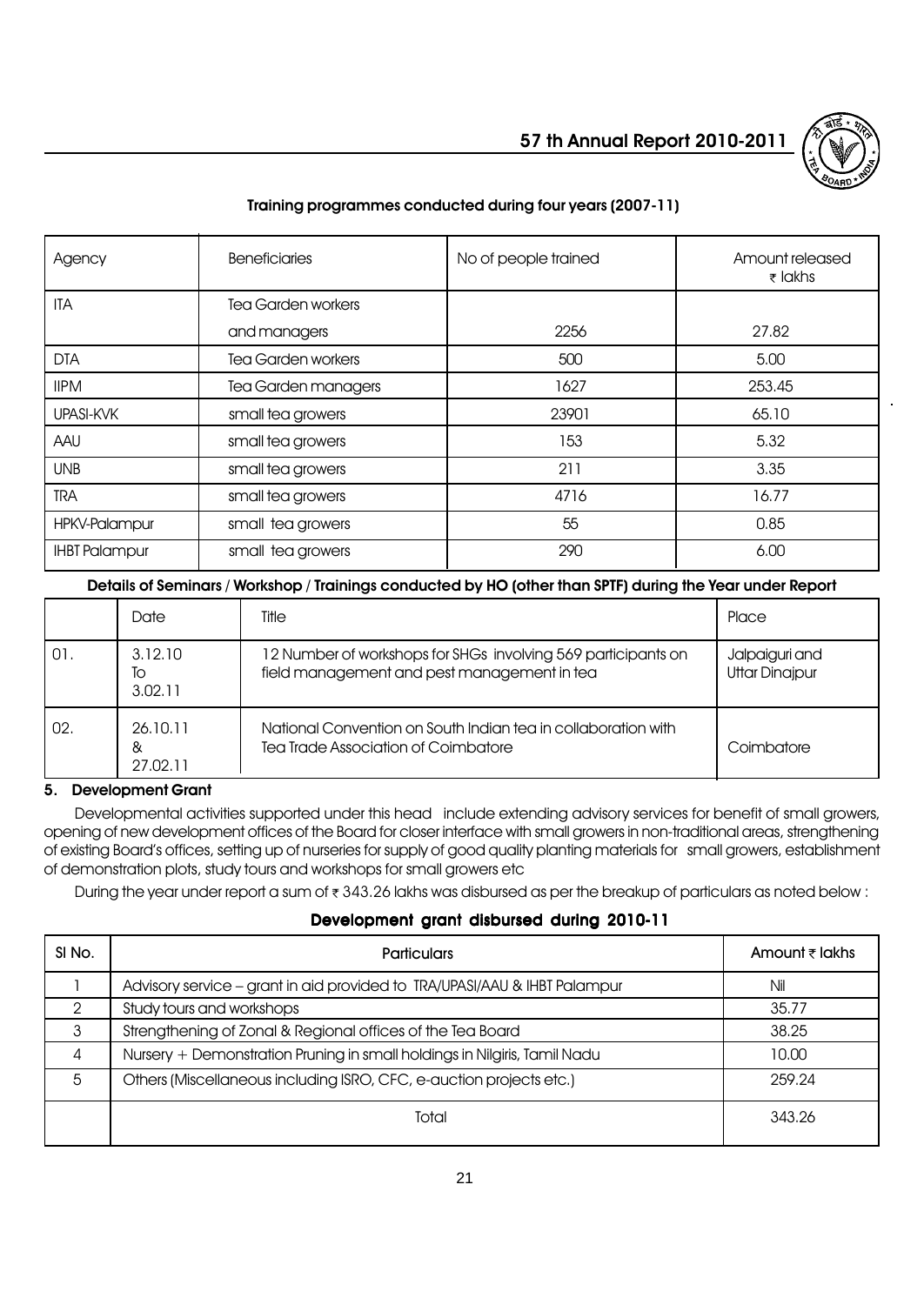

#### Development grant disbursed during 2007-2011

| SI No. | <b>Particulars</b>                                                        | Amount lakhs |
|--------|---------------------------------------------------------------------------|--------------|
|        | Advisory service - grant in aid provided to TRA/UPASI/AAU & IHBT Palampur | 230.70       |
|        | Study tours and workshops                                                 | 60.31        |
|        | Strengthening of Zonal & Regional offices of the Tea Board                | 254.47       |
| 4      | Nursery + Demonstration Pruning in small holdings in Nilgiris, Tamil Nadu | 72.11        |
| 5      | Others (Miscellaneous including ISRO, CFC, e-auction projects etc.)       | 700.82       |
|        | Total                                                                     | 1318.41      |

#### Other ongoing projects and MAJOR INITIATIVES TAKEN during the Year

#### A. Mapping of tea areas through GIS and Remote Sensing :

This project was launched during 2007-08 in collaboration with ISRO. Digital Mapping of tea areas in Assam, West Bengal (GIS) and generation of MIS on the profile of tea gardens and tracking of physical progress made with regard to replantation / rejuvenation etc were the main deliverables of the project. Total of around 500 maps received from tea gardens were scanned and digitization of garden boundary, section boundary, road network, garden land use and section attribute labeling was attempted during the year under report. In order to establish the correctness of the GIS information, DGPS based GCP Collection work initiated and about 221 DGPS points have been covered during the year . A web portal for of the Project has been linked to the official website of Tea Board for facilitating the tea gardens to have direct access to the project details and submission of garden particulars. Workshops were organized at Guwahati Shillong and Kolkata to create awareness of the project to the various stake holders.

#### **B**. Energy conservation in small tea processing units in South India :

This project was launched in 2008. Supported by the United Nations Development Programme - Global Environment Facility and this four year project is being implemented in collaboration with M/s TIDE- Bangalore.

The objective of the project is to remove barriers to energy conservation and energy efficiency that inhibit the realization of large energy saving potential in the tea sector.

The project has accomplished the following activities:

Every tea factory in South India reached through aware-

ness creation and most tea factories are investing in energy conserving equipment.

 The project has completed 95 energy audits out of the 100 audits proposed. This year a few sample audits have also been conducted in the Assam tea factories for a better understanding of energy related issues there and also to spread awareness on energy conservations.

 The project has also completed close to 100 post audit technical studies where data is collected on newly installed equipment post audit so that the factories have data on the impact of the investment that they have made on energy conservation.

 It is estimated that the tea factories have invested close to US\$ 3 million on energy conservation equipment and more than 1000 new energy conserving equipment and machinery has been purchased. The section wise energy saving achieved based on the data available :

- 1. CTC 17.5 %
- 2. Dryer 34.3%
- 3. Sifting 27.3%
- 4. Pulverizer: 14.6%

Energy consumption of 0.6 kg firewood / kg of dryer mouth tea (DMT) and 0.3 KWH / kg of DMT can be achieved through energy conservation activities.

The project has recently introduced renewable energy interventions to the tea factories. So far the focus has been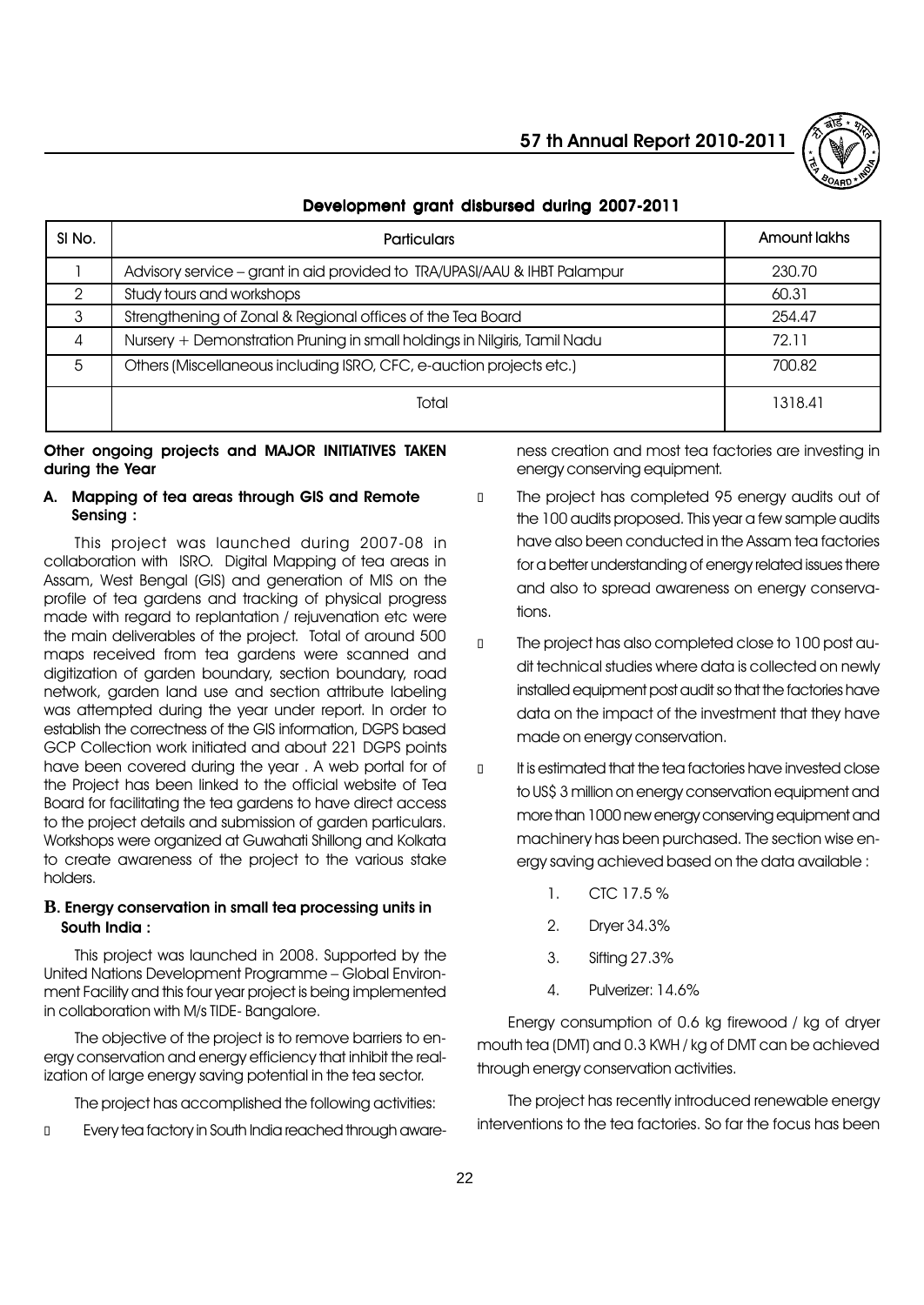on shift to sustainable fuel, energy plantations and small hydro power. A thermal gasifier for green tea panning is also being piloted. As a result of project interventions it has been estimated that the tea industry has saved close to 50,000 tons of  $CO<sub>2</sub>$ .

The knowledge products created by the project are:

 A good definition of project baseline based on data collected from all tea factories in south India.

 100 energy audit reports in tea factories in south India (about 40% of the factories covered)

 100 TIDE technical reports ; these are equipment and factory specific post audit energy consumption reports

 A set of 10 video tutorials on each of the energy audit recommendation. The same would be circulated to all tea factories in India.

14 newsletters with articles information and updates

 An energy score card designed as a self assessment tool.

Data collected so far, shows that project interventions have resulted in 70 factories adopting at least one energy efficient recommendation. At the present rate of adoption, the energy efficient equipment is saving 5.187 million KWH of electrical energy and 8326 tons of firewood / annum with a carbon emission mitigation of 17,200 tons of CO2 / yr.

#### C. Organic Tea Development Project:

This project supported by the FAO-IGG, CFC and IFOAM was launched in September 2008. It aims at establishing scientific package of practices for organic tea, identification of market potential for organic tea and development of marketing strategies for organic tea in the world market. Three Model farms one each of 100 ha size have since been established in Assam, Darjeeling and In Kerala. Three R & D institutions in the respective regions are also associated with the Model farms for conducting experiments on all aspects of organic tea production. Field developmental

#### 57 th Annual Report 2010-2011



activities as envisaged in the project like new planting, replanting, rejuvenation and simple conversion from conventional to organic have been initiated in all the three Model farms. A market survey has been undertaken by IFOAM on behalf of project to study the demand for organic tea in the United States and a report has been submitted. Steps have also been initiated for establishment of Capacity Building centre for conducting training as well as act as information centre. Training programmes have also been organized for the benefit of workers, supervisor and managerial staff engaged for the project areas. The funds received from CFC (Common Fund for Commodities) so far adds up to USD 9,65,888 as loan and USD 308562 as grant. The entire loan component has been released to the owners of three model farms. The grant portion has been used towards R&D, Market survey and O&M expenses. The in kind contribution made to the project by Tea Board & owners of Model Farms so far adds up to USD 1191812.

#### D. Revolving Corpus for Loan Schemes :

During the year there was a good response to the restructuring package offered by the Board and the default position decreased significantly with the recovery of  $\bar{\tau}$  11.67 crore during 2010-11.

#### E. Closed Tea gardens :

The improved economic conditions due to steady tea prices in 2010-11 had led to reopening of nine closed tea gardens during the year. Thus a total number of 31 gardens reopened out of 35 closed tea gardens, leaving only 4 closed – two in West Bengal and two in Kerala as on  $31<sup>st</sup>$ March, 2011.

The Board has also written off a sum of  $\bar{\tau}$  3.34 crores on account of defaulted dues of the closed tea estates under the erstwhile loan schemes of the Board.

The Board approved the benefit of upfront subsidy for raising tea nursery by reopened and listed closed tea gardens. The amount is to be adjusted from payable subsidy after completion of planting.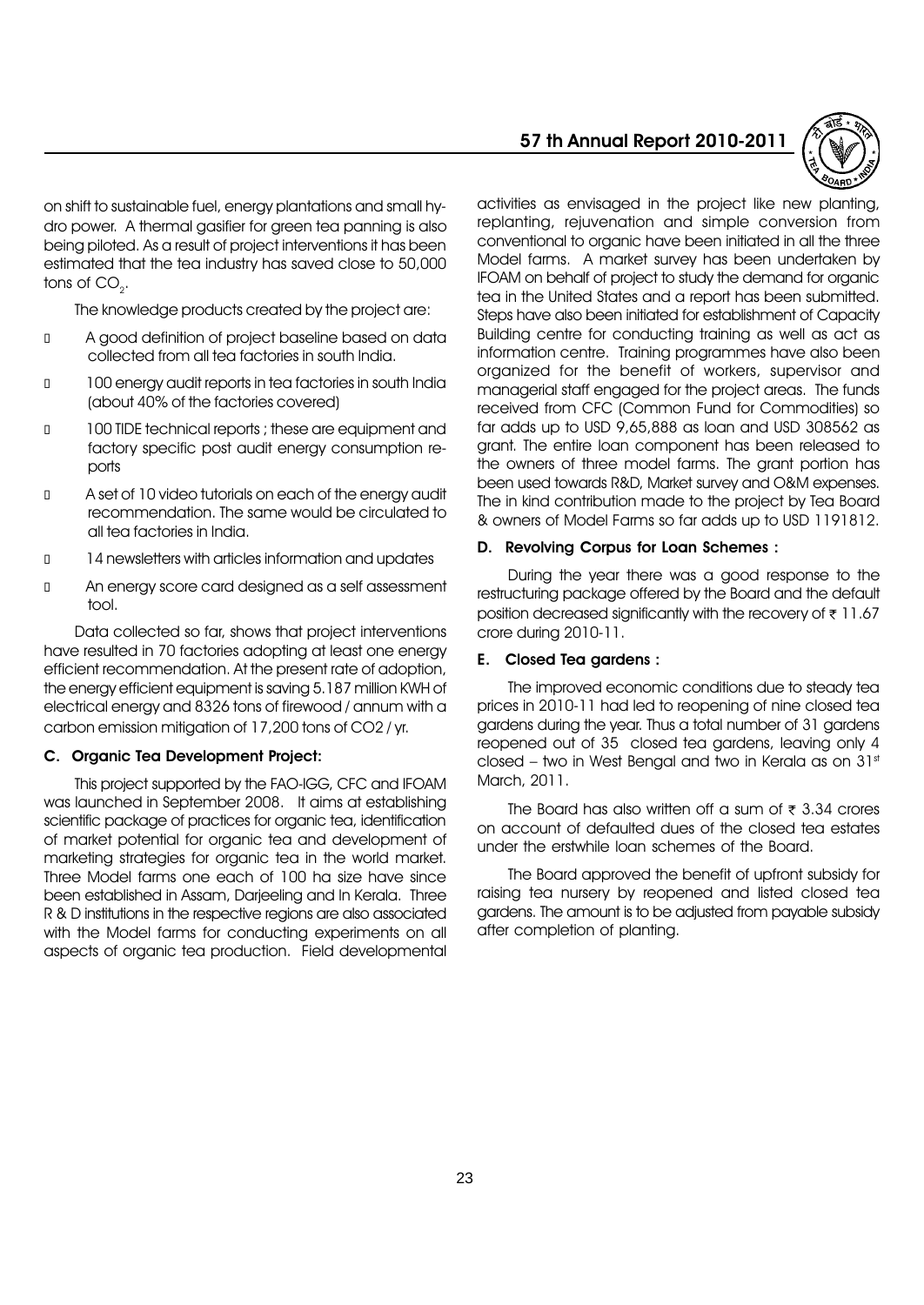

Apart from the above mentioned three tea research institutes, research projects are being given to other national R&D Institutes and Universities to conduct research for the benefit of Indian tea industry.

#### Grant-in-aid

During 11th plan period financial support have been increased to all the three research institutes and number of research projects were increased to 20 as against 11 in the previous plan (10th) schemes. These institutes are providing both basic and applied research information on tea cultivation, plant protection and package of practices required from time to time for the management of tea plantation, increase of productivity and enhancement of quality. The activities and progress of each of the ongoing research projects are reported in the following sections separately.

The fund allocation on account of R&D for the year 2010-11 was ₹, 28,83,11,000.00. The financial support given to TRA on account of Grant-in-aid was  $\overline{\tau}$  11,70,42,664.00 and AED Rs. 90,67,000.00 during 2010-11 . Similarly, UPASI was granted  $\bar{\tau}$  1,52,03,593.00 as Grant-in-aid and r 64,55,335.00 as AED. Tea Board also granted ₹ 3,00,000.00 as recurring expenditure to Assam Agricultural University, Jorhat for their tea technology course at the graduate level and  $\overline{\tau}$  3,50,000.00 to Himachal Pradesh Krishi Viswa Vidyalaya (HPKVV), Himachal Pradesh during 2010-11. Under ASIDE scheme a sum of  $\bar{\tau}$  3,00,00,000.00 was received from the Minisntry during 2010-11 against which a sum of  $\overline{\tau}$  2,50,00,000.00 was released to DTR & DC, Kurseong, Darjeeling for continuation of building infrastructure. For the upgradation of DTR & DC, an amount of  $\bar{\tau}$  39,01,291.00 was released for infrastructural development and procurement of equipments etc.

#### Plan Schemes :

During 11<sup>th</sup> plan period, there are total seventeen research projects awarded to three tea research institutes (TRA-11, UPASI-4 and DTR & DC-2) and three other projects given each to Indian institute of Technology (IIT), Kharagpur; CDAC, Kolkata and Calcutta University. The projects are mainly aimed at applied research however, basic and regulatory aspects of tea research are also included for long term benefit and to promote export of Indian tea in the international market. Region specific research is



#### Inroduction :

Tea research in India covers a whole gamut of basic, applied and regulatory research aspects such as plant improvement (breeding and biotechnology), plant production (agronomy and soil science), plant protection (mycology and entomology) and tea quality covering biochemistry, tea tasting and tea processing, electronics and engineering mainly through three tea research institutes, namely Darjeeling Tea Research and Development Centre (DTR&DC), Kurseong, Darjeeling, West Bengal; Tea Research Association (TRA), Jorhat, Assam and United Plantersí Association of Southern India - Tea Research Foundation (UPASI-TRF). The research directorate of Tea Board has been entrusted to conduct, coordinate and evaluate tea research nationally through theses institutes.

As per the provision of Tea Act, 1953 Tea Board of India has been continuing to support and promote tea research for the development of Indian tea Industry. To cater the needs of Darjeeling tea industry, DTR&DC, Boardís own research institute located at Kurseong is engaged in the R&D activities whereas TRA and UPASI are involved to look after the requirement of tea industry of North East India and South India respectively. TRA and UPASI operate through each of their seven advisory centers scattered throughout different tea plantation areas in their respective zones. Both these Institutes are being granted financial support to the tune of 80% (Grant-in-aid: 49% and AED: 31%) on certain identified items to carry out effective tea research useful for the Industry. DTR&DC has comparatively small infrastructural facility and manpower strength which is being fully financed by Tea Board, Govt. of India.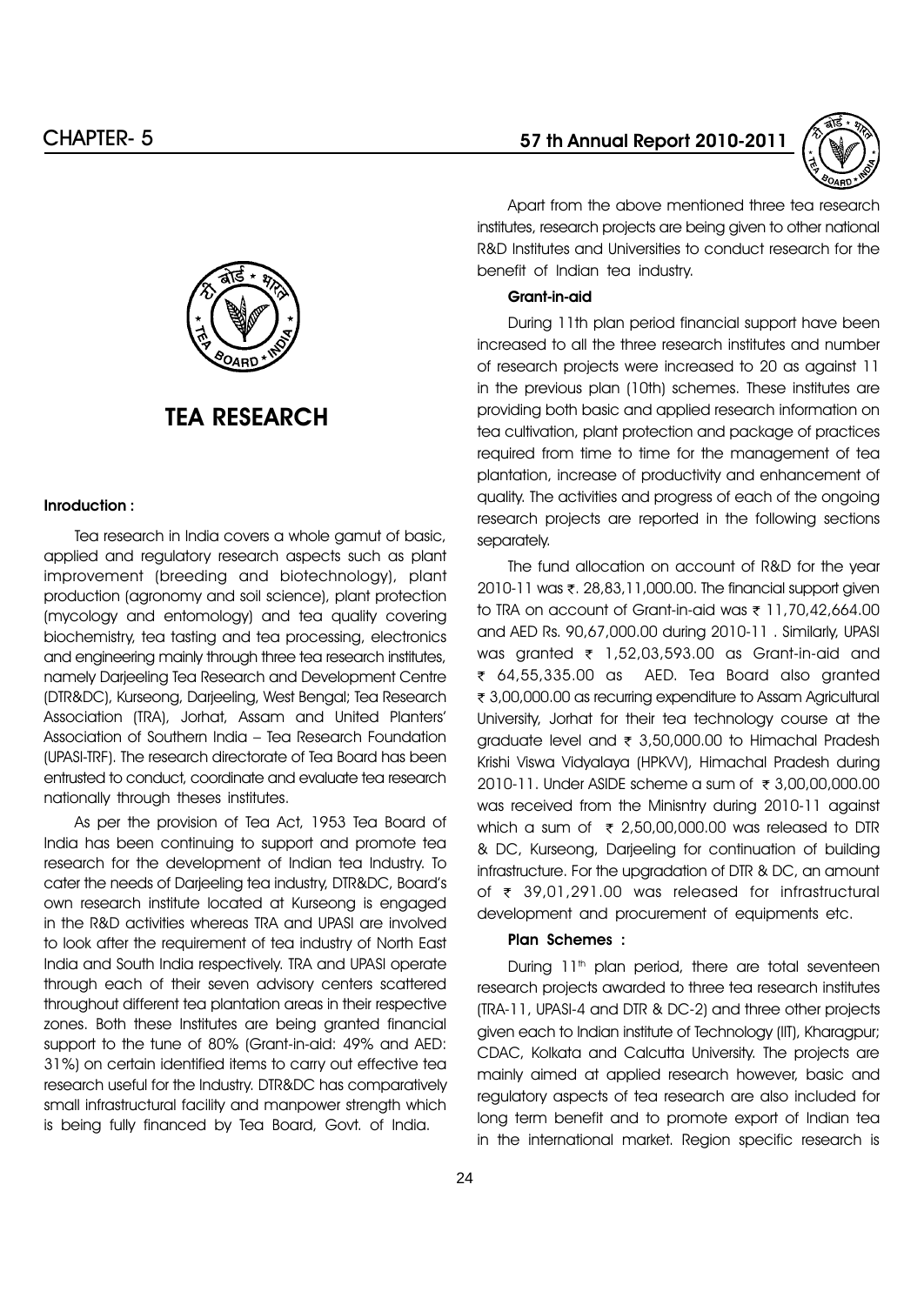

being undertaken by different tea institutes considering the need/requirement of the respective region.

# Progress of 11<sup>th</sup> plan research projects UPASI Projects

# 1. DEVELOPMENT OF INTEGRATED PEST AND DISEASE MANAGEMENT (IPDM) STRATEGIES FOR TEA WITH SPECIAL REFERENCE TO NON-CHEMICAL CONTROL METHODS

#### Entomology :

#### Resistance in red spider mite

The level of pesticide resistance was monitored in the red spider mites collected from Anamallais, Coonoor, Vandiperiyar, Munnar, Gudalur, Mepadi and Koppa against some acaricides like, fenpropathrin, ethion and dicofol. The  $LD_{50}$  and resistance ratio (RR) values revealed that mites collected from Coonoor and Vandiperiyar showed more resistance values to fenpropathrin compared to other pesticides. It was confirmed by the quantitative enzyme studies (esterase, glutathione s-transferase and mono oxygenase) also.

#### Studies on predators

Predators such as predatory mite (Neoseiulus longispinosus) and the green lacewing (Mallada boninensis) collected from the fields were brought to the laboratory and bio ecology and predatory potential were studied on red spider mite.

In case of **Neoseiulus longispinosus**, the rate of prey consumption of on O. coffeae increases with increase in temperature. Per capita prey consumption was seen decreased with increase in number of predator as a result of mutual interference. Developmental time from egg to adult varied from 4 to 14 days at various temperature ranges. Survival of immature stages was found more than 95% at all temperature ranges.

In case of **Mallada boninensis**, mass rearing technique (using an artificial diet) was standardized for field release in organic tea ga den to evaluate their potential as an efficient biological control. Prey consumption was increased with advancement of larval instars and increase in temperature.

#### Studies on Entomopathogens

Entomopathogenic bacterium, Pseudomonas fluorescence and fungus Lecanicillium lecanii were isolated from the infested mites and thrips respectively collected from the tea ecosystem and their bio-efficacy was

evaluated against the respective pests. Enhancement of efficacy of entomopathogens namely Paecilomyces fumosoroseus and Lecanicillium lecanii were studied by the addition of equal quantity of jaggery.

#### Pathology :

Isolation and Characterization of the tea pathogens:

Isolation and growth characteristic features of Pestalotiopsis sp., Hypoxylon sp. and Macrophoma sp. are being carried out in laboratory. Standardization of media was completed for Hypoxylon sp. Growth was better in Potato Dextrose Yeast Extract Agar (PDYA) under shaking condition and Malt Extract Agar (MEA) in static condition. The temperature range between 25 - 30 ºC and the pH ranged between 5.5. - 6.0 were found to be ideal for the growth Hypoxylon sp.

#### Pathogenicity Study :

Pathogenicity of grey blight pathogen was tested under nursery, field condition and detached tea shoots in vitro. Results indicated that advance stage of infection (appearance of black fruiting bodies with spores) was noticed on the tenth day after inoculation. Similarly, Pathogenicity of wood rot and branch canker pathogens were tested in BSS-1 seedlings, kept under glass house. Development of wood rot symptoms & black fructification was noticed after 42 days of inoculation and branch canker symptom was noticed after 55 days of inoculation.

#### Screening of biocontrol agents :

Among the 645 bacterial (resembling colonies of Pseudomonas sp. and Bacillus sp and 65 Trichoderma sp) isolates, five each of Pseudomonas sp. and Trichoderma.sp showed higher inhibition against grey blight pathogen compared to Bacillus sp. under in vitro. Among the 150 bacterial and 40 Trichoderma isolates, 5 Bacillus strains showed higher antagonism against wood rot. 3 Bacillus sp, 3 Pseudomonas sp. had higher antagonism against branch canker pathogen in vitro.

#### In vitro bio-efficacy of certain fungicides against wood rot and branch canker pathogens:

Some fungicides like Hexaconazole, tebuconazole and tridemorph were tested against wood rot and branch canker pathogens under in vitro conditions. Results indicated that, tridemorph at all three concentrations (Recommended dosage -1.28ppm, Lower dosage -0.64ppm and higher dosage -1.92ppm) completely inhibited the growth of Hypoxylon sp. But Hexaconazole was found ineffective.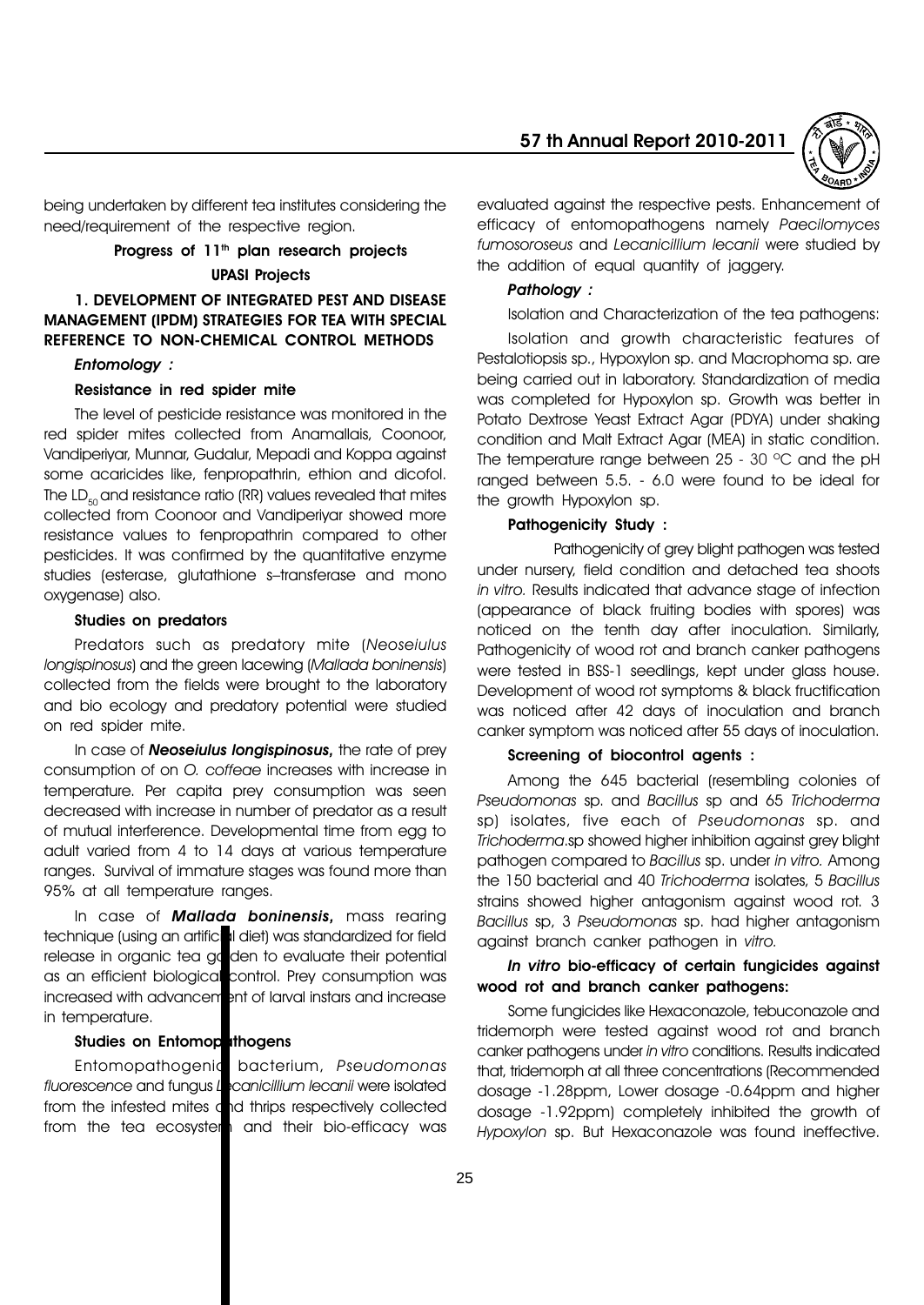

Copper oxychloride, at all concentrations (0.1%, 0.25%, 0.5%, 0.75% and 1.0%) inhibited wood rot pathogen whereas 1.0% was found to be effective against branch canker pathogen, and the lower dosages were ineffective. The botanical fungicide Expel showed better performance at 0.1% against wood rot and 0.3% against branch canker pathogen.

# Integrated disease management of grey blight disease:

Field evaluation of biocontrol agents against grey blight disease revealed that, application of Pseudomonas followed by Trichoderma provided satisfactory control which was comparable to the standard chemical fungicide schedules (Carbendazim and Mancozeb and high concentration of a new formulation (Nativo @10g/10L). Antagonistic potential of Pseudomonas and Trichoderma strengthens the possibility of an integrated approach for grey blight disease management in tea.

#### 2. CONSTRUCTION OF HI-TECH TEA FACTORY AT UPASI-TRF, COONOOR

#### High Tech Factory

Site plan, building and ancillary building proposals approved to be located in Coonoor. Area cleared and leveled. Approval for construction of building from the local municipality is awaited.

#### Trials on ENV system

The optimum fermentation time of nine clones was studied using E-Nose system. The results showed that five to ten minutes difference in optimum fermentation time was observed between E-Nose and spectrophotometric methods. The fermentation colour palette of eight clones were developed using E-Vision system. Difference in number of colour palette was noticed between the clones studied.

#### Clonal variation on total amino acid and theanine

A study was conducted to document the clonal variation on total amino acid and theanine content of selected clones. Among the clones selected UPASI-3 registered higher theanine content which comprises nearly 45% of the total amino acid and one percent of the dry weight of tea leaves.

# Changes in enzyme activities and their substrates during black tea processing

From harvesting to withering, the activity of PPO showed a linear increase followed by reduction in its activity immediately after cutting. During fermentation, PPO activity

dipped down further and after drying made tea contained only a residual quantum of PPO. PO activity increased rapidly till withering and decreased during cutting and further declined on firing. Among the processing stages, a significant reduction in polyphenol and catechin contents was observed during withering.

#### Changes in peptidase and amino acids during processing

The enzyme peptidase activity gradually increased from plucked leaves to end of withering; there after it decreased during cutting, fermentation and drying due to temperature inactivation. Losses in its activity were higher during drying where temperature was  $>100^{\circ}$  C. The amino acids were increased with the increasing withering hours and thereafter it was reduced during further stages of processing.

#### Amino acids and theanine content in the shoot components of UPASI  $-9$

The results revealed that the amino acid content was in the order of first internode> second internode>third internode>bud>first leaf>second leaf>third leaf. Theanine is present to the time of about 50% of the total amino acids in tea. Theanine followed the same trend as that of amino acid content.

# Changes in the amino acids and theanine content during processing

The results revealed that both amino acids and theanine content were gradually decreased from fresh leaves to cutting there after it declined during subsequent stages. These results suggest that amino acid and theanine are involved in the formation of chemical compounds during fermentation, which determines quality of black tea.

# 3. ANALYSIS OF GENE EXPRESSION DURING PHYTO-PATHOGENIC STRESS IN TEA USING TRANSCRIPTOMIC APPROACH

Construction of SSH library specific to the infected leaves obtained from the blister-tolerant cultivar SA-6 is completed. Analysis of ESTs obtained from the forward and reverse SSH library has been completed and it was found to correspond to various stress and defence related proteins and few PR proteins.

Chitinase, a PR protein was isolated from the healthy leaves of SA-6, purified using gel-filtration chromatography. Optimal conditions for activity and stability of the enzyme has been characterized. A full length cDNA (1181bp)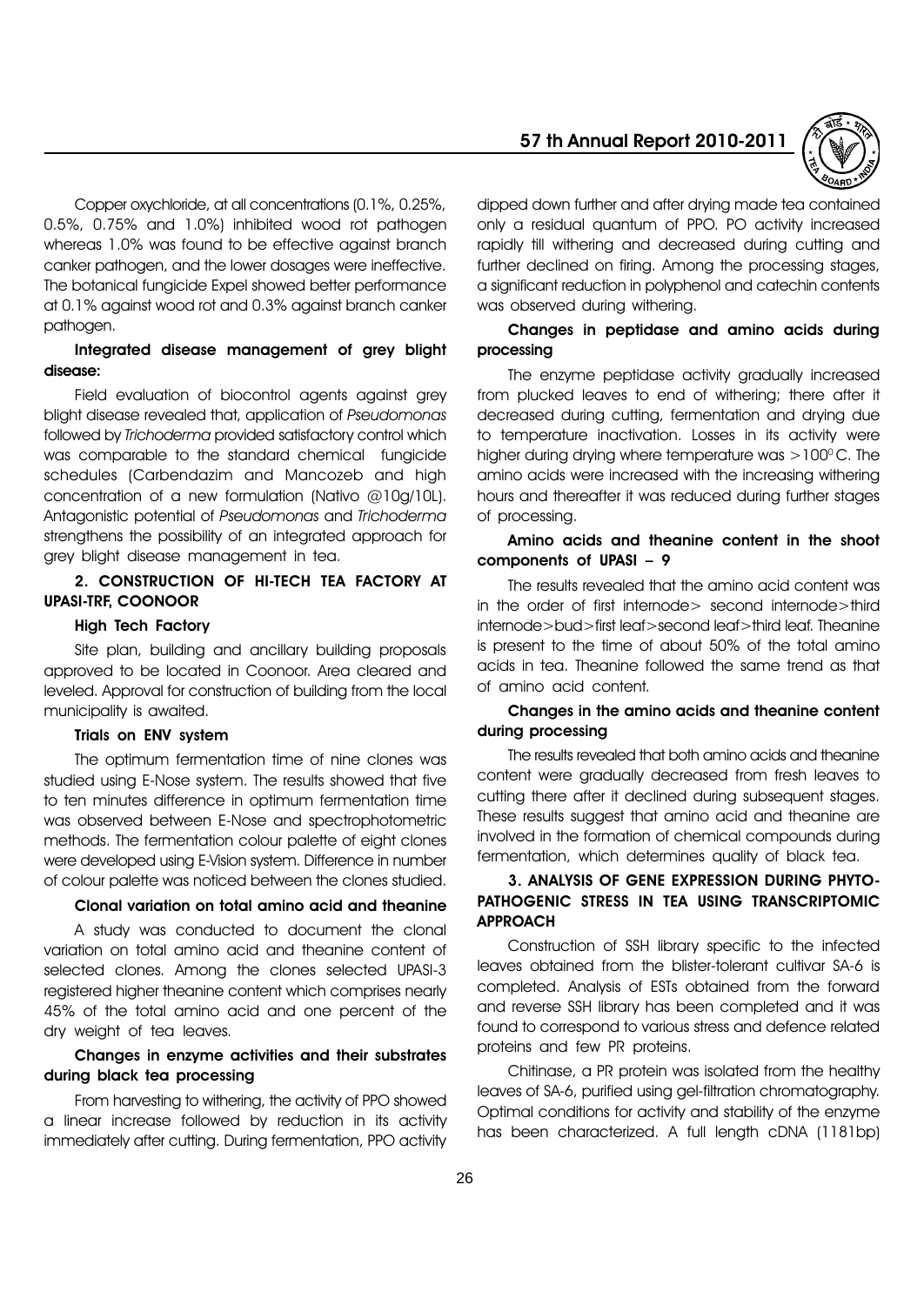

encoding the chitinase enzyme has been isolated and the expression pattern of the gene during different stages of blister infection has been studied using semi-quantitative RT-PCR.

The anti-fungal property of the purified enzyme was validated against the germination of fungal spores of Exobasidium vexans and Pestalotiopsis theae. Construction of SSH library specific for grey blight disease infection was completed and the quality of the library was determined by DIG High Prime DNA Labelling and Detection Starter Kit I. 74 and 92 ESTs, from the forward and reverse libraries respectively were submitted to the NCBI database (Accession number: JG463673 to JG463746 and Acc.no: JG294142 to JG294233). 74 ESTs (Genbank Accn no: GW787565 - GW787738) were submitted to NCBI public database. 202 EST's (JG017537 to JG017738) and partial 3 cDNAís (JF288556, JF288557 & JF288558) were submitted to NCBI public database.

The enzyme Phenylalanine ammonialyase was isolated and purified; further the enzyme was characterized for its optimal activity. Construction of cDNA library during grey blight disease infection has been completed. The sequence analysis and functional annotation of the sequence obtained from both SSH and cDNA libraries has been completed.

# 4. STUDIES ON RESIDUES OF PESTICIDES AND HEAVY METALS IN TEA

The residue field trial with Abamectin (Vertimec 1.8 EC) , Bifenazate (Acaramite 50 WP), Thiacloprid (Calpso 240 SC), Dimethoate (Rogor 30 EC) and Thiamethoxam (Actara 25 WDG) were carried out. Results indicated that the residue on  $7<sup>th</sup>$  day  $@$  the recommended dose level in black tea samples was 3.77 ppm, 2.54 ppm and 1.84 ppm respectively for Bifenazate, Thiacloprid and Dimethoate respectively whereas in case of Abamectin and Thiamethoxam, it was less than LOQ.

The results on transfer of residues from black tea to tea infusion showed that percentage of transfer of residues from black tea to tea infusion was highest in Dimethoate (65%) followed by Thiamethoxam (56%) whereas no residue was transferred to tea infusion in case of Abamectin and Bifenazate.

The overall degradation of residues during the various stages of manufacture was highest in case of Dimethoate (26.81%) followed by Bifenazate (18.80%).

#### TRA PROJECTS

#### 5. ESTABLISHMENT OF CHAIN OF QUALITY TESTING LABO-RATORIES AND STRENGTHNING OF EXISTING ANALYTICAL FACILITIES AT REGIONAL CENTRES AND AT TOCKLAI

A total of 360 Nos. of black tea samples were collected from Upper Assam, South Bank, North Bank, Barak valley, Nagrakata, Terai Region and Darjeeling. TF content of CTC black tea from the regions of Assam are comparable except Barak valley which has the lowest TF content among the regions considered. In addition to TF, considerable variation in TR content among the regions was observed. Low molecular weight thearubigin (TR1) of North Bank tea was found higher than the other regions. Total soluble solid content was the highest in North Bank teas whereas the lowest in Barak valley teas. Theaflavin, thearubigin and their fractions of Darjeeling tea is the lowest among the regions where as epigallocatechin gallate and total catechin contents are the highest than other regions teas.

Several volatile flavour components of black tea samples were identified and estimated by using GC & GCMS. The common VFC of all the regions are n-hexanal, t-2-hexenal, linalool, benzene acetaldehyde, caprynic acid, 1,2-benzene dicarboxilic acid and bis-(2-methyl propyl) ester. Trans-2-hexen-1-ol, linalool oxide, hotrinol, trans-geraniol, henicosane and tetratricontane of Darjeeling teas were found higher than the other regions.

Systematic study of some non-volatile components of Darjeeling orthodox black tea is under progress.

#### 6. DEVELOPMENT OF ALTERNATIVE STRATEGIES FOR MANAGEMENT OF TEA MOSQUITO BUG AND BLISTER BLIGHT DISEASE IN TEA PLANTATION OF NORTH BENGAL INDIA

Dichloromethane and N-Hexane extracts of different body parts i.e., head, thorax and abdomen of H. theivora (male and female) were prepared and sent to NCL, Pune for GCMS analysis and molecular identification. Similarly, crude extract of different body parts of tea mosquito bug were prepared and sent to UPASI for identification. Extraction of semiochemicals from different body parts of Helopeltis theivora were carried out.

Rearing of green lace wing Mallada spp., a native predator of tea mosquito bug is being successfully carried out under laboratory condition by altering the diet composition. Population density of Oxypes spiders in relation to the infestation of Helopeltis theivora was studied in the tea sections located in the Tocklai campus.

Isolation of surface and gut microflora of Helopeltis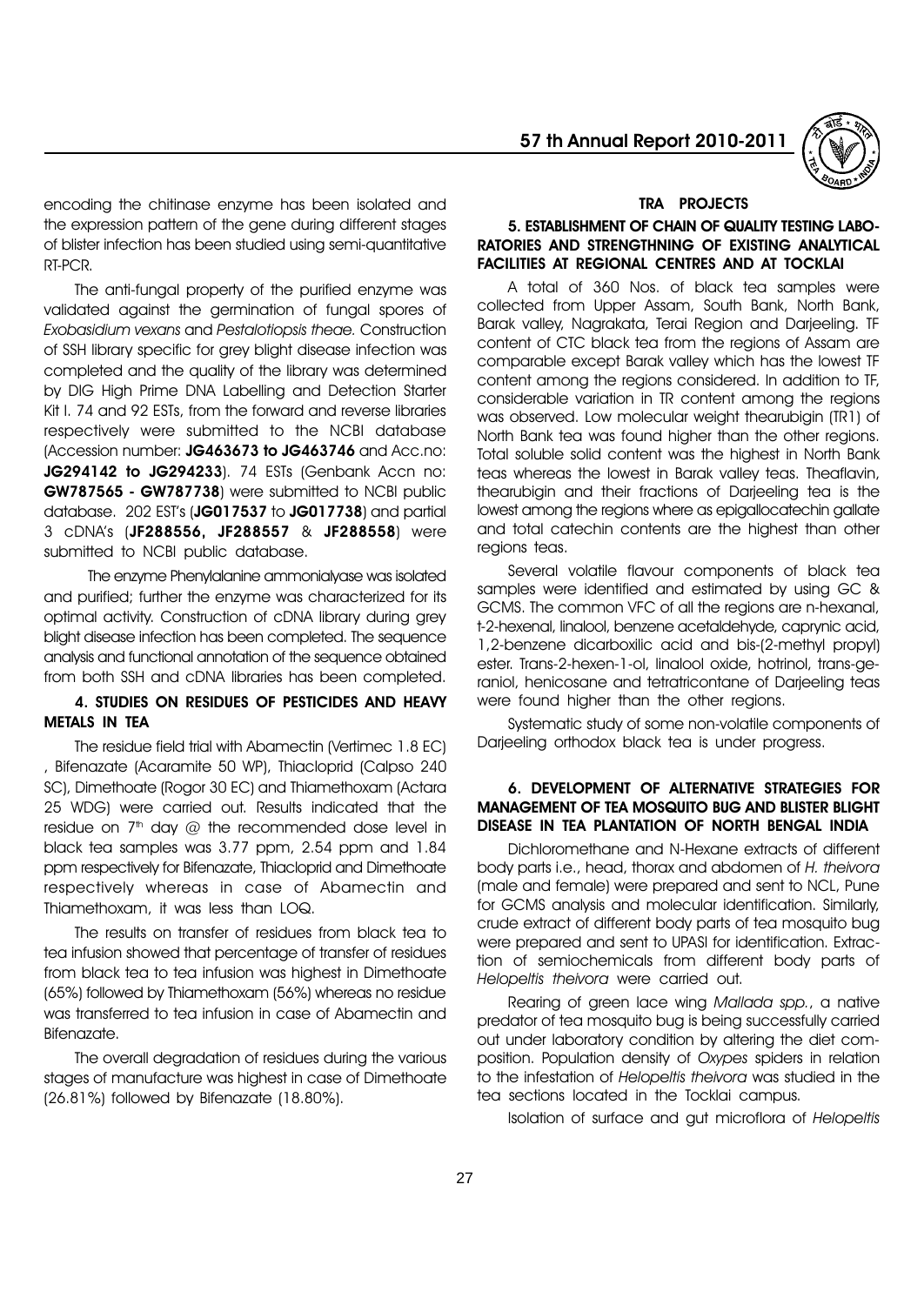

theivora was carried out. Microorganisms associated with Helopeltis theivora were quantified. Geotrichum sp, Cladosporium sp,. Fusarium sp, Curvularia sp,. Acremonium sp,. Aspergillus sp. Aspergillus parasiticus, Geotrichum candidum , Trichoderma sp, Yellow Aspergillus sp. were isolated for pathogenecity studies.

Solvent extracts of Cassia alata, A. opulentum, Helianthus sp. Leonurus sibricus, Polanisia icosandra, Utrica dioca, Polygonum chinensis, Argimone mexicana were prepared sequentially on the basis of their polarity and tried against Helopeltis theivora under laboratory and field conditions. Petroleum ether extracts of Cassia alata @ 1- 5% recorded 21- 45 % reduction of feeding spots by Helopeltis after 72 hrs of treatment application under laboratory conditions. Petroleum extracts of Helianthus sp. @ 1-5 % recorded 12-68 % reduction of feeding spots after 72 hrs of treatment.

#### 7. SUSTAINING SOIL PRODUCTIVITY - SOME STRATEGIES

Suitable bio waste for preparation of quality organic manure (Vermi-compost) were found out and suitable methodology was established for preparation of quality vermin-compost was standardized and transferred to member tea estates. Nutrient content of vermin-compost was much higher as compared to cattle manure and traditional compost. Vermi-compost @250-300g/pit was found to be viable alternative to conventional cattle manure @4 kg/pit.

Experiment on integrated Nutrient Management revealed that though all treatments maintained a satisfactory level of organic carbon status, the treatments 75% of recommended dose of fertilizer  $(RDF) + 6t$  vermincompost and 100 RDF maintained highest build up of organic carbon level in soil after one year of experimentation. This treatment also maintained yield at par with 100% inorganic (RDF).

Initial results (one year after experimentation) also indicated that organic matter status in directly planted tea (after uprooting) could be improved by addition of 40t of cattle manure incorporated after soil preparation. Deep ploughing plus sub soiling plots maintained organic carbon and water stable aggregates at par with the plots prepared with only deep ploughing (Without sub soiling).

# 8. STUDIES ON HEAVY METALS - PHASE II

A total of 144 samples of made tea were collected from different tea gardens and analyzed for chromium contents. Result showed that wide variation existed. Additional gardens were selected from different tea growing regions of northeast India for collecting fresh samples of tea and different inputs used in the gardens for identifying

possible sources of contamination.

Made tea samples are also being processed for determination of arsenic. Water samples used in field and factory were also collected and tested for arsenic. Sites for collecting soil samples were also identified.

A pot experiment is in progress to study the uptake of arsenic and chromium by tea plants.

#### 9. DEVELOPMENT OF METHODOLOGIES FOR THE EXTRAC-TION OF FOOD GRADE SECONDARY METABOLITES FROM TEA AND UPSCALING THE METHODS FOR COMMERCIAL PURPOSE

Free radical nitrite and superoxide scavenging as well as inhibition of lipid peroxidation property in relation to chemical constituents of tea were studied. With the increase in the level of phenolic content the scavenging property increase when assayed with DPPH. It is equally true for the lipid peroxidation also. Nitrite scavenging as well as superoxide scavenging property was also studied during this period. Theaflavin content and catechin content is found to be directly correlated with the scavenging property.

Trials were carried out in recently installed full set of tableting machine. Experiments were also carried out with different concentration of ingredient and with different binders. Different tablet were prepared by using different ingredients. More than thousand nos. of tea tablets were prepared for commercial trials among the various entrepreneurs. Processing temperature, concentration of active ingredients as well as binders is responsible for the quality of the tea tablets.

Experiment is under progress to enhance the retention of flavour by changing the binder composition, incubation period, temperature of processing etc.

#### 10. BIOTIC & ABIOTIC STRESS ANALYSIS FOR DEVELOPMENT OF STABLE QUALITY GENOTYPES

For waterlogged stress (Abiotic stress), six different germplasms [COHBHR (Coochbihar), BTGR (Baintgoorie), TVI (Tocklai Vegetative Clone1), MNPR (Monmohinipur), DFLGR (Duflaghur), DJN (Dinjan)] were taken in control trial condition for 45 days. Water use efficiency (WUE), Leaf Water Potential Chlorophyll, proline and wax content of plants were measured in 15 days interval and plant materials were selected as tolerant (BTGR) and susceptible (TV1). Sequencing process is ongoing

For Tea Mosquito Bug infestation (Biotic stress), controlled trial conditions were established for two quality planting material T.3E/3 and S.3A/3 plants by covering with mosquito net and experimental material are kept open to be infested by Helopeltis.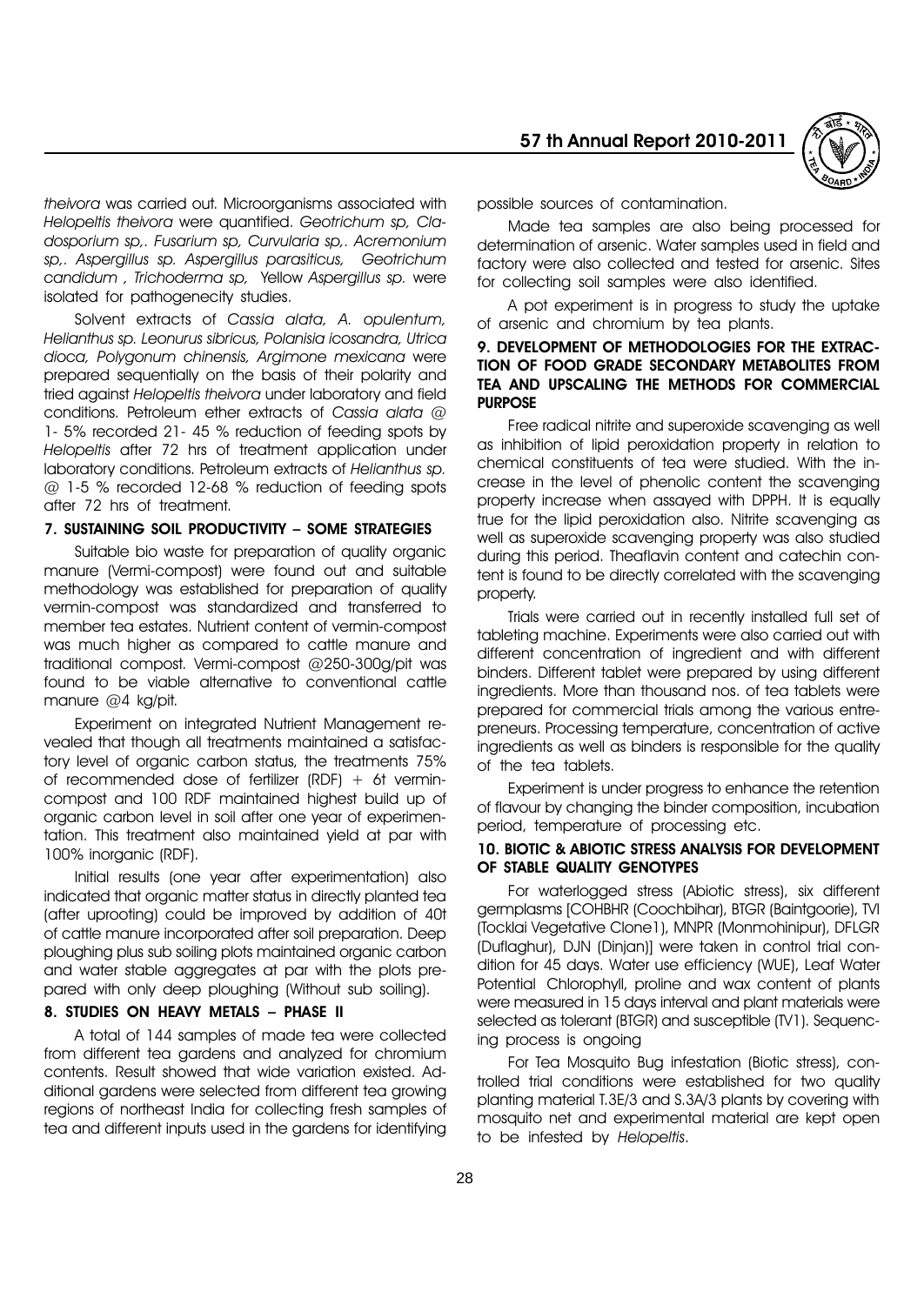57 th Annual Report 2010-2011



Sequencing process is being continued.

#### 11. MOLECULAR BASIS OF STRESS LINKED BIOCHEMICAL CHANGES DURING PROCESSING OF TEA SHOOTS AND THEIR RELATION TO THE QUALITY OF MADE TEA

Effect of temperature as well as rate of loss of moisture during withering on oxidase enzyme, catechin and black tea quality was studied. Increase in moisture and temperature result in decrease of PPO activity but increase in PO activity at the end of withering. Change in enzyme activities due to increase in temperature effects theaflavin formation specially the gallated theaflavins. As a consequence, brightness and briskness of black tea liquor reduce.

The enzyme activity and formation of TF and TR vary considerably with the variation of withered leaf moisture. TF and TR content of black tea change with the withered leaf moisture. The cultivar S3A3 produces better quality when the moisture content is slightly higher that 70%, while TV-9 produces better quality at moisture content slightly lower than 70%. With the increase in the degree of CTC cut TF content reduces while TR content increases. Increase in fermentation temperature increased oxidation of catechin in the early part of fermentation. Rate of oxidation of EGCG and EGC is higher in comparison to other catechin.

Fast fermenting cultivars such as TV-1, T3E3 etc. produce better cup at low temperature fermentation while slow fermenting cultivars like TV-9 and TV-26 produce better quality at higher temperature.

#### 12. ESTABLISHING A PESTICIDE RESIDUE TESTING LABORA-**TORY**

A laboratory was set up in about 763 Sq ft floor area at the premises of Tea Research Association, Kolkata and the sanctioned posts have been filled up and analyst trained. Procurement of equipment and consumables are in progress. The two major state of the art equipment LC-MS/MS and GC-MS/MS have been received and awaiting installation. Consumables, reagents and certified analytical standards are being procured.

#### TRA-NAGRAKATA PROJECTS

### 13. CURRENT PEST PROBLEM IN TEA OF NORTH BENGAL AND THEIR POSSIBLE MANAGEMENT STUDIES

A total of 10,926 moths of H. talaca, H. infixaria, B. suppressaria, E. magnifera, A. submarginata were caught till March 2011 from 2 light traps. H. talaca dominated the overall moth catch (74%). 72.9% and 28.07% of the moths were caught in shaded and unshaded section of tea plantation respectively. 81.6% of overall moths in light traps were males.

A wide range of herbs, shrubs and trees were seen actively fed by Hyposidra spp. Majority of the trees belong to Fabaceae family. Some shade trees heavily fed by the insect were Albizzia lebbek, Albizzia odoratissima, Derris robusta, Indigofera teysmanii etc.

Life table studies of a hairy caterpillar pest (Arctornis submarginata) in laboratory showed 73% survival of the larvae. The incubation period and larval period of the insect ranged from 9 days and 33-44 days respectively.

Surveys on the mortality rate of looper caterpillars due to HtNPV in field conditions showed that NPV infection was low during winter period. However, in March 2011, 39% of the late instar looper caterpillars were found dead due to NPV infection.

#### 14. STUDIES ON DROUGHT IN TEA AREAS OF DOOARS AND TERAI IN RESPECT OF SOIL PROPERTIES, PHYSIOLOGY AND YIELD WITH A VIEW TO SCHEDULE IRRIGATION IN A COST EFFECTIVE WAY

Long term meteorological data from Dooars agroclimatic condition is being analyzed to classify drought of different intensity.

One field trial on irrigation from 2009-10 winter seasons with four different treatments viz. T1: 50 mm at 15 days interval, T2: 50 mm at 30 days interval, T3: 50 mm at 40 days intervals and T4: Control was started. Physiological parameters [viz. photosynthesis (Pn), transpiration (E), stomatal conductance (Gs), leaf temperature (Lt), internal CO<sub>2</sub> concentration (Ci) etc) were measured at different intervals in both irrigated and non-irrigated tea plots by Licor Portable Photosynthetic System.

Preliminary observations suggested that there's a marked difference in the rate of photosynthesis within the treatments and among the treatments. It appeared that in T3 after 120 days, photosynthesis rate is highest in post irrigation. In T1, Transpiration rate (Tmmol) was the highest at 45 and 75 days respectively in case post irrigation whereas in T2, transpiration rate was the highest in control (non-irrigated) at 90 days. In case of T3, transpiration rate was the highest in pre-irrigation at 120 days.

#### 15. STUDY OF THE BIOCHEMICAL ASPECTS OF TEA PRO-CESSING IN RESPECT OF CTC AS WELL AS GREEN TEA **MANUFACTURE**

Ten cultivars viz. Tv1, Tv9, Teenali 17, TV20, TV25, TV26, St 462, St463, St491 and St520 were selected for process standardization of green tea manufacture by steaming method at miniature factory, Nagrakata. Total chlorophyll content was found to be the highest in TV25 followed by St463, St491 and the lowest in TV1.

Green teas were processed from freshly plucked shoots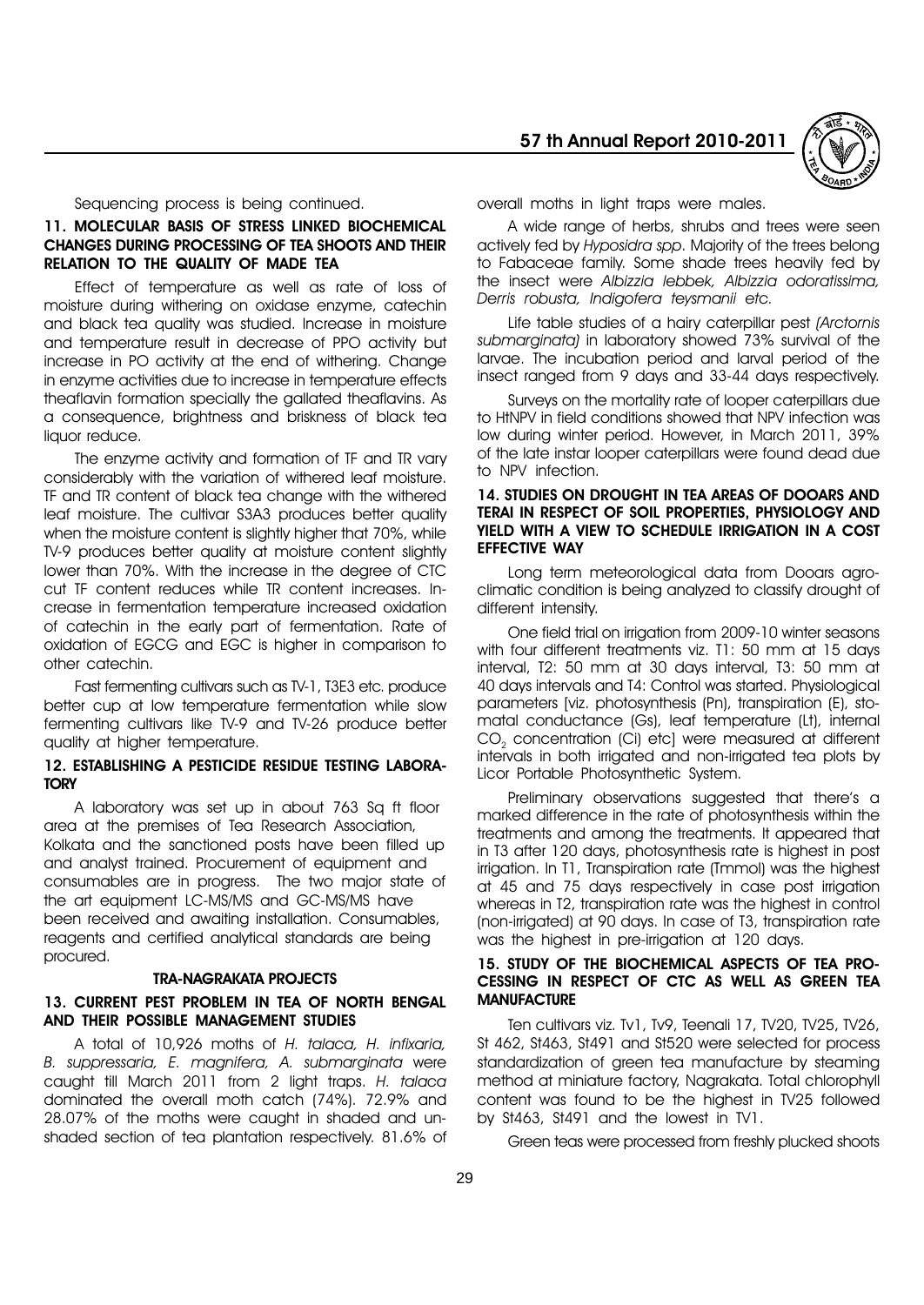of cultivars viz. TV1, TV9, Teenali 17, TV20, TV25, TV26, St462, St463, ST491 and St520 by steaming each cultivar separately for 4 mins.; 6 mins. and 8 mins during 2<sup>nd</sup> and rain flush. It was observed that total soluble solid content is higher in 2<sup>nd</sup> flush than rain flush.

Green tea samples were processed from various cultivars by steaming and panning methods separately for each variety at estate level. Cultivars used for the purpose were AV2, B157, T383, CP1, T78, R17/144, P1258, B668, ROH1, P312, Teenali17, K1/1, B777, G.O. China, T Valley1, ROH2 and ROH3.These samples were analyzed for moisture, total soluble solid, and caffeine content.

# B.C.GUHA CENTRE (CALCUTTA UNIVERSITY) PROJECT 16. EVALUATION OF THE HEALTH BENEFICIARY EFFECTS OF TEA PRODUCTS AND MODULATORY ROLE OF TEA FLAVONOIDS ON EMPHYSEMATOUS LUNG DAMAGE FOR THE FORMULA-TION OF A HIGH POTENCY TEA TABLET.

Measurement of tea components in animal tissue samples as well as blood (to check bioavailability) attempted albeit without success probably because of the low sensitivity of the HPLC detector (UV). Lung cellular damage assessment in guinea pigs exposed to cigarette smoke and its prevention by black tea revalidated through histo-pathological profiling and apoptosis studies as a background for the follow-up comparative study with tea tablets from TRA, Tocklai.

Evaluation of the comparative concentrations of the tea tablets, tea powder procured from TRA, Tocklai against CTC black tea infusion revealed that the tea tablet/powder was three times concentrated compared to CTC black tea Fluorescence Activated Cell Sorting (FACS) analysis of the whole blood cells collected from treated animals to access the levels of cellular apoptosis in cigarette smoke treated animals against those orally administered tea tablet/ powder analysis revealed an exposure dependent increase of Annexin V-positive cells (early apoptosis) in the cigarette smoke treated group compared to the group that was administered black tea tablet/powder infusion along with cigarette smoke exposure.

TRA black Tea powder/tablet was found to prevent cigarette smoke-induced oxidative damage in guinea pig lungs as evidenced by oxyblot of lung proteins. TRA black tea powder/tablet was found to prevent cigarette smoke induced apoptosis in the guinea pig lung as evidenced by TUNEL assay.

Modulatory role of tea tablets (prepared by TRA, Tocklai) on cigarette smoke-induced protein damage, apoptosis and pulmonary emphysema in a guinea pig model was completed with histopathological analysis to

# 57 th Annual Report 2010-2011



establish the protective role of tea tablets/powder (TRA, Tocklai) on cigarette smoke-induced emphysematous lung damage. Intra-tracheal instillation of guinea pigs done to study the modulatory role of tea tablets on the major harmful cigarette smoke component p-benzosemiquinone/ p-benzoquinone induced protein damage, apoptosis and pulmonary emphysema in a guinea pig model was initiated. The animals however failed to survive the operative procedure because of post operative infection.

#### IIT-KHARAGPUR PROJECT:

#### 17. STANDARDIZATION OF PROCESS PARAMETERS FOR MACHINERY DEVELOPMENT IN WITHERING, MACERATION, ROLLING, FERMENTATION AND DRYING OF TEA.

A withering trough has been developed to study the effect of operating parameters (leaf moisture content, relative humidity, temperature of air and air velocity) on quality of made tea and to achieve uniform withering. From the experiments it has been observed that for a particular rotor speed, as the helix angle of the rotor blade is increased, the macerated made tea contained finer particles. Another horizontal single cut maceration device is under development.

An alternative way of re-sharpening of CTC roller can be Gear Hobbing. After data collection on CTC roller profile dimensions, the cutting process was selected and the basic rack profile was developed. The cutter profile has been designed with the basic rack of the CTC roller.

CTC segments will be made of mild steel instead of stainless steel to reduce the material cost to a good extent. After cutting the groves, wear resistance of the segment will be improved by giving a hard chromium coating. Chromium coating is an established process to protect surfaces from wear and erosion.

A screw type rolling device consisting of a vertically placed hollow cone fitted with a screw has been fabricated. A scaled up device is under fabrication by Britannia Engineering, Kolkata. Rotocone tea roller has been developed for rolling of withered tea leaf in a continuous manner.

An Environment Control Chamber for carrying out withering, fermentation and drying of tea leaves under controlled air temperature, humidity and air flow rate has been fabricated and installed. Performance of the device has been tested. Air temperature can be controlled within  $\pm$  0.2 °C and RH of air within  $\pm$  2%.

Some preliminary experiments on withering of tea leaves were conducted at different temperature and relative humidity levels of air, fixed air flow rate of 45 cfm/ sq. ft and thickness of leaf as 8 inch with leaves of TV-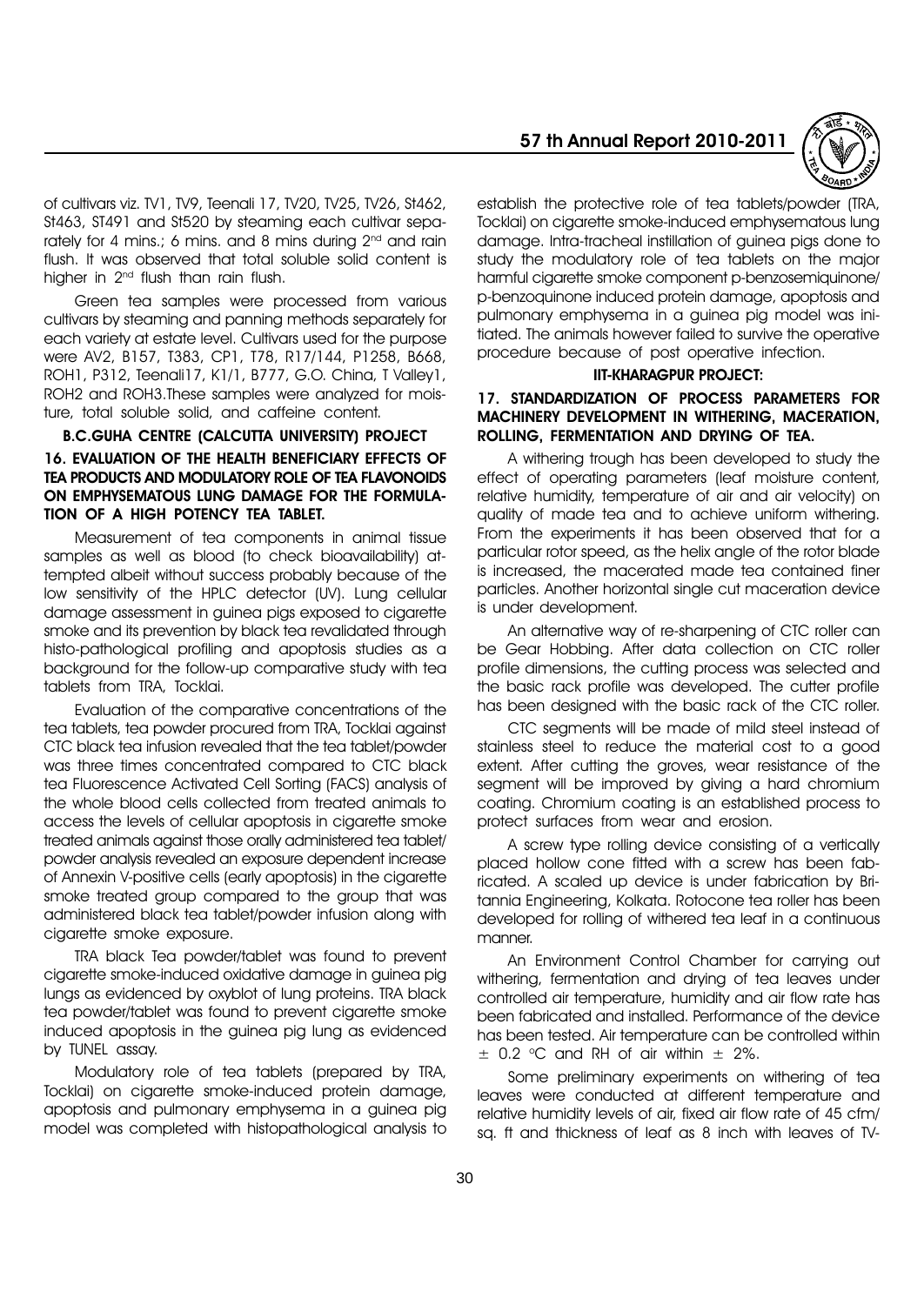

25. It was observed that with the rise of temperature, PPO and PO specific activity decreased. Moisture loss was much faster at higher temperature and lower relative humidity. At lower relative humidity, PPO and PO specific activity was reduced.

Drying of fermented tea under vacuum was attempted as an alternative to conventional drying. Optimization of the drying parameters (plate temperature, loading rate of dry matter present in tea and duration of drying) has been done on the basis of desired values of the dependent parameters (moisture content of product and colour values of liquor). A conceptual design of continuous vacuum dryer has been done.

The biochemical compounds such as total polyphenolic compounds, proteins, chlorophylls and amino acids were analyzed from fresh tea leaves of different clones (TV-25, TV-23, TV-26, TV-1, AV-2, B-157 and P-312) by UV/ Vis spectrophotometer (Shimadzu UV-1800). The analysis of the biochemical compounds like theaflavins, thearubigins, highly polymerized substances, total polyphenols, chlorophylls and amino acids from made tea of the above clones were also done. Volatile flavor compounds (VFCs) of made tea were analyzed by GC-FID (Shimadzu).

In addition to this, three types of tea bush uprooting devices (using Chain Pulley Block system, Hydraulic Pump system and Rack and Pinion Arrangement) have been tested.

#### C-DAC PROJECT

# 18. CORPUS CREATION OF MEASUREABLE PHYSICAL PARAM-ETERS OF INDIAN TEA

Under this project, 6 nos. of ENV System were deployed in 1. Tea Research Association, Tocklai, 2. IHBT, Palampur, 3. Tea Research Foundation, TRF, UPASI, Valparai, 4. Tripura Govt. Tea Factory, Tripura, 5. Tezpur University, Tezpur Assam and 6. Indian Institute of Technology, IIT, Kharagpur for initial data collection at pilot level.

Software Development: Remote client ENV Software has been developed for transmitting of tea tasting data from the client PC to the centralized server PC through Internet. This software is responsible for automatic data transfer from remote PC to the centralized server PC in a regular interval. For presenting the corpus data, a web portal has been developed.

Data Collection & Analysis: A pilot level experiment has been initiated in C-DAC, Kolkata for evaluating tea quality using existing ENV System as well as manual evaluation has been performed by a professional tea taster. A total of 182 number of CTC tea samples have been tested in the laboratory and testing data collected

by the ENV system has been stored in the corpus database. More than 600 numbers of different tea samples (made tea) testing data (ENV System analysis result) has been collected from different tea gardens as stated above.

Tea sample analysis using electronic tongue: Both voltammetric and potentiometric electronic tongues were employed for collecting the responses of black CTC tea of Assam, India. TF values of 17 black tea samples were determined using a spectrophotometer in the Tea Research Association, Tocklai, India. Same tea samples (TF range from 1.3 to 2.4) were used for analysis in potentiometric and voltammetric E-Tongue. Both types of electronic tongues are able to distinguish tea liquors having high TF (more astringent, in most cases), medium TF and low TF value.

Determination of aging of black tea using instrumental analysis: E-Vision analysis showed that the colour value of tea liquor was increasing at first (after properly storage in first month), then colour value remained same for next 5 months then colour of the tea liquor changed to dull (Less score). Same result followed for infused tea sample experimented with E-Vision.

In case of E-Nose tea tasting, aroma index of tea was gradually increased and after 6/7 months there was a sharp changes in aroma value which might be due to absorption of moisture which affected tea quality. In first interval, moisture level in made tea was very low. Then, it absorbs the moisture from air, so, sensor response did not affect by the external moisture. But, when tea was saturated with the moisture contains, it might remove the moisture as a result sensor response was more later on.

#### DTR & DC PROJECTS

#### 19. NITROGEN MINSRALIZATION OF ORGANIC MATTER IN ACID SOILS OF TEA (Camellia sinensis L.) IN NORTHERN DISTRICTS OF WEST BENGAL

On the basis of cumulative  $CO<sub>2</sub>$  evolution, vermi compost (VC) was considered as the most stable products followed by poultry manure (PM), farm yard manure (FYM), raw cow dung (RCD), mustard cake (MC), tannery waste (TW) and fish meal (FM). Fish meal decomposed very quickly and 92.3% of added carbon was mineralized within 35 days, so it can be considered as the most unstable product.

Marked differences in nitrogen mineralization among decomposed and un-decomposed organic matters were observed. Mineralization capacity of various organic matters were in the decreasing order of TW >FM>MC>PM>RCD>VC>FYM.

FYM and VC had very low net nitrogen mineralization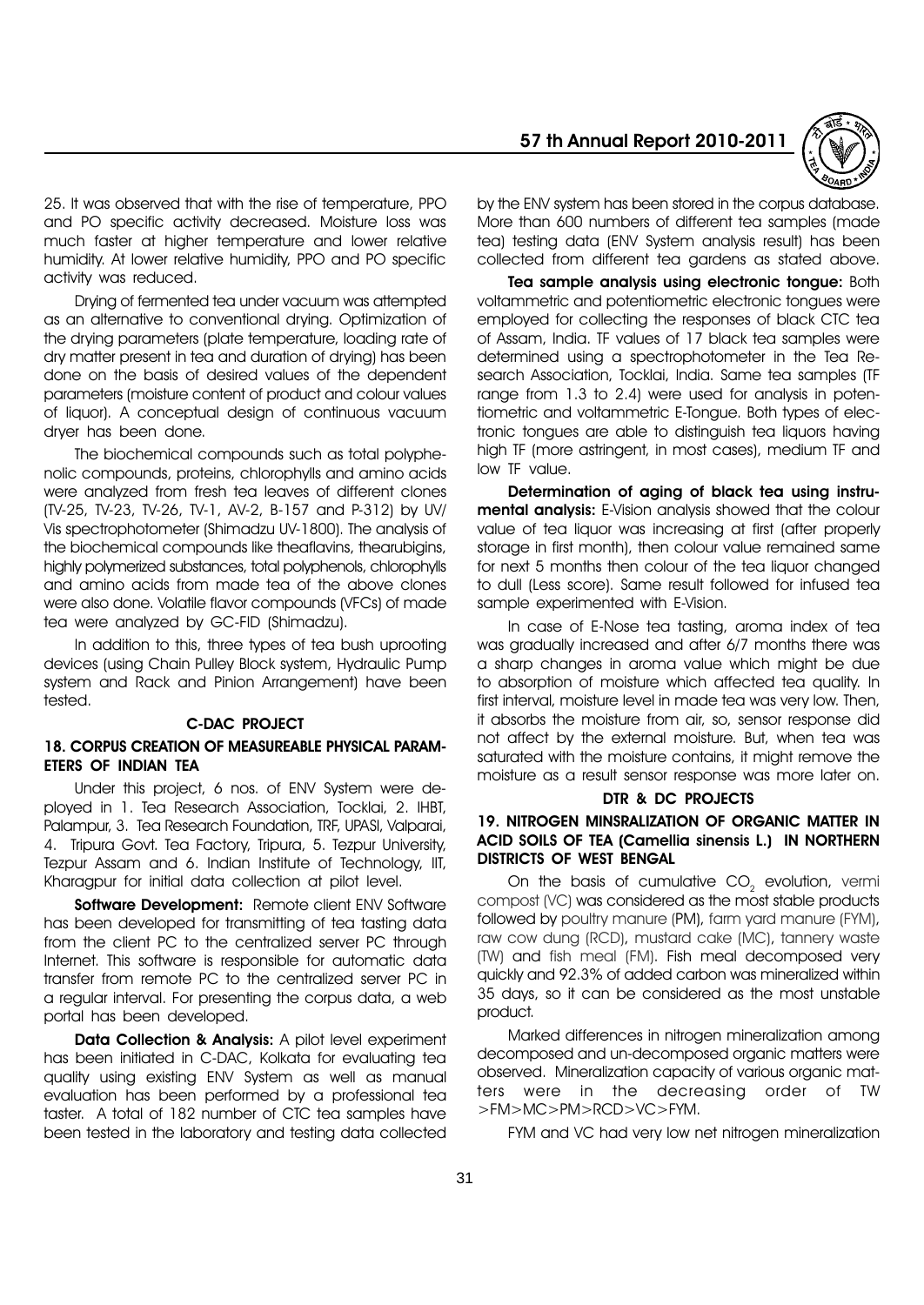

rate ranging from 0.37 to 1.08 mgN/kg soil/day, whereas poultry manure in spite of being decomposed exhibited high mineralization rate (0.86 to 1.98 mg/kg/day) especially at initial stage.

Studies on a new set of 15 (fifteen) organic matters i.e. Poultry manure, Vermi-Compost, Fish Meal, Farm Yard manure MBM-2, Organomax, Copra Cake, Karanja Cake, Neem Cake, Mustard deoiled Cake, Ground nut deoiled cake, Rice Bran deoiled cake, Til cake, Mahua Cake, Soya Deoiled cake showed that C: N ratio of neem cake is high as compared to other oil cakes available in the market. Chromium content of Meat and bone meal is very high (1170mg/kgMBM), while other organic matters contain 8.1 (Mahua cake) to 122.2 ppm Cr (Poultry manure). Hence, care should be taken while using these two organic matters for tea garden.

Studies on the laboratory experiment on C-mineralization from 15 different organics in acid soils showed that  $CO_{2}$ -C produced (mg CO<sub>2</sub>-C/kg soil) was higher in soils treated with Fish meal, Mustard cake, Meat and Bone Meal and Til cake (355.90 to 453.80 mg-C/kg soil) followed by Neem cake, Rice bran, Soya cake, Groundnut cake, Karanja cake and Poultry manure (239.20 to 276.00).  $CO_{2}^{\parallel}$ C produced (mg C/kg soil) was lower in soils treated with Mahua cake, Organomax, Farm Yard Manure, Vermi compost and Copra cake (98.70 to 174.20).

Two organic fertilizer formulations for Darjeeling Tea considering the nutrient content (N, P and K), mineralizable-N and C-mineralization of different organics have been developed.

#### 20. DEVELOPMENT OF PHOSPHATE SOLUBILIZING BIOFERTILIZER FOR TEA (CAMELLIA SINENSIS L.) IN ACID SOILS OF NORTH BENGAL

A total of 455 cultures were isolated from 131 soil samples.

Screening programme based on the Solubilization of tri-calcium phosphate Solubilization, Rock phosphate, Aluminium Phosphate and Ferric Phosphate in liquid culture have been completed for 41 bacterial cultures under laboratory condition.

11 potential bacterial isolates were tested for their growth performance at different growing temperature under laboratory condition. Utilization of various carbohydrates by selected phosphate solubilizing bacteria has been completed. Growth performance of phosphate solubilizing microorganisms at low pH (4.0) has been completed for 9 isolates.

Dry spell is frequently observed in Darjeeling Hills which may influence the microbial population and their activities.

Hence, growth performance of phosphate solubilizing microorganisms at different levels of Desiccation (with polyethylene glycol 600) were conducted and completed.

Development of a biofertilizer with phosphate solubilizing bacteria which can perform well in Darjeeling tea garden considering the low soil temperature of hills is under process.

#### Regulatory Issues and Technological Support :

Research directorate of Tea Board has been pursuing regulatory issues of tea including fixation of MRL, addressing pesticide residue problem, iron filing, nature identical flavor and fixation of standards of instant tea etc. Essential technical support is being provided in the form of circular/ notice etc. to the tea producers association, tea export association and tea merchant association obtaining technical information from different international organization and collecting/collating data from the tea research laboratories. Tea Board attended various national (PFA, BIS, Shadow Committee etc) and international (Codex, ISO etc) meetings and participated in the deliberation for updating latest information/regulation and represents the concern of both the industry and government.

#### Summary of the Core Committee Report :

A meeting was held under the Chairmanship of the Additional Secretary (Plantations), Department of Commerce on 13<sup>th</sup> July, 2010 in Udyog Bhawan, wherein it was decided to constitute a core committee by Ministry of Commerce and Industry (MOC&I) Govt. of India to address the regulatory issues including presence of iron filing in tea, fixation of MRL in tea brew and use of NI flavour in tea. Accordingly, a Committee was constituted vide order No. T-35018/1/2009- Plant(A) dated 12.10.10 by Department of Commerce, Ministry of Commerce & Industry.

The committee held three meetings  $(14<sup>th</sup>$  December,2010 in Delhi;  $6<sup>th</sup>$  January,2011 in Kolkata & 27<sup>th</sup> May,2011 in Siliguri, West Bengal) to discuss these issues. The members of the Committee also visited a tea processing factory in Siliguri to see the various steps / processes involved in preparation of made tea from tea leaves to get an idea of the possible sources of iron filling in Tea. While addressing all these issues, the committee desired to have monitoring data on iron filing in tea produced in various areas in the country. This was generated by different Government/ autonomous and other laboratories. The Committee considered all these observations and available National and International information/literature, earlier reports etc. and after detailed deliberations recommended the followings :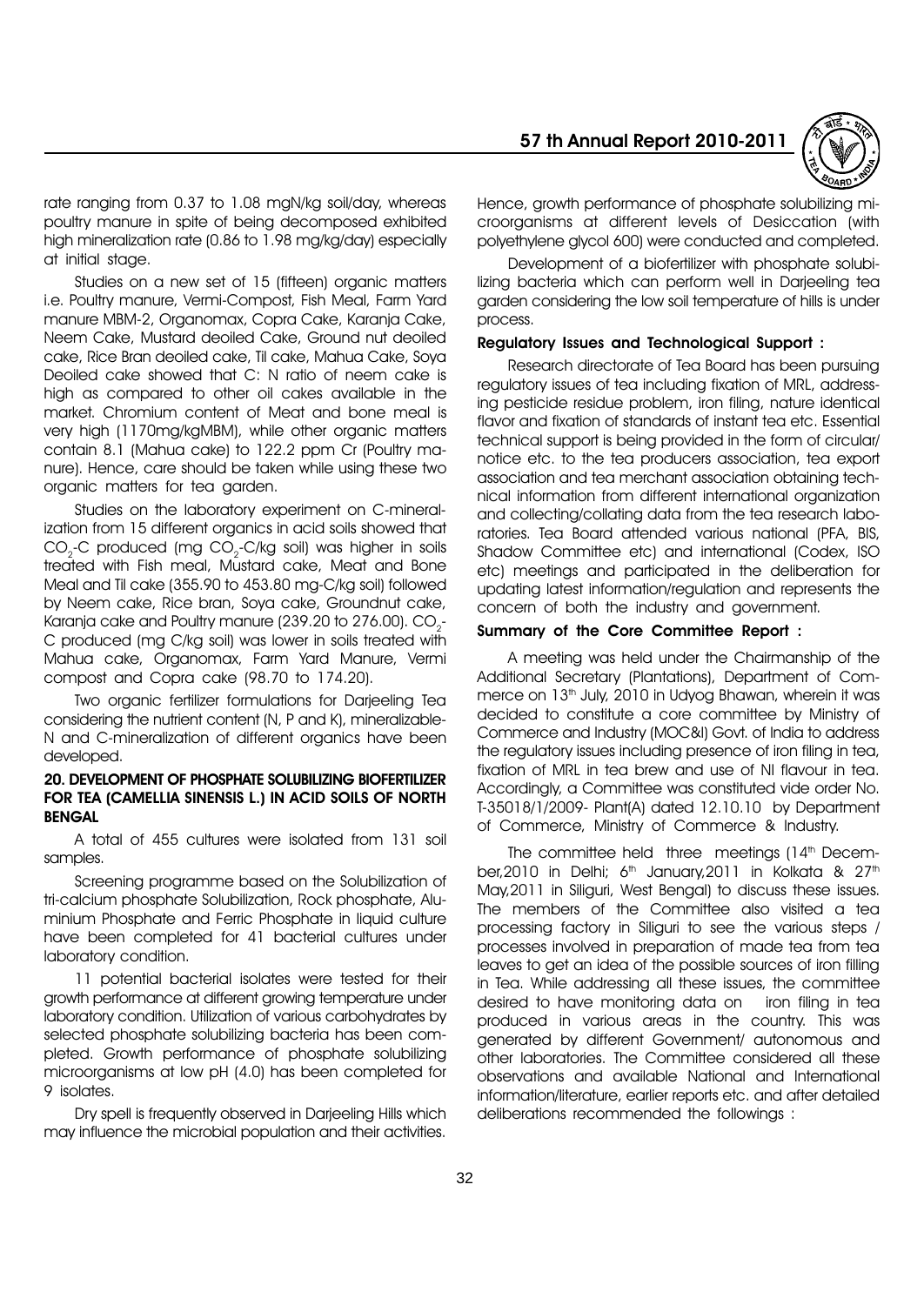

Iron filing in tea: The earlier limit of iron filing of 250 mg/kg in tea (Ref. Govt. Order No. P 15013/16/79  $-$  PH (F&N)/ DMS & PFA, dated 5<sup>th</sup> April, 1984) which was revoked in 2005 (Ref. No. P-15025/6/2004-PH(F)/DMS, dated 21st September, 2005) may be reinstated as there are no evidence to suggest that these levels are harmful to health , monitoring data indicates presence of iron filings in various samples of tea and international literature indicates that various countries have fixed different limits but none of the countries has fixed a zero iron filing limit.

Maximum Residue Limit (MRL) in Tea: Tea is normally traded as processed tea leaves, not as tea brew. It is also a fact that pesticide residues present in tea leaves do not represent the actual risk to consumers as tea is consumed mainly as tea brew. Therefore, to further refine the risk assessment for fixation of MRL in tea, the concept of processing factor be applied as has been a practice

for many other commodities and also advised by CCPR in its 43rd Session held in China during April 4-9, 2011.

#### Participation in the Council of Management/board of Trustees/Scientific advisory committees :

Research directorate of Tea Board attended/represented various research/scientific advisory committee, management council and planters committee of tea research institutes in the country for formulating, coordinating and evaluating tea research for the interest of the Indian tea industry. Directors / Scientists of tea research institutes and Project Investigators of the all the  $11<sup>th</sup>$  plan research schemes were invited to Tea Board for attending / presenting the progress report in the Tea Research Liaison Committee (TRLC) meeting. One such meeting was held in Tea Board in August, 2010 for the evaluation of the projects wherein representatives of the Industry and expert scientists were also invited.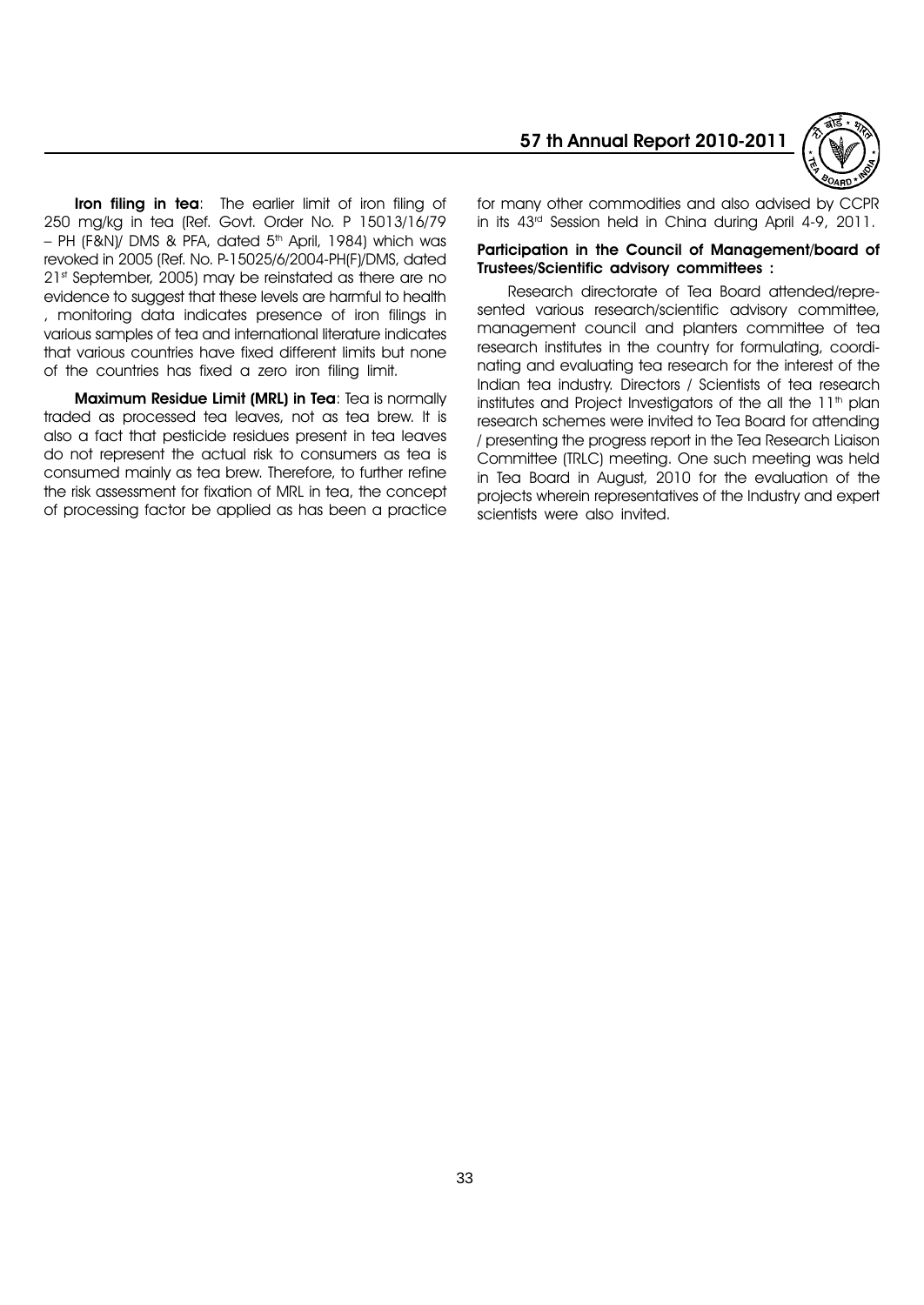

#### **Introduction**

Exports of Tea were lower in 2010-2011 in terms of quantum as compared to the previous year to the extent of 34.50 m. kgs. The value realization also registered a decline during 2010-2011 as compared to 2009-2010 to the extent of US\$.99.73 million. The unit export price realization has shown nominal improvement.

A major factor affecting Indian tea exports during the year under review was on account of lower exports to Russian Federation both in terms of volume and value realisation due to increased competition from other producer countries. Exports to Afghanistan and Iraq suffered a setback due to the unstable situation there. Also during the year, Indian tea exports declined to U.K, UAE, A.R.E., Kazakhstan, Ukraine, Sri Lanka, whereas, exports increased to Germany, Iran, Japan, Kenya and Pakistan. In fact, the increase in exports to Pakistan has been quite substantial.

Markets such as Russia/CIS, UK, A.R.E. (Egypt), UAE and

# 57 th Annual Report 2010-2011



Pakistan continued to be of vital importance. In keeping with the requirements of the export and domestic markets there was a focus on quality in a sustained manner. Quality control projects continued to be actively pursued along with implementation of ISO 3720 Standards and HACCP (Hazard Analysis & Critical Control Points). Efforts continued to persuade producers to increase production of exportable quality good teas of orthodox variety.

The Tea Board organized several promotional activities for domestic consumption of tea. They were mainly aimed at the youth, projecting tea as a lifestyle beverage and at housewives, propagating the health benefits of tea. However, the domestic generic effort was on a low key during 2010-2011 due to paucity of funds. For projecting the quality image of Indian tea, the Tea Board's outlet at Mumbai, the ìTea Centreî continued to serve and sell quality teas.

As part of tea promotion activities the transport subsidy scheme was continued. ₹1.50 per kg teas was reimbursed to tea exporters towards meeting additional transport and handling charges incurred for teas exported through I.C.D. Amingaon. In keeping with Ministryís MDA guidelines some nominal promotional assistance was provided to exporters. Regular promotional activities of the Board were also carried out including through participation in various trade and consumer Fairs and Exhibitions internationally.

The table below gives position of Indian tea exports over the last 3 years.

| Year    | Qty<br>(in M Kgs) | Value<br>(in M US\$) | <b>Unite Price</b><br>$(US\$ {Kg}) |
|---------|-------------------|----------------------|------------------------------------|
| 2008-09 | 190.64            | 518.04               | 2.72                               |
| 2009-10 | 213.43            | 637.80               | 2.99                               |
| 2010-11 | 178.93            | 538.07               | 3.01                               |

The Boardís export promotion work is carried out from Head Office and through its foreign offices located at London, Moscow & Dubai.

#### The present jurisdiction of the Board's Foreign offices are as under:

| <b>LONDON</b> | UK, Ireland, Norway, Sweden, Denmark & Finland. Since the closure of Hamburg Office from July 2002,<br>the following countries have come under the jurisdiction of London Office:- Belgium, Luxemburg, Neth-<br>erlands, France, Germany, Italy, Spain, Portugal, Greece, Austria, Switzerland, Malta, Cyprus, Poland and<br>the breakaway Republics of former Yugoslavia such as Bosnia Herzegovina, Croatia, Slovenia, Serbia,<br>Montenegro and Macedonia |
|---------------|--------------------------------------------------------------------------------------------------------------------------------------------------------------------------------------------------------------------------------------------------------------------------------------------------------------------------------------------------------------------------------------------------------------------------------------------------------------|
| <b>MOSCOW</b> | Russia and CIS countries                                                                                                                                                                                                                                                                                                                                                                                                                                     |
| Dubai         | West Asia and North Africa comprising Kuwait, Iran, Iraq, Bahrain, UAE, Saudi Arabia, Oman, Qatar,<br>Yemen, Jordan, Syria, ARE, Libya, Sudan, Tunisia, Algeria, Morocco, Turkey and also South Africa. Af-<br>ghanistan and Pakistan were new additions.                                                                                                                                                                                                    |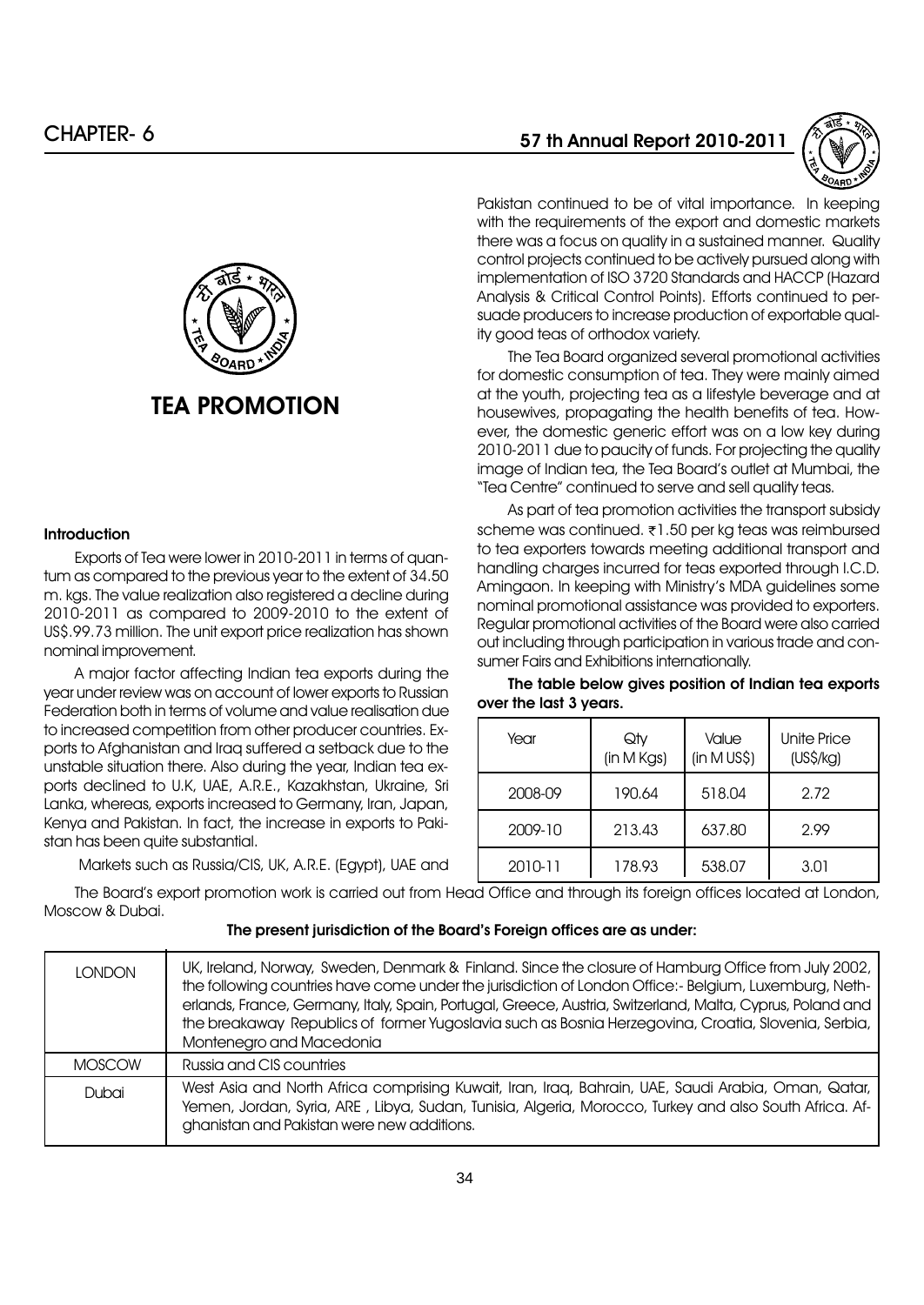

Promotional activities in countries other than those covered by the Overseas Offices are undertaken from the Boardís Head Office in Kolkata with the help and co-operation of respective Indian Missions abroad.

#### The work of promotion is carried out at various levels :-

- a) Generic promotion through Tea Councils to increase overall consumption of tea including activities to communicate the health aspect of tea. India withdrew memberships from the Tea Council of Canada from 01.04.2010, and from German Tea Council from 01- 01-2011. Withdrawal notice has been given to U.K. Tea Council. India continues to be a member of the Tea Council of USA.
- b) Promotional programmes for Indian tea are carried out by the Boardís foreign offices to enhance demand for Indian tea and increase market share. Activities geared towards facilitating trade through these offices include participation in Fairs and Exhibitions, trade facilitation by way of arranging Buyer-Seller meets and visits by trade delegation, etc.
- c) Market development activities include market Surveys, market analysis and tracking of consumer behaviour. This also includes making all relevant information available to exporters/importers and through an information dissemination plan.
- d) In order to enhance the equity of Indian Tea and its various sub-brands, efforts are on to register the Boardís logos in various markets as well as to popularise the usage of these logos and to prevent misuse by unauthorized users.

#### 6.1 Activities from India.

The Directorate of Tea Promotion in the Board's Headquarters co-ordinated the activities of the Board's overseas offices to ensure proper monitoring of their promotional programmes and smooth functioning. Activities during the year 2010-2011 included the following:

- a) Organising the Boardís participation in Trade Fairs and Exhibitions not covered by the Overseas Offices.
- b) Arranging the visit of the Board's representatives, tea delegations to foreign countries to participate in International Meetings, Fairs/Exhibitions and Buyer-Seller Meets.
- c) Organising the visits to India of tea delegations/buyers and media representatives from abroad, including arranging their meetings with tea trade, visits to tea

areas etc.

- d) Maintaining liaison work with the tea trade, attending to trade enquiries, shipping and warehousing difficulties, keeping the tea trade informed of developments related to exports, as well as, dissemination of market and trade information.
- e) Registration of producers, exporters, traders of Darjeeling tea under Darjeeling CTM Protection Process.
- f) Issuance of Certificate of Origin for all exports of Darjeeling tea based on invoice-wise tracking of garden tea production.
- g) Processing and disbursement of various assistance to trade/industry under Market Promotion Scheme of Tea Board.
- h) Maintenance of accounts and budgeting on various All ocations against activities under Market promotion Scheme.

#### Information Dissemination

As part of information dissemination, the trade enquiries received at various fairs and exhibition as well as those received from time to time from various sources, were passed on to the industry members through the revamped website.

#### Market consolidation and Diversification of export market portfolio.

Efforts are on to consolidate position in markets where India has a significant share of the tea market, and also to enter new markets. The Geographic market portfolio needs to be diversified in order to reduce the dependence on the few major importing countries and create a more balanced basket. Efforts are now being focused on tapping the potentials in the Far East and ASEAN region as well as Egypt and Pakistan. Tea Board's participation in events in China are now showing results.

#### Niche segment opportunities

Value-addition and targeting niche segments in specific markets has been a priority area. Efforts were on to increase orthodox production, 40% of the world's consumers drink orthodox teas whereas 91% of Indian tea produced is CTC. Industry has taken initiatives to increase orthodox production, as well as quality improvement and cost reduction. Speciality teas like Darjeeling have been branded as top end products and protected in terms of Intellectual Property Rights.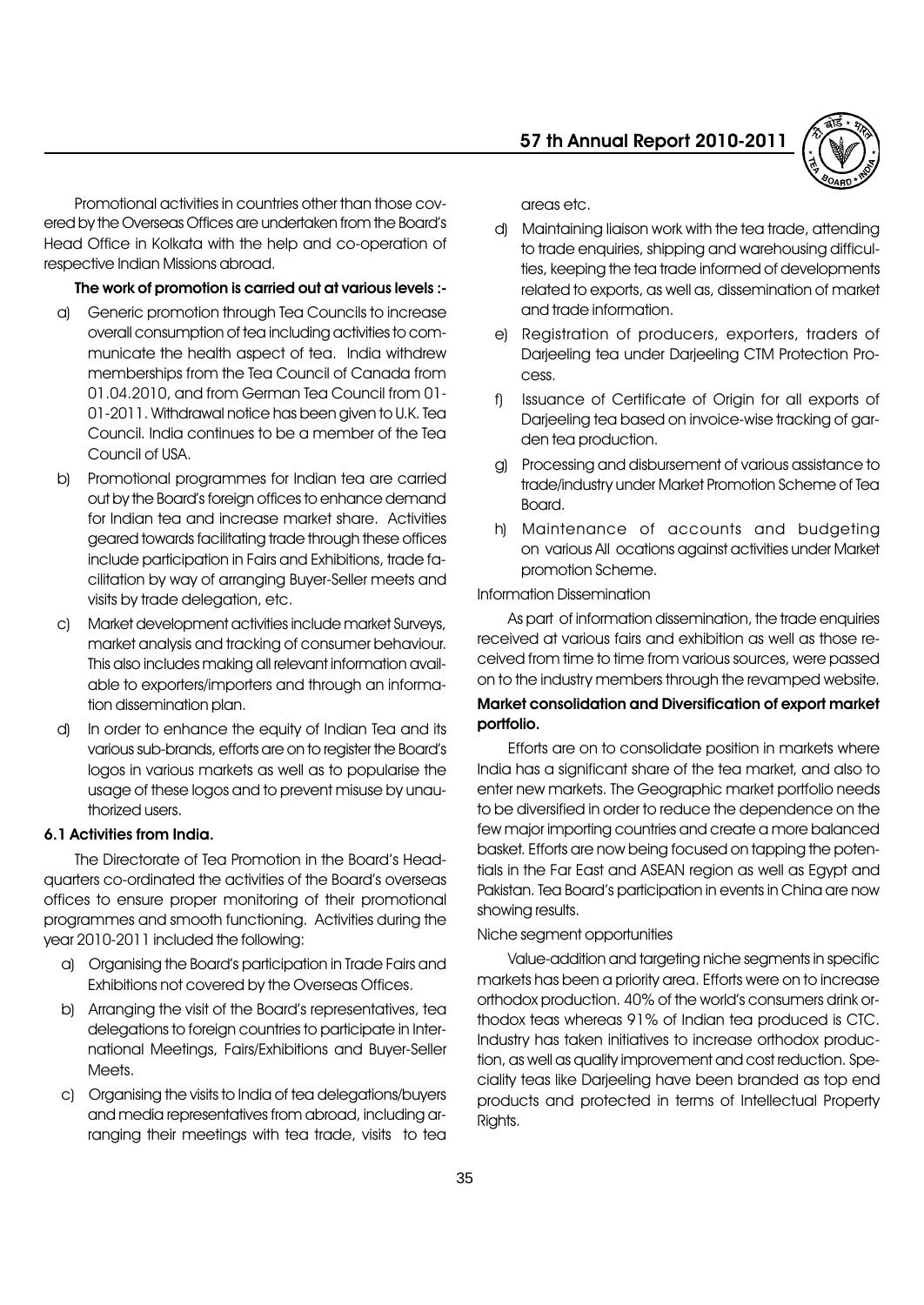

# Intellectual property Right Protection for Indian tea-Achievement 2010-11

Tea Board has continued its objectives to protect and preserve its various tea names and logos as Indiaís treasured geographical indications and icons of Indiaís cultural and collective heritage. Brief details are given below :-

### Registrations obtained during 2010-2011

| No. | Country                   | <b>Nature and</b><br><b>Subject Matterof</b><br>registration | Application/<br><b>Registration</b><br>No. | Date of<br><b>Application</b> | Date of<br><b>Registration</b> | <b>Validity</b> |
|-----|---------------------------|--------------------------------------------------------------|--------------------------------------------|-------------------------------|--------------------------------|-----------------|
| Ι.  | Russia                    | <b>Trade Mark</b><br>for INDIA<br><b>TEA LOGO</b>            | 41.4383                                    | 29.12.2008                    | 23.07.2010                     | 29.12.2018      |
| 2.  | EU<br>member<br>Countties | Community<br><b>Collective Mark</b><br>for Darjeeung         | 008674327                                  | 10.11.2009                    | 23.04.2010                     | 10.11.20'9      |

#### Details of pending application :

| No. | Country | <b>Nature and</b><br><b>Subject Matterof</b><br>registration | Application/<br>No. | <b>Status</b>                                         |
|-----|---------|--------------------------------------------------------------|---------------------|-------------------------------------------------------|
| Ι.  | Japan   | Regional Collective mark for<br><b>DARJEELING WORD</b>       | No. 2007 103568     | Examined                                              |
| 2.  | EU      | <b>PGI for DARJEELING</b><br>word under<br>Regulation 510/06 | 028913              | Advertised but under<br>Objection by third<br>parties |

With regard to the pending application in Japan, Tea Board has contacted its various licensees to gather information on use and fame of DARJEELING and filed the same.

The EU application was accepted but received 6 objections upon publications. 4 objections were initiated by the European Tea Commission (ETC) which came from different EU Member States (UK, Germany, Austria and Italy) and dealt with identical issues. One objection was from France and one from an Indian citizen. After negotiations with the ETC and France, a report was furnished to the European Commission. The objection from France is fully resolved and the objection from India is considered outside the scope of the discussion. The decision of the European Commission on the application is awaited.

#### OPPOSITIONS IN INDIA

Total 28 oppositions were filed by the Tea Board in India during the period 2010-2011 to prevent attempted registrations and misuse of DARJEELING, ASSAM, N1LGIRI tea names and logos as well as the INDIA TEA Logo. During the year 2010-11, in recognition of the Tea Boardís rights and to settle the matter, 5 Applicants have removed the objectionable name/logo from their labels. 20 oppositions were decided in favour of the Tea Board because the Applicants did not contest the Tea Boardís claims or settled the matter in recognition of the Tea Boardís rights in the same period.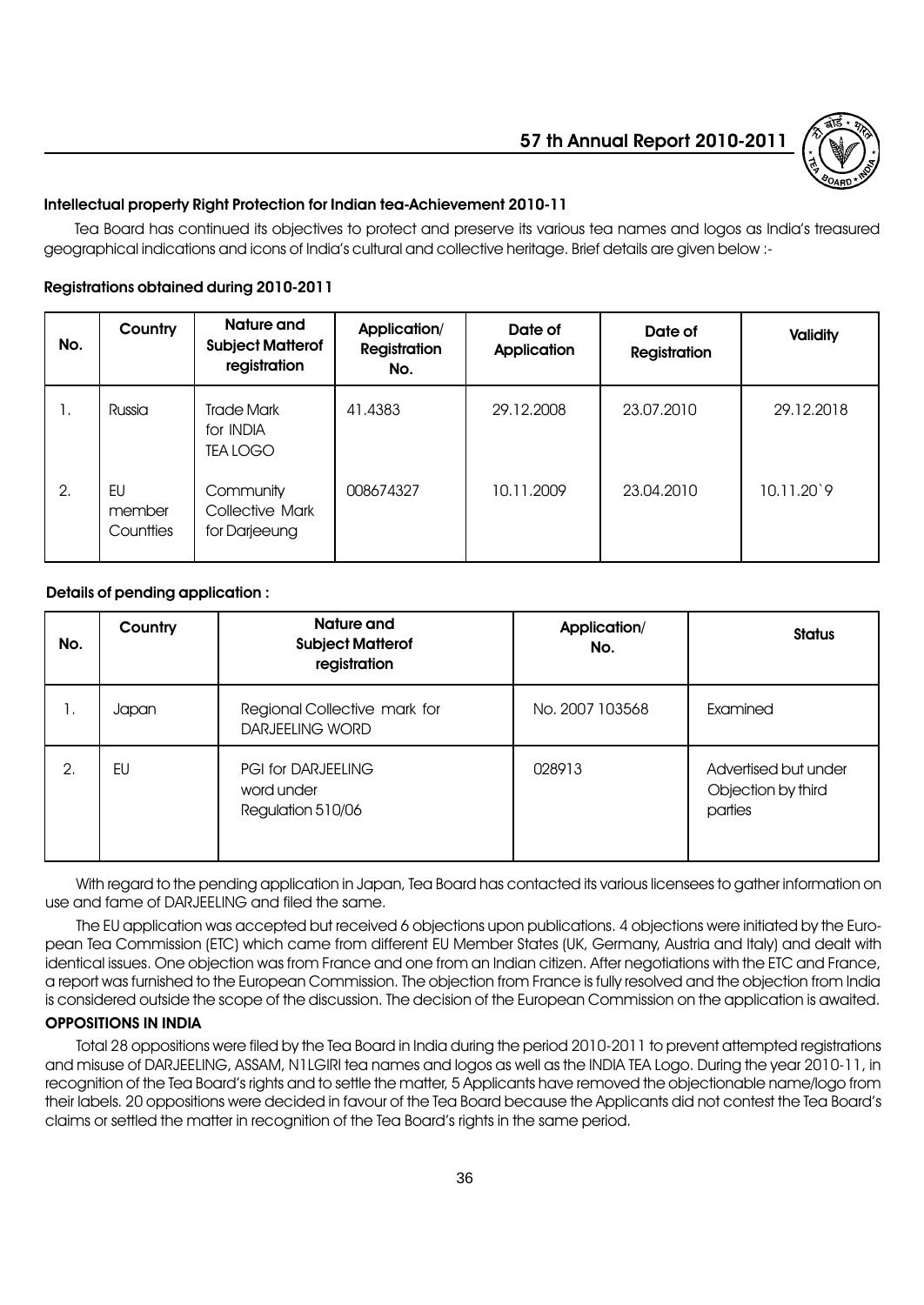

#### Litigation in India

Tea Board filed an action for infringement against ITC Limited to restrain it from using DARJEELING as part of the name of a lounge named DARJEELING LOUNGE in one of its hotel in Kolkata. The interim injunction application of the Tea Board was rejected by the Single Judge of the High Court of Calcutta. However, since the order suffers from errors of law and fact, Tea Board is in the process of filing an appeal.

#### Oppositions/Cancellation Actions outside India

7 oppositions/cancellation actions were filed by the Tea Board in foreign jurisdictions in the period 2010 - 2011. All these action pertain to use of DARJEELING word/logo marks by third parties. 1 action was in China, 4 in EU, 1 in France and 1 in Argentina. The party in Argentina has decided not to pursue its application after the objection from Tea Board. In addition to the above, an action in South Africa is under consideration.

Success in Taiwan

The Intellectual Property Court of Taiwan has upheld the decision of the Taiwan Intellectual Property Office through which it had ordered cancellation of the mark DARJEELING in class 25in the name of Delta Lingerie, France. The IP Court confirmed that not only that the marks of the parties are similar but also confirmed the same of Tea Board's DARJEELING mark. The Court held that DARJEELING mark has obtained high degree of distinctiveness and should be protected from dilution. The Court observed that though there may not be any confusion as the business interests of the parties are not correlated, due to the fame of DARJEELING, use of an identical mark on unrelated goods dilutes and distracts the single source indication and diminishes the distinctiveness of the famous DARJEELING mark.

Participation in International Fairs/Exhibitions from Head Office.

DURING THE PERIOD UNDER REVIEW, PARTICIPATION IN THE FOLLOWING FAIRS AND EXHIBITIONS WAS ORGANIZED FROM HEAD OFFICE:

|    | 1. Hong Kong International Tea Fair, Hong Kong | $12th$ to $14th$ August 2010                        |
|----|------------------------------------------------|-----------------------------------------------------|
|    | 2. Great Indian Bazar, Almaty                  | 14th to 22 <sup>nd</sup> August 2010                |
|    | 3. World Food, Moscow, Russia                  | 14 <sup>th</sup> to 17 <sup>th</sup> September 2010 |
|    | 4. China Tea Expo, Beijing, China              | 20 <sup>th</sup> to 23 <sup>rd</sup> September 2010 |
|    | 5. Tea - Coffee, Toronto, Canada               | 26 <sup>th</sup> & 27 <sup>th</sup> September 2010  |
|    | 6. World Food Ukraine, Kiev                    | $26th$ to $29th$ October $2010$                     |
| 7. | India Show, Singapore                          | $14th$ to $16th$ January 2011                       |
|    | 8. Winter Fancy Food, San Francisco, USA       | 16th to 18th January 2011                           |
|    | 9. Prodexpo, Moscow, Russia                    | 7 <sup>th</sup> to 11 <sup>th</sup> February 2011   |
|    | 10. Foodex, Tokyo, Japan                       | $1st$ to $4th$ March, 2011                          |

#### Generic promotion of tea in India

As part of the generic promotion of teas in India, Tea Board participated in the following events during the year under review:

|    | Chhalo Jai 2010 Kolkata                 | July 2010      |
|----|-----------------------------------------|----------------|
|    | 16th All India National Expo-2010       | August 2010    |
| З. | National Expo 2010 Kolkata              | September 2010 |
| 4. | UPASI Annual Conference at Coonoor 2010 | September 2010 |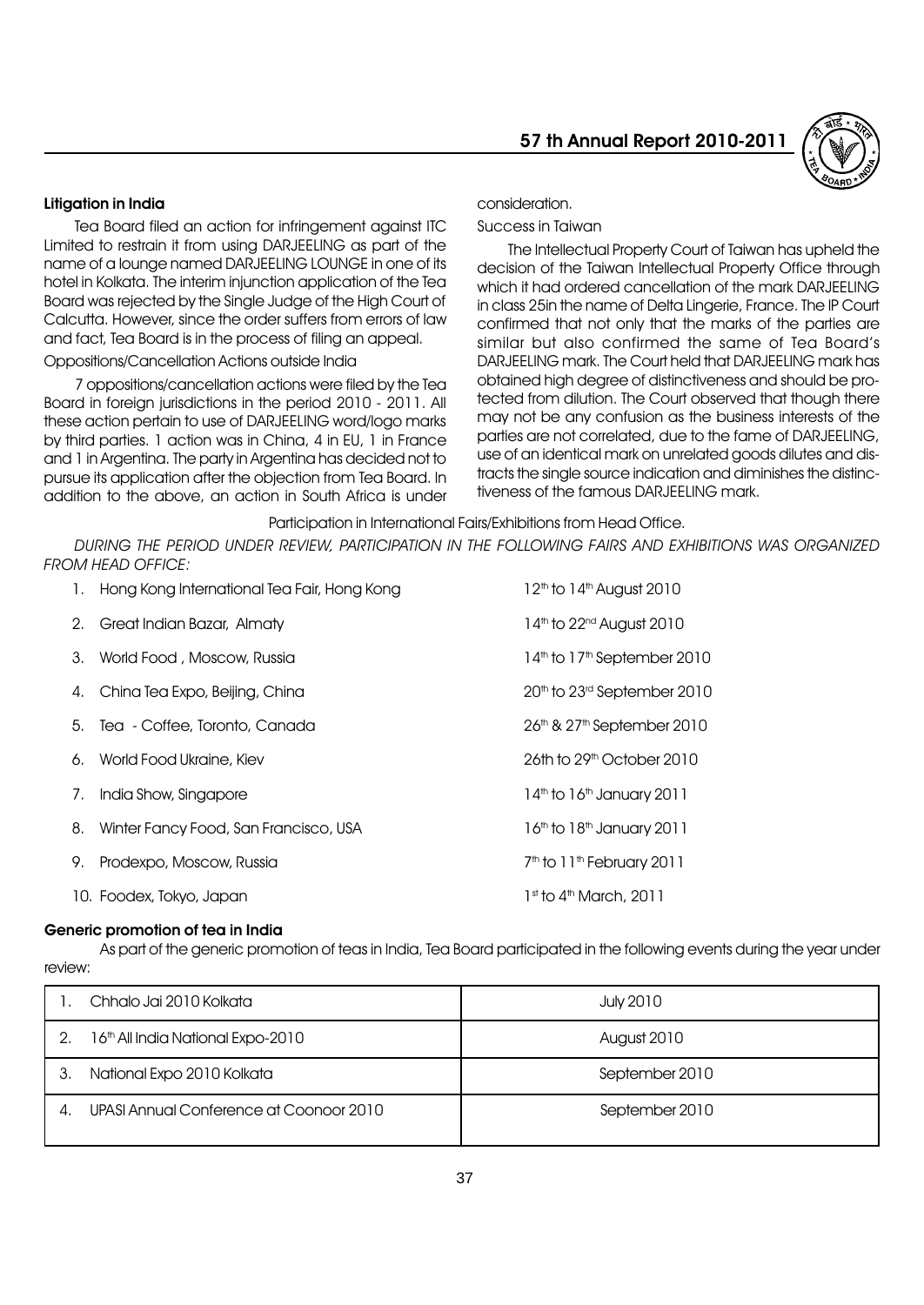| 5.<br>Tea Fest - 2010                                            | October 2010   |
|------------------------------------------------------------------|----------------|
| Kolaghat Utsav - 2010<br>6.                                      | October 2010   |
| Assam Tourism Festival -2010<br>7.                               | November 2010  |
| Konark Dance Festival -2010 Konark, Orissa.<br>8.                | December 2010  |
| India Organic Trade Fair - 2010, Mumbai<br>9.                    | December 2010  |
| 10. Sonepur Mela - 2010, Sonepur                                 | December 2010  |
| 11. Uttaranchal Trade Fair – 2010, Dehradun                      | 19th Dec, 2010 |
| 12. 2 <sup>nd</sup> North East Agri Expo 2010, Dimapur, Nagaland | December 2010  |
| 13. Sunderban Utsav 2010, Kultali, South 24-Pgs.                 | December 2010  |
| Indian Science Congress - 2010, Chennai, Tamil Nadu<br>14.       | January 2011   |
| 15. KSHMJ -2010, I.I.T, Kharagpur, West Bengal                   | January 2011   |
| 16. Mega                                                         |                |

# Tea Board also sponsored BANNER and GATE at the following events :

| Bishnupur Mela 2010, Bishnupur, Bankura, West Bengal      |
|-----------------------------------------------------------|
| Leather Promotion Fair October 2010 Durgapur, West Bengal |

Indian tea advertisements, with articles in some cases, were released in a number of national and other magazines, newspapers, supplements etc, highlighting tea as health and lifestyle beverage.

#### 6.2 Production of Publicity Materials and Gift Items.

The Directorate continued its regular functions of production and printing of promotional literature/items , catering to the request for publicity materials, tea caddies, etc., from the Boardís foreign offices and Indian Missions abroad, interacting with the general public, domestic and foreign press and other VIPs/Government Officials, prospective tea buyers, etc.

# 6.3 Tea Promotion in India.

With the slowdown in the rate of domestic consumption of tea, increasing competition from other beverages and developments in the global arena , such as, the liberalized regime of imports under WTO obligations, there has been a revised focus of the Board on tea promotion in India. This however, was on a low key on account of paucity of funds.

The Board continued to maintain four Tea Bar/Buffets at Parliament House, Yojana Bhawan, Udyog Bhawan and North Block in New Delhi, a Tea Nook in Tirumala and Tea Room at Tamil Nadu Secretariat, Chennai, which presently function mainly as public relations platforms and serve high quality Indian teas at such venues, frequented by VIPs, foreign visitors and other guests. The Tea Centre opened at Chennai Mofussil Bus Terminus (CMBT) has been functioning since April, 2004.

For running Boardís Tea Center in Mumbai, M/s. Sai Food who was appointed as Management Consultant from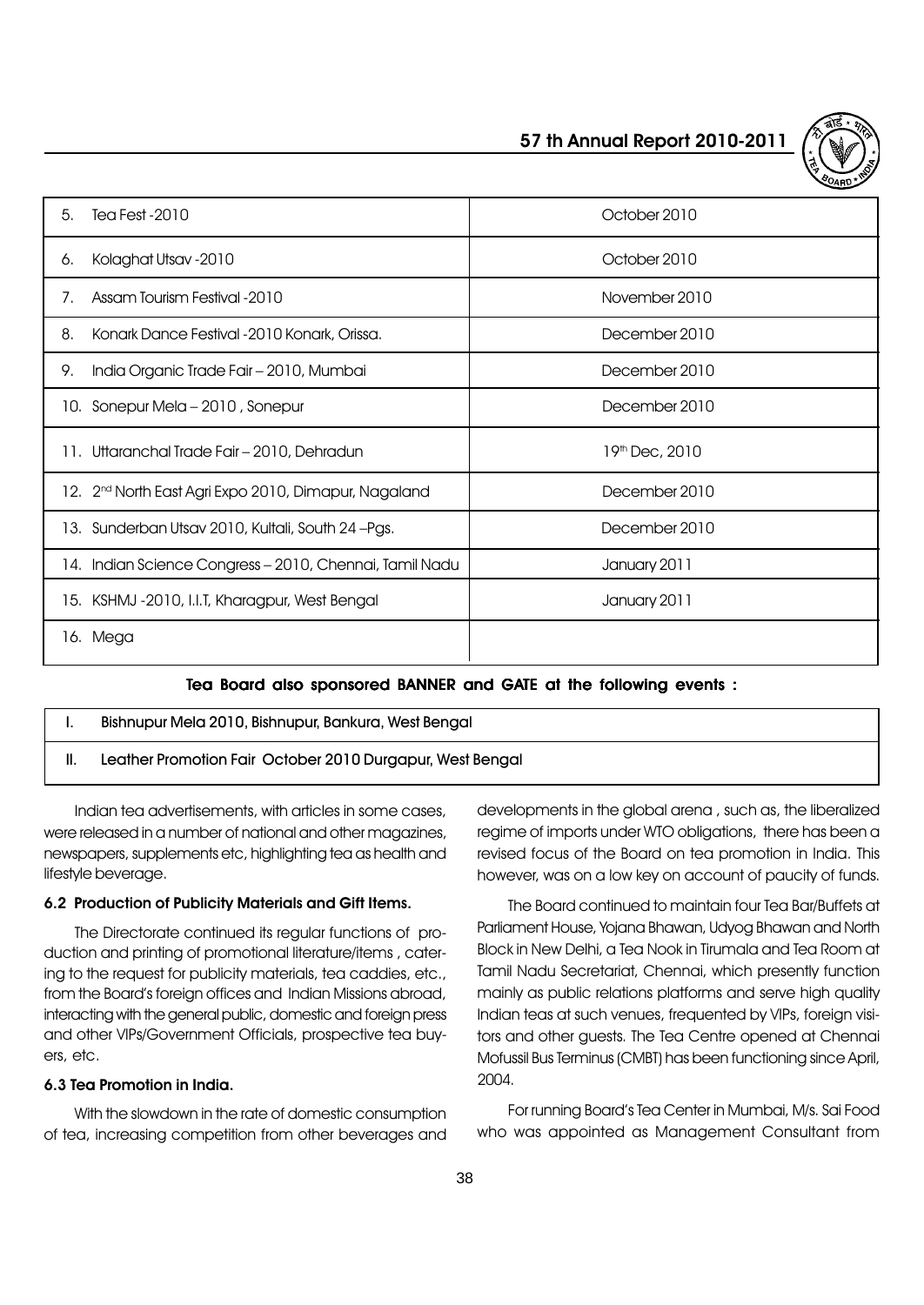

1st October 2008, continued managing the Tea Centre on Tea Board's behalf.

# 6.4 Delegations/Visitors from abroad.

India hosted the 19th Session of the FAO IGG Meet on tea in Delhi from 12<sup>th</sup> to 14<sup>th</sup> May, 2010. Representatives from 16 countries participated. Argentina participated for the first time. Apart from the 90 official delegates from the 16 countries, there were four observers from (i) WIPO, (ii) CFC, (iii) ITC and (iv) Tea Research Foundation of Central Africa, as well as seven FAO representatives.

# 6.5 Delegations/Deputations from India.

- 1. Mr. B. Banerjee, Chairman, led a trade delegation to Vienna for BSM coinciding with Tea & Coffee World Cup exhibition from  $25<sup>th</sup>$  to  $27<sup>th</sup>$  April, 2010 and also presided over Darjeeling tea tasting session and Darjeeling tea auction;
- 2. Mr. R.D. Nazeem, Executive Director, Coonoor and Shri Joydip Biswas, DDTP were deputed to participate in the Seventeenth Food, Beverages and Hospitality Trade Fair in Tehran, Iran during 30<sup>th</sup> May to  $2<sup>nd</sup>$  June,  $2010$ ;
- 3. Mr. P.K. Dash, Law Officer, Tea Board was deputed to New York in May, 2010 for discussion with the US partners of M/s. K & S for sorting out Darjeeling IPR related legal issues;
- 4. Mr. B. Banerjee, Chairman, visited Hamburg from 4-6, June, 2010 for attending COTECA and/or discussions with members of German tea industry to clarify issues relating to Darjeeling G.I;
- 5. Mrs. R. Datta, DTP was deputed to Hong Kong for organising Tea Boardís participation in Hong Kong International Tea Fair from 12-14 August, 2010;
- 6. Ms. R. Sen, Deputy Chairman, and Mr. J. Biswas, DDTP, were deputed to participate in 'Great India Bazar' in Almaty, Kazakhstan from 14<sup>th</sup> to 22<sup>nd</sup> August 2010;
- 7. Mr. B. Banerjee, Chairman and Ms. N. Datta, DDTP were deputed to Johannesburg, South Africa from

29<sup>th</sup> August to 2<sup>nd</sup> September, 2010 for 'India Show';

- 8. Mr. Rajiv Roy, FA & CAO and Mr. S.C. Biswas, DTP were deputed to participate in World Food, Moscow from  $14<sup>th</sup>$  to  $17<sup>th</sup>$  September 2010;
- 9. Mrs. R. Datta, DTP was deputed to organize the participation in China Tea Expo, Beijing, China from 20<sup>th</sup> to 23rd September 2010;
- 10. Ms. .R. Sen, Deputy Chairman and Mr. S. Mitra, DDTP, were deputed to participate in Canadian Coffee & Tea Show, Toronto, Canada during 26th & 27th September, 2010;
- 11. Mrs. R. Datta, DTP was deputed to Paris to organize jointly with DTP, London Tea Board's participation in SAIL, Paris, France from 17<sup>th</sup> to 21st October 2010;
- 12. Mr. P.K. Dash, Law Officer was deputed to Brussels from  $19<sup>th</sup>$  to  $21<sup>st</sup>$  October, 2010 for negotiating with ETC regarding Tea Boardís application under E.C. for registration of Darjeeling as PGI ;
- 13. Mr. K. Halder, Secretary, and Mr. J. Biswas, DDTP, were deputed to participate in World Food Ukraine in Kiev, Ukrain during 26<sup>th</sup> to 29<sup>th</sup> October 2010;
- 14. Ms. .R. Sen, Deputy Chairman led a delegation for a Buyer-Seller-Meet organised by Indian High Commission in Singapore. Ms. N. Datta, DDTP, was deputed to organise India Show in Singapore during 14<sup>th</sup> to 16<sup>th</sup> January 2011;
- 15. Mr. K. Halder, Secretary, Mr. S.C. Biswas, DTP and Mr. S.K. Das, Section Officer, Ministry of Commerce and Industry were deputed to San Francisco to organize Boardís participation in Winter Fancy Food Show from  $16<sup>th</sup>$  to  $18<sup>th</sup>$  January 2011;
- 16. Ms. R. Sen, Deputy Chairman, and Mr. J. Biswas, DDTP, were deputed to organise Board's participation in Prodoexpo in Moscow, Russia from 7<sup>th</sup> to 11<sup>th</sup> February 2011;
- 17. Mr. R. Sen, Deputy Chairman and Ms. N. Datta were deputed to Tokyo for organising Tea Boardís participation in Foodex from 1st to 4th March, 2011.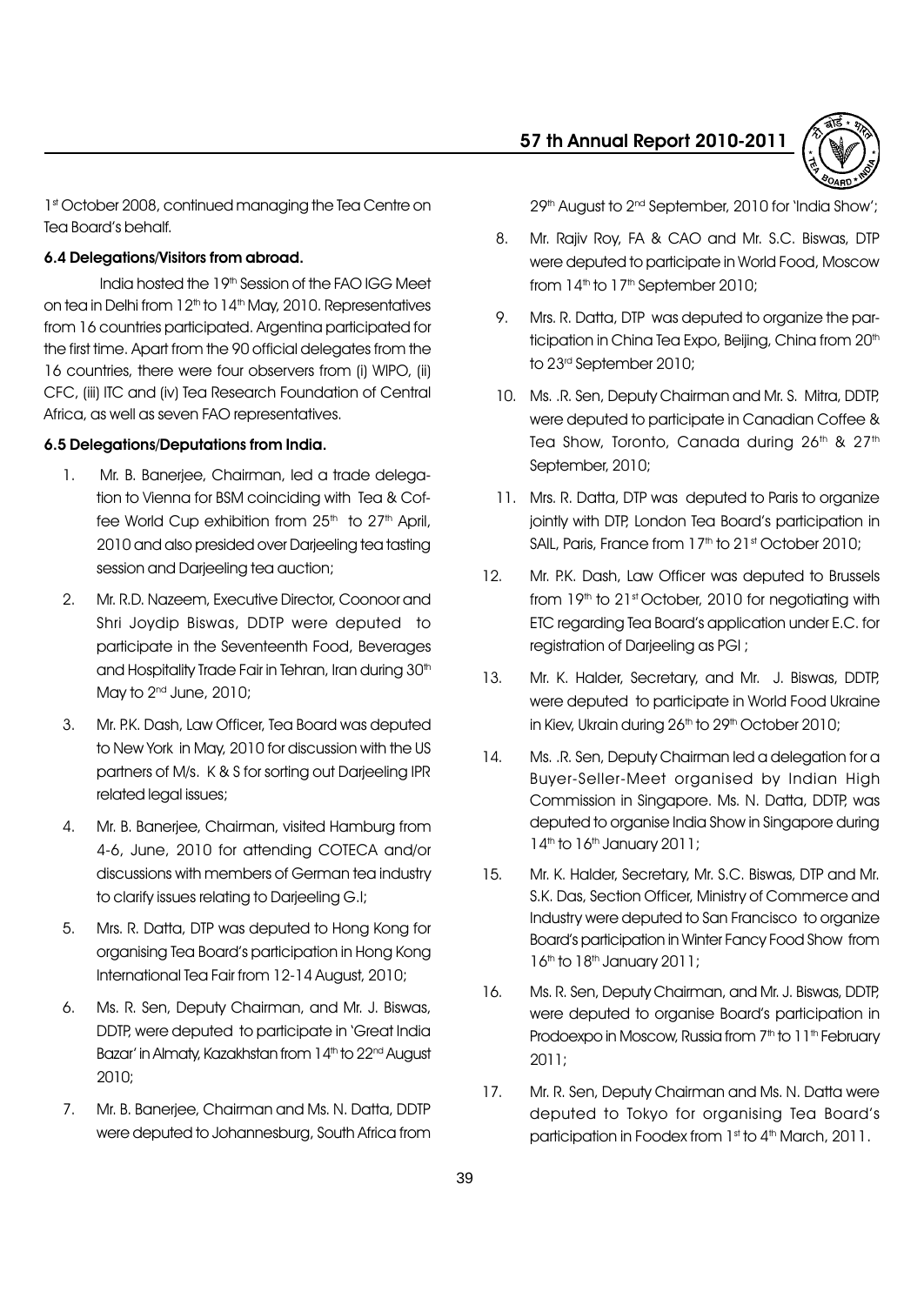

# 6.6 Overseas

# Export of tea from India to some major destinations :

MAJOR COUNTRY WISE EXPORTS OF TEAFROM INDIA

| Name of the            | April to March (2010-2011) (Estimated) |                |                              |                |                  | April to March (2009-2010) |                    |               |             |                    |
|------------------------|----------------------------------------|----------------|------------------------------|----------------|------------------|----------------------------|--------------------|---------------|-------------|--------------------|
|                        | Qty                                    | <b>Value</b>   | <b>Value</b>                 | <b>UP</b>      | <b>UP</b>        | Qty                        | <b>Value</b>       | <b>Value</b>  | <b>UP</b>   | <b>UP</b>          |
| Country                | (M.Kgs.)                               | (₹Crs.)        | (M US \$)                    | $($ ₹ / Kg)    | $(\$/\text{kg})$ | (M.Kgs.)                   | $(5 \text{ Crs.})$ | (M US \$)     | $($ ₹ / Kg) | $(\frac{\xi}{kg})$ |
| Russian Federation     | 34.51                                  | 395.09         | 86.75                        | 114.49         | 2.51             | 48.35                      | 616.76             | 129.45        | 127.56      | 2.68               |
| Kazakhstan             | 10.4                                   | 161.83         | 35.53                        | 155.61         | 3.42             | 11.10                      | 170.21             | 35.73         | 153.41      | 3.22               |
| Ukraine                | 1.49                                   | 17.39          | 3.82                         | 116.71         | 2.56             | 1.78                       | 21.25              | 4.46          | 119.52      | 2.51               |
| Uzbekistan             |                                        |                | $\qquad \qquad \blacksquare$ | $\blacksquare$ |                  |                            |                    | $\frac{1}{2}$ |             |                    |
| Other CIS              | 0.39                                   | 4.75           | 1.04                         | 121.79         | 2.67             | 0.50                       | 8.08               | 1.70          | 159.71      | 3.35               |
| <b>Total CIS</b>       | 46.79                                  | 579.06         | 127.14                       | 123.76         | 2.72             | 61.73                      | 816.30             | 171.34        | 132.24      | 2.78               |
| United Kingdom         | 12.99                                  | 203.21         | 44.62                        | 156.44         | 3.43             | 17.79                      | 242.31             | 50.86         | 136.20      | 2.86               |
| Netherlands            | 2.72                                   | 57.84          | 12.70                        | 212.65         | 4.67             | 2.73                       | 65.90              | 13.83         | 241.31      | 5.06               |
| Germany                | 4.59                                   | 94.64          | 20.78                        | 206.19         | 4.53             | 3.89                       | 92.41              | 19.40         | 237.85      | 4.99               |
| Ireland                | 1.75                                   | 59.36          | 13.03                        | 339.20         | 7.45             | 1.51                       | 48.39              | 10.16         | 319.61      | 6.71               |
| Poland                 | 3.1                                    | 38.94          | 8.55                         | 125.61         | 2.76             | 3.42                       | 51.52              | 10.81         | 150.72      | 3.16               |
| U.S.A.                 | 9.48                                   | 177.57         | 38.99                        | 187.31         | 4.11             | 9.81                       | 187.46             | 39.35         | 191.06      | 4.01               |
| Canada                 | 2.04                                   | 35.66          | 7.83                         | 174.80         | 3.84             | 2.35                       | 40.04              | 8.40          | 170.09      | 3.57               |
| U.A.E.                 | 15.17                                  | 246.58         | 54.14                        | 162.54         | 3.57             | $2\overline{1.97}$         | 323.16             | 67.83         | 147.08      | 3.09               |
| Iran                   | 13.69                                  | 239.21         | 52.53                        | 174.73         | 3.84             | 13.28                      | 209.61             | 44.00         | 157.90      | 3.31               |
| Iraq                   | 3.86                                   | 39.62          | 8.70                         | 102.64         | 2.25             | 17.36                      | 225.19             | 47.27         | 129.73      | 2.72               |
| Saudi Arabia           | 2.63                                   | 38.05          | 8.35                         | 144.68         | 3.18             | 2.82                       | 39.44              | 8.28          | 139.81      | 2.93               |
| A.R.E.                 | 4.87                                   | 39.35          | 8.64                         | 80.80          | 1.77             | 5.76                       | 55.78              | 11.71         | 96.87       | 2.03               |
| Turkey                 | 0.11                                   | 2.14           | 0.47                         | 194.55         | 4.27             | 0.01                       | 0.43               | 0.09          | 394.82      | 8.29               |
| Afghanistan            | 4.34                                   | 31.33          | 6.88                         | 72.19          | 1.59             | 13.33                      | 98.16              | 20.60         | 73.61       | 1.55               |
| Singapore              | 0.2                                    | 3.46           | 0.76                         | 173.00         | 3.80             | 0.36                       | 7.54               | 1.58          | 209.01      | 4.39               |
| Sri Lanka              | 3.74                                   | 52.54          | 11.54                        | 140.48         | 3.08             | 5.05                       | 67.62              | 14.19         | 133.95      | 2.81               |
| Kenya                  | 3.68                                   | 22.26          | 4.89                         | 60.49          | 1.33             | 3.09                       | 21.08              | 4.42          | 68.29       | 1.43               |
| Japan                  | 3.07                                   | 81.18          | 17.83                        | 264.43         | 5.81             | 2.95                       | 80.23              | 16.84         | 272.23      | 5.71               |
| Pakistan               | 20.21                                  | 122.39         | 26.87                        | 60.56          | 1.33             | 8.31                       | 78.89              | 16.56         | 94.91       | 1.99               |
| Australia              | 4.21                                   | 114.02         | 25.04                        | 270.83         | 5.95             | 4.56                       | 121.47             | 25.49         | 266.21      | 5.59               |
| <b>Other Countries</b> | 15.69                                  | 172.08         | 37.79                        | 109.67         | 2.41             | 11.35                      | 165.76             | 34.79         | 146.00      | 3.06               |
| <b>TOTAL</b>           |                                        | 178.93 2450.49 | 538.07                       | 136.95         | 3.01             | 213.43                     | 3038.69 637.80     |               | 142.37      | 2.99               |

Boardís overseas Offices play a strategic role in developing markets and promoting Indian tea in these countries. The aim is to increase sales, exports and market share of Indian teas by building long-term and mutually beneficial relationships between Indian exporters and overseas buyers for commercial advantage to the Indian tea industry.

# LONDON OFFICE

# Major Activities & Initiatives

The London Office of Tea Board organised and participated in a series of Market Promotion events directed at different sections of the consumers and business interest. For purposes of a sustained approach as well as variations in consumer demands, the broader European market was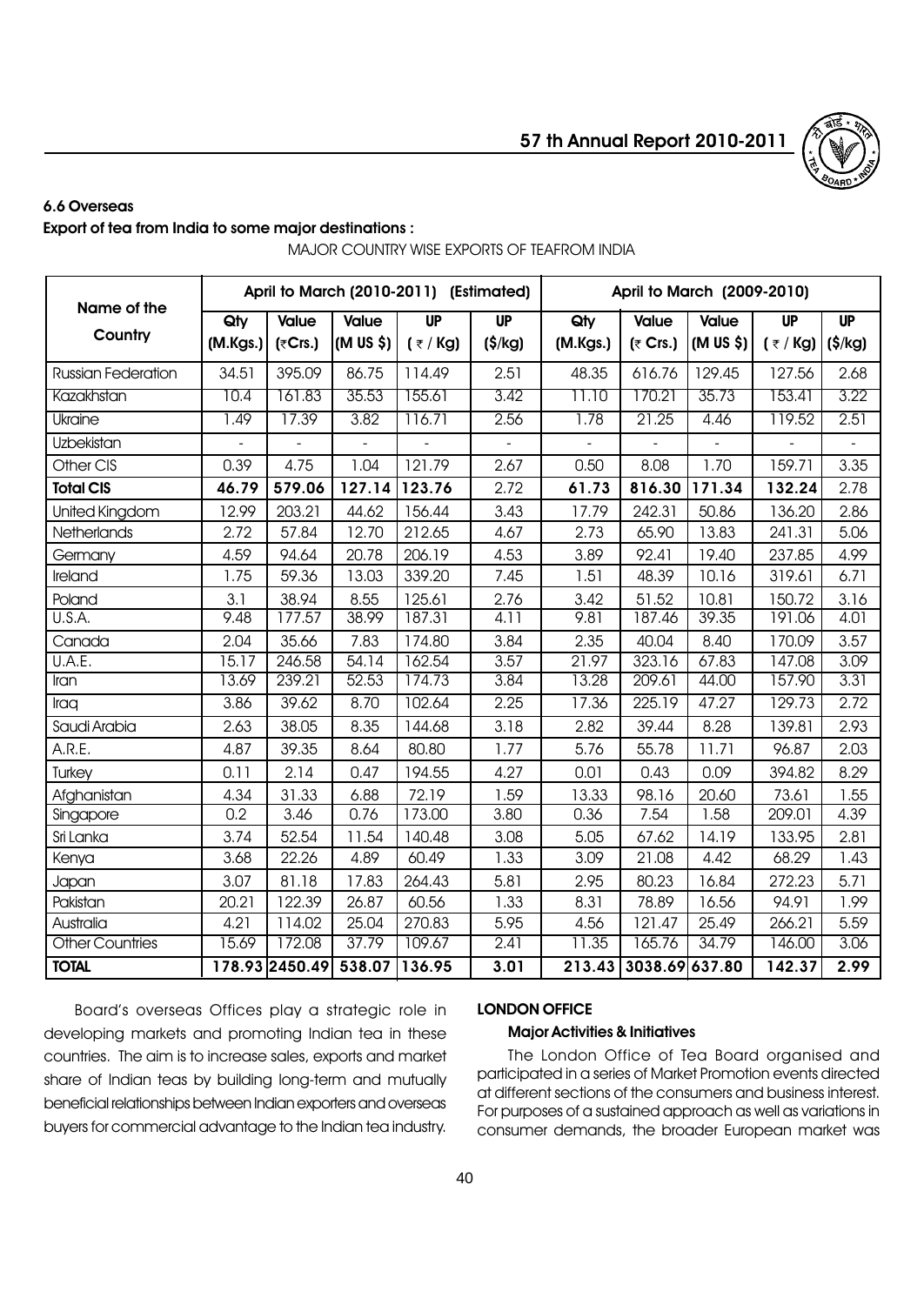segmented into 3 major focus areas – the relatively settled UK / German Market; and the potentially high growth markets of Poland - Hungary - Czech Republic & France as well as the small emerging markets of Spain and Italy. Such segmentation was also necessitated in view of limited financial resources at the disposal of the office.

#### Fairs & Exhibitions

Participation in Food & Beverages exhibition continued to be one of the major promotional activities. Accordingly, the London Office organised exporters participation in the following events:-

| 1.          | Tea & Coffee World   | 25 <sup>th</sup> to 27 <sup>th</sup> April 2010 |
|-------------|----------------------|-------------------------------------------------|
|             | Cup, Vienna, Austria |                                                 |
| $2^{\circ}$ | Coffee. Tea & Cocoa  | $4th$ to 6 <sup>th</sup> June 2010              |
|             | (COTECA), Hamburg    |                                                 |
| 3.          | SIAI Paris           | 17 <sup>th</sup> to 21st October 2010           |
|             |                      |                                                 |

#### 4. BioFach Nuremberg 16th to 19th February 2011

#### CONSUMER AWARENESS & LOGO PROMOTION

Apart from participation in Fairs & Exhibitions which were targeted more at business, the London Office also organised and participated in events which focused on consumer awareness , logo promotion and protection of brands & origins of Indian teas. The events also sought to showcase the products of Indian exporters in the value added segment.

The office continued with the 'Magic of the Leaves' events with tea expert Ms Jane Pettiarew. A number of events were held at Nehru Centre and other venues. Generic sampling events were also held at Covent Garden London and during the Wimbledon 2010.

Outside UK, sampling events were held in Czech Republic and Spain. At the invitation of the Indian mission at Madrid the Tea Board London office also sponsored and participated in the Indian Music and Cultural Festival at Madrid held from the 16th to 18th June 2010.The Festival was graced among others by Her Excellency the Queen Sofia of Spain. Tea Boards participation was organised through Indian Embassy and M/s Tetermundi a leading retailer of teas in Spain. A small and elegant tea corner was created where the range of Indian teas were displayed both in leaf and brewed forms. Sampling was carried out on all the three evenings to the select gathering and was very well received. The cost of organising the event was shared between M/s Tetermundi and the Tea Board.

Tea Board also participated in the tea promotion event organized by the Indian mission in Czech Republic. The event was organized at a theatre in the city of Brno on the 25th and 26th of October 2010. Liquid tea was sampled at the event which was visited among others by the Governor of 57 th Annual Report 2010-2011



the province. This event was followed up with a series of sampling event at 3 of the major cities (Prague, Brno and Ostrava) between the 25th and 30th of November 2010. All the events were graced by the Ambassador to the Czech Republic. Events have led to successful introduction of Indian packaged tea to the Czech market.

In association with the organizers & the Darjeeling Tea Association the Tea Board also organized two special events during Tea and Coffee World Cup at Vienna to showcase some of the best garden teas from Darjeeling. The first event was held on 26th April, 2010. Master taster Krishan Katyal conducted a special tea tasting session with an invited gathering. Participants were informed of the various varieties of tea grown worldwide & the uniqueness of Darjeeling teas . Differences & nuances of various varieties of Darjeeling tea including differences based on seasonality were explained. Participants were able to taste & talk about each of the different varieties of tea which was available for tasting.

The second event was held on  $27<sup>th</sup>$  April, 2010. Tea Auctions no longer takes place in Europe. They are however an integral part of the tea trade in the tea growing countries. The event sought to showcase some of the best gardens producing Darjeeling teas & at the same time expose the participants to the excitement of participating in a tea auction. The teas used for tasting the previous day were put to auction in lots of 1 kg. All the 21 lots were picked up with a highest bid of 150∈& the lowest of 56∈. A total of 1487∈ was raised which was passed on through the Indian Embassy at Vienna to the charitable organization - Maher.

# LOGO PROMOTION THROUGH GIFT PACKS

Tea Board London Office also initiated steps to have various Indian Missions situated in the EU zone accept the idea of gifting Indian made tea as part of their regular PR activities and more specifically during the Christmas & New year season. One of the exporters of packaged tea, namely M/s Premiersí Tea, Kolkata was commissioned to produce special gift boxes containing 50 gms each of Darjeeling, Assam & Nilgiri teas. Approximately around 1000 boxes were imported and consigned to various Missions. Gifting of Indian tea especially by Head of Missions would hopefully help spread some good word about Indian teas among a distinguished section of the local population.

Logo promotion was also carried out at all the consumer sampling events held in UK and outside of UK.

#### PESTICIDE RESIDUES

Europe specially the EU, is a major export destination for high value Indian tea. The Pesticide Residue Regulations in the EU have been made stringent. The Tea Board continued to engage the stakeholders through German Tea Council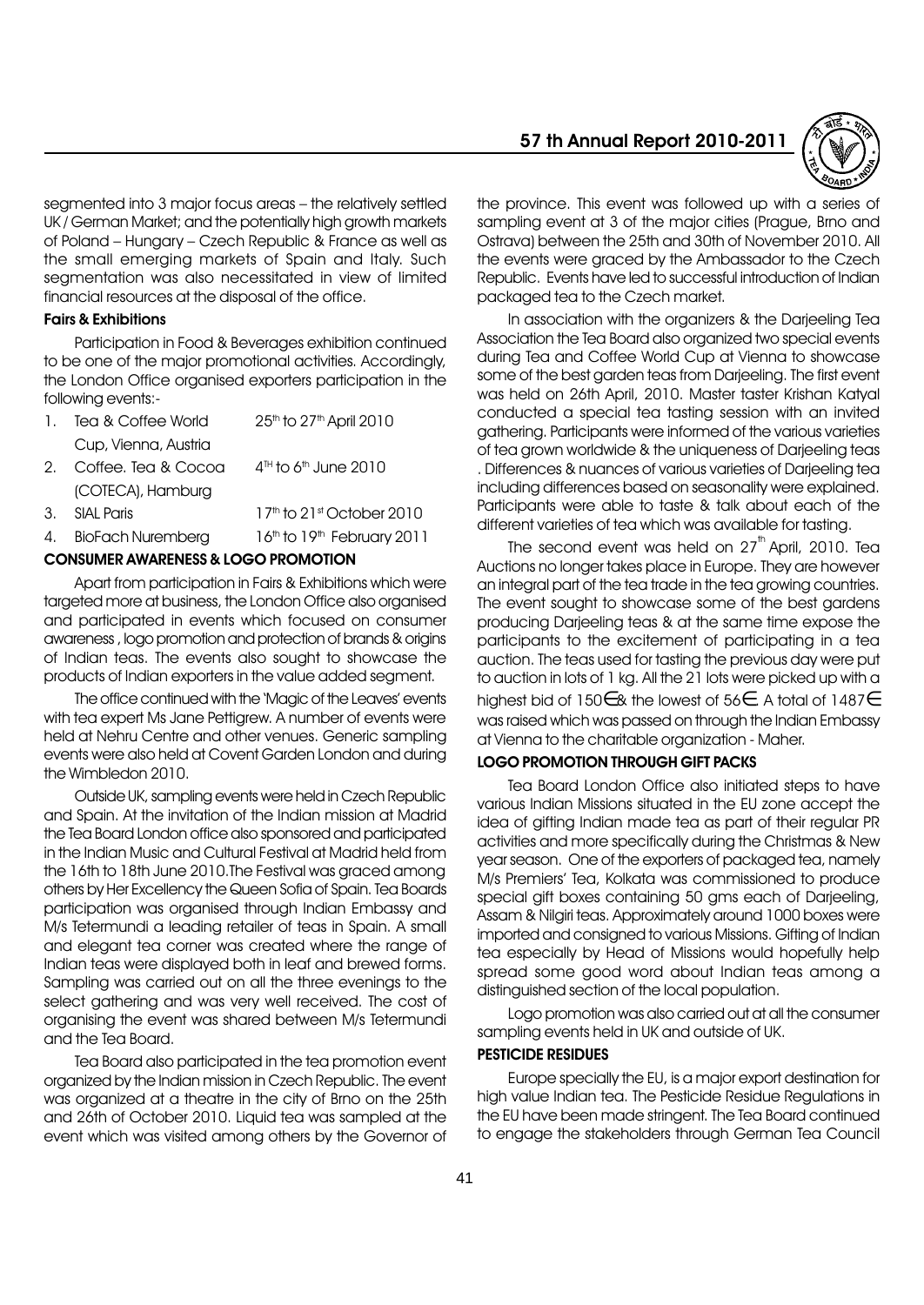

and the International Tea Committee in order to ensure that the interests of Indian exporters are protected. Efforts are also on to build consensus on the permissible levels of the residues & the methods of measuring the same.

#### CERTIFICATION TRADE MARK (CTM Scheme)

The Tea Board of India has introduced the Certification Trade Mark Scheme for the purposes of ensuring that the value & cache that is attached to Darjeeling tea is protected. This scheme also aims to ensure that the tea which is claimed to be Darjeeling is authentic anywhere in the world, whether offered in bulk or retail packs. Building on the registration of "Darieeling logo" & also the word "Darieeling" as a CTM under the Trade Marks Act 1999; and the registration of the logo as well as the word "Darjeeling" under the Geographical Indications of Goods (Registration & Protection) Act, 1999 the Tea Board is now pushing for international acceptance of Darjeeling tea as a GI. As part of this efforts are on to implement a Darjeeling CTM programme with the UK buyers. OFFICIAL VISITS

Chairman,Tea Board visited Germany for the Coteca show. The visit was utilised to meet up with the office bearers of the German Tea Association. Their concerns regarding the notification of Darjeeling as a protected GI by European Commission as well as India's withdrawal from the membership of the Association were discussed. On the former subject misconceptions of the German trade regarding the need and desirability of notifying Darjeeling Teas as a PGI and putting in place a scheme to protect its supply chain integrity in Europe were addressed. It was agreed that any changes in the draft notification would be done by mutual consultations through respective counsels so as to eliminate any unintended consequences of the notification. Chairman clarified in no uncertain terms that it is not the intention of the notification to limit packaging and labelling of Darjeeling Teas to within India.

Chairman also visited Berlin and called upon the Indian Ambassador and briefed him on the efforts of the Tea Board to register Darjeeling Tea as PGI in Europe and the reaction of the German tea importers.

During April and June 2010 the Commerce Minister and the Commerce Secretary also visited London on official work. DTP called upon them.

| Country        | <b>Imports</b><br><u>in</u><br><b>Value</b><br>2007 | <b>Imports</b><br>in.<br>Quantity<br>2007 | <b>Imports</b><br><u>in</u><br>Value<br>2008 | <b>Imports</b><br>in<br>Quantity<br>2008 | <b>Imports</b><br>in.<br><b>Value</b><br>2009 | <b>Imports</b><br>in<br>Quantity<br>2009 | <b>Imports</b><br>in.<br><b>Value</b><br>2010 | <b>Imports</b><br><b>in</b><br>Quantity<br>2010 |
|----------------|-----------------------------------------------------|-------------------------------------------|----------------------------------------------|------------------------------------------|-----------------------------------------------|------------------------------------------|-----------------------------------------------|-------------------------------------------------|
| UK             | 307 million                                         | 157177 tons                               | 367 million                                  | 157180 tons                              | 397 million                                   | 151777 tons                              | 421 million                                   | 149831 tons                                     |
| Germany        | 154 million                                         | 48410 tons                                | 181 million                                  | 50771 tons                               | 167 million                                   | 46278 tons                               | <b>NA</b>                                     | <b>NA</b>                                       |
| Poland         | $67.5$ million                                      | 28465 tons                                | 105 million                                  | 32671 tons                               | 112 million                                   | 41657 tons                               | <b>NA</b>                                     | <b>NA</b>                                       |
| Ireland        | 36.5 million                                        | 9472 tons                                 | 46.5 million                                 | 10487 tons                               | 49.5 million                                  | 15094 tons                               | <b>NA</b>                                     | <b>NA</b>                                       |
| Czech Republic | 19.5 million                                        | 3027 tons                                 | 21.5 million                                 | 3049 tons                                | 22.5 million                                  | 3150 tons                                | 23.3 million                                  | 2907 tons                                       |
| Hungary        | 12.1 million                                        | $2375$ tons                               | 12.8 million                                 | 2845 tons                                | 13.7 million                                  | 2970 tons                                | <b>NA</b>                                     | <b>NA</b>                                       |
| France         | 130 million                                         | 17972 tons                                | 150 million                                  | 18682 tons                               | 153 million                                   | 17679 tons                               | 163 million                                   | 19133 tons                                      |
| <b>Italy</b>   | 56 million                                          | 6872 tons                                 | 60 million                                   | 7324 tons                                | 62 million                                    | 7717 tons                                | <b>NA</b>                                     | <b>NA</b>                                       |
| Norway         | 16.2 million                                        | 1128 tons                                 | 17.9 million                                 | 1003 tons                                | 15.9 million                                  | 1007 tons                                | 168 million                                   | 1080 tons                                       |
| Denmark        | 12.6 million                                        | 1658 tons                                 | 12.8 million                                 | 1993 tons                                | 16.2 million                                  | 1834 tons                                | <b>NA</b>                                     | NA                                              |

#### TEA IMPORTS BY MAJOR COUNTRIES OF EUROPE

Values indicated in US Dollar terms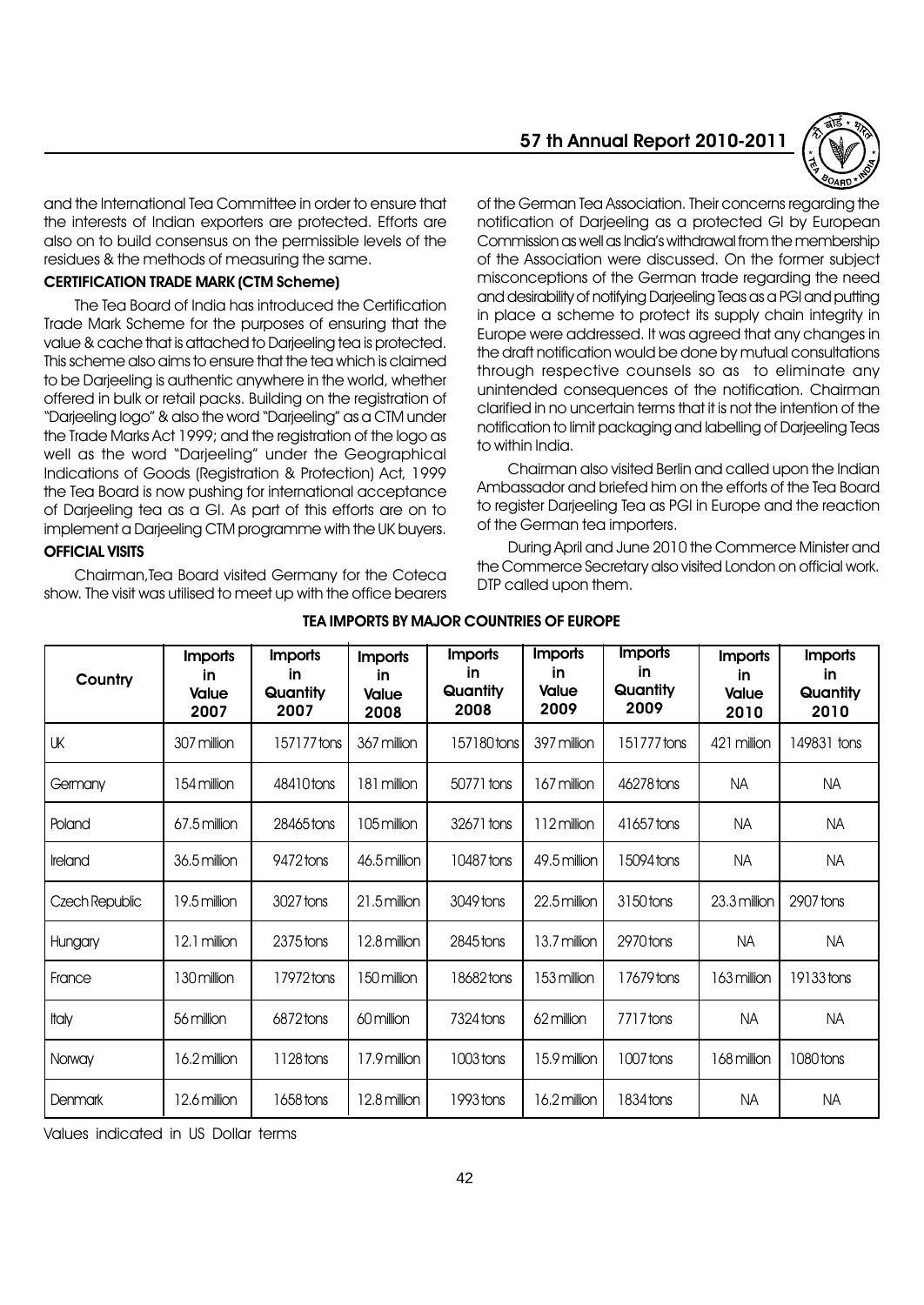57 th Annual Report 2010-2011



London office also continued to support efforts of the Indian Missions in holding events to showcase Indian food and culture of which tea is an integral part.

# Market Conditions & Export Performance

UK and Ireland remain the only countries in the developed world with higher per capita consumption of tea than coffee. In U.K the per capita tea consumption is 2.07 kg per year and in Ireland it is 2.23 kg per year.

As one would expect, the European Market is not monolithic  $-$  with countries having distinct tastes & preferences. For instance the UK market continues to be dominated by black tea with a fair appreciation of Assam teas. In contrast the German market continues to show a marked shift towards green teas

As far as the Indian exports are concerned the German market has a much larger appreciation for teas from Darjeeling than any other country in the EU. Countries like France, Spain & Italy are evolving towards greater use of tea based infusions  $-$  cold as well as hot  $-$  and use of green & white teas. The erstwhile Soviet block countries like Poland, Hungary and Czech Republic are poised to move from a predominant choice of low priced CTC products to a more varied basket of teas. Of the three, Poland continues to be the largest importer of tea, with total imports being close to the combined imports of Germany & France.

Within the overall tea market, the top performances ( albeit from much smaller bases ) have for the past 2 years consistently come from green tea, fruit & herbal teas.

DTP undertook a tea market survey in Spain.

#### UK

UK is the 2nd largest importer of tea and accounts for 9% of world imports. Kenya alone accounts for around 49% of imports into U.K, while India, Indonesia, Sri Lanka and China account for another 16%. In value terms, these 6 countries account for 74% of imports. India realises the highest unit price per kg vis-à-vis Africa and Indonesia. Tea has the highest per capita consumption (3 units/head),

compared to other beverages. 69% of the population over age 10 drinks tea daily. UK imported around 148 mn kgs tea in 2009 valued at USD 367 mn. India exported 12.99 m. kgs of tea to UK in 2010-11.

Product quality, as defined by the end consumer, is tea colour and liquor strength. Compared to other suppliers, Kenya supplies the best quality teas at the least cost. Hence Importers prefer Kenyan teas in blends. However, the end consumer perceives higher brand equity in Indian (Assam, Nilgiris and Darjeeling) and Ceylon teas. Teas of African origin have low consumer mind share, as they go into blends, not stand-alone brands. Indian tea, because of seasonal availability, increases working capital costs of blender importers.

# **Germany**

Tea imports into Germany in the last few years had increased gradually and the import figure in 2009 stood at 44.28 m. kgs. Germany is one of Indiaís top five markets. It is a quality conscious premium market. India derives a substantial premium compared to other origins. Germany consumes about 55% of imports and re-exports the remaining 45%. Within hot drinks, tea accounts for 11%. Coffee and new tea forms like herbal & fruit tea are the major threats to tea. However, tea is perceived to be a premium product, and consumer tastes are sophisticated.

Black tea accounts for 76% of Germanyís imports. Most of the tea is orthodox / leaf variety. Indian tea enjoys a high brand equity.

Unlike the rest of Germany, tea continues to be the beverage of choice in East Friesland (located in North Germany). Per capita consumption of tea in East Friesland is about 3 kg. This is substantially higher than the German average of 300 gm. Consumers drink a minimum of 3 cups of tea, on each occasion. This region has the highest per capita consumption of Assam Tea.

# France

France imports around 18 m kgs of tea. The main supplier countries are China, Sri Lanka, UK and Benelux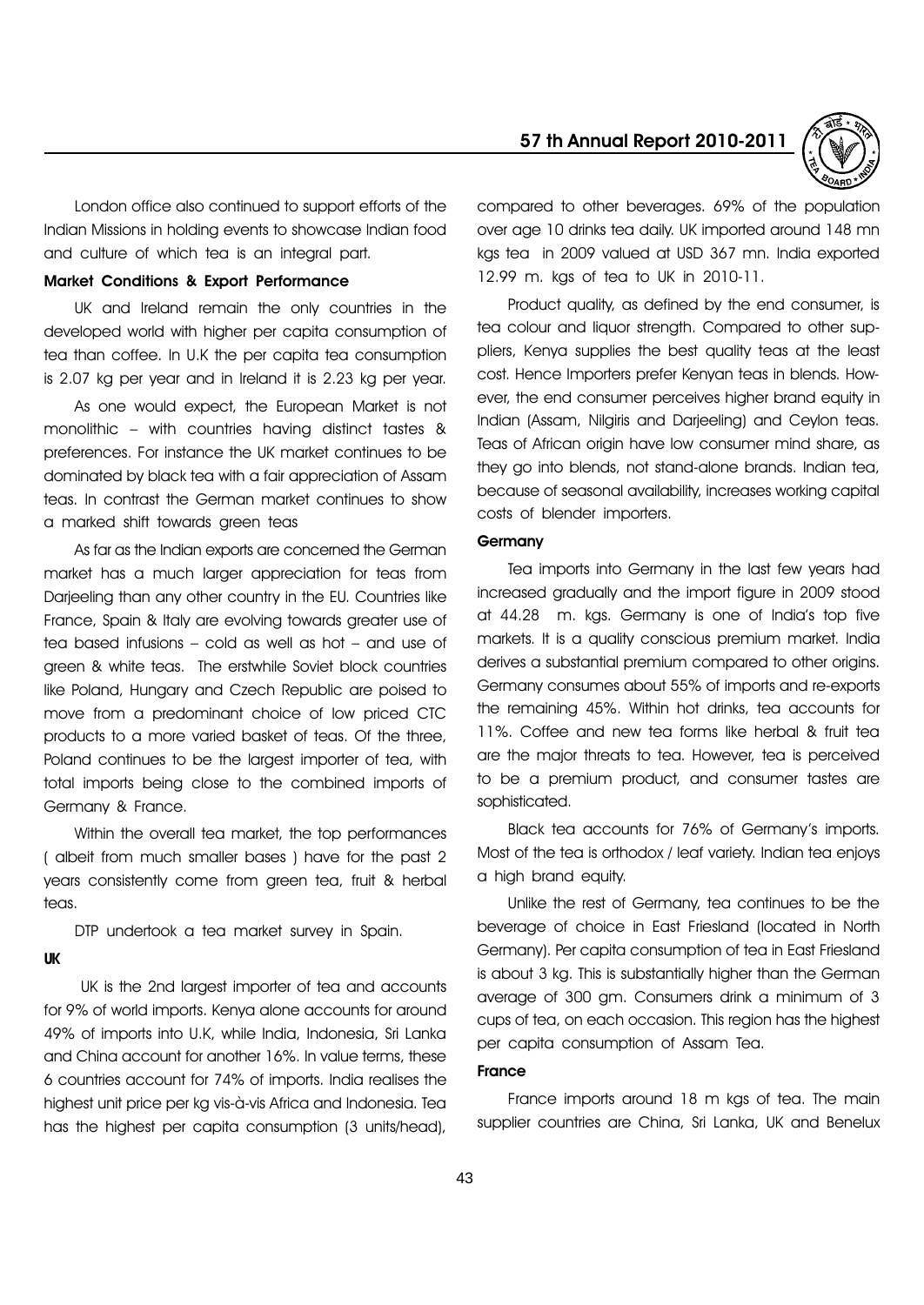countries, the last two being non producing re-exporting countries. This indicates that there is scope to develop direct exports especially in the value added format. Even though export from India is less than 1m. kg, Indian tea enjoys high unit price realization. The French are inclined towards consumption of healthy food and drinks. While tea bags and convenience products are the most favoured forms amongst consumers, tea drinking is expected to grow.

#### U.K. Tea Council

Notice of withdrawal of membership from the U.K. Tea Council was served on November, 2009. As a result DTP was not invited to any of the U.K. Tea Council meetings.

# German Tea Association / Tea Council

DTP participated actively in the meetings of the German Tea Council. On the pesticide residue issue Indiaís views were stressed. India withdraw from the German Tea Council from 01.01.2011.

#### MOSCOW OFFICE

Tea Boardís Moscow Office looks after the promotion and the Public Relations work pertaining to Indian tea in the region of CIS which comprises Russia, Kazakhstan, Ukraine, Uzbekistan, Azerbaijan, Turkmenistan, Belarus, Kyrgyzstan, Tajikistan, Georgia, Armenia, Moldova and the Baltic states of Latvia, Estonia & Lithuania. The promotional activities during the year through participation in trade fairs from the H.O. were basically limited to the strategically important markets of Russia, Kazakhstan and Ukraine in the absence of a regular resident Director since April 2010.

# Fairs & Exhibitions

During the year under review, Board's Head office organized participation in the following prominent exhibitions within Moscow office jurisdiction :-

1. Great India Bazar, Almaty, Kazakhstan (14  $-$  22 August 2010)

# 57 th Annual Report 2010-2011



- 2. World Food, Moscow (14 -17 September, 2010)
- 3. World Food, Ukraine, Kiev (26 -29 October, 2010)
- 4. Prodexpo, Moscow, Russia (7 -11 February 2011)

#### Other Activities:

Tea Board also participated in the Summer Bazar organized by Indian Women's' Association, which was held at the premises of Embassy of India, Moscow on 29<sup>th</sup> May, 2010. It was basically a charity event, which showcased Indian culture in all its diversity and vibrancy such as the countryís exotic food, exquisite varieties of Indian origin teas, resplendent ethnic jewellery, colourful clothes and traditional handicraft amongst other ethnic products. Many Russian nationals, dignitaries as well as foreign nationals including representatives from various Embassies attended the cultural presentations.

Tea sampling with the help of local Tea companies dealing with exclusive Indian blends was organized during the participation, which was attended by more than 1000 people.

#### Russia

The undivided Soviet Union comprising Russia and other CIS countries have always been the prime destination for Indian tea during 1981 to 1990. Even after disintegration of Soviet Union, the Russian Federation remained the largest export destination of Indian tea.

Russia has been enjoying unprecedented economic prosperity for the last decade, driven by their political stability and booming oil, gas and metal sectors. The affluence has translated into high purchasing power of the Russians. A Russian consumer has now become more quality conscious, demanding and is ready to pay a higher price for the product of his choice.

Russiaís market size is estimated to be 182 million kg with a per capita consumption (PCC) of 1.27 kg p.a. The market is estimated to be growing at a compound rate of 1.1% p.a. dominated by tea in bulk form, whereas domestic consumption is expected to grow @1.8% p.a. in the coming years.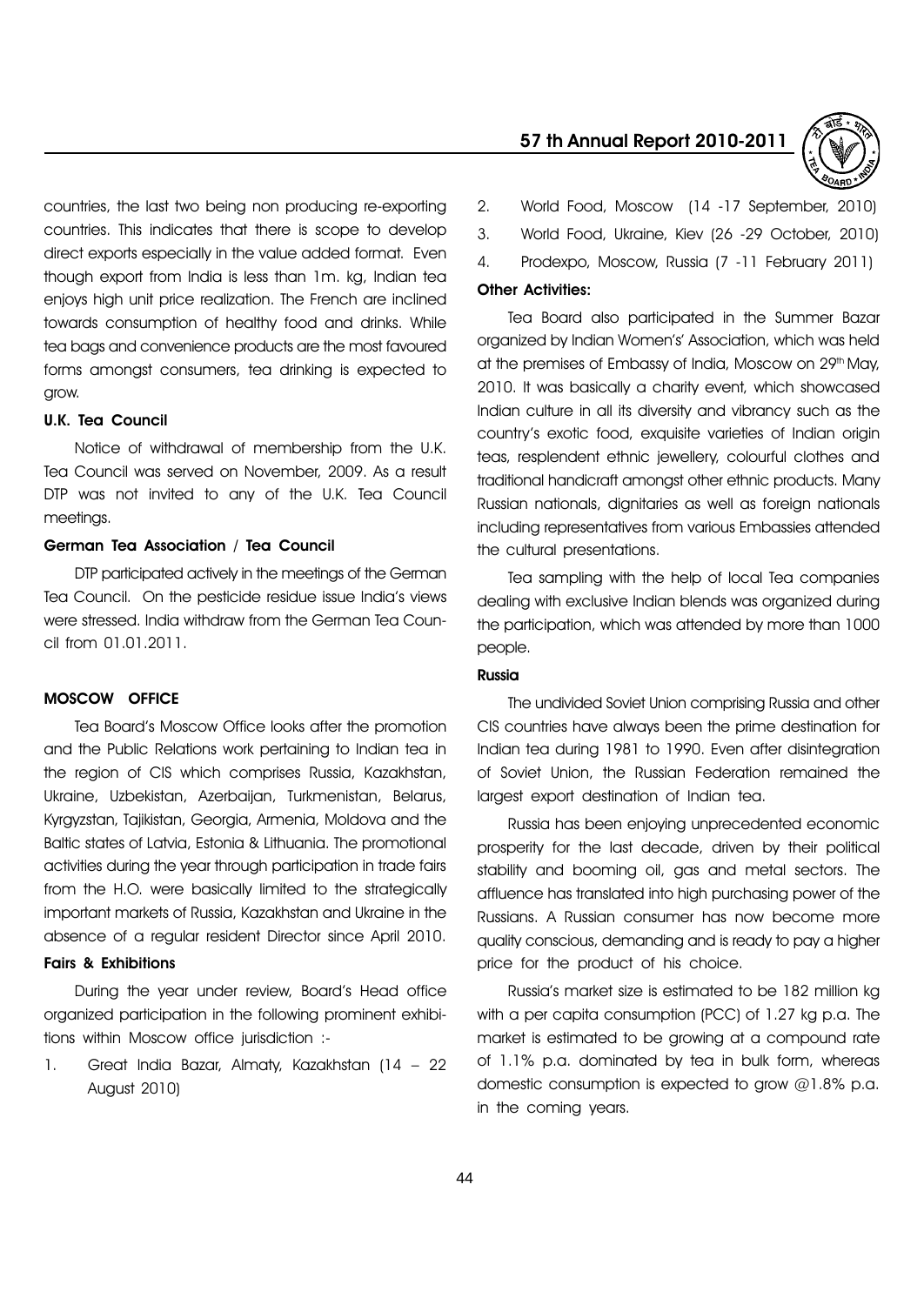

The country is traditionally and pre-dominantly an orthodox market with tea being consumed in packets (90%) and in orthodox blends (around  $\frac{3}{4}$ <sup>th</sup> is orthodox and the rest is granulated CTC). Of late, "Green tea" category has been evoking an active interest for its perceived intrinsic health benefits and the segment is expected to grow  $@$  7% p.g. during the coming vears.

Value added teas are the key to growth, although imports will primarily continue to be in bulk form. In terms of convenience, there has been a renewed thrust on tea bags (55% of current tea sales), containing a substantial portion of Assam CTC teas.

As the economy revives post-recession, some structural shift from economy to premium segment is envisaged leading to increased unit price realization. This is because of the enhanced perception of health, wellness & novelty aspects amongst the consumers at large. This would result in intense competition and as a result the price war amongst the major players like Orimi Trade, May Tea Co., Ahmad Tea, Avalon, Sapsan (Akbar), Unilever, Grand etc. would intensify in the coming months.

Establishment of the Custom Union (Russia, Belarus & Kazakhstan) since January 1, 2010 will allow Russian companies to significantly increase their influence on the markets of these three countries. This has meant an increase in the demand for better quality Indian tea in attractive packets.

Challenges that Indian tea faces in Russian market differ from segment to segment. In the orthodox tea premium segment, Indian teas are losing to Sri Lanka on the physical appearance and image front as the average Russian consumer still perceives the Sri Lankan teas to be of better quality than the Indian teas. In the orthodox tea - economy segment, Indian teas (both North and South Indian) have not been able to match the cheaper prices offered by Indonesia and Vietnam where teas are plucked and processed in a non-plantation nature of industry and thus there are cheaper labor wages against the high social overheads which plantations in India have to cope with. In the CTC tea segment (primarily used in tea bags),

Kenyan teas are competitively priced due to lower labour wages and are of good quality due to younger tea bushes and round the year availability.

Out of the imported volume of 182 million kg during 2009, India accounted for around 25%, whereas Sri Lanka had a share of 30%. Other prominent producer countries like China, Indonesia and Kenya accounted for 10%, 10%, and 8% respectively. Other countries accounted for 17%.

In fact, Indian tea export to Russia decreased from 48.35 million kg valued at ₹ 616.76 crores during 2009-2010 to 34.51 million kilograms valued at  $\overline{\tau}$  395.09 crores during 2010-2011.

#### Kazakhstan

Apart from Russia, Kazakhstan is the other largest of the former Soviet republics, with a strong tradition of tea consumption and high per capita consumption (around 1.5 kg p.a.). While black standard tea accounts for the greatest share (about 94%), there is increasing interest in products with a healthy positioning like green tea (around 4%). There are growing sales of green and black specialty teas too.

Kazakhstan is the only CTC market in the CIS Region with an annual import of 25 million kg of high quality tea (CTC tea->82%, Orthodox tea->12%, and Green tea - > 4%). Even though the Indian brands are very popular, Kenyan Tea is fast gaining ground owing to its distinct flavour, which is grown in high altitudes enriched with rich red/black soil. Kenyan teas are competitively priced and of good quality due to their younger tea bushes and very little climate-induced variations in quality.

Out of the imported volume of 26 million kg during 2009, India accounted for 40%, whereas its nearest competitor Kenya had a share of 39%. In comparison, Sri Lanka attained a share of only 6% in the market because it mainly produces orthodox variety (Orthodox- >94% and CTC->5.5% by production).

## **Ukraine**

Ukraine being a traditional tea consuming country is the third important market in terms of volume and value.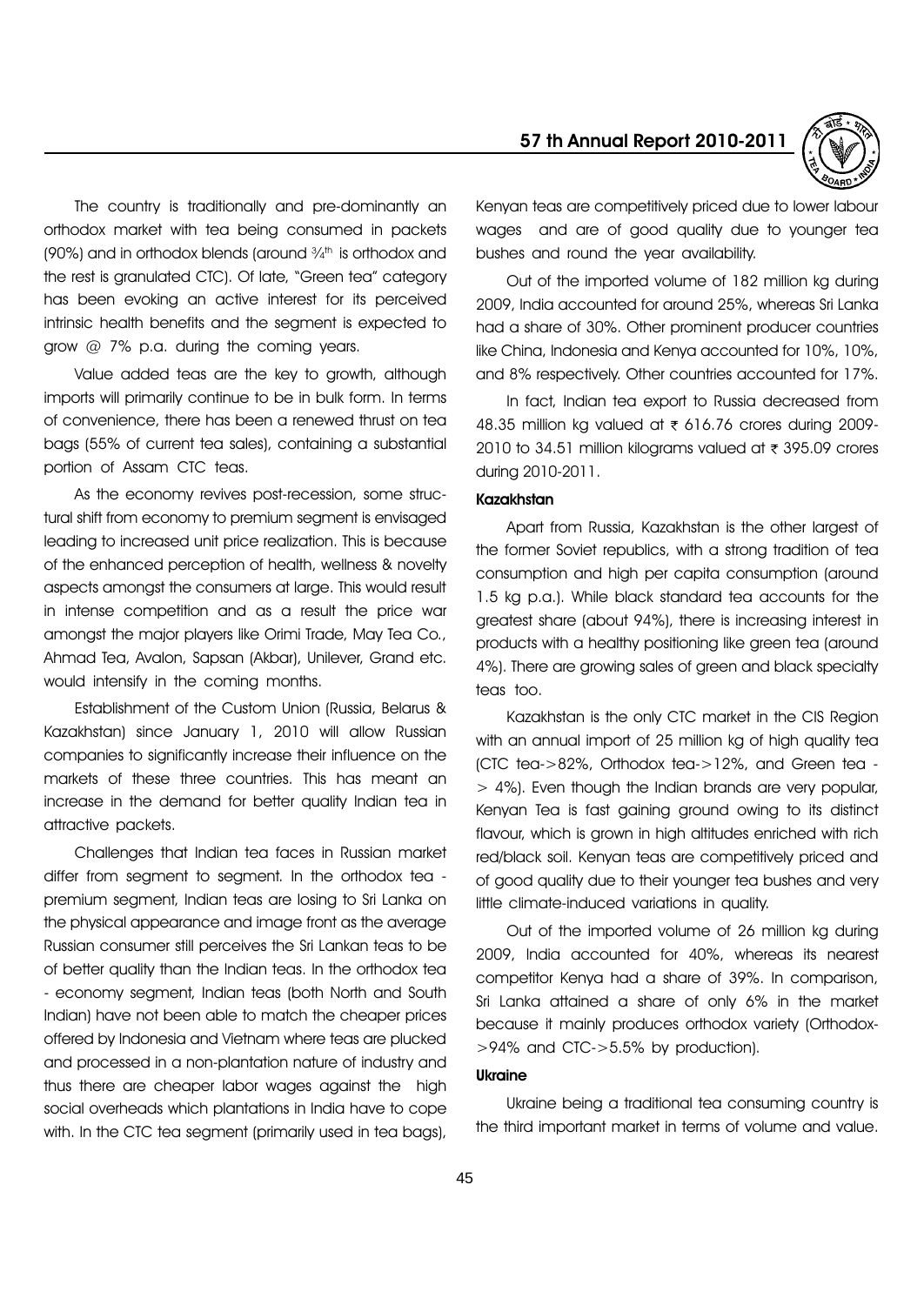

With an estimated population of 46 million (2010 estimate) and a largely youth-centric (median age is 40), the country has traditional penchant for black tea drinking on every occasion having dark & strong brew (distinct preference for the CTC type). With moderately high per capita consumption of 0.6 kg per annum, the consumers have a distinct preference for black tea (80%), followed by green tea (20%).

Its effective market demand is estimated to be 20 million kg per annum, which are all imported. It is conservatively estimated to be growing  $@3.5\%$  p.a.

Out of this imported volume, India accounted for around 11%, whereas Sri Lanka had a share of 43%. Other prominent producer countries like China and Indonesia accounted for another 23% together.

The consumer preference has overwhelmingly been for packed teas (70%) with tea bags accounting for the rest (30%).

# DUBAI OFFICE

The Dubai office of Tea Board looks after the promotion of Indian tea in the West Asia and the North African region. The region covers the countries of UAE, Saudi Arabia, Iraq, Iran, Syria, Jordan, Morocco, Algeria, Tunisia, Libya, Sudan, Kuwait, Qatar, Bahrain, Oman, ARE, Lebanon and Yemen. Pakistan and Afghanistan have been recently added to the responsibility of the Dubai Office. This office also handles trade enquiries from Turkey and South Africa.

The objective is to promote Indian tea, enhance demand of Indian tea and increase market share, through Field Promotions and Media Campaigns in the region. Field Promotion activities include participation in Fairs and Exhibitions, organizing Buyer-Seller meets, market survey, including collection of statistical data for the benefit of Exporters and respective Governmental agencies, regular interaction with tea importers and being responsive to their requirements, keeping constant contact with the Indian Missions in various countries for logistic support, analysis of consumer preferences and behaviour. Media Campaign includes creating awareness on Indian Tea and its logos through the release of advertisements.

#### **Board's Advertisements**

On the occasion of Indiaís Independence on 15th August 2010 Dubai office released advertisements in Khaleej Times, the leading news publication of the UAE and also in Gulf News, UAE, Saudi Gazette, KSA and Bahrain Tribune.

Advertisement was also released in the Middle East Food Maaazine.

#### Fairs & Exhibitions

During the year under review, the following fairs were held in the countries under Dubai office jurisdiction.

- 1. HORECA, Beirut, Lebanon, 27<sup>th</sup> to 30<sup>th</sup> April, 2010
- 2. Iran Agro Food Fair, Tehran,  $30<sup>th</sup>$  May to  $2<sup>nd</sup>$  June, 2010
- 3. India Show, Dubai,  $8<sup>th</sup>$  to  $10<sup>th</sup>$  June 2010
- 4. Damascus International Fair, Damascus Syria, 14<sup>th</sup> to 22nd July 2010
- 5. India Show, Johannesburg, South Africa, 29<sup>th</sup> August to 2nd September 2010
- 6. SIAL Middle East in Abu Dhabi, 22<sup>nd</sup> to 24<sup>th</sup> November 2010
- 7. India Show, Istanbul, Turkey, 3<sup>rd</sup> to 6<sup>th</sup> February 2011
- 8. Gulfood Dubai, 27<sup>th</sup> February to 2<sup>nd</sup> March 2011

#### Market overview: -

Middle East market is very competitive in terms of price and quality. Tea is drunk largely without milk and the appearance and colour of tea is the yardstick of first choice. Being a major tea consuming area, stiff competition is faced from Sri Lankan teas besides increasing popularity of Kenyan teas. African teas are finding their way into the market due to their price competitiveness and quality, besides the year round availability of supply. It has however, been noticed that in some countries preferring Orthodox teas like Iran, Syria, Saudi Arabia, there is a growing segment for CTC teas which India can target if we overcome the challenges of cost and quality.

There has been a good increase in exports to Pakistan and a nominal increase in export to Iran.

# Export of Indian Tea for last three years to WANA country are as under :-

| Year | 2010-11  |                                              | 2009-10 |                           | 2008-09 |              |  |
|------|----------|----------------------------------------------|---------|---------------------------|---------|--------------|--|
|      | Qtv.     | Value                                        | Qty.    | Value   Qty.              |         | <i>Value</i> |  |
|      | (M.kgs.) | (M.US\$) (M.kgs.) (M.US\$) (M.kgs.) (M.US\$) |         |                           |         |              |  |
|      | 46.79    | 57.91                                        | 98.39   | 1981.81   63.63   1638.71 |         |              |  |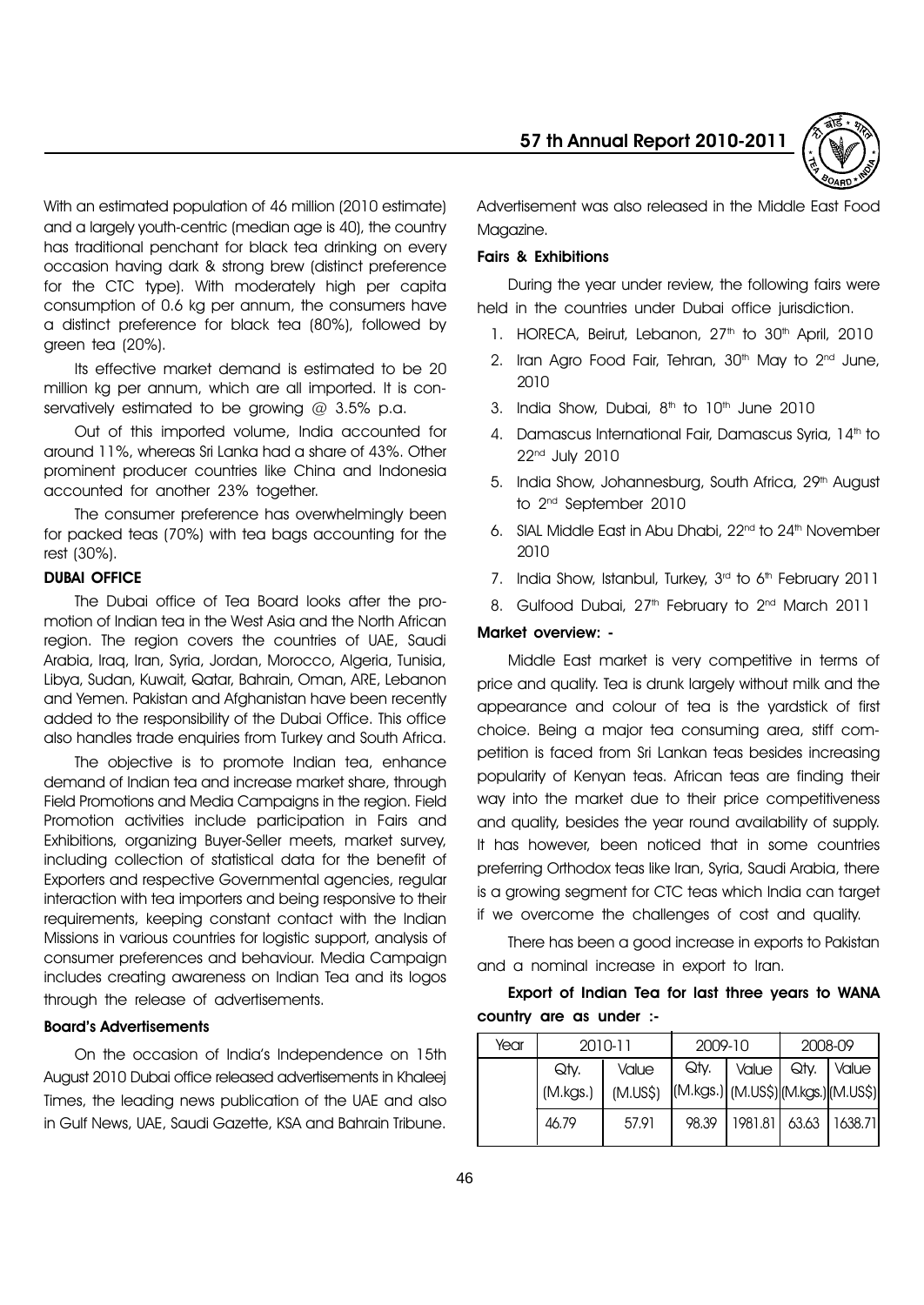Type of teas imported by WANA countries: -

(a) Middle East: Largely orthodox but now CTC is also gaining acceptance in countries like Saudi Arabia and Iran. In UAE, domestically CTC is popular due to the large expatriate population from India and Pakistan.

- (b) Egypt: CTC Dust and Brokens
- (c) Libya: Black Tea-Orthodox and Green Tea
- (d) Tunisia: Orthodox -Black & Green Tea
- (e) Morrocco: Green Tea

### UAE

The indicators affirm that the UAE continues to play a key role in the international tea trade due to its unique geographic location and provision of competitive logistic and storage services, particularly through the Dubai Tea Trading Centre (DTTC) in Jebel Ali Free Zone, one of the most important international tea re-export hubs, said the Ministry in a press release.

UAE is a major intermediary for tea production centres and consumer markets. It provides added value to the industry through several centres, the most important of which is the DTTC. DTTC was established in 2005 in a strategic location near Dubaiís seaports in order to provide facilities for all international producers and purchasers. It maintains a central facility for storing, mixing and packaging tea as well as a dedicated office for tea companies and special units such as "The Tasting Unit' which sorts different types of tea.

DTTC imports tea from 35 Asian and African countries. It is one of main re-export hubs in the world, storing tea for the 13 tea-producing countries of Kenya, India, Sri Lanka, Indonesia, Malawi, Rwanda, Tanzania, Zimbabwe, Ethiopia, Vietnam, Nepal, China, and Iran.

The UAEís tea re-exports accounts for approx. 72% of the global tea re-exports. Around 91 percent of the geographic distribution of UAE re-exports was directed at two countries: Iran at 49 percent and Iraq at 42 percent.

The food and beverage industry in UAE has been one of the fastest growing worldwide, particularly since over 90% of

# 57 th Annual Report 2010-2011



the Gulf's food is imported. Dubai is the hub of tea trade in UAE. Large volumes of tea are currently transacted through Dubai, both physically cleared into Dubai and re-exported as well as trans-shipped through Dubai ports. Tea is re-exported to markets like Iran, Iraq and Saudi Arabia, besides other Middle East and CIS countries.

There has been considerable increase in imports of green tea. Many of the big tea companies/packing units, including Lipton are located in the Jebel Ali Free Zone, and source their tea there for packing. Besides, some Indian tea companies have also become members of the Dubai Tea Trading Centre (DTTC) and are stocking and re-exporting their teas from the DTTC warehouses in Jebel Ali.

The UAE market is largely dominated by Lipton, which has nearly 70% of the market share. More than 20 brands vie for the remaining share of the market. While the UAE domestic market for tea is not very large due to the small population, the market as a centre for tea re-exports is very large. This market is largely a CTC market preferring mainly the Assam CTCs among Indian teas. However, while in packet tea, pure Assam CTCs are available, the tea bag market comprises largely blends of Indian and Kenyan teas or pure Sri Lankan tea. The main problems facing Indian tea in this region is the quality of tea and the inconsistency of supply through the year due to seasonality of production. This has enabled other origins like Kenya and Sri Lanka, to find increasing acceptance in this market.

#### Dubai Tea Trading Centre :

The Dubai Tea Trading Centre (DTTC), a subsidiary of the Dubai Multi Commodities Centre (DMCC), located in Jebel Ali, has created an international hub in the region for trading in tea. The 23,731 square metre facility in Jebel Ali Free Zone also includes office space for regional and international tea companies.

DTTC's offers services across the entire value chain of the tea industry ranging from storage, " tea tasting, blending, packagingî as well as networking opportunities leading to increased trade. This facility - a one-stop solution for the tea industry - will further boost tea traded through the emirate,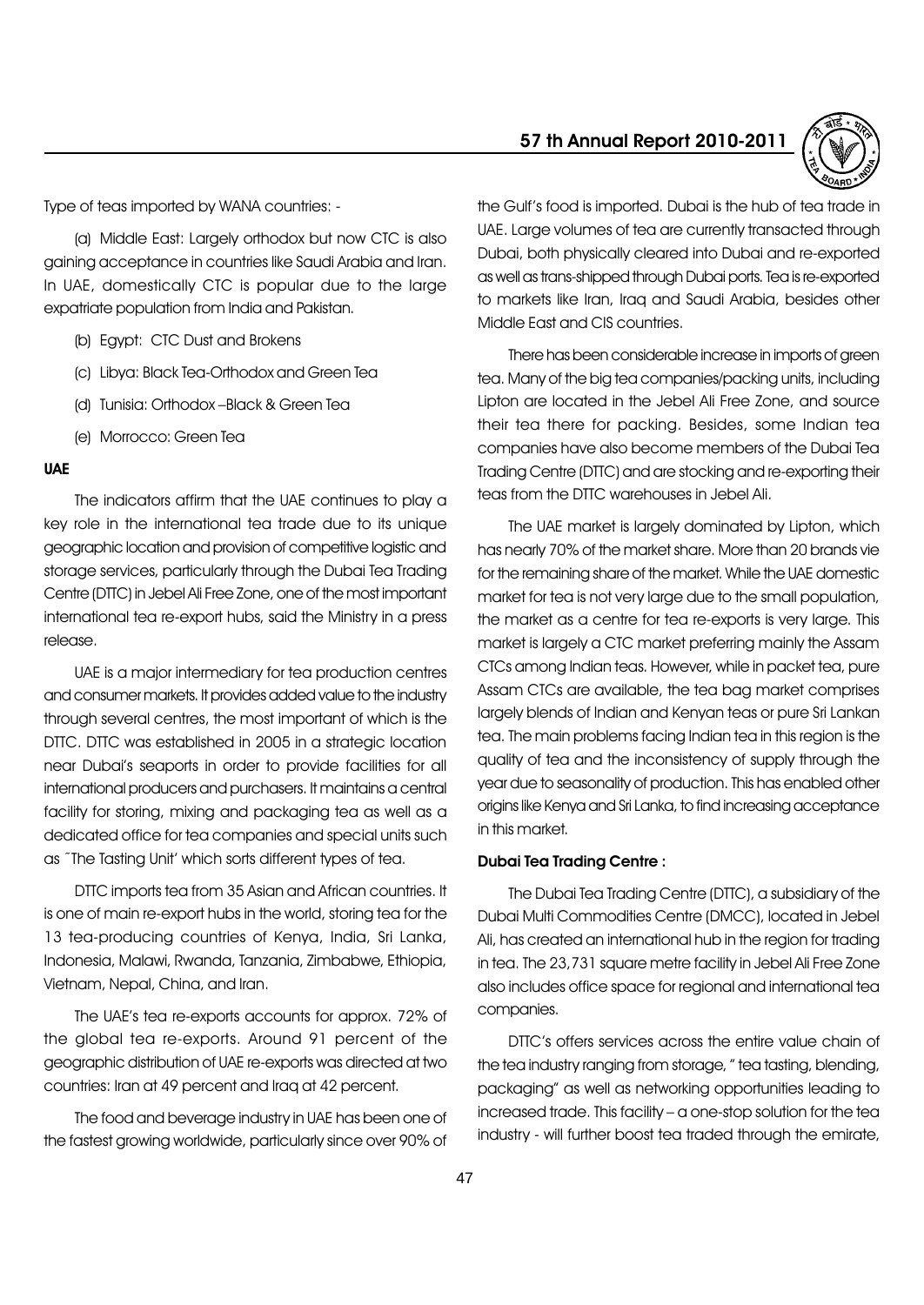

contributing to the ongoing diversification of the emirate's dynamic economy. As Dubai is neither a producer nor a significant consumer of tea, it is well positioned to offer integrated services across the tea industry.

In addition to providing market infrastructure, DTTC also enables tea traders to access finance through the services of the Global Multi Commodity Receipt (GMR).

In keeping with its mandate to further increase the tea trade in and through Dubai, the DTTC also facilitates sales with buyers in the GCC countries, Iran, Iraq, Jordan, Morocco, Pakistan, Afghanistan and the CIS countries and has plans to expand its services to other Middle East and European markets.The Centre, continues to remain a major tea trading platform.

#### Arab Republic of Egypt

The Arab Republic of Egypt has traditionally been one of Indiaís most important trading partners in the African continent. It is also one of the major tea consuming countries in the WANA region. The import figure stood at 77.6 m. kgs. in 2009.

The per capita tea consumption in Egypt is nearly 1.2 kg per annum. CTC teas are preferred in this market, mainly the Dust grades. The country has been a big market for Indian teas in the past, with exports of Indian tea crossing 18 million kgs in the 1980s. However, with Egypt becoming a member of COMESA in 1998-99, the duty structure of 30% for Indian and other origin teas vis-à-vis free import of Kenyan and African teas, led to a substantial decline in the quantity of Indian teas exported to this market.

Import duty on tea in Egypt was reduced to 5% in 2004 and further lowered to 2% in 2007. Indian teas are now entering the market with 4.87 m. kgs being exported in 2010-11. Dubai office made persistent efforts by participating in fairs, organizing buyer-seller meets, renewing contacts with major importers, meeting Government authorities, arranging media publicity, in an attempt to reestablish the presence of Indian tea in this market.

In order to increase Indian tea exports to Egypt and

consumption of Indian tea by local consumers, Tea Board opened India Tea Centre in Cairo. This is basically a trade facilitation unit where Indian teas will be displayed and prospective buyers will be put in touch with the supplier in India. This India Tea Centre which was formally inaugurated by Mr. B. Banerjee, Chairman, Tea Board in January 2010 continues to provide trade facilitation services.

Public Sector imports account for a substantial share of the total tea imports into Egypt. Nearly 24,000 MT are imported annually by the Government of Egypt for public distribution purposes. The General Authority for Supply Commodity (GASC) is the body responsible for deciding the quantity of tea required by the Govt. and the same is procured through two public sector organizations viz. M/s El Nasr Export & Import Co. and M/s Misr Export & Import Co. These companies import about 2000 MT each month. Due to the COMESA arrangement, Govt. of Egypt had specified public sector buying of tea only from Kenya and other African countries. This restriction was lifted in March 2007 and Indian tea is also now permitted for Govt. procurement.

#### Iran

Iran is a major consumer of tea, consuming more than 100 million kgs annually. It is also a tea producing country having about 17,700 hectares under tea plantation. While approximately 17 million kgs of tea is produced per annum, the production has been declining in recent years and is expected to come down to about 10-15 million kgs with some tea factories shutting down.

As per ITC statistics, legal imports of tea into Iran stood at 50.5 million kgs. in 2009. This however, does not include the substantial amounts of tea which are smuggled into the country. While import of packet teas less than 10 kg in weight is banned, an import duty of 30% is levied on bulk tea imports. A concessional duty of 4% is charged for imports of tea against purchase of domestic tea. Sri Lanka is themain supplier of tea to this market. India exported about 13.69 million kgs. to Iran during 2010-11. Iran prefers orthodox tea, specially the Assam Second Flush teas, however, there is also a growing segment of CTC tea consumers. Kenyan tea packets are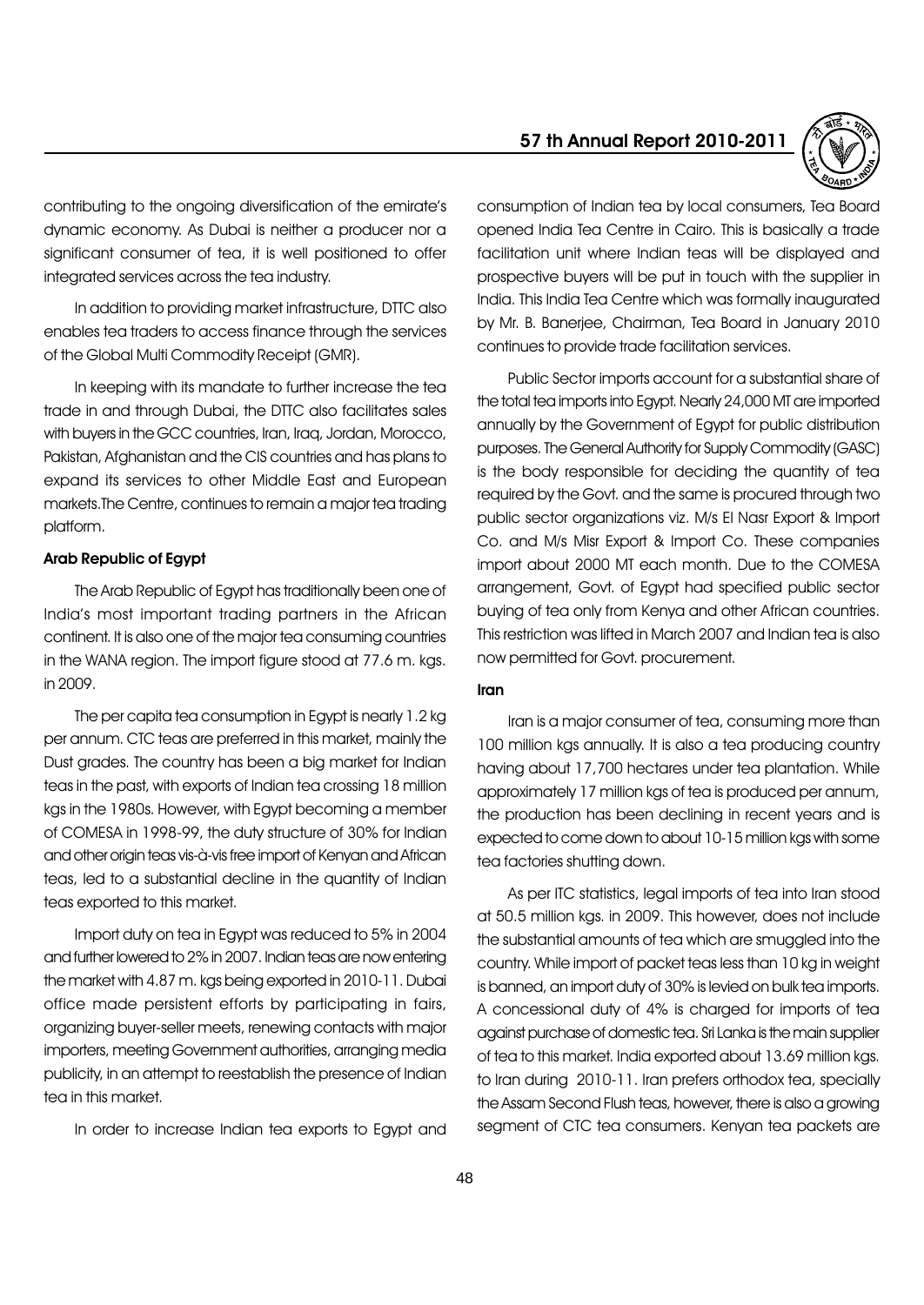becoming visible in the market and some importers feel that the Kenyan CTC is better than the Indian CTC in colour and strength and also because it is available throughout the year. They also feel that Kenyan tea retains its flavour even after two years while Indian tea looses it within months.

Recent developments in the import policy with regard to tea have been of concern to the Indian tea industry. The new quality requirement, viz. the Plant Master File Requirement, which is basically GMP/HACCP, imposed by Iran requires each supplier of tea to register with the Health Authorities after filling in the designated form and paying a onetime registration fee of US\$ 7000. This requirement imposed by the Iranian Govt. in Nov 2006 continued to be valid.

# Tunisia

Republic of Tunisia is a small country situated between Algeria and Libya with a total population of about 10.33 million people. Tea drinking along with coffee is a popular pastime. Tea is drunk without milk but with plenty of sugar and with a hint of mint.

It is consumed both in green and black varieties. The Tunisians prefer strong tea with flavour which are medium grown. Sometimes they brew tea more than once from the same leaf. While the Tunisian population is small, this is supplemented by the tourist arrivals which were estimated at 8 million during 2009. Tunisia imported 7.8 million kgs in 2009, with 3.2 mkg from Sri Lanka, 2 mkg from China and small quality from other sources. Of the 7.8 mkg from tea imported, about 6 million being black tea and 1.8 million being green tea. Office du Commerce de La Tunisie (OCT) is the sole tea importing agency in the country. They import in bulk and have their own packaging plant where tea is packeted in their brand for local consumption. Some tea is also packeted by private companies for the local market. However, the tea used in these packets is imported by OCT for the local companies when there is a requirement. These are largely fannings for tea bags.

### **Morocco**

Morocco, is an important tea consuming country in the region, being one of the main consumers of green tea, with 57 th Annual Report 2010-2011



little consumption of black tea. The country imports around 53 million kgs of tea, of which more than 95% is green tea. India too had exported some small amounts of tea to Morocco in the past. Until 1993, the import of tea into Morocco was totally in the hands of the Government through Office Nationale du The et du Sucre (ONTS). ONTS was importing tea from China, Indonesia, Sri Lanka and India. Since liberalization in 1993, ONTS has ceased to import tea from India and Indonesia. At present the primary source of tea import is from China. 53.5 million kgs of tea was imported from China in 2009. Best grades of green tea are gunpowder followed by chunmee and then soumee variety of tea. Revival of Indian tea exports to Morocco has been taken up with the DG of SOMATHES (previously ONTS) through the Indian Embassy in Morocco. It is learnt that though China has a monopoly in tea export to Morocco, SOMATHES is keen to find alternative sources of supply. The Govt. is also in the process of privatizing SOMATHES, and M/s Tata Tea is one of the companies which have shown interest in taking over SOMATHES.

# Yemen

Yemen was a coffee exporting country for many years, but due to qat (a narcotic substance) cultivation in rural areas, the export and the popularity of Yemeni coffee dwindled and drinking of tea has become very popular. Yemen is another big tea consuming country in this region. Yemen imported about 18 million kgs of tea in 2009 with Kenya accounting for 15.68 million kgs. A large quantity of tea is reexported from UAE too. The tea consumed is mostly the dust grades. There is no restriction on import of tea into Yemen. The customs tariff on tea includes customs duty of 5%, sales tax 5%, consumption tax 3%, profit tax 1%:- total rate 14%. With about 22 million population growing at the rate of 3.7%, this market has potential.

### Sudan

Sudan is the largest country in Africa, and a big tea consuming country, as well. The total population of the country is about 38 million, and it is importing about 20-23 million kgs of tea annually. The morning and evening cups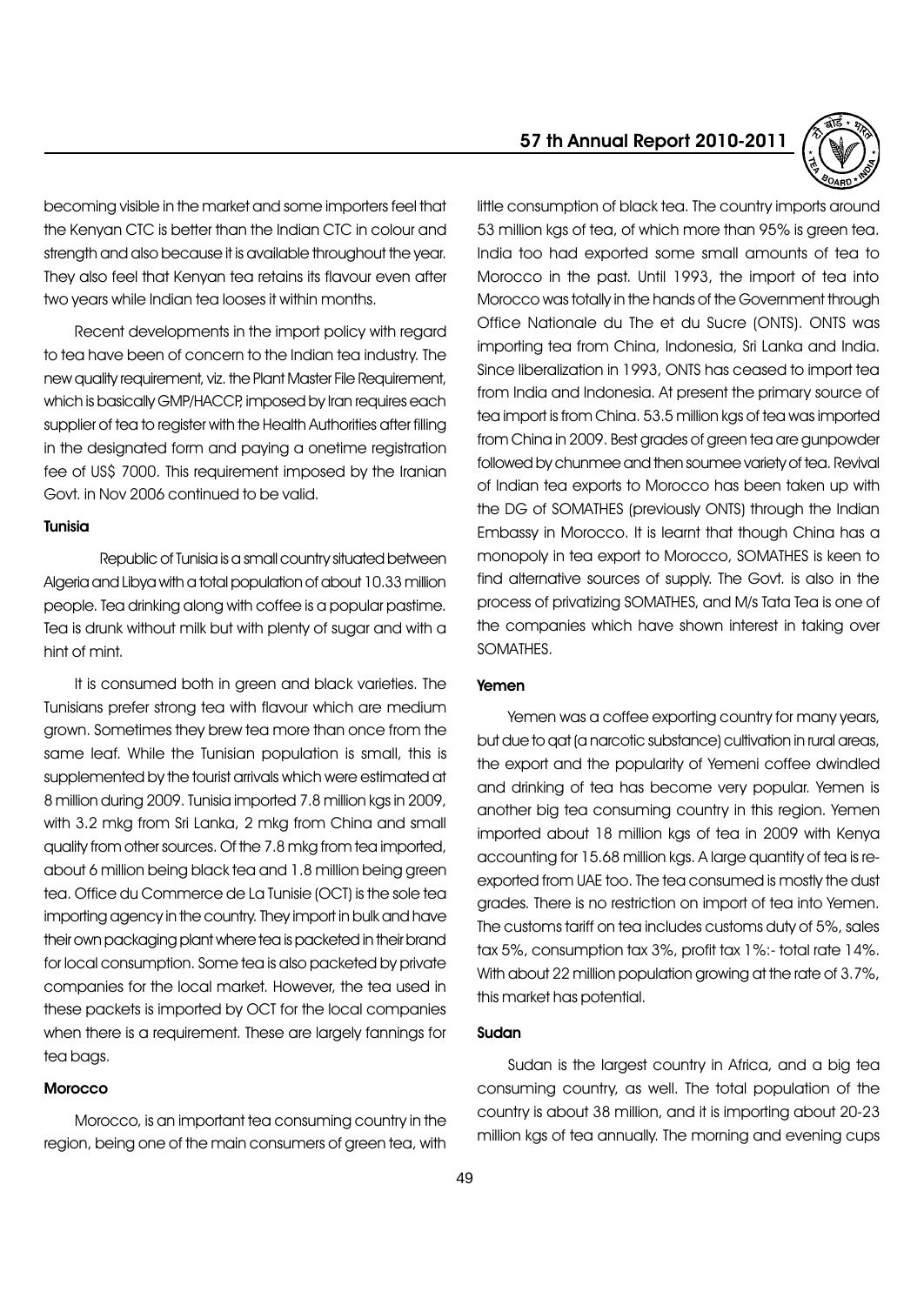

are usually taken with milk and sugar, while during the day, the Suleimani Tea is drunk, without milk, but lots of sugar. Due to the civil war situation in the country, between the Arab North and the Christian South, India has recently opened a consulate in Juba, Capital of South Sudan. The market is dominated by Kenyan CTC teas. 90% of the imports are in bulk.

The Sudan remains a key market for pushing exports.

# LEBANON

The Indian Ambassador in Lebanon had invited DTP for business meetings with the Director Generals of various Ministries in the Government of Lebanon for discussions on possibilities of strengthening ongoing bilateral relations between both the countries

#### Market Surveys

DTP conducted tea market surveys in the following countries:-

- 1. Oman in November, 2010
- 2. Sudan in December, 2010

# MARKET ANALYSIS

Most of the important markets like Iran, Libya, Egypt, Iraq and Morocco are undergoing a process of economic liberalization and the role of their respective Government buying & distributing agencies are getting marginalized. Private importers and distributors have started playing progressively bigger roles. Private trade in tea is now possible even in countries like Libya and Iraq which were earlier totally dependent on Government buying. Even countries like Iran which otherwise do not allow import of packet teas into the country, allow the same in their Free Zone for re-export. Opportunities offered in Free Zones in Turkey, Iran, Kuwait, UAE etc. provide a possibility of joint ventures which Indian tea companies may like to explore.

The Major players of tea in the Middle East want a very different product from what is the norm in Europe and the West. Teas in demand in different markets of the WANA region range from cheaper CTC dust grades and broken to higher

quality Assam Orthodox tea. The market however, remains very price sensitive and it is price, quality and appearance which determine demand rather than origin.

The Retail loose tea sale in the WANA region is gradually coming down. Packet teas and Tea bags are becoming popular. CTC segments are emerging even in those countries like Iran and Syria, which traditionally preferred orthodox teas.

Most of the countries in this region are becoming progressively brand conscious. In the supermarkets and the departmental stores and in the perception of consumers the competition is more among different tea brands rather than in terms of different countries of origin. However, in some countries like Syria, Saudi Arabia, Turkey, etc. origin still matters.

Setting up of free trade zones like the Jebel Ali Free Zone has encouraged value addition and large tea companies are setting up operations in the Middle East. In UAE, tea bags that were once sourced entirely from the UK are now being produced in the Jebel Ali Free Zone (JAFZA). UAE has in fact even started exporting it in the region and has become one of the big producers of teabags in the world. Platforms like the Dubai Tea Trading Centre (DTTC) which has upgraded its facilities to include centralized tea storage, blending and packing facility, facilitates multi-origin teas being available in one place and are also encouraging packing operations to be centralized in Dubai.

Private entrepreneurs in countries like Egypt, Saudi Arabia, Jordan, Oman & Syria are also setting up their own blending and packaging facilities to produce their own brands of tea. Even in Iran, Lipton has set up a packaging factory while brands like Alokozay too are reported to be setting up packaging facility in the country. Such developments encourage blending of teas of different origins. It also affects consumer tastes as the range of products increases and value added products like tea bags, flavoured teas etc. gain acceptance.

# USA and Canada

The jurisdiction of the Board's erstwhile New York Office covered USA, Canada and South America. With the closure of Boardís New York Office in July, 2004, promotional activities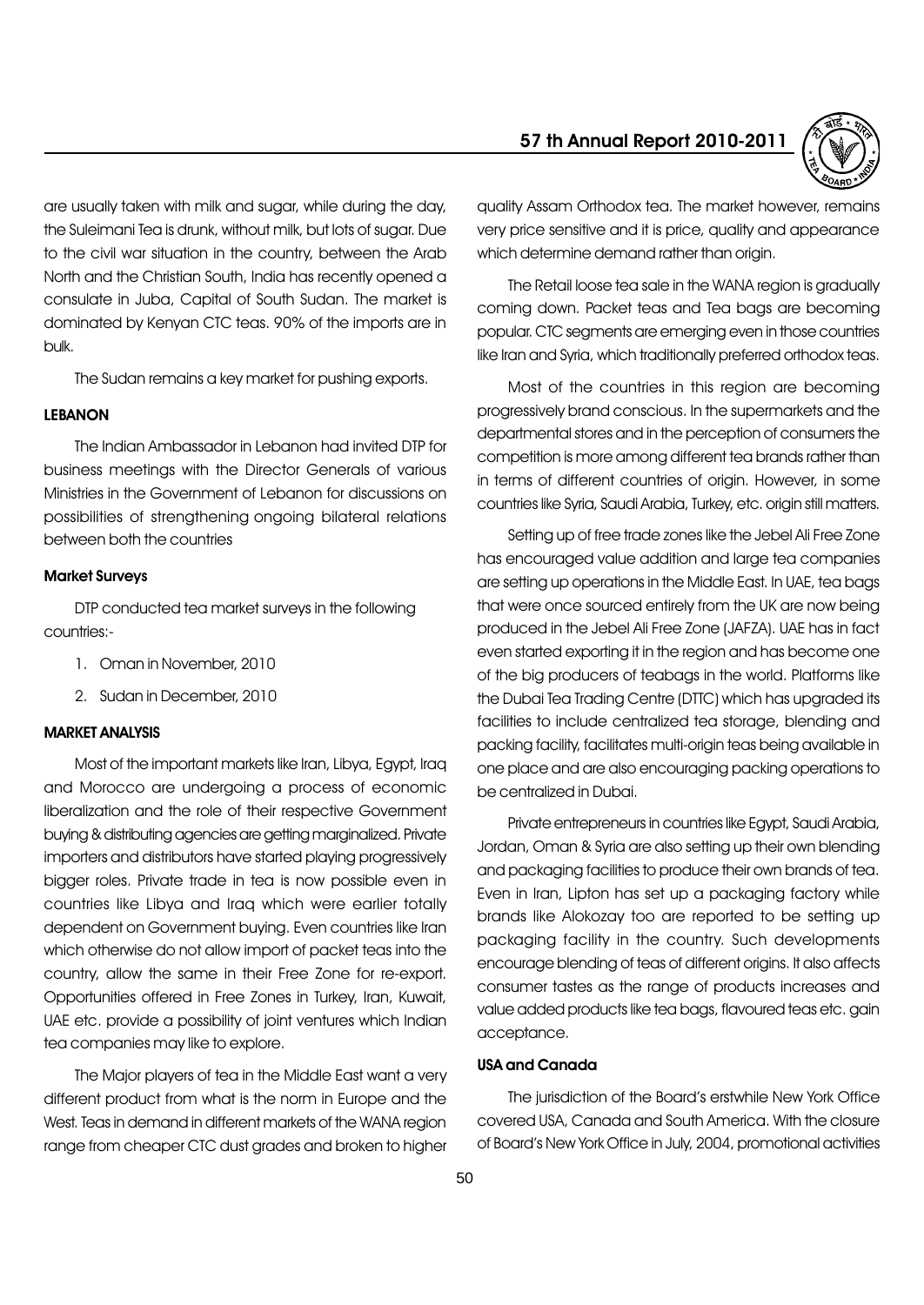have been handled from Head Office. During 2010-11 Tea Board participated in the following events in USA and Canada :-

Fancy Food Show, San Francisco (16-18 January, 2011)

Tea Coffee, Toronto, Canada (26-27 September, 2010)

# TEA CONSUMPTION PATTERN

The tea consumption pattern in the USA is mostly in the form of ice tea. However, in the recent years, there has been some changes towards the consumption of hot tea also. Trend of overall consumption of tea in USA has also improved because of the health benefits, associated with tea. The import figure stood at 110.86 m. kgs. in 2009. Tea consumption in Canada has declined a little. Indiaís share of the tea market in the USA is small but is increasing gradually.

Assam and Darjeeling teas as speciality teas are becoming popular in this market where flavoured teas play a vital role Export of teas from South India is also registering a gradual increase. Canada is a hot tea market. About 60% of the population in Canada consumes hot tea unlike USA. The volume of Indian tea export to Canada is low. However, the silver lining is that even though the volume of export was low, the unit value realization was high thereby indicating that speciality teas are becoming popular and is poised for growth.

#### US Tea Council & Association

India being a founding member of this Council took part in all the deliberations of different meets.

#### **Australia**

Tea promotion in Australia is handled from Head Office. Though Australia is primarily a coffee drinking nation, the British habit of tea drinking also prevails. Australia's total import of tea from all sources is around 13 m. kgs. A small quantity of around 1670 m. tons is produced in the country. The country re-exports approx. 0.3 m. kgs tea. This market, is now being



viewed more positively as the new destination that has great potentials for penetration and expansion. Tea Boardís promotional efforts over the last several years are now showing good results. Exports from India to Australia have registered an increase of more than 300% from 1.41 m. kgs. in 2002-03 to 4.21 m. kgs. in 2010-11. The growth has been in volume and value realization. Indian tea exports have been in the form of Instant Tea, Tea Bags & Packet teas.

No promotional activity was undertaken in Australia during 2010-11.

# Japan

Japan produces 92-93 m. kgs. of green tea per annum which is consumed mainly within the country. Japan also imports black tea. Japan is a market for quality Darjeeling teas. Apart from the high quality leaf grade teas, the market has gradually cultivated the use of Assam CTC teas, used either in Tea Bags or for the production of canned milk teas, a favourite of the younger generation.

The promotional work for 'India tea' in Japan is carried out mainly through the Embassy of India in Tokyo with the assistance of Japan Tea Association.

Tea Board with the active assistance of the Indian Embassy participated in 'Foodex' Japan, 2011 from 01-04 March 2011.

| Types of tea      | Developing<br>countries | Less Developing<br>countries | Others |  |  |  |
|-------------------|-------------------------|------------------------------|--------|--|--|--|
| Black tea in bulk | 2.5%                    | Nil                          | 3.0%   |  |  |  |
| Black tea in      |                         |                              |        |  |  |  |
| packets           | 12.0%                   | Nil                          | 12.0%  |  |  |  |
| Instant tea       | 8.0%                    | Nil                          | 10.0%  |  |  |  |
| Green tea         | 17.0%                   | 17.0%                        | 17.0%  |  |  |  |

The duty structure for tea imports to Japan are as under:-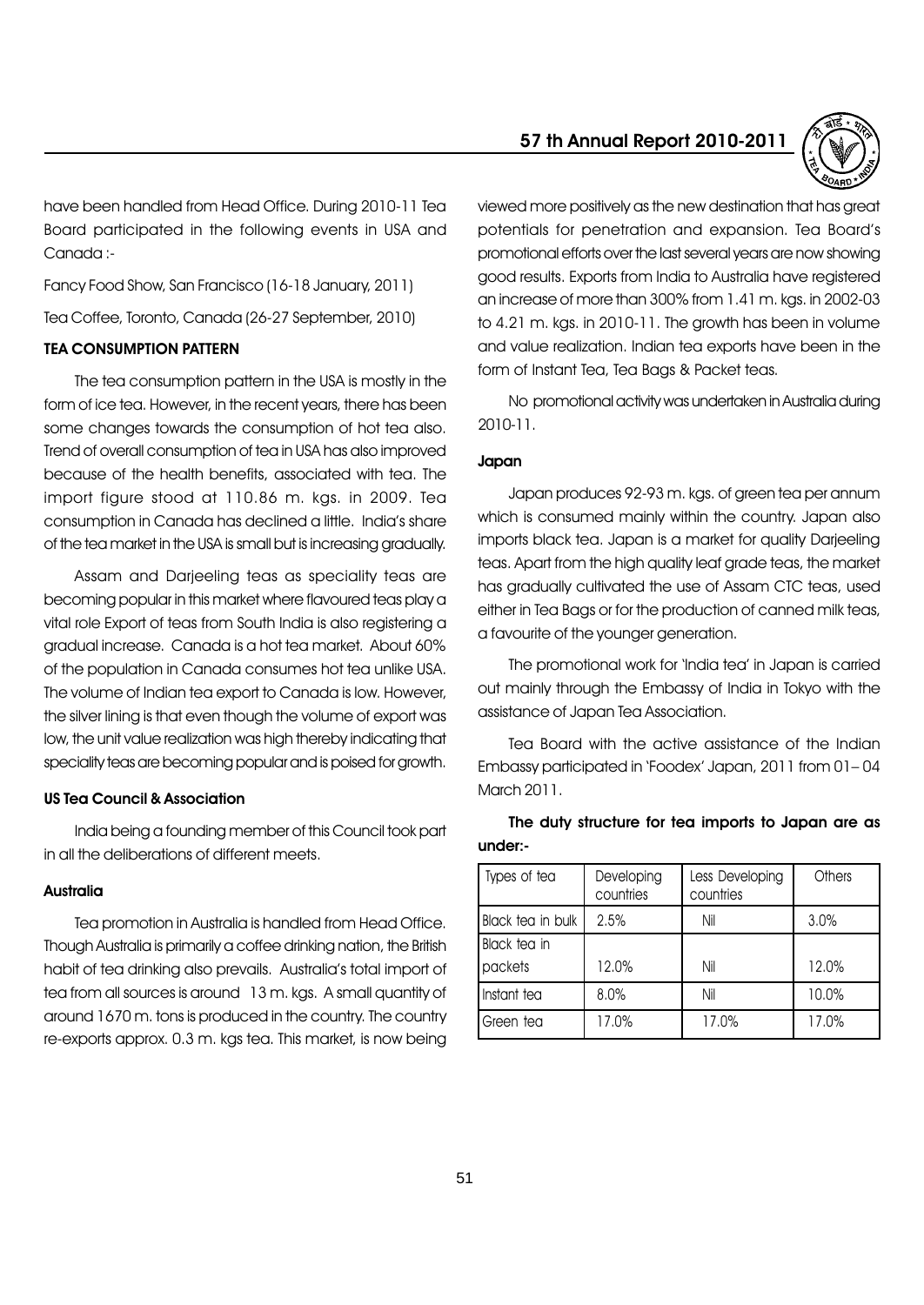

c) The volume of export of tea by the exporter holding the valid business licence during the last three years was not less than 1,00,000 kgs annually.

and

Such permanent license is granted in Form G. A fee of  $\bar{x}$  2500/- is to be paid by the applicant for conversion of Exporterís Licence to Permanent licence.

Bye-laws 1955 or any other rules made under the Act

The total number of tea exporters registered with Tea Board under the Tea (Distribution & Export) Control Order with valid exporterís licence stood at about 1278 as on 31.3.2011 as against 1175 as on 31.03.2010. The total amount collected during the year 2010-2011 was  $\bar{\tau}$  1,03,000/- against issue of 103 fresh/temporary exporterís licence compared to issue of 105 fresh/temporary exporterís licence during the year 2009-10 amounting to  $\bar{\tau}$  1,05,000/-.

During the year 2010-11, amount collected against renewal of 38 temporary exporterís licence was ₹ 38,000/- compared to renewal of 71 temporary exporter's licence during the year 2009-10 amounting to  $\overline{\tau}$  71,000/-.

During the period of from 01.04.2010 to 31.3.2011, no exporters licence was converted to Permanent licence. The total number of Permanent Exporterís licence granted by the Tea Board till 31.3.2011 is 470 [3 (three) Permanent exporters license were cancelled] against 473 till 31.03.2010. The amount collected during the year 2010-11 was nil for issuance of Permanent license compared to 1 (one) Permanent license issued during 2009-10 amounting to r 2,500/-.

#### 7.3 Distributor Licence:

Under the Tea (Distribution & Export) Control Order, 2005 Govt. of India has introduced Tea Distributorsí Licence with effect from 1.4.2005. It is issued to all the tea exporters who hold valid exporterís licence for importing tea for re-export or internal sale. Fees for distributor's Licence is  $z$ 2,500/-. Number of Distributor Licence issued during the year 2010- 2011 is 7 (seven) and the fees collected against the licenses amounts to  $\overline{\tau}$ 17,500/-.

# 7.4 Tea Waste Licence

The granting of Tea Waste Licence and renewal thereof are considered in accordance with the provisions of the Tea Waste (Control) Order, 1959. The main objective of the Tea Waste (Control) Order, 1959 are to check any misuse of tea waste as also to regulate disposal of tea waste for a certain gainful purposes. Accordingly, licenses are granted only to bonafide persons including buyers and sellers of the tea waste after proper investigation and scrutiny of the application. Under this Order, no person shall purchase, hold



# 7.1 Introduction

The Licensing Branch is a vital wing of the Board for implementation of various statutory and regulatory orders issued by the Government from time to time. In addition, Licensing Branch provides necessary clarification and guidance to the Tea Industry and trade in relation to fiscal policies and different legislation concerning tea. The tea related issues under different Bi-lateral and Regional/ Multilateral Agreement and its implementation on Tea Industry are being examined by the Board from time to time in order to formulate policy decision by the Govt. of India. The different statutory activities performed by the branch during 2010-2011 are enumerated below:

# 7.2 Exporter's Licence:

In accordance with the provisions of the Tea (Distribution & Export) Control Order, 2005 any person desiring to carry on trading in tea as an exporter, needs an Exporterís Licence. The period of validity of Exporter's Licence has been made effective for 3 (three) years from the date of its issue and every business licence once renewed shall also remain valid for a further period of three years from the date of its renewal unless the business licence is suspended or cancelled during the validity period. Every licensee being an exporter, desiring to convert his business licence into a permanent business licence, shall make an application, in duplicate, to the Licensing Authority in Form B before 3 (three) months of the expiry of the validity of the business licence. The Licensing Authority shall on receipt of such application convert the Licence into Permanent Licence if:

- a) The business licensee is an exporter ,
- b) Such licensee has not violated any of the provisions of the Tea Act, 1953 or Tea Rules, 1954 or Tea Board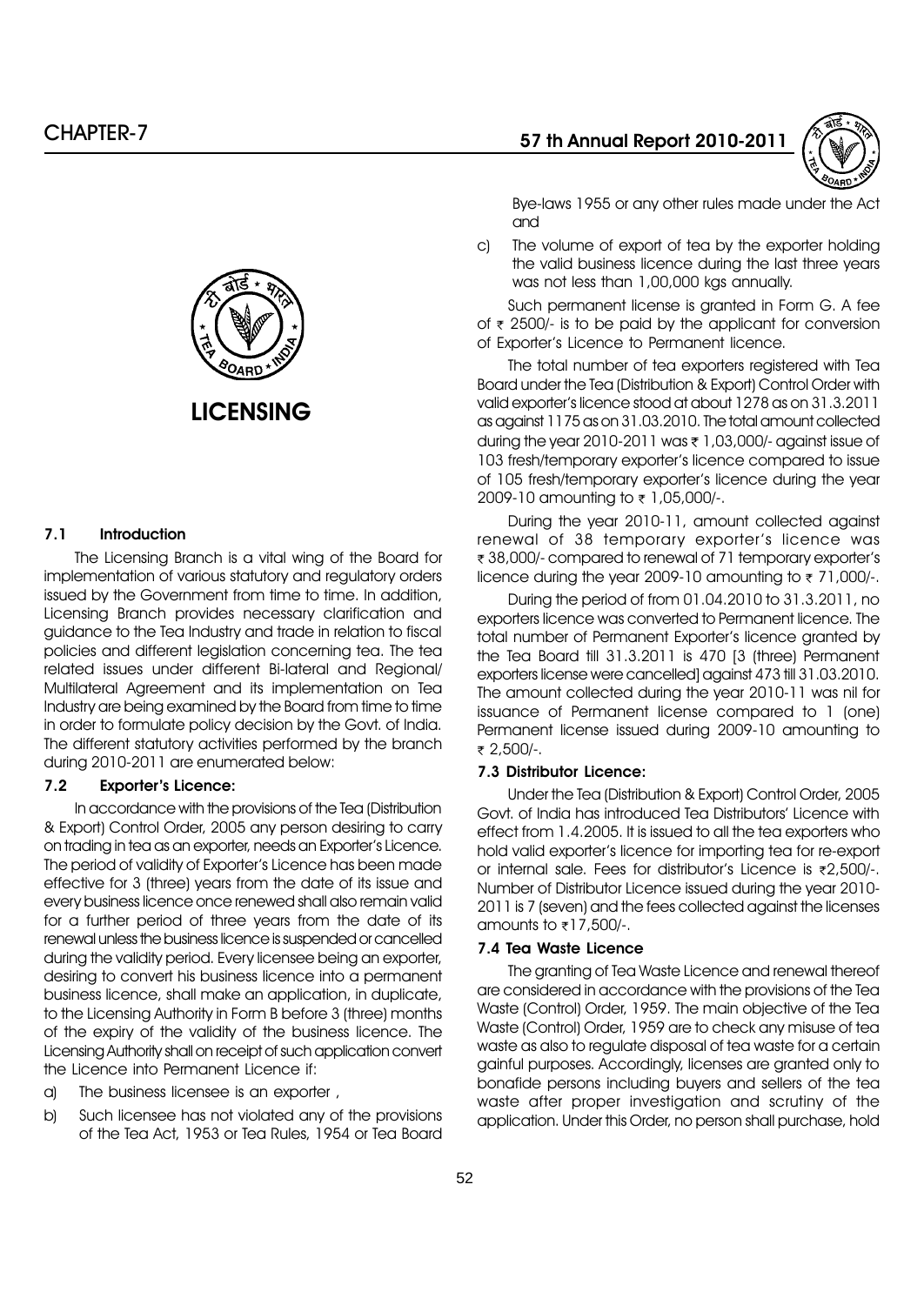

in stock, sell or offer for sale any tea waste except under and in accordance with the terms and conditions of a licence granted by Tea Board in this regard. Tea Waste is generally used by the caffeine and instant tea manufacturers.

For caffeine manufacturers, tea waste is used in denatured form, while for instant tea manufacturers tea waste is used in un-denatured form. Un-denatured tea waste is also being used by the manufacturers of Bio-nutrient and Bio-fertilizer. Tea Waste Licence remains valid up to 31st December of the year of issue, unless suspended or cancelled earlier and is renewable every year. During the vear 2010-11 total amount of  $\bar{\tau}$  4,600/- was collected against issuance of 46 fresh Tea Waste Licence and renewal of 1044 licenses amounts collected was  $\bar{\tau}$  40,500/- as against 57 fresh Tea Waste Licence and 1138 renewed during the year 2009-10.

In order to fulfill the objectives of promulgation of the Tea Waste (Control) Order, 1959 by the Government of India, it is necessary to keep an eye over the availability and disposal of tea waste so that misuse is checked and disposal is regulated. For this, a limited number of Inspectors of the Board are posted in important tea growing regions and tea trading centers. The activities of Tea Board in this direction are supplemental in nature. In fact, checking adulteration of tea, as one of the food items, comes under the purview of the Prevention of Food Adulteration Act 1954 (PFA), implemented by the respective State Government having bigger machinery at their disposal. Nevertheless, Tea Board with its limited strength of Inspectors, detected cases of contravention of the provisions of Tea Waste (Control) Order, and actions were also launched against such offending persons.

In accordance with the amendment made on 31.08.2001, Tea Boardís regional office located in Coonoor and Guwahati are also issuing Tea Waste Licenses and renewing Tea Waste Licence on the basis of receipt of applications by the respective office after observing norms. As per the amendment effected from 05.03.2002, there should be a minimum volume of tea waste and made tea at the ratio of 2:100 Kgs. when processed out of the tea leaves, buds and tender stems of plant Camellia Sinensis (L) O Kuntze in a factory.

#### 7.5 Registration - Cum- Membership Certificate (RCMC)

Every registered exporter of bulk tea, packet tea, tea bags and instant is required to be registered with Tea Board for obtaining Registration-cum-Membership Certificate under the Export Import Policy of the Government of India with a view to availing import/export entitlement benefits. The issue of such Registration cum Membership Certificate to the

registered exporters is done free of charge. The number of such registered exporter who has obtained Registrationcum-Membership-Certificate from the Tea Board during the period from 01.04.2010 to 31.03.2011 was 22 out of the total number of 937.

#### 7.6 Tea (Marketing) Control Order:

In accordance with the provisions of the Tea (Marketing) Control Order, 1984, no person shall carry on the activities of manufacturing tea except under valid registration granted by Tea Board in respect of tea manufacturing unit owned or controlled by him.

Under the provision of the Tea (Marketing) Control Order, 1984, stakeholders like manufacturers, auction organizers and brokers were required to obtain registration/licence from the Tea Board before manufacturing tea and/or participating / conducting auctions. But the major stakeholder namely buyers who were one of the important players in the primary marketing channel were not within the purview of registration under the said Order. Therefore, there was no statutory provision for obtaining any information on purchase of tea from the buyers who are buying tea from auctions or directly from the gardens. In order to establish transparency in the total transaction (tea auction and direct purchase) at the primary level, it has been felt necessary to get the buyers registered with the Tea Board.

There was no provision in the TMCO 1984 in relation to quality adherence for tea as well as sharing of sale proceeds between the manufacturers and the tea leaf suppliers. So, aiming at above benefits, promulgation of TMCO 2003 in super session of TMCO 1984 was made on 1st January, 2003 containing the following main features:

- a) Registration of buyers and manufacturers of bulk tea with existing provision for registration of manufacturers of loose tea and licensing of brokers and auction organizers.
- b) Cancellation/suspension of registration of buyers with existing provision for cancellation of registration of manufacturers;
- c) Adherence to quality standards of tea as laid down under PFA Act 1954 by manufacturers / buyers and brokers.
- d) Fixation of price sharing formula for sharing of sale proceeds between the manufacturers and the tea leaf suppliers based on sale proceeds of made tea.
- e) Provision for sale of made tea outside public auctions by registered manufacturers to registered buyers (including consignee or commission agent) except sale through own retail outlet or brokers directly to consumers.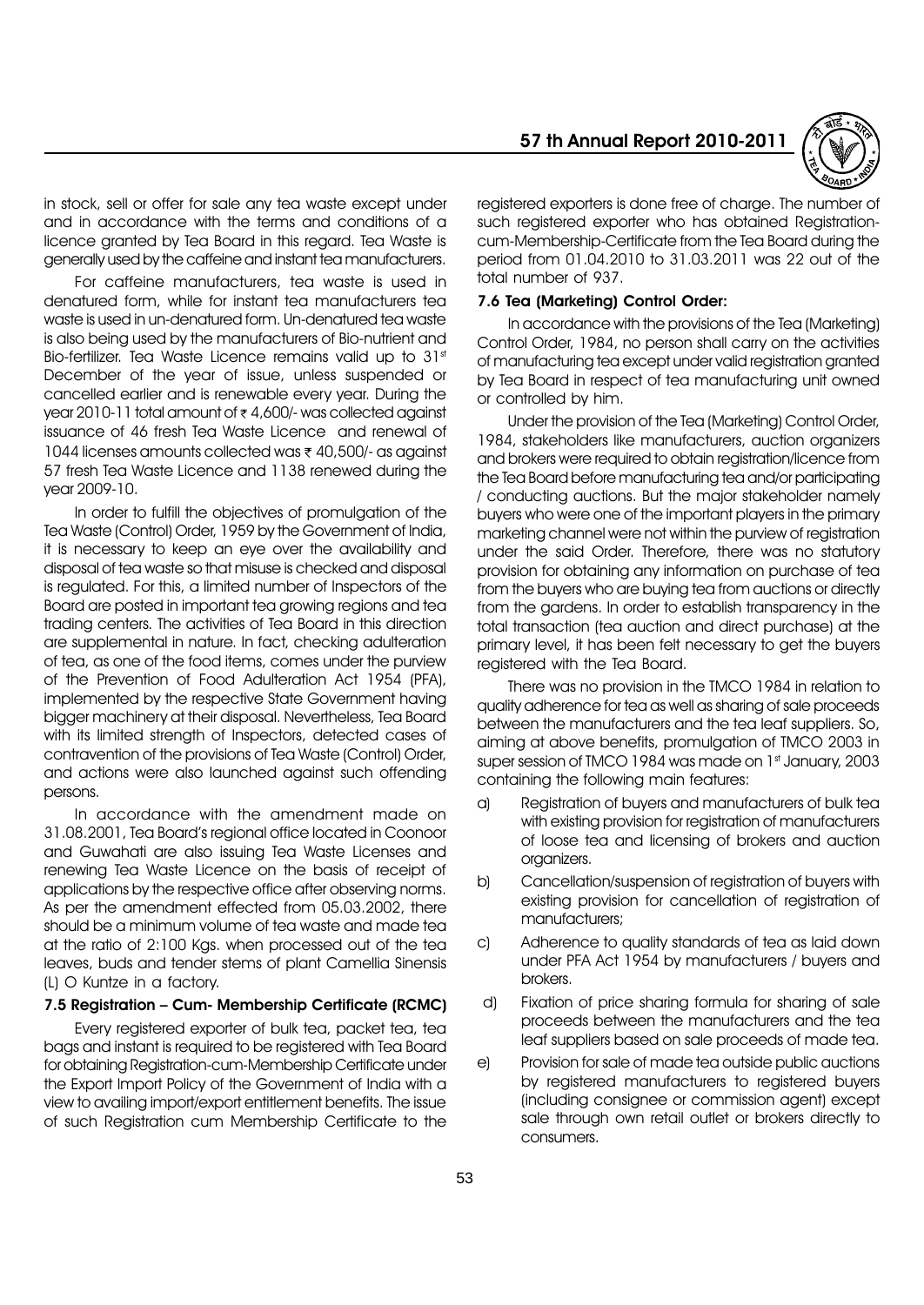

f) Provision for drawing of sample from suspected tea to ensure its conformity to the PFA standard.

Clause 13 of TMCO enables Licensing Authority to issue direction to auction organizers / brokers for improving efficiency of the public auction system. The Tea Board following discussions at the level of Secretary, Ministry of Commerce and Industries, Government of India appointed consultant to undertake a study on primary marketing of tea to suggest the following:

- a) Need to preserve the auction system as the main vehicle for primary marketing of tea;
- b) Need for auction reform and implementation priorities,
- c) Creating variety in auction (including promoting electronic auction).
- d) Post reforms issues.

Based on the recommendations of the consultant, Tea Board has issued directives on 06.01.2003 to all the public tea auction organizers under the provisions of clause 13 of Tea (Marketing) Control Order, 2003 for implementation of following auction rule to improve the efficiency of the auction system.

- a) Catalogue closing time,
- b) Introduction of ex-estate sale,
- c) Rate of advancement of bidding,
- d) Reprinting of bids,
- e) Prompt Date,
- f) Drawing of sample quantity per lot,

g) Reprinting of unsold lots as well as sample quantity for reprinted lots,

- h) Division of lots,
- i) Proxy bidding,
- i) Withdrawal of lots,
- k) Sale of unsold lots,
- l) Payment of warehouse charges.

The directive issued by the Tea Board on-(a) catalogue closing time, (b) Introduction of ex-estate sale, c) Rate of advancement of bidding, d) Reprinting of bids, (e) Prompt Date, (f) Drawing of sample quantity per lot, (g) Reprinting of unsold lots as well as sample quantity for reprinted lots are for reduction in transaction time and cost and for enhancing the speed of auction.

The norms for (h) Division of lots, (i) Proxy bidding are aimed at ensuring competition in the auction system and also to encourage participation of maximum under of sellers and buyers particularly small and medium sellers and buyers.

Norms relating to (j) withdrawal of lots is aimed at to encouraging buyerís participation in the auction, as it will prevent seller to withdraw their lots from the auction after cataloguing. Withdrawal of lots acts as a disadvantage to the buyers to buy their required tea from the auction as it permitted seller to withdraw the lots before sale.

Norms relating to (k) sale of unsold lots was acting as a deterrent to the market price discovery as it aimed at one to one sale and was not open for competition from buyer members.

Norms relating to (l) payment of warehouse rent is aimed at to ensurring the receipt of warehouse charges payable to warehouse owner by the manufacturer (seller) with the service of the brokers attached to auction. It is no way adversely affecting the buyers, as the buyerís payments as per auction sale to seller shall be paid by the brokers deducting the warehouse charges. The system was prevailing 4/5 years ago and re-introduction of the same system will benefit the warehouse owners without affecting the buyers' interest.

Subsequently Govt. of India has amended the Tea (Marketing) Control Order 2003 vide notification no. S.O. 247(E) dated 28.02.2003 and no. S.O. 430(E) dated 10.4.2003 for the following purposes:

- 1. To register manufacturer and buyer within 90 days from 01.01.2003 instead of sixty days stipulated earlier.
- 2. To reduce the licence fee / registration fee by 50%.
- 3. To change the periodicity for submission of returns by buyers from monthly to quarterly. Government of India has further amended the Tea (Marketing) Control Order 2003 vide notification no. S.O. 270(E) dated 27.02.2004 specifying the procedure relating to search and seizure and modifying the para 30 0f TMCO towards fixation of price sharing formula and its compliance.

# 7.7 Registration of Tea Manufacturers Unit :

While under the provision of TMCO 1984 there was no registration fee to be paid by the intending applicant, TMCO 2003 stipulates a provision of submission of registration fee  $(Q \in 2,500)$ -) by the tea manufacturing units for the purpose of obtaining registration from Tea Board. During the year under review, Tea Board granted 25 such registration in favour of tea manufacturing units. The total amount collected during the period i.e. 2010-11 from registration of tea manufacturing unit is  $\overline{\epsilon}$  62,500/-. The total number of Tea Manufacturing units registered is 1713 as on 31.03.2011.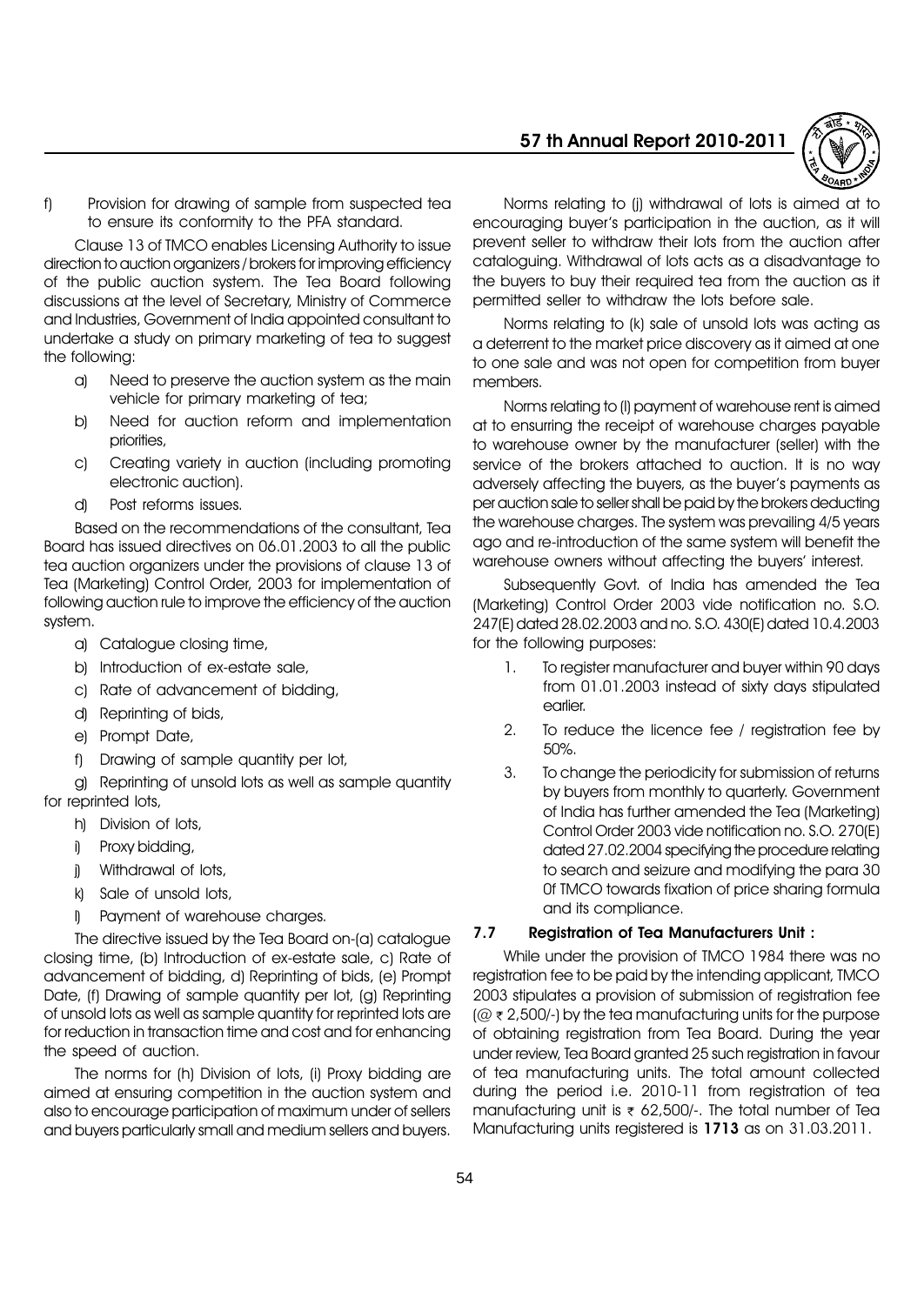#### 7.8 Registration of Auction Organiser/ Auction Brokers:

Clause 9 of the TMCO 2003 stipulates that no organizer of tea auction shall carry on the business of organizing, holding or conducting public tea auction under its control /auspices except under a licence obtained from the Tea Board. Such license is renewable every year and is valid up to 31<sup>st</sup> December of each year. During the year under review, Tea Board renewed licence in respect of 10 Auction Organizer. The total amount collected during the period under review was  $\bar{\tau}$  5,000/- for renewal (@  $\bar{\tau}$  500/-) of ten Auction Organizer.

Clause 10 of the TMCO 2003 stipulates that no person shall carry on the business of a broker of any public tea auction except under a license obtained from the Tea Board. Such license is also valid up to 31<sup>st</sup> December of each year and is renewable each year. During the year 2010-11, Tea Board renewed licence in favour of 22 brokers and no fresh licence was issued. Total amount collected during the period was  $\bar{\tau}$  11,000/-

#### 7.9 Status on E - Auction :

Electronic auction for tea has been introduced only in India since April 2009. Sale of teas through auctions are continued to be held through manual "out cry" system in other tea producing countries.

#### Benefit of e-auction for tea are:

 Broad basing the participation of buyers since it is a web-based auction.

 E-auction provides facility for participation of large number of bidders/buyers against the limited number in manual auction system due to limitation of space in any auction hall.

 E-auction helps in ensuring Fair Price since Eauction provides facility to the buyer/bidder to buy required commodity at desired level of price in view of the quality of the commodity, overall Demand-Supply status of the said commodity and the level of quantum requirement of buyer for such commodity against the quantum available for buying at any time

# 57 th Annual Report 2010-2011



 Improvement in dissemination of auction sale information.

 Reduction in transaction time and cost for preauction, auction process and post-auction activities.

 Planning tool in the hands of buyers and other stakeholders as bid history and its analysis is easily available.

 100% live E-Auction for CTC leaf teas started since 8<sup>th</sup> April, 2010 at Kolkata Tea Auction Centre in addition to 100% live E-Auction started for Dust category of teas since 17<sup>th</sup> June, 2009.

 While Coonoor, Coimbatore and Cochin Auction Centre was fully electronic both for leaf and dust category teas since May/July 2009, thousand lots of leaf tea and 50% of dust tea lots were initially offered for sale through Siliguri Tea Auction Centre since  $17<sup>th</sup>$  April, 2010.

 Guwahati Tea Auction Centre has started 100% live E-Auction for all types of leaf tea category since first sale of 2010 along with 100% E-Auction for all types of dust tea category introduced since 20th May, 2009.

Customized software has been released on 14<sup>th</sup> August, 2010 for the purpose of introducing and running 'Instant auction' and normal auction at Jalpaiguri Tea Auction Centre.

Facilities for migration from 'Instant auction' to 'Normal Auction' and vice versa is available since 10<sup>th</sup> September 2010

Facility to use "Uniform Tick Size" feature by the auction buyers during the bidding time is available since 27<sup>th</sup> November, 2010.

 The total numbers of functionalities enhanced/ modified during 1st April, 2010 to 31st March, 2011 are 38 in number. The total number of functionalities released since 6<sup>th</sup> November 2008 and till 31<sup>st</sup> March 2011 **are 284 in number**.

The current status of E-Auction is as under :

| <b>Auction</b><br>Centre | Status on live e-auction                                                                                                                                                                       |
|--------------------------|------------------------------------------------------------------------------------------------------------------------------------------------------------------------------------------------|
| Kolkata                  | 100% live e-auction for CTC Leaf teas started since 8 <sup>th</sup> April, 2010 in addition to 100% live e-<br>auction started for <b>dust category teas</b> since 17 <sup>th</sup> June, 2009 |
| l Guwahati               | 100% e-auction started for Leaf teas since 5 <sup>th</sup> January, 2010 in addition to 100% live e-auction<br>started for <b>dust category teas</b> since 20 <sup>th</sup> May, 2009.         |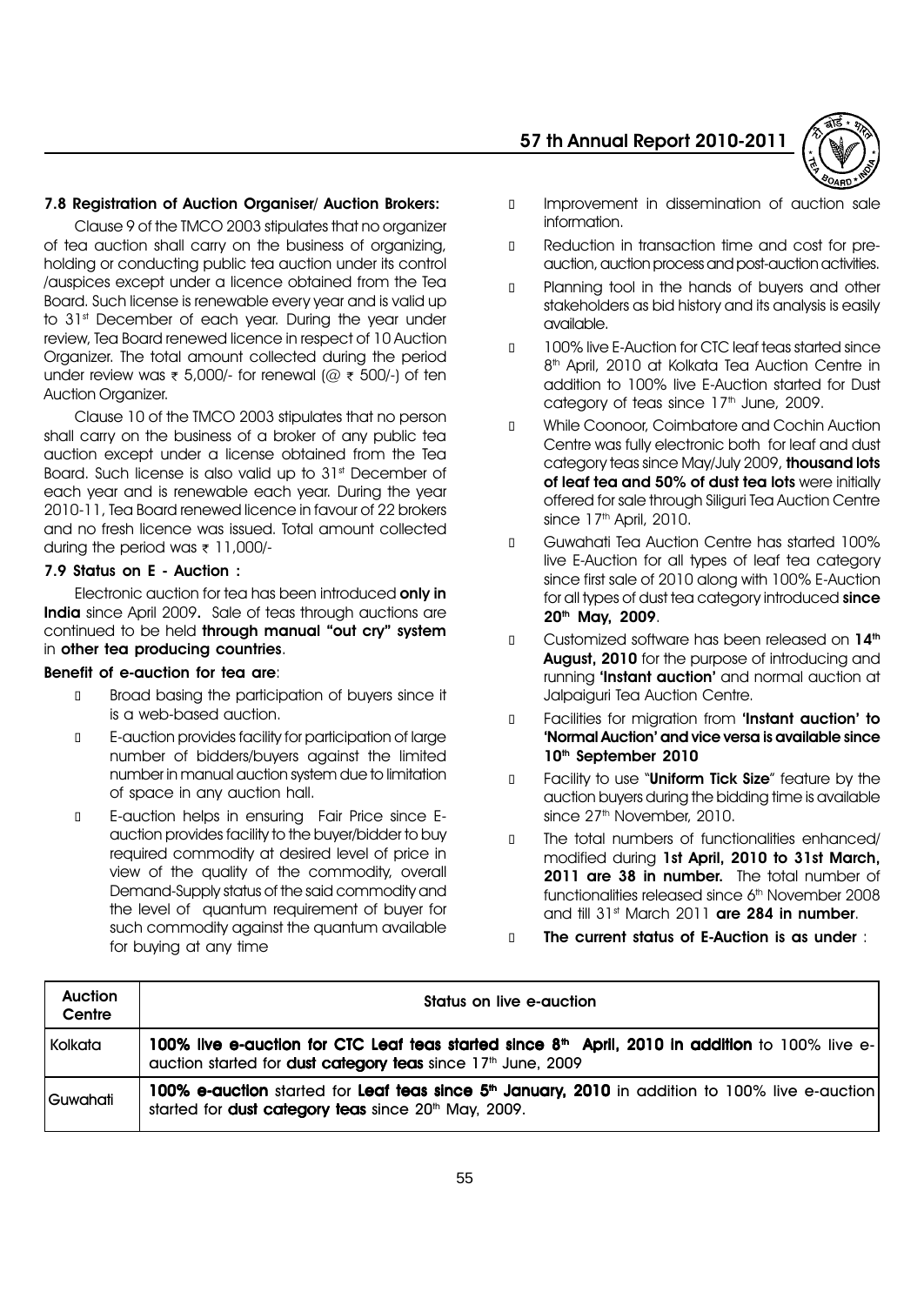

| <b>Auction</b><br>Centre | Status on live e-auction                                                                                                                                                                                                                                                                                                                                                                                                                           |
|--------------------------|----------------------------------------------------------------------------------------------------------------------------------------------------------------------------------------------------------------------------------------------------------------------------------------------------------------------------------------------------------------------------------------------------------------------------------------------------|
| Siliguri                 | Partial Live e-auction for both Leaf & Dust teas <b>discontinued</b> since 29th August, 2009. Partial live e-<br>quetion for Leaf & Dust category teas re-introduced since 16 <sup>th</sup> September, 2009. Thousand<br>lots of CTC Leaf tea and 50% of Dust tea lots were offered through e-auction since 16 <sup>th</sup><br>April, 2010. Fully electronic auction for both leaf and dust category teas since 8 <sup>th</sup><br>October, 2010. |
| Coonoor                  | Fully electionic auction for both leaf and dust category teas since 7 <sup>th</sup> May, 2009.                                                                                                                                                                                                                                                                                                                                                     |
| Coimbatore               | Fully electionic auction for both leaf and dust category teas since $8th$ May, 2009.                                                                                                                                                                                                                                                                                                                                                               |
| Cochin                   | 100% live e-auction started for both leaf and dust category teas since 14 <sup>th</sup> July, 2009.                                                                                                                                                                                                                                                                                                                                                |

# • The sales of tea through E-Auction during the financial year 2009-10 vis-à-vis 10-11 is as under :

| <b>Auction Centre</b>   | April 2009 to March 2010 |                   | April 2010 to March 2011 |                   |  |
|-------------------------|--------------------------|-------------------|--------------------------|-------------------|--|
|                         | Qty. (Kgs.)              | Price $($ ₹ /Kg.) | Qty. (Kgs.)              | Price $($ ₹ /Kg.) |  |
| Kolkata Leaf            | 5,51,997.30              | 101.78            | 8,21,60,585.89           | 122.93            |  |
| Kolkata Dust            | 2,93,33,029.15           | 123.43            | 3,61,27,589.76           | 121.89            |  |
| <b>Total Kolkata</b>    | 2,98,85,026.45           | 123.03            | 11,82,88,175.65          | 122.61            |  |
| Guwahati Leaf           | 1,80,59,000.60           | 95.83             | 8,14,84,638.30           | 111.73            |  |
| Guwahati Dust           | 3,86,72,515.88           | 115.23            | 3,61,85,077.65           | 114.44            |  |
| <b>Total Guwahati</b>   | 5,67,31,516.48           | 109.06            | 11,76,69,715.95          | 112.56            |  |
| Siliguri Leaf           | 34, 34, 177. 10          | 104.06            | 5,63,43,903.68           | 102.99            |  |
| Siliguri Dust           | 6,77,818.00              | 95.95             | 95,97,748.13             | 98.70             |  |
| <b>Total Siliguri</b>   | 41,11,995.10             | 102.72            | 6,59,41,651.81           | 102.37            |  |
| Cochin Leaf             | 74,33,547.00             | 96.00             | 1,08,30,307.30           | 78.12             |  |
| Cochin Dust             | 3,06,60,163.20           | 87.70             | 4,54,92,206.80           | 81.53             |  |
| <b>Total Cochin</b>     | 3,80,93,710.20           | 89.32             | 5,63,22,514.10           | 80.88             |  |
| Coonoor Leaf            | 2,95,43,091.35           | 74.21             | 3,29,47,296.18           | 60.60             |  |
| Coonoor Dust            | 1,27,04,188.05           | 76.47             | 1,54,52,651.26           | 63.87             |  |
| <b>Total Coonoor</b>    | 4,22,47,279.40           | 74.89             | 4,83,99,947.44           | 61.64             |  |
| Coimbatore Leaf         | 89,17,246.70             | 77.09             | 82,06,545.02             | 59.73             |  |
| Coimbatore Dust         | 1,38,13,428.52           | 79.53             | 1,18,80,028.12           | 67.19             |  |
| <b>Total Coimbatore</b> | 2,27,30,675.22           | 78.57             | 2,00,86,573.14           | 64.14             |  |
| <b>Grand Total</b>      | 19,38,00,202.85          | 96.17             | 42,67,08,578.09          | 101.54            |  |

• The 19<sup>th</sup> Session of Inter Governmental Group (IGG) on tea was held in New Delhi during 12<sup>th</sup> to 14<sup>th</sup> May, 2010 while the 18<sup>th</sup> Session was held in 2008 in Hanzhou, China.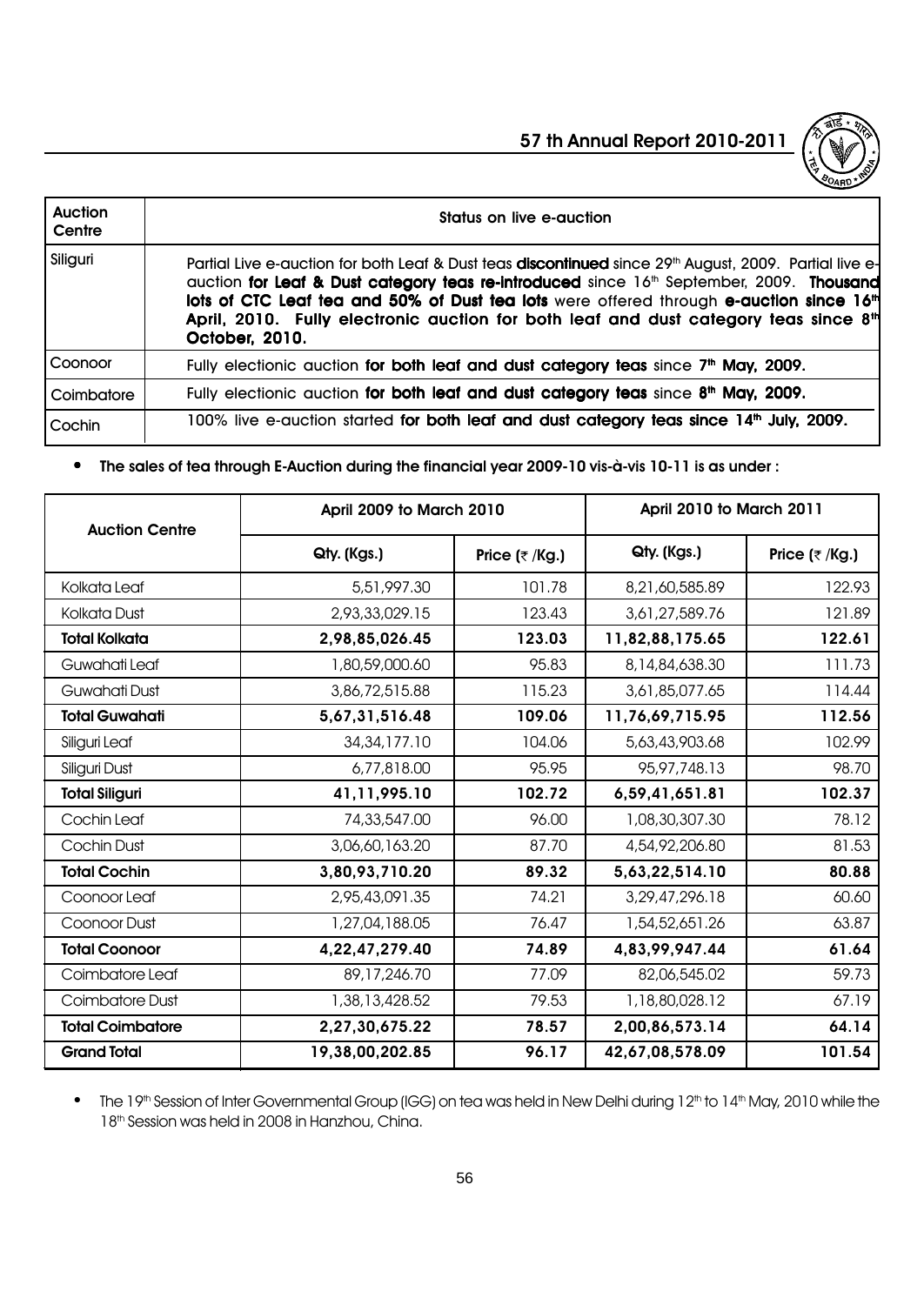

 Nearly 90 delegates, being the representatives of the 16 tea producing and consuming member countries attended the 19<sup>th</sup> Session in addition to representatives from World Intellectual Property Organizations (WIPO), Geneva, Common Fund for Commodities, Amsterdam, International Tea Committee, London and Tea Research Foundation of Central Africa. The delegates from Argentina attended IGG Session for the first time.

 IGG on tea of Food & Agricultural Organization (FAO) is a forum for intergovernmental consultation and exchange of views in relation to trends in production, consumption, trade and price of tea.

 It is also a forum for regular appraisal of the global market situation and short-term outlook.

 The IGG on tea, under the auspicious of FAO, considers changes in national policies and examine their international effects pertaining to the current and prospective market situation. The intergovernmental Group on tea facilitates the dialogue between IGG delegates, international policy makers and private sector.

The following issues were deliberated:

 Current Market Situation and Medium Term Outlook.

FAO World Tea Model.

Market Developments in Selected Countries.

 Preliminary Analysis of the Impact of High Tea Prices on the Global Tea Economy.

 Analysis of the Impact of Rising Cost of Land and Labour on Cost of Production.

 Sustainability of Small Holders of Tea production in the United Republic of Tanzania.

Report of the Working Group of Tanzania.

 Report of the Working Group on Maximum Residue Levels (MRLs) including MRL in tea brew.

 Report of the Working Group on Tea Trade and Quality.

 Report of the Working Group on Geographical Indications.

 Internationally Coordinated Actions on Tea Development Projects.

Present and Future Role of IGG on Tea.

Electronic Auction for tea.

 Institutions and Policies for managing the production and marketing risks for tea.

International Action Plan.

Electronic Auction for Tea.

 The IGG had noted that India is the first country of the world to successfully start Electronic Auction for Tea. The status and benefits has also been noted by the delegates of IGG.

 Department of Administrative Reforms & Public Grievances, Govt. of India presents National Award on e-Governance every year in order to regularize and promote excellence in the implementation of e-Governance initiatives.

The purpose of these awards is

 to recognize achievements of area e-Governance ;

 to disseminate knowledge on effective methods of designing & implementing sustainable of e-Governance initiatives ;

 to acknowledge horizontal transfer of successful e-Governance solutions and

 to promote and exchange experiences in solving problem, resolving issues and planning for success.

# Tea Board of India has won 14<sup>th</sup> National Award on e-Governance with both Trophy and Certificate (Bronze) for the project on" E-Auction of Tea" under "Specific Sectoral Award (Focus Sector for 2010-11-Agriculture).

Trophy awarding ceremony was held on 10-11<sup>th</sup> February, 2011 at Aurangabad of the state of Maharashtra.

### 7.10 Registration of Buyers :

Clause 4 (1) of TMCO 2003 stipulates that no buyer (with a place of business in tea in India) shall carry on the activity of buying tea from any public tea auction licensed by the Tea Board or directly from the manufacturer of tea except under a valid registration obtained from Tea Board.

This registration certificate once granted by the Tea Board remains valid unless cancelled. During the year 2010-11 under review, 182 buyers obtained registration from the Tea Board. The total amount collected was  $z$ 4,55,000/-. The total number of buyers registered with Tea Board under TMCO 2003 as on 31.3.2011 comes to 6,094.

### 7.11 Certificates of Origin issued towards export of Darjeeling tea

The total number of certificates of origin issued by Tea Board towards export of Darjeeling tea was 1891 during 2010- 11 as against 1866 issued in the same period of 2009-10.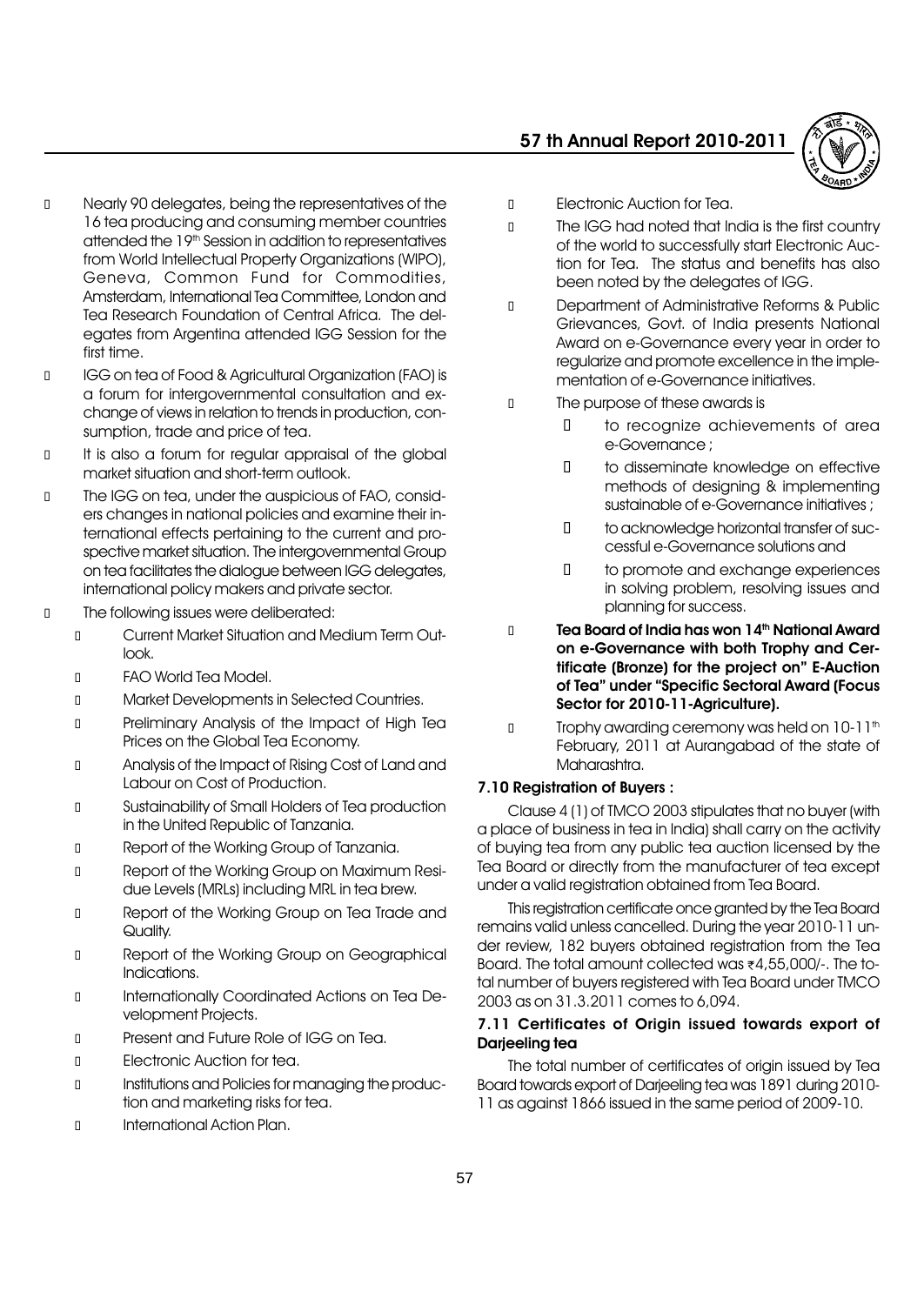#### 7.12 Registration of Manufacturers of tea with Added Flavour :

The sales of flavoured tea in the domestic market remain banned for a long time. Following a directive from the Supreme Court in the case of Niligiris Tea Emporium - vs- Union of India & Others, the Government of India examined the matter relating to sale of flavoured tea in the domestic market in consultation with the experts of Central Committee for Food Standards for allowing additional flavour in tea for domestic market.

Consequently, Government of India, Ministry of Health and Family Welfare, issued notification no. GSR 847(E) dated 7<sup>th</sup> December, 1994 amending the PFA Rules 1955. As per the provisions of these amendments, the condition for sale of flavoured tea has been notified as follows:

- i) Flavoured tea shall be sold or offered for sale only by those manufacturers who are registered with Tea Board; Registration No. shall be mentioned on the label.
- ii) It shall be sold only in packed condition with label declaration, viz. I) FLAVOURED TEA common name of permitted flavour/ percentage/Registration No. Initially only one flavour viz Vanillin flavour up to maximum extent of 8.5% by weight has been allowed for sale of flavoured tea in the domestic market.

Subsequently, Government of India vide notification no. GSR698 (E) dated 26/10/1995 allowed few more flavours in addition to Vanillin flavour and their respective percentage in flavoured tea are as follows:

| <b>Flavour</b>                              | % by weight (Max)                                                            |
|---------------------------------------------|------------------------------------------------------------------------------|
| Vanillin                                    | 8.5                                                                          |
| Cardamom                                    | 2.8                                                                          |
| Ginger                                      | 1.0                                                                          |
| Bergamot                                    | 2.0                                                                          |
| Lemon                                       | 1.6                                                                          |
| Cinnamon                                    | 2.0                                                                          |
| Mixture of above flavour<br>with each other | The level of individual shall not<br>exceed the quantity indi<br>cated above |

Ministry of Health and Family Welfare, Government of India amended further the PFA Rules by notification No. GSR 694(E) dated 11/10/1999 which has been effective from 11/ 4/2000. The said notification was aimed allowing all natural

# 57 th Annual Report 2010-2011



flavours and natural flavouring substances singly or in combination. The definition of "Natural flavour and Natural Flavouring Substance" is indicated in sub-rule (A) or rule 63 of PFA Rule. The other condition which has been stipulated in the said notification is that "Flavoured Tea manufacturers shall register themselves with the Tea Board before marketing Flavour Teaî.

In addition to the above condition laid down in notification dated 11.10.1999. Directorate General of Health Services, Govt. of India vide letter No. P-1501/5/97PH-(Food) dated 18/2/2000 stipulates the following conditions.

- a) Methodology for estimation of flavours in tea shall be supplied by the manufacturer to Tea Board.
- b) The methodology supplied by manufacturer will be tried in Central Food Laboratories for verification.
- c) The manufacturers will be registered thereafter only.

The amendment dated 11.10.1999, in fact, sought to enlarge the scope for use of flavours in tea by linking it to an existing and unaltered definition as mentioned in rule 63 of PFA Rules which was applicable to all food items including tea. While the definition as mentioned in rule 63 of PFA Rules may lead to confusion of using flavours of animal origin in any food item, it is not possible for use flavour of animal origin in flavoured tea because of the condition of registration by Tea Board and Tea Boardís reservation of allowing such flavour.

However, to avoid any such confusion Ministry of health and Family Welfare, Govt. of India further amended the PFA Rule by issuing notification No. GSR 770(E) dated 4/10/2000. It aims at using only those "Natural flavours and Natural Flavouring Substances" which are obtained exclusively by physical process from materials of plant origin in their natural state or after processing for human consumption.

Till 31<sup>st</sup> March 2010, the Licensing Branch granted registration in favour of 103 Manufacturers of tea with added flavour. During 2010-11, 12 manufacturers of tea with added flavour registered with Tea Board totaling to 115 at the end of 2010-11.

#### 7.13 Extension /Replacement Planting Permit :

Permit for Extension and Replacement planting of tea are issued to the existing tea estate by the Licensing Branch. Permit for planting tea to newcomer are also issued. Such permits are issued within the framework of the Tea Act and Tea Rules.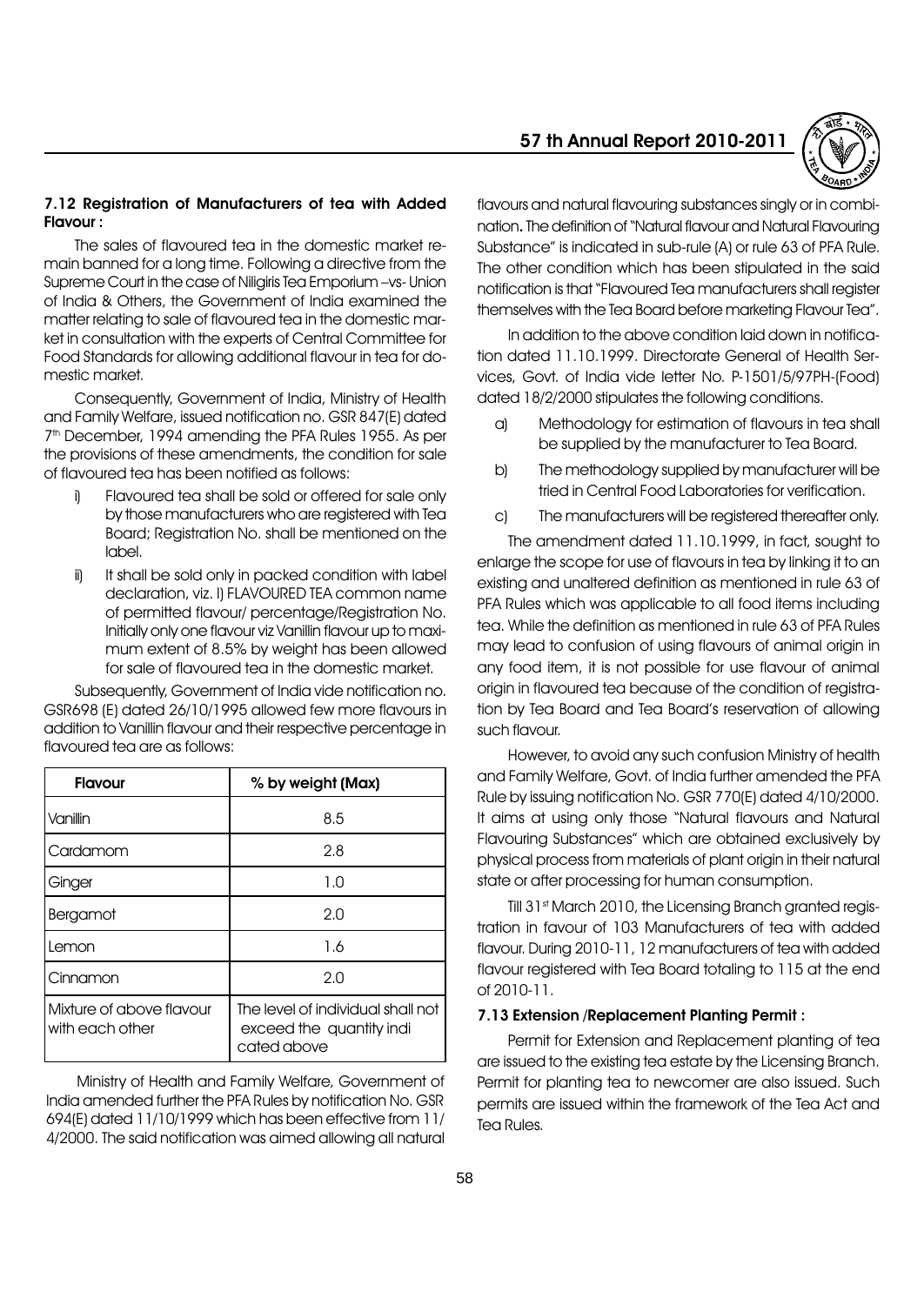

# North India | 3 | 139.42 | 48 | 884.74 South India  $\parallel$  Nil  $\parallel$  Nil  $\parallel$  3  $\parallel$  6.35 Total All India  $\begin{array}{|c|c|c|c|c|c|c|c|c|} \hline 3 & 139.42 & 51 & 891.09 \ \hline \end{array}$ Number Area in<br>Hect. Number Area in Hect. Extension permit | Replacement permit Region

Position of Permits issued during 2010-11 :

# Permission for Planting tea :

Licensing Branch is granting permission for planting tea in favour of tea estates as New Comer along with recording of the change of ownership of the tea estates. The position during the year 2010-11 (till 31.3.2011) is as follows :

|                                                                          | North India |               | South India |               | Total |               |
|--------------------------------------------------------------------------|-------------|---------------|-------------|---------------|-------|---------------|
| 1. Change of ownership                                                   | 31          |               | NIL         |               | 31    |               |
|                                                                          | North India |               | South India |               | Total |               |
|                                                                          | No          | Area in<br>Ha | No.         | Area in<br>Ha | No    | Area in<br>Ha |
| a) In Non-Traditional tea growing areas (upto 10.12 ha)                  | Nil         | Nil           | Nil         | Nil           | Nil   | Nil           |
| b) In non traditional tea growing areas (above 10.12 ha)                 |             | 116.72        | Nil         | Nil           |       | 116.72        |
| c) In other than non traditional tea growing areas (upto<br>$10.12$ ha)  | 16          | 36.959        | 188         | 116.0135      | 204   | 152.9725      |
| d) In other than non traditional tea growing areas (above<br>$10.12$ ha) | 12          | 725.694       | 3           | 47.00         | 15    | 772.694       |

# 7.14 Tea Warehouse License :

Licensing Branch looks after the issuance of Tea Warehouse Licence under the Tea Warehouses (Licensing) Order, 1989. Position of issuance renewal of Tea Warehouse License during the year 2010-11 is indicated below :

| Region      | Fresh License issued |                       |        | Fresh License issued<br>@₹200/- | Total                 |  |
|-------------|----------------------|-----------------------|--------|---------------------------------|-----------------------|--|
|             | Number               | Amount $(\bar{\tau})$ | Number | Amount $(\bar{\tau})$           | Amount $(\bar{\tau})$ |  |
| North India | 12                   | 12,000                | 94     | 18,800                          | 30,800                |  |
| South India | 13                   | 13,000                | 27     | 5,400                           | 18,400                |  |
| All India   | 25                   | 25,000                | 121    | 24,200                          | 49,200                |  |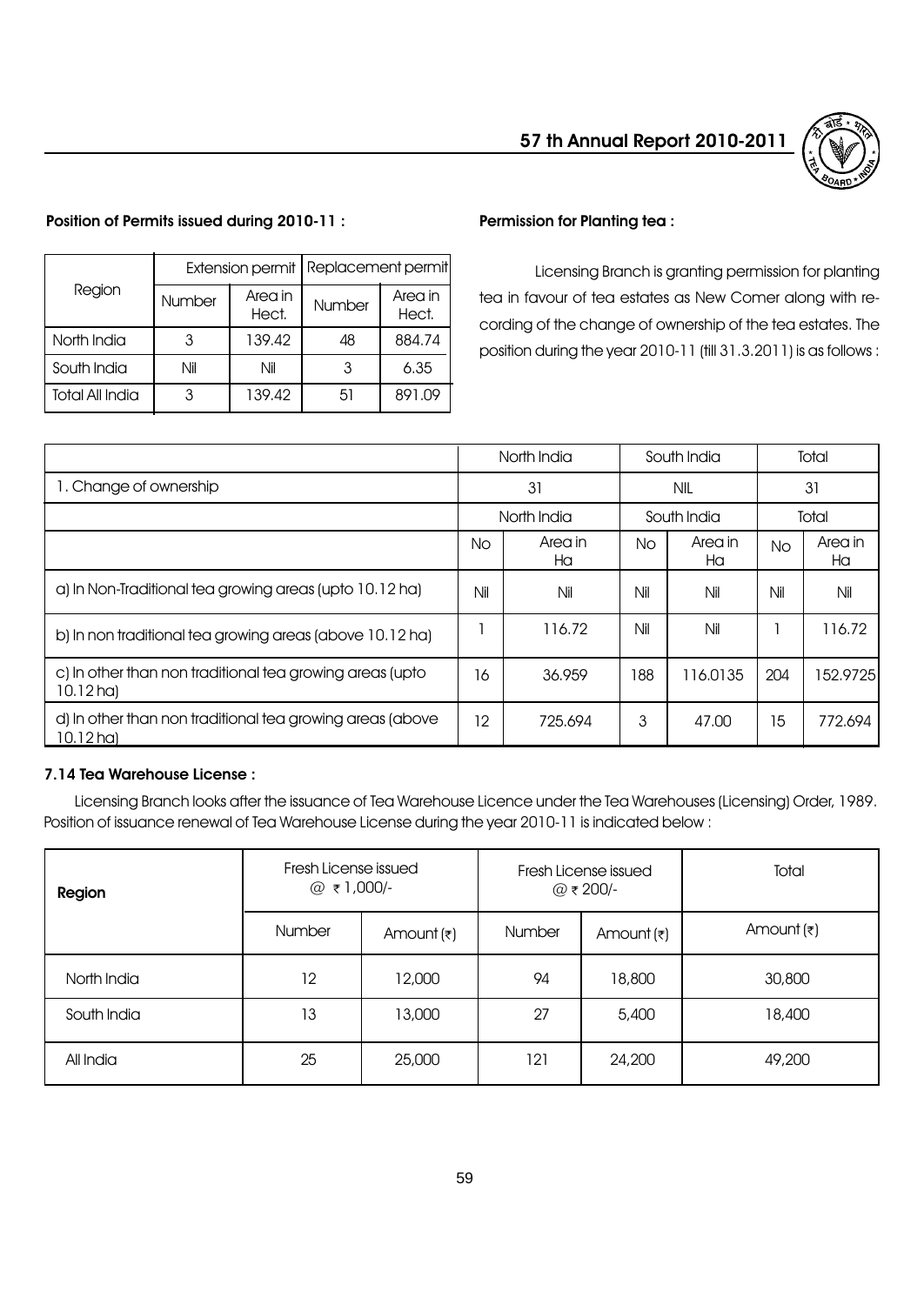



# **STATISTICS**

#### Introduction :

Functions of Statistics Branch of Tea Board are to design and develop Management Information System which could provide required information relating to Production, Export, Import, Prices, Labour etc., in respect of Indian Tea Industry as well as in the perspective of its International Scenario. It provides necessary inputs in decision making process of the policy matters of the Board, the Government and the Industry. The matters like Central Excise, State Sales Tax, Central Sales Tax, Export Incentives, Export-Import Policy, Foreign Direct Investment, Tea (Marketing) Control Order, 2003 etc; are also examined in the Statistics Branch.

# Publication :

Statistics Branch publishes Tea Board's Publication viz., "Tea Statistics" which provides a data base on tea industry, both National and International. In addition, the Statistics Branch publishes another intermediate Publication viz., "Tea Digest" incorporating up-to-date statistical data on tea.

# Techno-Economic Survey :

The Techno-Economic Cell was established in 1972 in the Statistics Branch of the Tea Board on the very recommendations of the Estimate Committee of Parliament, with the objective to undertake techno-economic study into the problems of Tea Industry in different tea growing regions and also to suggest suitable remedial measures for the overall growth of the industry. Till date, eighteen techno-economic surveys were conducted in different tea growing States/ regions of India.

Lastly, the Cell was involved for an in-house study on the economic health of different tea companies covered under the compulsory cost audit by the Government of India.

#### Monitoring of Tea Prices :

The Branch has been monitoring and providing the information on weekly auction prices to Ministry of Commerce and Ministry of Consumer Affairs, Food & Public Distribution on regular basis in connection with the meeting of the High Powered Price Monitoring Board on Prices. The work relating to monitoring of retail prices of tea at different cities/towns has been entrusted to the Statistics Branch as well. The Statistics Branch of Tea Board has also been providing the weekly auction prices to Ministry of Agriculture and Ministry of Industry on regular basis in connection with the construction of Wholesale Price Indices of Plantation Crops etc.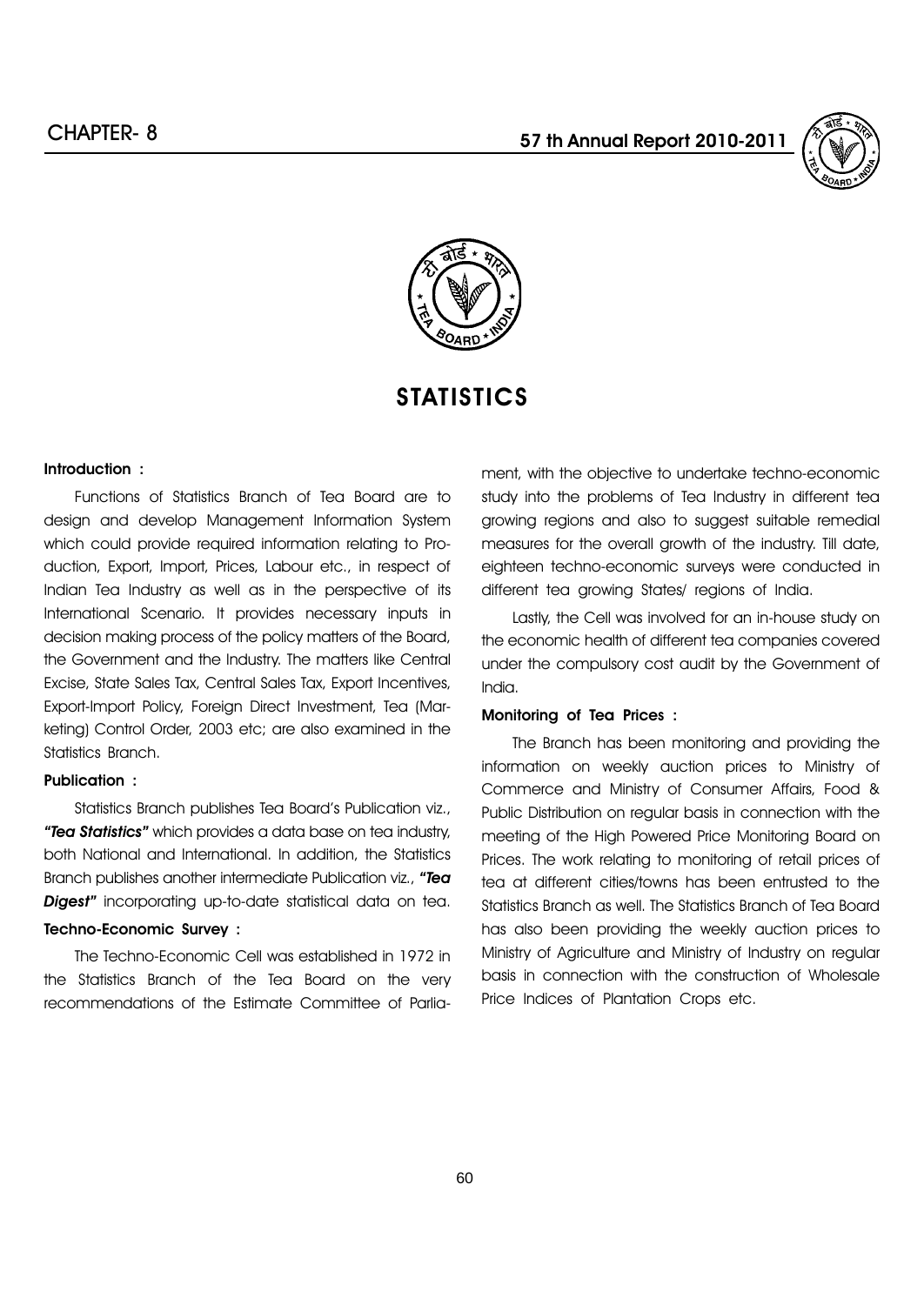

# LOBOUR WELFARE

# 9. Introduction :

The Welfare Branch of the Tea Board undertakes some welfare programmes and schemes for the benefit of tea plantation workers and their dependants. The labour welfare activities undertaken by the Board are supplemental and cover such areas not specifically addressed by the Plantation Labour Act and the rules framed thereunder.

#### 9.1. Objectives :

The labour welfare activities of the Board are funded through the Human Resource Development Scheme. The HRD Scheme aims at achieving improvements in the living conditions of the Tea Plantation labourers and their dependants. The activities are categorized in three broad heads e.g. (1) Health (2) Education and (3) Training Schemes. While the Health related activities/schemes aim to improve the general health of the tea plantation workers and their dependants, the education related schemes and activities aims at encouraging wards/dependants of tea garden workers and their dependants to achieve not only basic education but also higher education. Assistance is also given for undertaking professional qualifications. Under the training schemes the workers, labourers, office and managerial staff, managers etc., were given training with a view to improve their skill and ultimately the productivity. There is a provision to give vocational training to wards and dependants of tea garden labourers with a view to equip them for alternate employment outside the tea areas. A total sum of r 1,92,94,706/- was disbursed for Labour Welfare measures during the year 2010-11 under the HRD scheme.

#### 9.2. HEALTH

Under the Health related activities, financial assistance is given by the Board to hospitals located in tea gardens and

# 57 th Annual Report 2010-2011



also general hospitals, clinics in areas contagious to tea gardens. For transportation of patients belonging to tea garden population especially in non-traditional tea areas assistance is provided for purchase of Ambulance/medical equipments/accessories. Financial assistance is also provided to plantation workers and their dependants for undergoing treatment on critical diseases like cancer, cardio-vascular diseases, kidney ailments etc. A sum of  $\overline{\tau}$  17,58,264/- has been disbursed on this scheme during the year under review.

The Board also provides capital grant to the institutions that are running rehabilitation and therapy center for the physically challenged persons amongst tea garden population towards expenditure for construction of building, purchase of equipments and accessories. No application was received under this scheme during the year.

A scheme of financial assistance for disabled plantation workers and their dependants for purchasing crutch (wooden) calipers, shoes, artificial limb (wooden), hearing aids, wheel chairs and tri-cycle with hand pedaling system is also in operation. However, maximum pay out under this scheme is restricted to  $\bar{\tau}$  2500/- per person. One application for hearing aid was sanctioned during the year.

Financial assistance is also provided to different Tea Associations and others for the purpose of family welfare education programme.

The details of assistance provided to various institutions during the year are as under :-

(i) S.B. Dey Sanatorium:

The Board reserved 5 beds at S.B. Dey Sanatorium, Kurseong, Darjeeling for treatment of tea plantation workers and their dependants suffering from T.B. The beds were allotted in favour of Tea Producersí Associations in North Bengal who share  $1/3<sup>rd</sup>$  part of maintenance charges. The balance  $2/3<sup>rd</sup>$  share is being borne by the Board.

(ii) Ramalingam T.B. Sanatorium:

In the year 1956-57, the Board reserved 15 free beds in the Ramalingam T.B. Sanatorium, Perundurai, Tamil Nadu permanently for the benefit of tea garden workers and their dependents suffering from T.B. against a capital grant of ₹92,124/-. Since 15 free beds reserved by the Board at the Sanatorium were found to be inadequate to cope with the demand, from 1962 the Board has been maintaining 17 additional beds at the sanatorium on payment of hospital stoppages at the rate of Rs. 16/- per patient per day against the actual occupation of bed. This stoppage charge was revised to  $\overline{\tau}$  30/- by the Board at its meeting held at Bangalore on 24-5-88, and subsequently to  $\overline{\tau}$  50/- at its meeting held in Kolkata on 29-9-1993. Thereafter, Board at its meeting held at Bangalore on 29-12-1999 enhanced the rate of hospital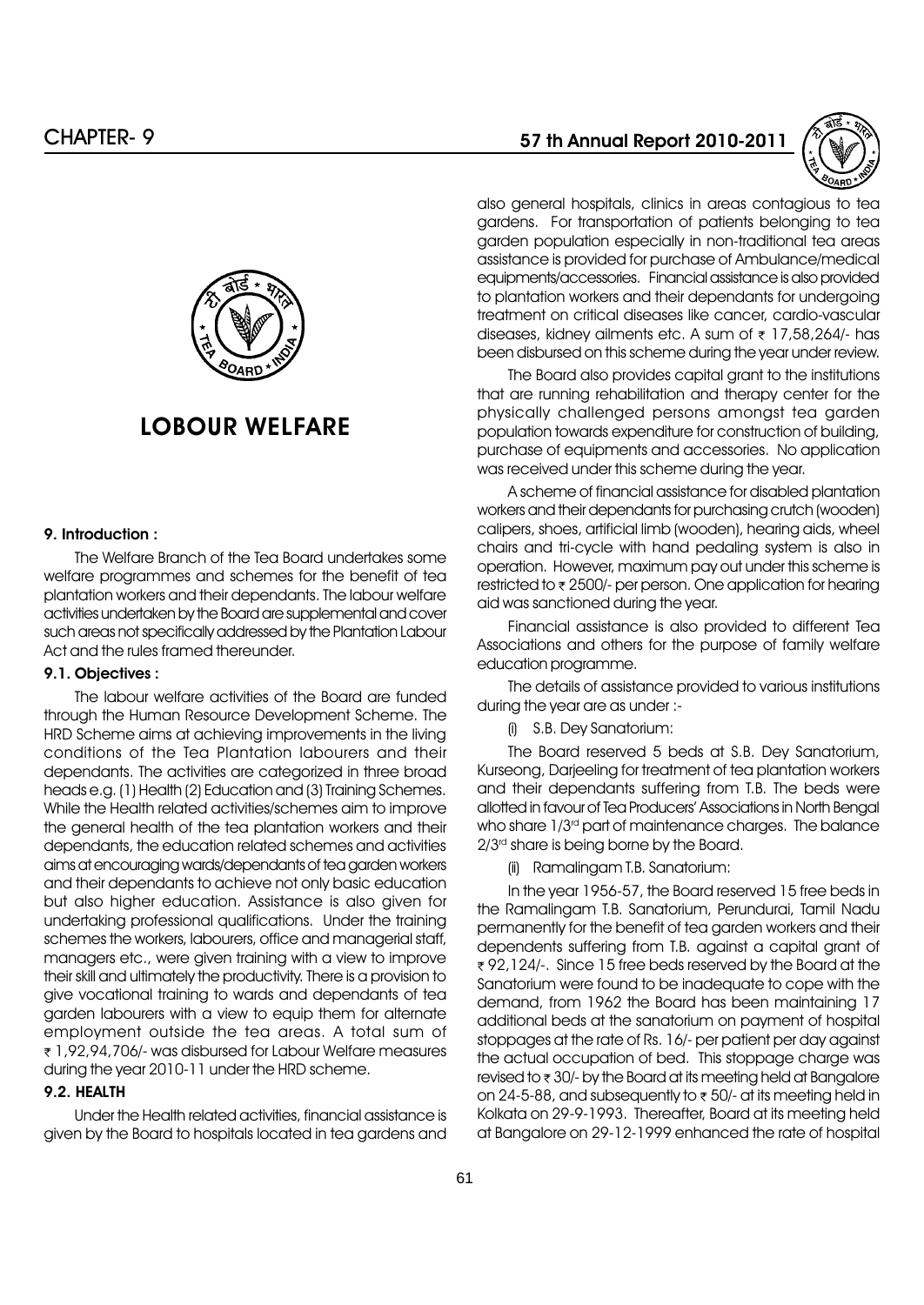

stoppages to  $\overline{\tau}$  75/- per patient per day against actual occupation w.e.f. 01-01-2000. No payment was made during the year under review.

(iii) Kalimpong Sub-divisional Hospital:

The Board continued to reserve 3 beds in the leprosy wing of Kalimpong Sub-Divisional Hospital for the treatment of leprosy patients of tea garden workers and their dependants on payment of  $\overline{\tau}$  12,000/- per bed per annum.

(iv) The Palampur Rotary Eye Foundation, Kangra, H.P. :

The Board at its meeting held in Kolkata on 28-12-2010 sanctioned one time capital grant of  $\overline{\epsilon}$  5,70,192/- to the said institution for purchase of an Ambulance. A sum of  $\overline{\epsilon}$  5,70,192/ - being the one time grant in full was released during the year under review.

(v) Uralikal Central Hospital, Valparai, Coimbatore (Tata Coffee Ltd):

The Board in its meeting held in Kolkata on 29-3-2011 sanctioned one time capital grant of  $\overline{\tau}$  4, 18, 796/- for purchase of medical equipments in favour of the said hospital. A sum of  $\tau$  4,18,796/- being the one time grant in full was released during the year under review.

(vi) Iyerpadi Garden Hospital, Coimbatore (Parry Agro Inds. Ltd):

The Chairman has sanctioned a sum of  $\bar{\tau}$  92,310/- being the one time grant for purchase of medical equipments in favour of the said hospital and the amount was disbursed during the year under review.

(vii) Priyadarshini Tea Estate of Mananthavady Tribal Plantation Co-operative Ltd., Wynad, Kerala :

The Board at its meeting held in Kolkata on 28-12-10 sanctioned a one time capital grant of  $\bar{\tau}$  5,84,656/- to the said institution for purchase of an Ambulance. A sum of r 5,84,656 was released during the year for the said purpose.

(viii) Sheikalmudi Garden Hospital, Valparai, Coimbatore (Parry Agro Industries Ltd.):

The Chairman has sanctioned a sum of  $\bar{\tau}$  92,310/- for purchase of medical equipments to the said Hospital. A sum of  $\overline{\tau}$  92,310/- was released during the year for the said purpose.

# 9.3. EDUCATION :

Under the educational stipend schemes, the wards of tea garden workers are given grant for pursuing studies from primary level in schools, colleges and higher studies at universities and also in professional institutions. Actual tuition fees restricted upto  $\bar{\tau}$  20,000/- per annum and 2/3<sup>rd</sup> of hostel charges restricted upto  $\bar{\tau}$  20,000/- per annum are paid to children of persons directly employed in registered tea estates provided the monthly wage and income of parents do not exceed  $\overline{\tau}$ 10,000/- per month. This benefit is provided to only 2(two) children per worker. The Board also provide lump-sum grant in the name of "Nehru Award"  $@ \ge 2,000/$ - and  $\ge 2,500/$ - as prize money to selected wards of tea plantation workers (on merit basis) who secured at least 75% marks in the Class X (Madhyamik or equivalent) and Class XII (Higher Secondary or equivalent) examination and thereafter undergoing studies for Class XI (Higher Secondary) and Degree/professional courses. This is applicable to wards of tea plantation workers whose annual income does not exceed  $\bar{\tau}$  1, 20,000/-. A sum of  $\bar{\tau}$  1,09,25,530/- was disbursed in respect of educational stipend and "Nehru Award" during the year 2010-11.

The details of the beneficiaries under the Educational Stipends and Nehru Award are as under :

| Area        | Male | Female | Total |
|-------------|------|--------|-------|
| North East  | 77   | 50     | 127   |
| North India | 183  | 137    | 320   |
| South India | 363  | 242    | 605   |
| Total       | 623  | 429    | 1052  |

9.3.1. Financial assistance is also given to schools/colleges for construction and extension of school/ college buildings in the tea garden areas with a view to provide additional seats to tea garden community.

The following institutions were provided with financial assistance during the year:

i) Tyagbir Hem Baruah College, Sonitpur, Assam:

The Board in its meeting held in Kolkata on 27-03-2004 sanctioned capital grant of  $\bar{\tau}$  8.00 lakhs for construction of the said college building. A sum of  $\bar{\tau}$  2.00 lakhs being the 2<sup>nd</sup> installment of grant was released during the year under review.

ii) Chaiduar College, Gohpur, Assam :

The Board in its meeting held in Kolkata on 17-03-2007 sanctioned capital grant of  $\bar{\tau}$  10,79,400/- for construction of the said college building. A sum of  $\overline{\tau}$  2,69,850/- being the 3rd/ final installment of grant was released during the year under review.

iii) Womenís College, Tinsukia, Assam :

The Board in its meeting held in Kolkata on 26th Sept'2005 sanctioned capital grant of  $\bar{\tau}$  8.00 lakhs for construction of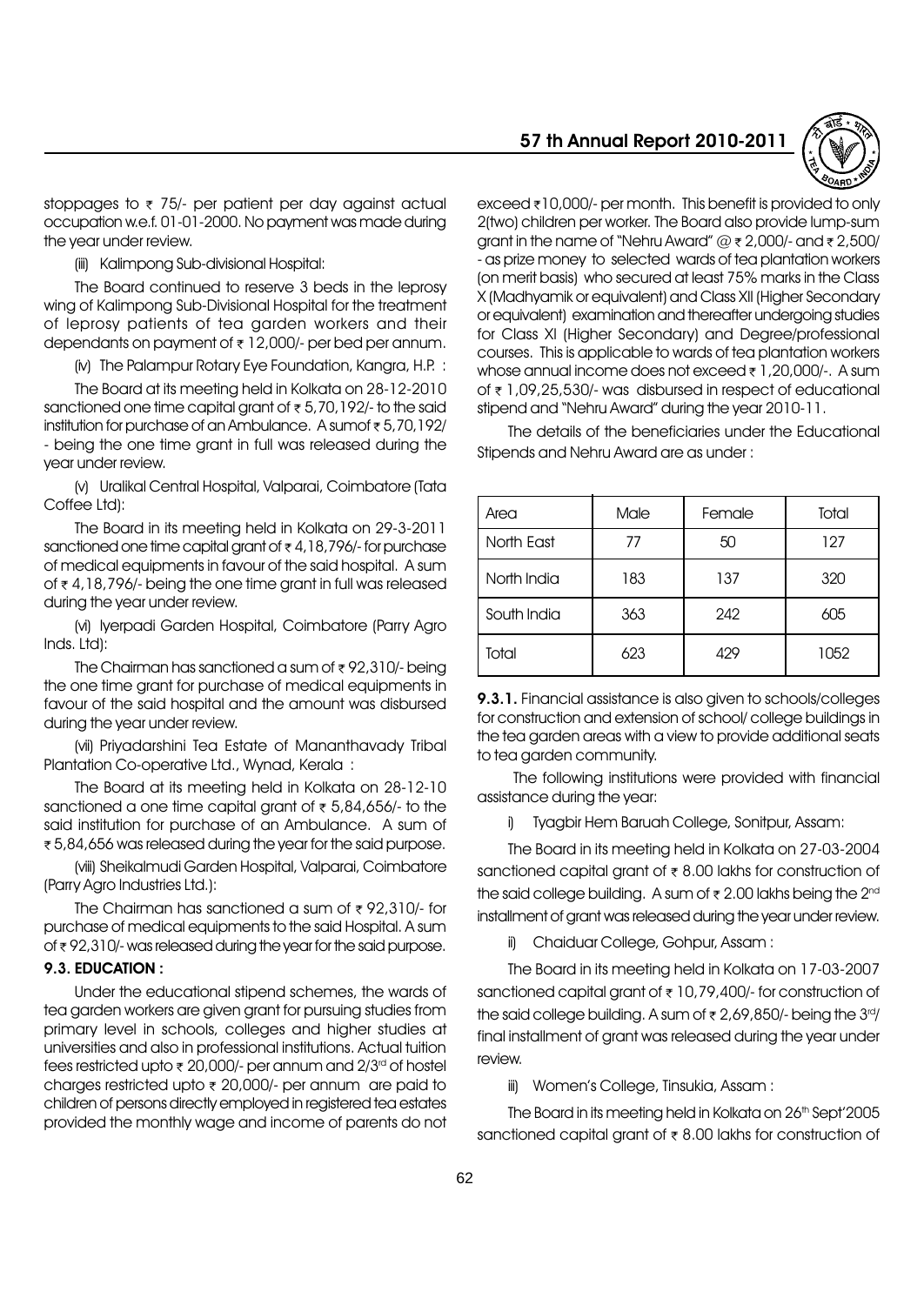

classrooms-cum-auditorium hall of the said college building. A sum of  $\bar{\tau}$  4.00 lakhs being the 2<sup>nd</sup> & 3<sup>rd</sup> installments of grant was released during the year under review.

iv) Donikana High School, Jorhat, Assam :

The Board in its meeting held at Delhi on 23rd Dec'2004 sanctioned capital grant of  $\overline{\tau}$  7,35,000/- for construction of the said school building. A sum of  $\overline{\tau}$  1,83,750/-being the 2<sup>nd</sup> installment of the grant was released during the year under review.

v) Melamora High School, Golaghat, Assam :

The Board in its meeting held in Kolkata on 11-9-2009 sanctioned capital grant of  $\bar{\tau}$  8.00 lakhs for construction of the said school building. A sum of  $\bar{\tau}$  4,00,000/-being the 1st installment of grant was released during the year under review.

vi) Dr. Birinchikumar Barooah College, Puranigudam, Assam :

The Board in its meeting held at Kochi (Kerala) on 27-09- 2007 sanctioned capital grant of  $\overline{\tau}$  8,75,000/- for construction of 'Auditorium Hall' of the said college. A sum of  $\overline{\tau}$  2,18,750/ - being the 2<sup>nd</sup> installment of grant was released during the year under review.

vii) Machkhowa Degree College, Machkhowa, Assam :

The Board in its meeting held at Jorhat on 23-06-2007 sanctioned capital grant of  $\overline{\tau}$  7,84,945/- for construction of the said college building. A sum of  $\bar{\tau}$  1,96,237/- being 3rd/ final installment of grant was released during the year under review.

viii) Simkuna Sai Jr. High School, Ghoom, Darjeeling, W.B.:

The Board in its meeting held in Kolkata on 08-11-08 sanctioned capital grant of  $\overline{\tau}$  7,68,100/- for construction of the said school building. A sum of  $\overline{\tau}$  1,92,025/- being the 2<sup>nd</sup> installment of grant was released during the year under review.

ix) St. Josephís High School, Idukki, Kerala :

The Board in its meeting held in Kolkata on 11-9-2009 sanctioned capital grant of  $\bar{\tau}$  10,07,400/- for construction of 'Audio Visual-cum-Reading Room and Office Room' of the said school. A sum of  $\bar{\tau}$  5,03,700/- being the 2<sup>nd</sup> & 3<sup>rd</sup> installments of grant was released during the year under review.

x) D.A.V. Public School, Palampur, H.P :

The Board in its meeting held in Kolkata on 08-11-2008 sanctioned capital grant of  $\bar{\tau}$  12,00,000/- for construction of the said school building. A sum of  $\bar{\tau}$  6,00,000/- being the 1st installment of grant was released during the year under review.

xi) Tengakhat College, Dibrugarh, Assam :

The Board in its meeting held at Coonoor on 30-12-2009 sanctioned capital grant of  $\overline{\tau}$  11,94,200/- for construction of the college school building. A sum of  $\overline{\epsilon}$  5,97,100/- being the 1st installment of grant was released during the year under review.

xii) Ghoom Boysí H.S. School, Darjeeling, West Bengal :

The Board in its meeting held at Coonoor on 30-12-2009 sanctioned capital grant of  $\bar{\tau}$  12,00,000/- for construction of the said school building. A sum of  $\bar{\tau}$  6.00 lakhs being the 1st installment of grant was released during the year under review.

xiii) Sacred Heart Girls H.S. School, Valparai, Coimbatore:

The Board in its meeting held in Kolkata on 30-6-2010 sanctioned capital grant of  $\bar{\tau}$  11,37,500/- for construction of classrooms building of the said institution. A sum of ₹ 11,37,500/-being the one time full payment of grant was released during the year under review.

xiv) Rangachakua H.S. School, Sonitpur, Assam :

The Board in its meeting held in Kolkata on 30-6-2010 sanctioned capital grant of  $\bar{\tau}$  12,00,000/- for construction of the said school building. A sum of  $\bar{\tau}$  6,00,000/-being the 1st installment of grant was released during the year under review.

xv) Chamraj H.S. School, Nilgiris :

The Board in its meeting held in Kolkata on 08-11-2008 has sanctioned one time capital grant in full of  $\bar{\tau}$  12.00 lakhs for construction of said school building. Due to non-availability of fund, a sum of  $\overline{\tau}$  2.00 lakhs being the part payment was released during the year under review.

9.3.2. Admission in Jalpaiguri Polytechnic Institution:

Since 1979-80, the Board has been maintaining three reserved seats in the Jalpaiguri Polytechnic Institute, Jalpaiguri, West Bengal for the wards of tea garden employees for admission during each academic year in diploma courses. During the period under review, three (3) wards of tea garden employees were selected against these reserved seats on merit basis.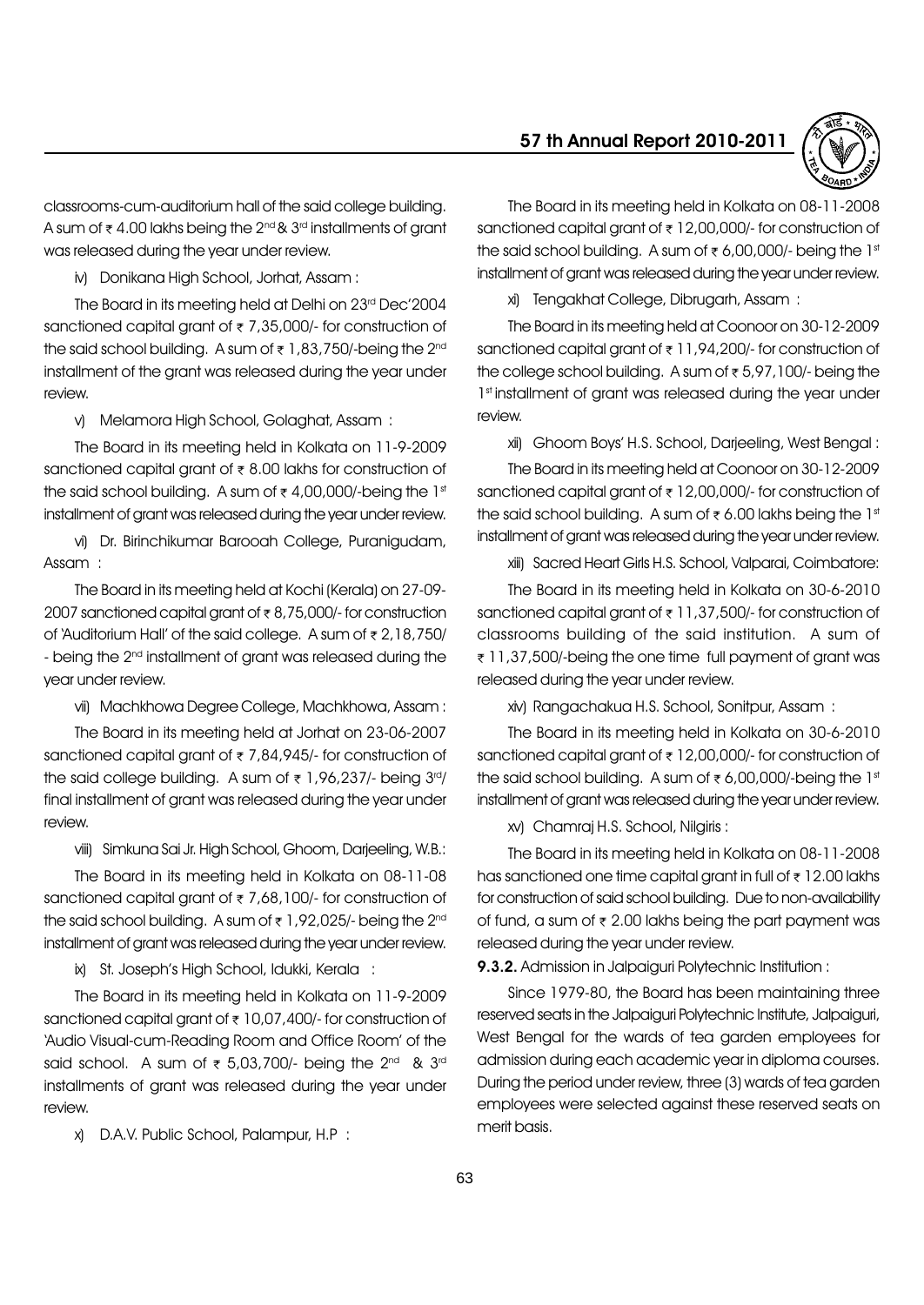9.3.3. Scouting and Guiding :

The Board has been granting financial assistance to the State Association of Bharat Scouts & Guides, in West Bengal, Kerala, Tamil Nadu Tripura, and Assam for the last 45 years. The purpose of this scheme is to inculcate a sense of discipline, self-reliance, self-respect, freedom from fear and development of scouting and guiding activities amongst the tea plantation workers. The financial assistance includes

(i) salary and conveyance allowance for district Scouts/ Guides Organizers in tea plantation area,

(ii) charges for holding various training camps;

(iii) uniform grant for the tea garden scouts/guides/cubs and bulbuls and

(iv) financial assistance for holding rallies, rally-cumcamps, camporee, jamboree etc.

The scheme of granting financial assistance towards scouting and guiding in the tea plantation area is renewed on a year to year basis. During the year under review the

# 57 th Annual Report 2010-2011



Board has disbursed a sum of  $\overline{\tau}$  3,12,000/- for scouting and guiding activities. 3374 participants were trained during the year.

# 9.3.4. Sports :

In order to improve physical fitness and mental upliftment amongst the tea plantation workers, the Board has a scheme for rewarding the District level /State level/National level sports personalities from amongst the tea plantation workers or their wards and provide assistance as provided to in the Boardís scheme. No grant was disbursed during the year under review.

# 9.4. Training:

During the year the Board has approved three courses of Vocational Training, viz. (i) Mobile & CD/DVD repairing, (ii) Fabrication & (iii) Bag making etc. for the wards of tea garden workers for a duration of 6 months or so upto 100 students per course at a grant of  $\overline{\epsilon}$  1.50 lakhs per course totaling upto ₹ 4.50 lakhs covering 300 beneficiaries altogether through Jan Shikshan Sansthan, Jalpaiguri. No payment was made during the year under review.

The details of expenses incurred on training of tea garden workers/staff/managers are provided under the chapter "Tea Development".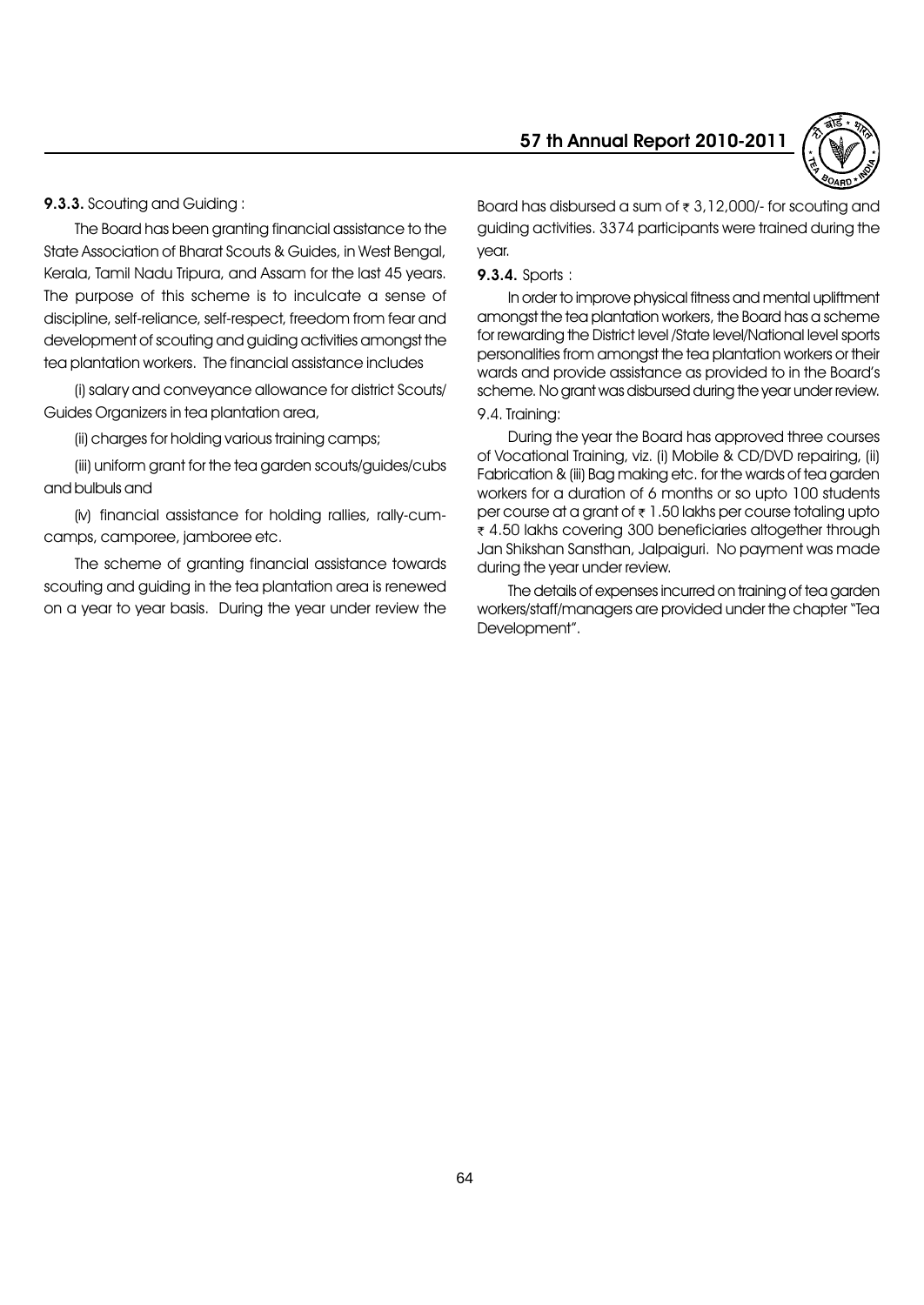



# HINDI CELL

# **Introduction**

With the enforcement of the constitution on 26 January, 1950, Hindi became the Official Language of the Union of India according to Article 343(1) of the constitution of India. Government of India was entrusted with the duty to promote the propagation and development of the Official Language Hindi, so that it may serve as a medium of expression of all the elements of the composite culture of India. It was natural to make continuous efforts for the use of Hindi Language. Right from its inception, Hindi Cell of the Board has been looking after the implementation of constitutional provision pertaining to Official Language Act 1963 and rules 1976 made there under.

#### Compliance of Sec.3 (3) of O.L .ACT 1963 :

All relevant documents etc as mentioned in sec.3 (3) of O.L. Act 1963, were issued bilingually, i.e. in Hindi & English simultaneously in the year under review.

# Purchase of Hindi Books:

In order to create a favorable atmosphere for implementation of Official Language and to make reference literature for Hindi teaching available, a Hindi Library is being maintained by the Hindi Cell. Books worth Rs. 35,000/- were bought for the Head Office as well as its Regional Offices. Among these reference materials and Glossaries/Dictionaries are included.

#### Correspondence in Hindi:

All letters received in Hindi were invariably replied to in Hindi itself during the year under review. Vigorous efforts were made for achievement of programme and target laid therein.

#### Report in Hindi :

Various reports like Annual Administrative Report, Annual Accounts, and Annual Audit Report of the Board were prepared in Hindi for submission to the parliament. Apart from this, Quarterly Progress Report and Annual Assessment Report regarding progressive use of Hindi, were prepared in Hindi and sent regularly to Ministry of Commerce, New Delhi.

# Organising Hindi Workshop :

During the year the officer/employees who have got working knowledge or proficiency in Hindi were nominated for attending Hindi workshop. Faculties from different Governmentoffices conducted the classes. This resulted in a favourable orientation and inclination amongst personnel towards functional Hindi.

#### Hindi Training :

With a view to achieving the prescribed target for imparting training to the untrained staff of the Board, some of the employees were nominated for PRAVEEN & PRAGYA course.

#### Organising Hindi Week :

With a view to create awareness regarding official Language and accelerate its use in Official work, Hindi week was organized in the month of March, 2011. During the course of the week, several competitions were held and there was active participation whole heartedly from amongst all. Similar programmes were organized in regional offices of the Board in India.

# Publication of In-House Journal :

Since 1987 two issues of Hindi in-house journal "CHAI AUR BHARAT" are being published every year. This year also,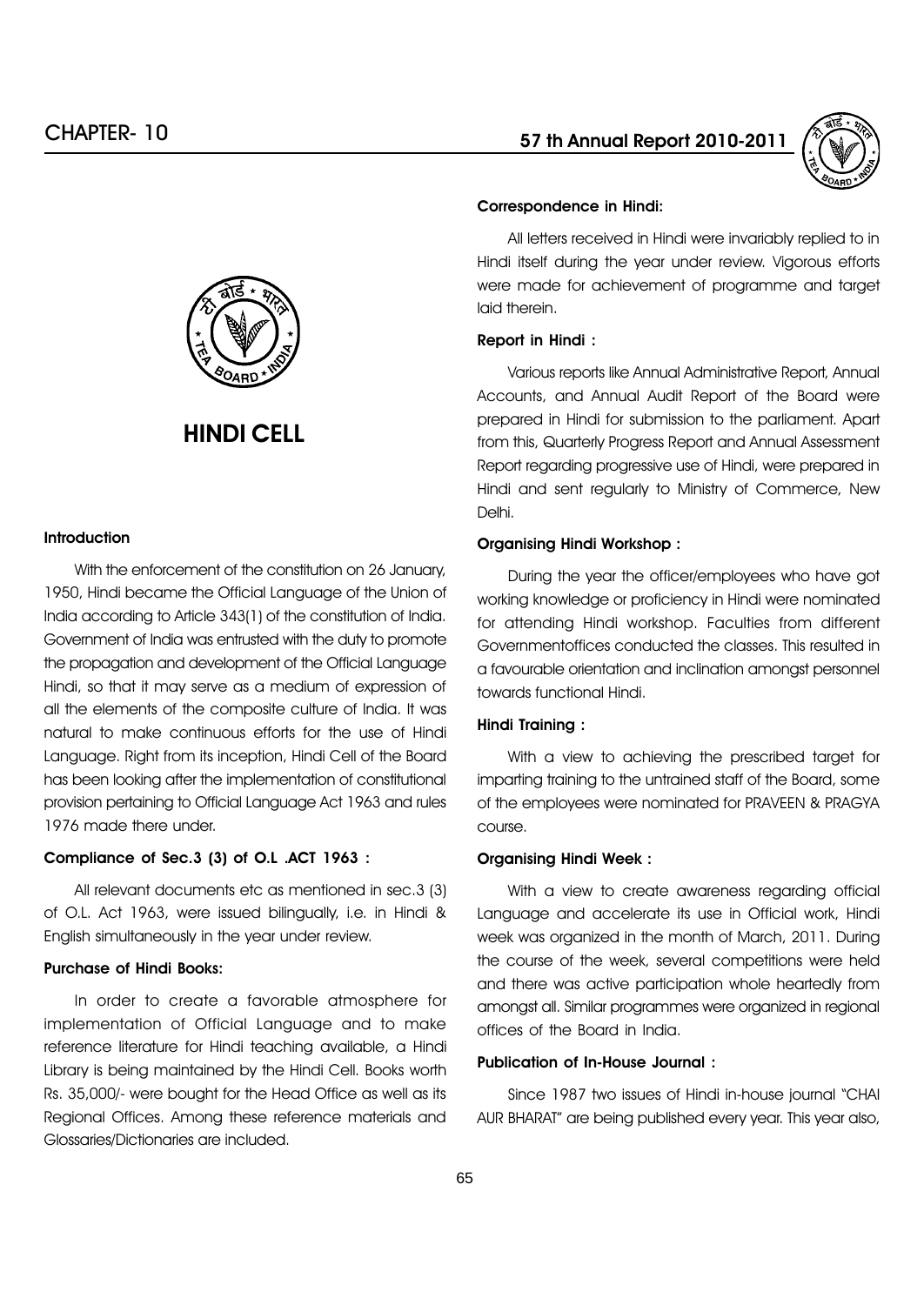Tea Board continued its publication in Hindi related to in the direction of tea labour welfare, Special article related to tea in addition to the regular reports in Hindi were published. As a consequence there was considerable literary inclination in the office. The copies of this journal were sent to the regional offices in India as well as abroad offices of Tea Board.

# Annual programme for Transacting The Official Work of the Union in Hindi.

In pursuance of official Language Resolution, 1967 Department of official Language issues programme every year to speed up propagation and development of official Language Hindi and also to accelerate its progressive use for official purpose. The Annual programme of the year 2010-11 is a continuation of this, whereby considerable progress has been made in the use of Hindi in the Official transactions. The prescribed target has been achieved to some extent. However English continues to be in use in the Board.

#### Meeting of OLIC of the Board :

The meeting of Official Language Implementation Committee (OLIC) were held in each quarters wherein useful decisions were taken.

#### Provision for Bilingual Computer :

During the year bilingual software were made available to all the computers of the Board's office.

# 57 th Annual Report 2010-2011



#### Incentive Scheme For Use of Hindi in Official Work :

Tea Board promoted and propagated the incentive scheme in Head Office as well as regional offices in India in order to accelerate the use of Hindi the official and the employees were benefited by these Schemes.

#### Quarterly Progress Report :

All regional/Sub-regional offices controlled by Tea Board, Head office , submitted quarterly progress reports regarding progressive use of Hindi in the prescribed proforma. All reports were reviewed and action were taken to remove the deficiencies.

#### Inspection of Regional Offices :

During the year 2010-11 some of the departments of Tea Boardís Head Office were inspected.

#### Inspection of Parliamentary Committee on O.L. :

Efforts to comply with the assusrances given to the parliamentary Committee on O.L. were taken up.

#### Special Achievements :

The process of creating bilingual website is continuing and all the computers are being made available with the bilingual softwares.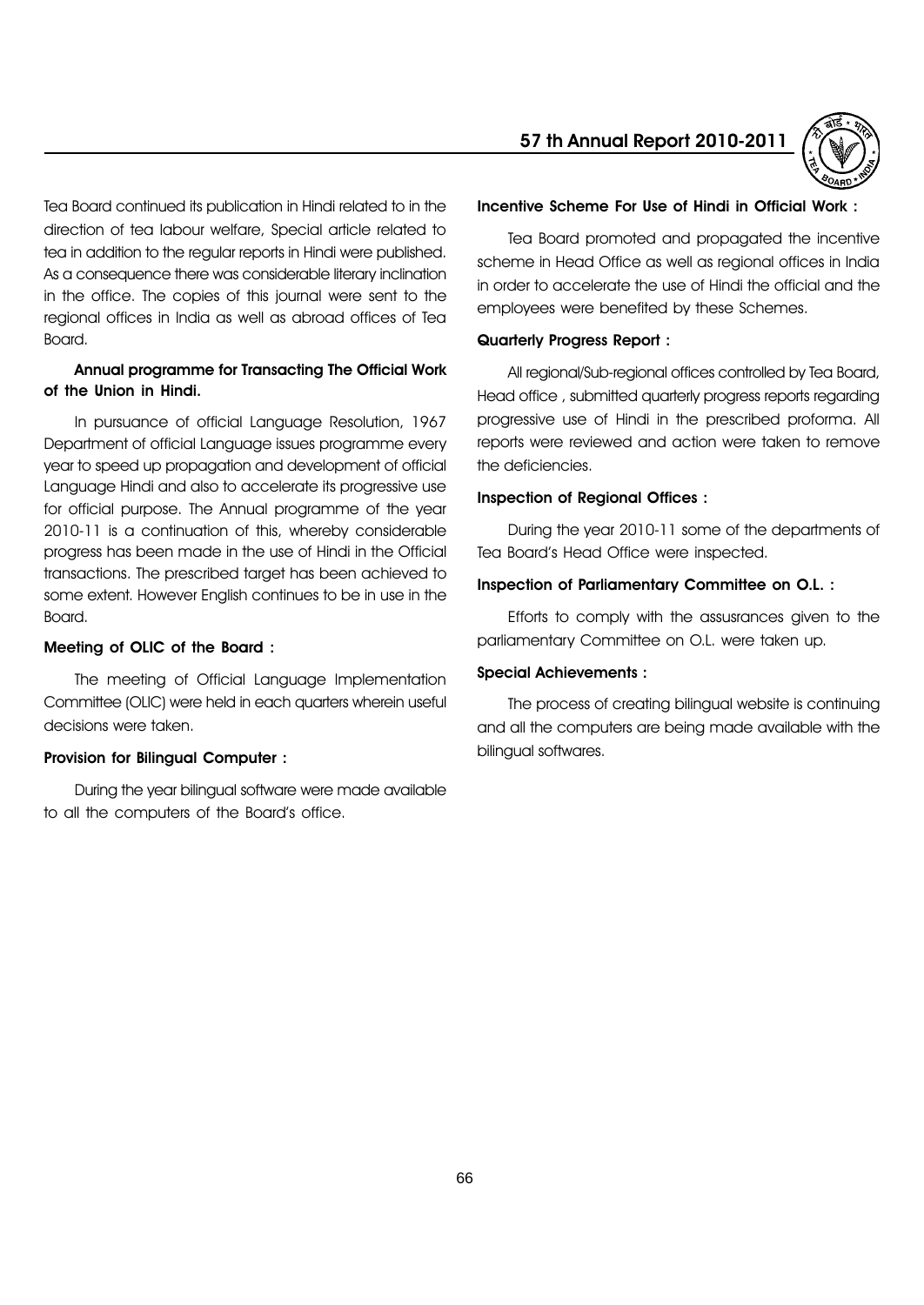

# **SUPPLY**

The main function of the Supply Branch, Tea Board, Kolkata is to render assistance to the Tea Industry in the matter of procurement, movement and distribution of various inputs, viz., Fertilizers (especially Urea, Purulia Phos and Rock Phosphate) etc.

# 1. FERTILIZER :

Fertilizer for the Tea Industry is allocated by the Ministry of Agriculture, Government of India under the Essential Commodities Act on the basis of the requirements indicated by the Board, through the respective State Government. Allocation of Fertilizer to Tea Gardens are done on half-yearly basis – one for Kharif Season (i.e., from April to September ) and the other for Rabi Season (i.e., from October to March).

As per the information available with the Board, the controlled fertilizer (i.e. Urea) which is used in Tea Gardens as one of the important fertilizer was supplied to Tea Gardens in the State of Assam and Tripura (i.e., under North Eastern Zone) and West Bengal (i.e., under East Zone) by The manufacturers, viz., (1) Brahmaputra Valley Fertilizer Corporation Limited (BVFCL) (2) Nagarjuna Fertilizers and Chemicals Limited (NFCL) and Krishak Bharati Cooperative Limited(KRIBHCO) the quantity of Urea supplied by each of them to Tea Gardens of Assam and West Bengal during the period from April, 2010 to March, 2011 is given hereunder in a tabular form:-

(Figures in M.T.)

|                                          | QUANTITY OF UREA SUPPLIED DURING THE YEAR 2010-11 |                 |             |                 |                          |          |              |                 |
|------------------------------------------|---------------------------------------------------|-----------------|-------------|-----------------|--------------------------|----------|--------------|-----------------|
| Name of the<br>Manufacturer/<br>supplier | Assam                                             |                 | West Bengal |                 | Tripura                  |          | <b>TOTAL</b> |                 |
|                                          | Fertilizer                                        | <b>Nutrient</b> | Fertilizer  | <b>Nutrient</b> | Fertilizer               | Nutrient | Fertilizer   | <b>Nutrient</b> |
| <b>BVFCL</b>                             | 43,226                                            | 19,883          | 100         | 46              | 140                      | 64       | 43,466       | 19,993          |
| <b>NFCL</b>                              | ٠                                                 |                 | 15,813      | 7,273           | $\overline{\phantom{a}}$ |          | 15,813       | 7,273           |
| <b>KRIBHCO</b>                           | $\overline{\phantom{a}}$                          |                 | 5,478       | 2,520           | ٠                        |          | 5,478        | 2,520           |
| <b>TOTAL</b>                             | 43,226                                            | 19,883          | 21,391      | 9,839           | 140                      | 64       | 64,757       | 29,786          |

Further, another important ingredient of Fertilizer which is commonly known as "Purulia Phos" is also used in Tea Gardens. Purulia Phos is supplied by M/s. West Bengal Mineral Development & Trading Corporation Ltd., (W.B.M.D.T.C.L.). The supply of Purulia Phos to the tea garden in the state of Assam and Tripura (under North Eastern Zone) and tea garden in North Bengal (under East Zone ) is given below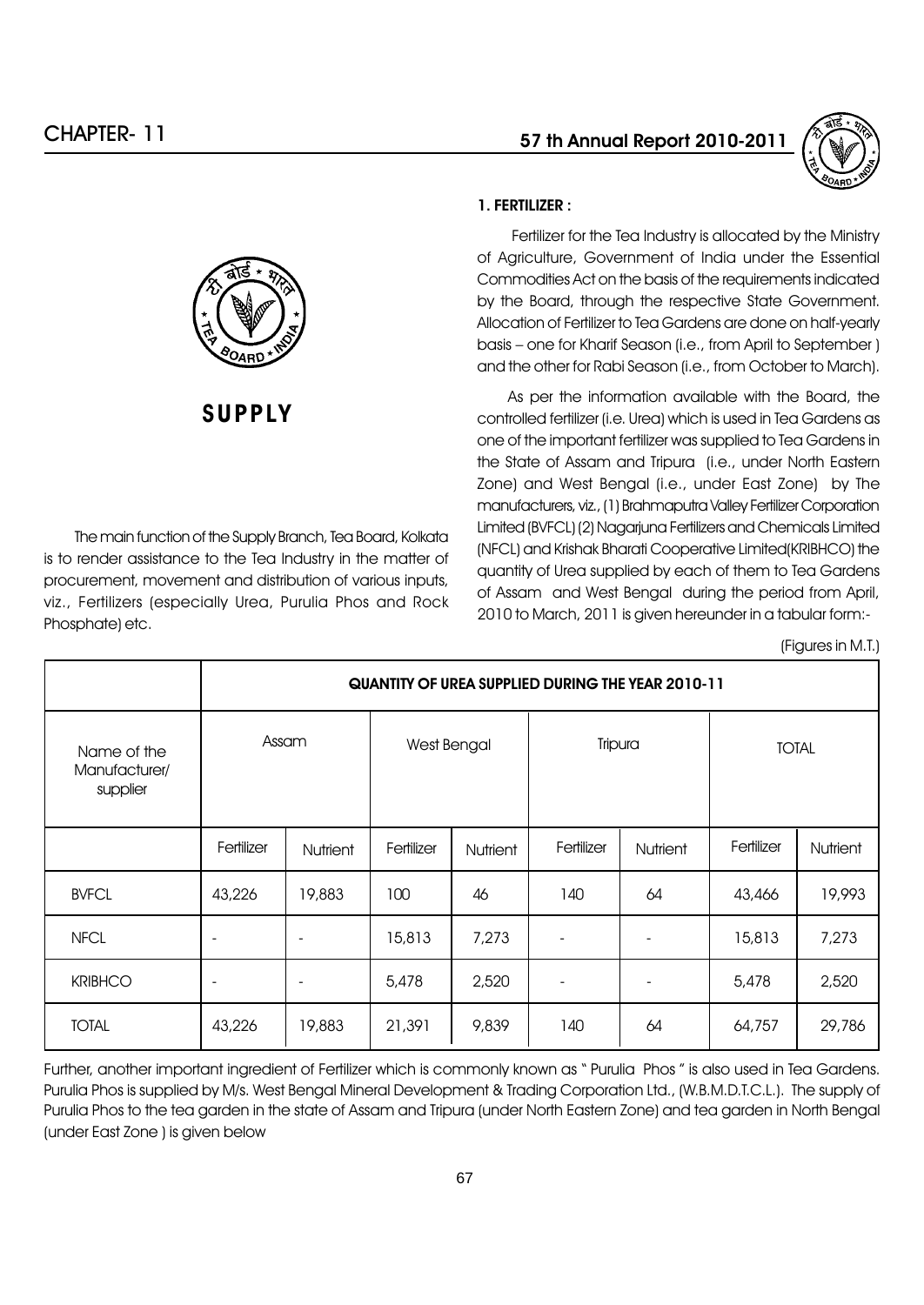

(Figures in M.T.)

|            | Assam                    |            | West Bengal |                          | Tripura                      |            | <b>TOTAL</b> |
|------------|--------------------------|------------|-------------|--------------------------|------------------------------|------------|--------------|
| Fertilizer | Nutrient                 | Fertilizer | Nutrient    | Fertilizer<br>Nutrient   |                              | Fertilizer | Nutrient     |
| -          | $\overline{\phantom{m}}$ | 1,304      | 261         | $\overline{\phantom{0}}$ | $\qquad \qquad \blacksquare$ | 1,304      | 261          |

Besides the controlled Fertilizer, Supply Branch is also looking after problems of short supply of de-controlled Fertilizer viz., MOP , DAP etc., which are used in the Tea Garden in the State of Assam and Tripura ( under North Eastern Zone ) and West Bengal (under East Zone ) .

# 2. OTHERS.

Supply Branch is also looking after and sorting the matters relating to Coal, Food Grains, L.P.G Cylinder / Natural Gas , HSD Oil etc., required by the tea estates in case of any problems being faced by the Tea Industry due to disruption of supply of the same to Tea Gardens.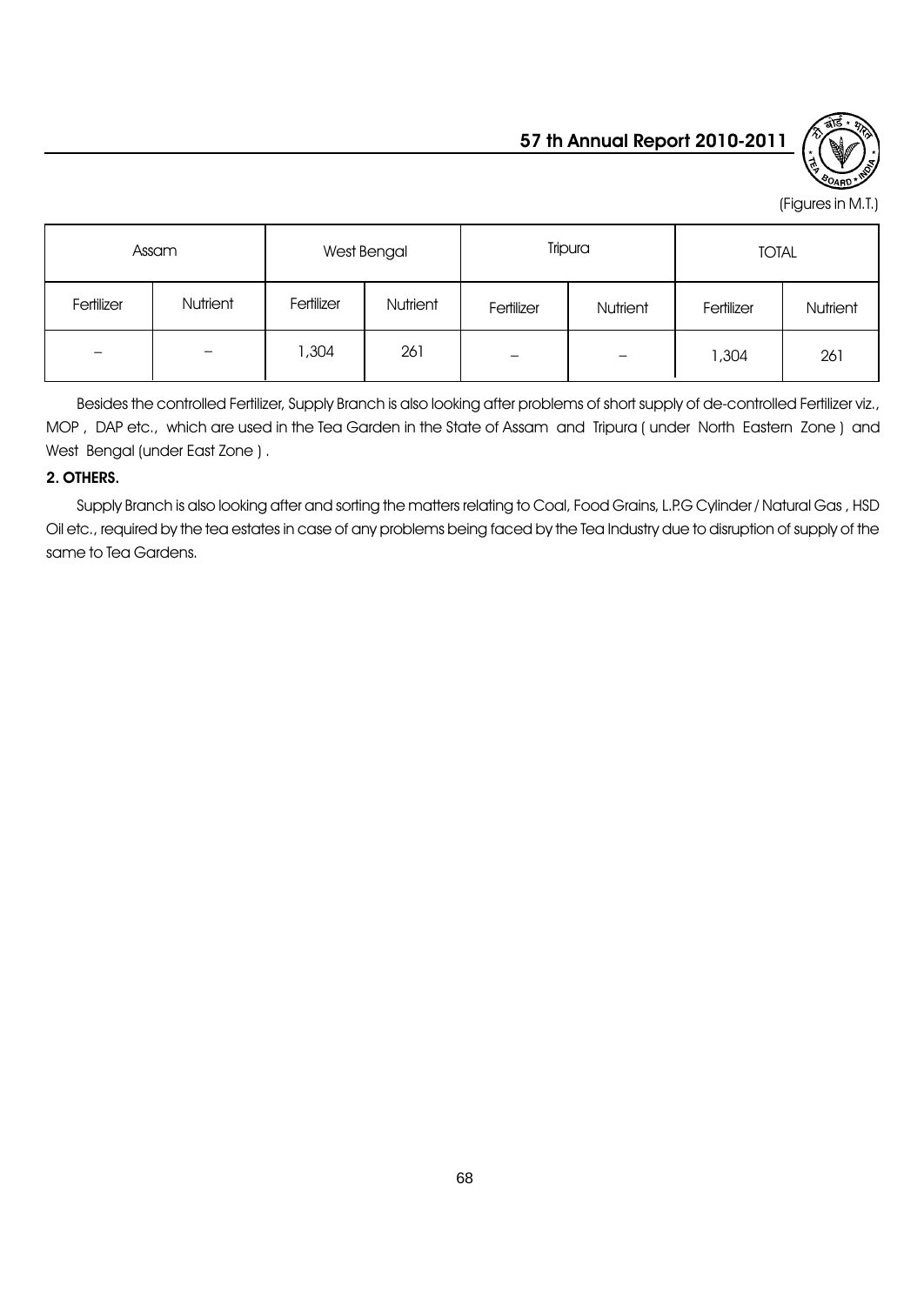



# HUMAN RESOURCE DEVELOPMENT

Human Resource Development Cell of Tea Board Head Office at Kolkata and other departments arrange various types of training programmes, workshop, seminar etc. from time to time for the employees, officers & different stakeholders of Tea Industry.

During 2010-11 the under-noted activities were undertaken by Tea Board relating to HRD:

- 1. Four Development officers underwent training in TRA in the month of August 2010 in Tea Factory and Management.
- 2 . Two Accounts Officers were trained in Controller and Auditor General of India in the Month of December, 2010.
- 3 . The FA&CAO, Director of Tea Promotion and Deputy Director, Tea Development attended the training cum workshop on 'Result Framework Document organized by Performance Management Division of Cabinet Secretariat.
- 4 . Two Deputy Director, Tea Development attended two days training programme organized by APEDA on evaluation of Certification Bodies.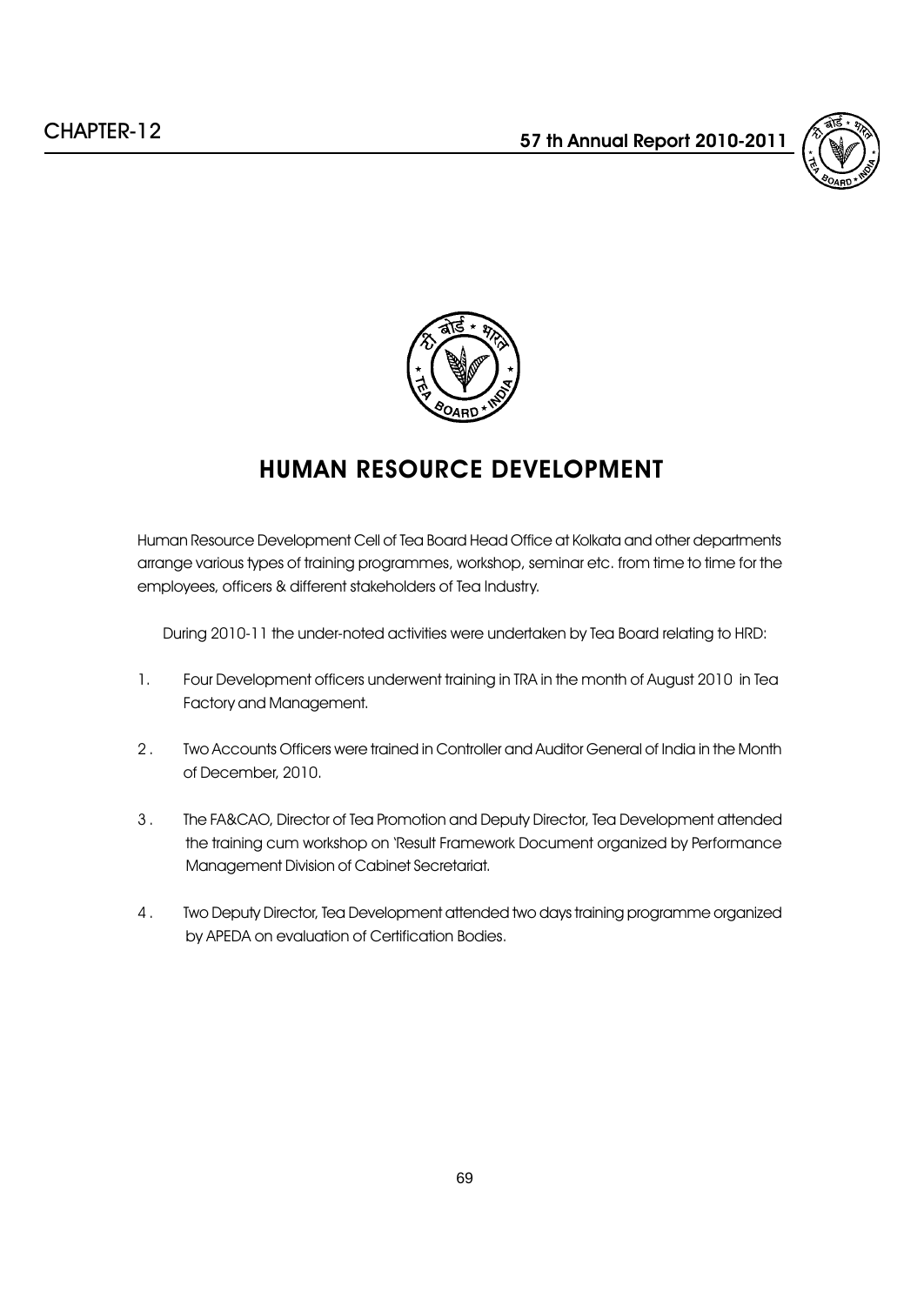



# VIGILANCE CELL

The Deputy Chairman of Tea Board is the Chief Vigilance Officer(part-time) appointed so by the Central Vigilance Commission. The overall activities of the Vigilance Cell are being done under the supervision of chief Vigilance Officer. The main function of the Vigilance Cell is to implement the directives of the Government/Central Vigilance Commission. The Vigilance Cell also attends the various queries and submits monthly and quarterly report to the Government as and when required. The Law Officer of the Board is also working as Vigilance Officer. This Cell is also taking care of the overall Vigilance Surveillance activities of the Board. There is no such vigilance case pending with this cell as on date.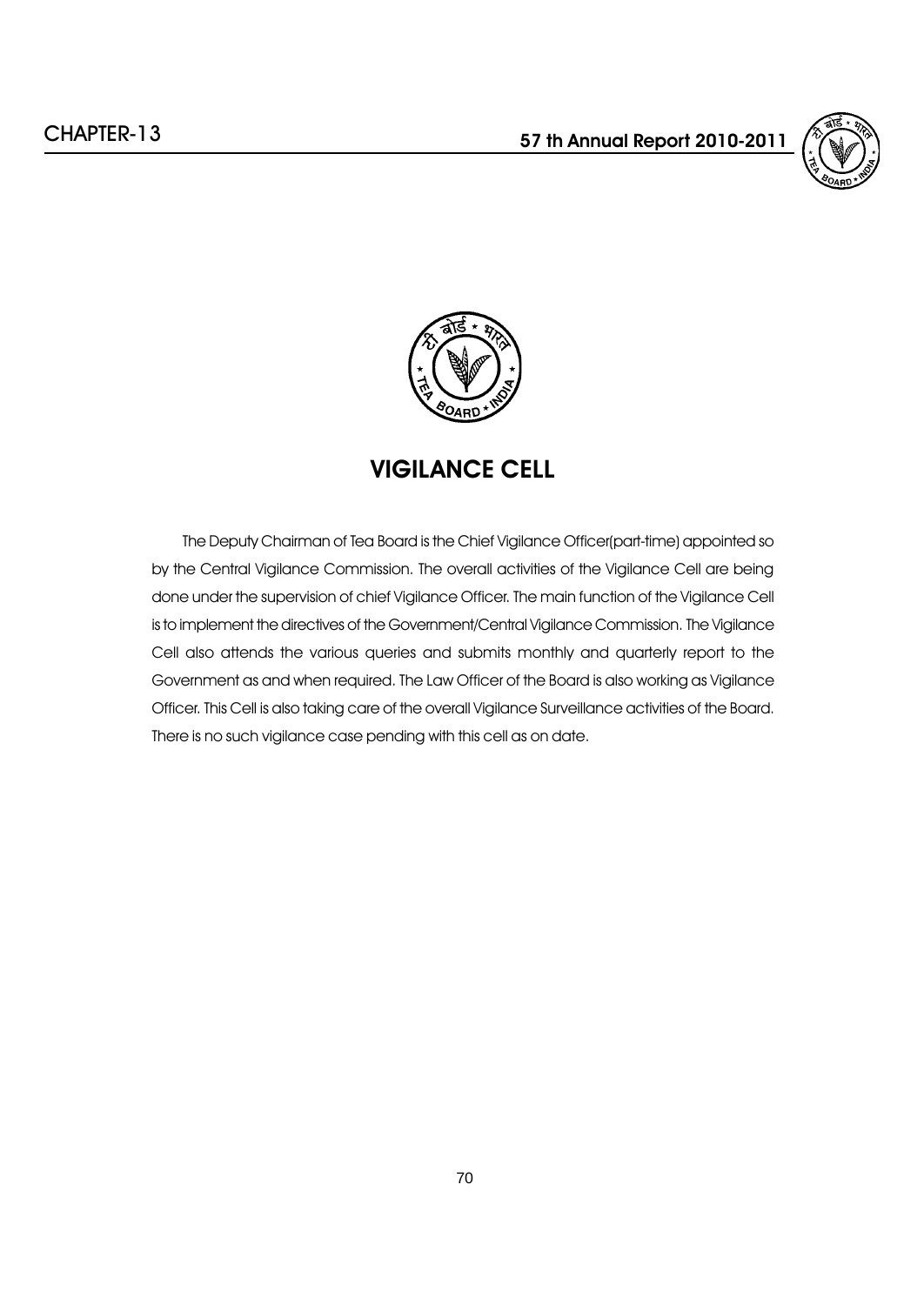



# REPORT ON LEGAL CELL / RTI ACT, 2005

The main function of Legal Cell is to attend all kinds of legal matters both headquarters and outstation offices of the Board. The Legal Cell is also maintaining Liaison with Boardís Solicitors/ Law Firms viz. M/S Fox & Mandal, M/S Rajesh Khaitan & Co. and K&S Partners and other Legal Consultants pertaining to the various legal issues of the Board. The Cell is also looking after all matters relating to the Intellectual Property Rights including administration of various logo mark/ word mark registered by the Board under different statutes in India and abroad. The cell is also actively involved in the recovery of outstanding loan and in the year 2010-2011, more than 25 lakhs of rupees have been recovered by the Board. This Cell is also responsible for performing the job pertaining to the disposal of applications made under Right to Information Act, 2005 and sending return periodically to the Ministry as well as the central Information Commission. During the year under review, Board has not lost any court case of major importance.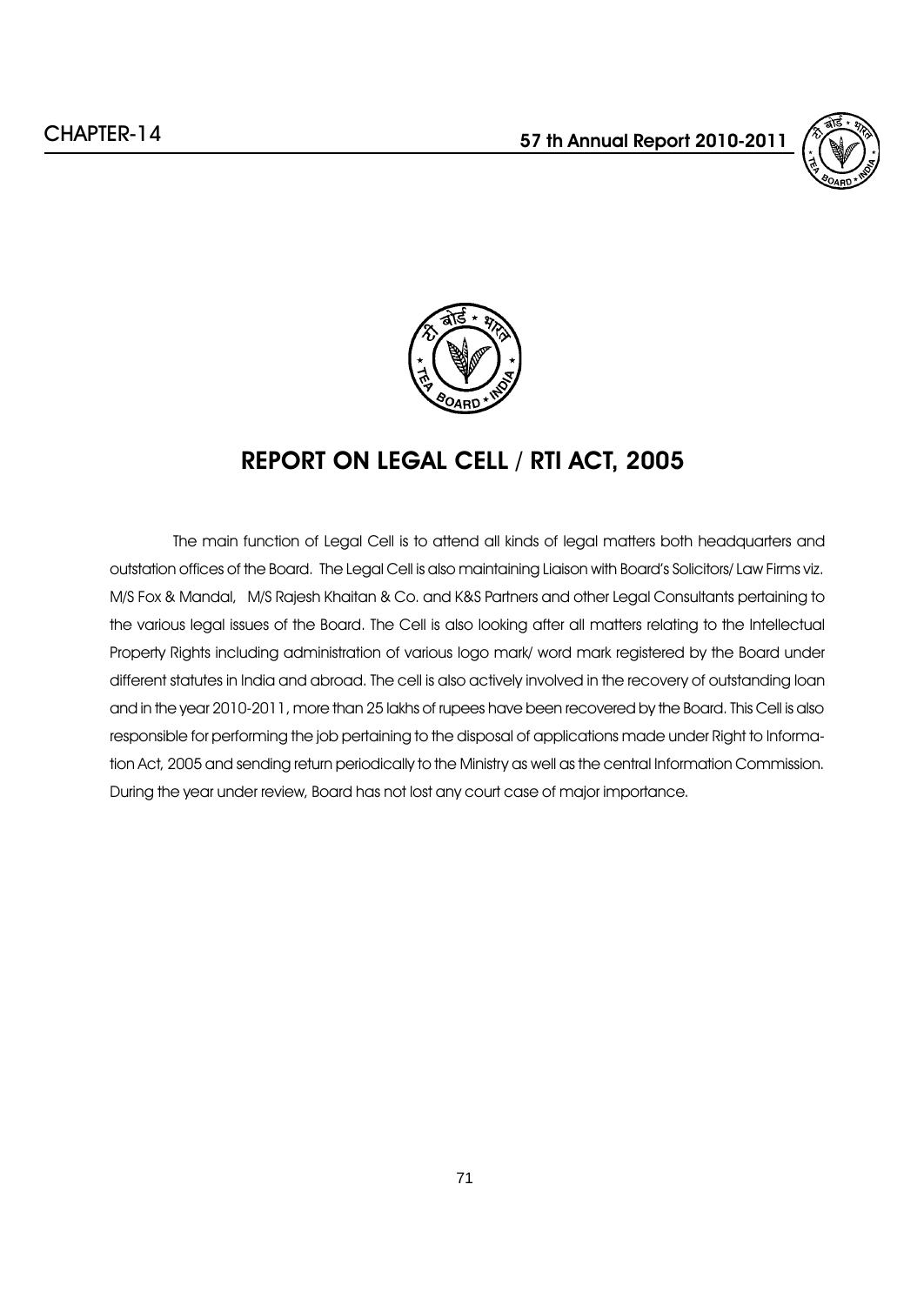

Annexure - I

# List of the Board Members for the Period from 26.08.2008 to 31.03.2011

- 1. Shri Basudeb Banerjee, IAS Chairman, Tea Board.upto 19-06-2010 Ms. Roshni Sen, IAS, Chairman In-charge from 19-06-2010 to 28-12-2010 Shri Dinesh Sharma, IAS, Chairman, Tea Board from 29-12-2010
- 2. The Principal Secretary, Commerce & Industries Department, Govt. of Assam, Dispur,
	- Guwahati 6
- 3. The Secretary, ndustries (Investment promotion), Govt. of Kerala Secretariat, Thiruvananthapuram, Kerala-695001
- 4. The Commissioner and Secretary, Department of Industries & Commerce, Govt. Of Tripura, Agartala-799001
- 5. The Secretary, Small Industries Department, Govt. of Tamil Nadu, Chennai-600009
- 6. The Principal Secretary, Commerce & Industries Department, 4, Camac Street, Kolkata-700017.
- 7. The Principal Secretary, Department of Agriculture, Govt. of Himachal Pradesh, Simla-171002 Himachal Pradesh.
- 8. Shri Adhir Ranjan Chowdhury, Honíble Member of Parliament, Lok Sabha, 82, South Avenue, New Delhi- 110 011.
- 9. Shri Rajen Gohain, Member of Parliament, Lok Sabha. 185, South Avenue, New Delhi - 110 001.
- 10. Shri Saman Pathak, Honíble member of Parliament,Rajya Sabha, Suites 207,523, V.P. House, Rafi Marg, New Delhi - 100 001
- 11. The Chairman, Indian Tea Association, "Royal Exchange", 6, N.S. Road, Kolkata  $-700001$
- 12. The President, United Plantersí Association of South India,  $"Glenview"$ , Coonoor  $-643$  101, Nilgiris, Tamil Nadu.
- 13. Shri Kapil Kapoor, 6, Alipore Avenue, Kolkata  $-700027$
- 14. Shri J. L. Butail, Kangra Valley Small Tea Plantersí Association, Kangra Velley Tea Estate, Gopalpur, Dist: Kangra, Pin - 176 059, Himachal Pradesh.
- 15. Shri Rajib Chandra Barooah, Holong Tea Estate, P.O. Mohanaghat, Dibrugarh Town, Pin  $-786008$ , Assam.
- 16. Shri P.V. Balachandran, President: Dist. Congress Committee, P.O. Kalpetta North, Wynaad, Pin – 673 122, Kerala.
- 17. Shri Koshy Baby, Gudalur Bazzar, Nilgiris - Distt., Pin - 643 212, Tamil Nadu.
- 18. Shri Rajinder Singh Thakur, P.O. Khalet, Teh.: Palampur, Distt.- Kanara, Pin  $-176061$ , Himachal Pradesh.
- 19. Shri Subrata Mukheriee, President, Indian National Trade Union Congress (INTUC), West Bengal, 15/1A, Gariahat Road, Kolkata  $-700019$ .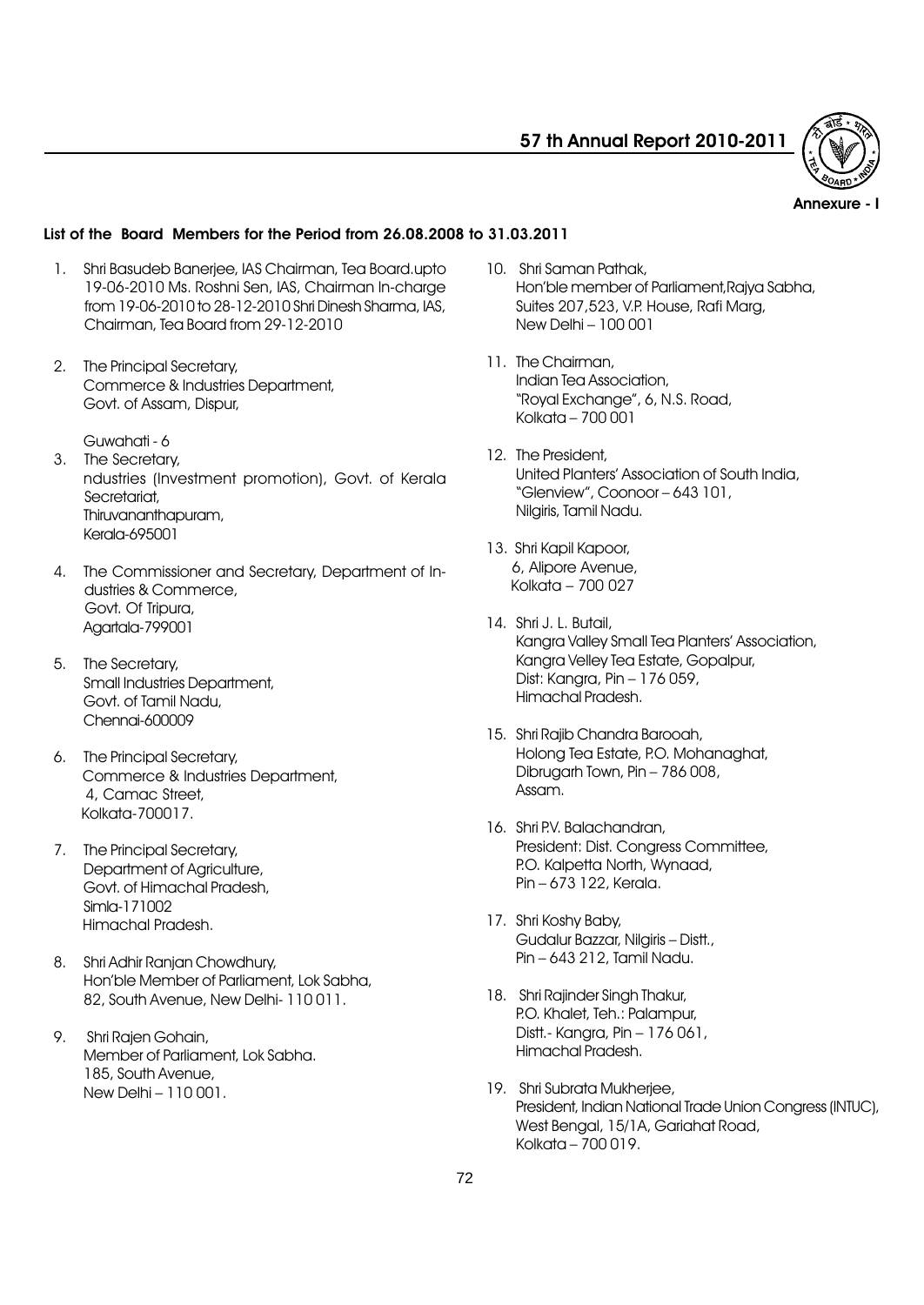Anuradha Complex, Bamuni Maidan,

29. Ms. Bobbeeta Sharma,

Guwahati  $-781021$ .

30. Smt. Deepa Dasmunshi, 6-A, Rani Bhavani Road,

Jalpaiguri - 785 101,

Special Invitees of the Board

31. Shri D. P. Roy,

West Bengal.

New Delhi.

( NEDFI ),

(3) The President,

6, N.S. Road, Kolkata  $-700001$ .

Office: Sangeeta Advertising,

Kolkata  $-700$  026, West Bengal.

(1) Representative to the Govt. of India, Ministry of Commerce & Industry, Deptt. Of Commerce, "Udyog Bhawan"

(2) The Chairman & Managing Director,

Basundhara Enclave, B.K. Kakati Road, Ulubari, Guwahati – 781 007.

Tea Association of India,

Member, West Bengal Legislative Assembly,



- 20. Shri Shankar Malakar, President, Darjeeling District Congress Committee, Babupara, Siliguri, Dist - Darjeeling, Pin- 734 001, West Benaal.
- 21. Shri A.K. Mony, Ex-MLA, Top Station Road, Munnar, P.O. Idukki,  $Pin - 685 612$ , Kerala.
- 22. Shri Mani Kr. Darnal, General Secretary, Indian National Plantation Workers Federation, Birpara, Pin  $-735$  101. Jalpaiguri, West Bengal.
- 23. Shri Aloke Chakraborthy, Secretary, INTUC, West Bengal Branch, "Putul Ghar"' Durgapuri, Siliguri, P.O. Pradhan Nagar, Pin – 734 001, West Bengal.
- 24. Shri Vijay Jagannath, McLeod Russel (India) Ltd., Tea Marketing Deptt. (9th Floor), 4, Mangoe Lane, Kolkata  $-700001$ .
- 25. Shri Rajiv Krishan Puri, C/o. Parcon (India) Pvt. Ltd., 207, A.J.C. Bose Road, 2nd Floor, Kolkata  $-700,020$ .
- 26. Shri Karan Paul, Chairman, Apeejay Surendra Group, 15, Park Street, Kolkata  $-700016$ .
- 27. Shri Shiv Kumar Saria, 17, Ganesh Chandra Avenue, 2<sup>nd</sup> Floor,  $Kolkata - 700 013.$
- 28. Shri Nivedith Thomas Alva, No.253, 2<sup>nd</sup> Block, 5<sup>th</sup> Cross, Rajmahal Vilas II Bangalore - 560 097. Karnataka. Four Meetings were held during 2010-11 i.e. on 30.06.10, 10.09.10, 28.12.10 and 29.03.11)
- - (4) The President, Confederation of Indian Small Tea Growersí Associa tion (CISTA), 6<sup>th</sup> Lane, "MANIK BHAWAN", Ganapatti, Dist.- Sibsagar, Pin - 785 640, Assam.

North Eastern Development Finance Corporation Ltd.

- (5) The Chairman, United Planters' Associations of Southern India (UPASI -Tea Committee), "Glenview", Coonoor - 643 101, Nilgiris, Tamil Nadu.
- (6) The Chairman, Darjeeling Tea Associations (DTA), 6, N. S. Road, Kolkata-700 001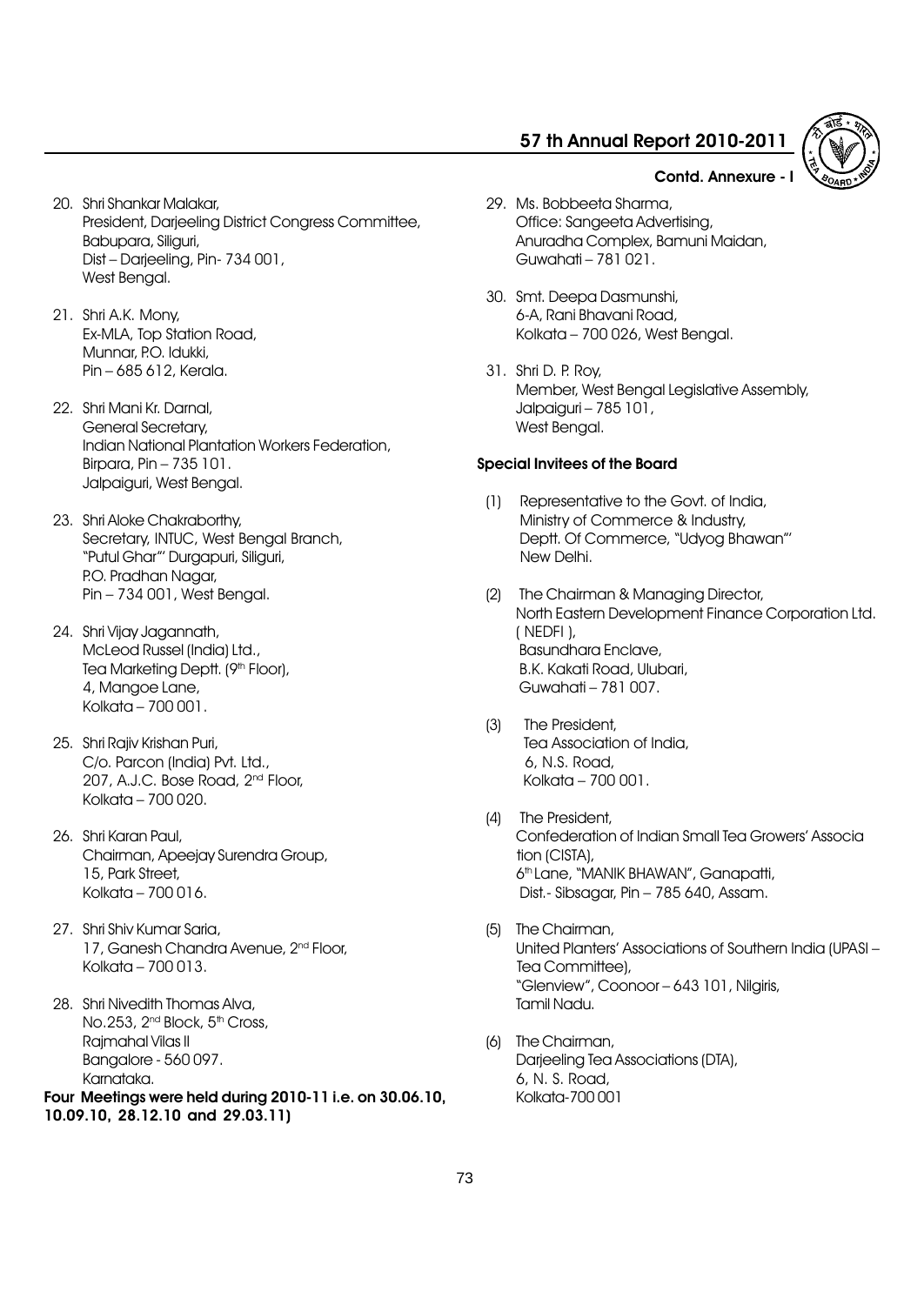

Annexure - II

## Composition of the Standing Committees for the year 2008–2011 (upto 31st March, 2011)

#### Executive Committee

- 1. Chairman, Tea Board (Ex-Officio Chairman of the Committee).
- 2. Shri J.L. Butail,Vice-Chairman, Tea Board &Chairman, Kangra Tea Planters Association, Kangra Valley Tea Estate, Gopalpur, Dist.- Kangra, Pin - 176 059, H. P.
- 3. Shri Adhir Ranjan Chowdhury, Honíble Member of parliament, Lok Sabha, 82, South Avenue, New Delhi- 110 011.
- 4. Shri Saman Pathak, Honíble member of Parliament,(Rajya Sabha), Suites 207,523, V.P. House, Rafi Marg, New Delhi  $-100001$ .
- 5. Shri D. P. Roy, Member, West Bengal Legislative Assembly, Jalpaiguri - 785 101, West Bengal.
- 6. Shri Kapil Kapoor, 6, Alipore Avenue, Kolkata  $-700,027$ .
- 7. Shri Rajiv Krishan Puri, C/o. Parcon (India) Pvt. Ltd., 207, A.J.C. Bose Road, 2nd Floor, Kolkata  $-700020$ .
- 8. Shri Rajinder Singh Thakur, P.O. Khalet, Teh.: Palampur, Distt.- Kanara, Pin  $-176061$ , Himachal Pradesh.
- 9. Shri Shiv Kumar Saria, 17, Ganesh Chandra Avenue, 2<sup>nd</sup> Floor, Kolkata  $-700013$ .

### Four Meetings were held during 2010-11 i.e. on 30.06.10, 10.09.10, 28.12.10 and 29.03.11)

## II.Labour Welfare Committee

1. Chairman, Tea Board (Ex-Officio Chairman of the Committee).

- 2. The Chairman, Indian Tea Association, "Royal Exchange", 6, N.S. Road, Kolkata  $-700001$
- 3. The President, United Plantersí Association of South India, "Glenview", Coonoor - 643 101, Nilgiris, Tamil Nadu.
- 4. Shri Subrata Mukherjee, President, Indian National Trade Union Congress (INTUC), West Benaal, 15/1A, Gariahat Road,  $Kolkata - 700 019.$
- 5. Shri Shankar Malakar, President, Darjeeling District Congress Committee, Babupara, Siliguri, Dist - Darjeeling, Pin- 734 001, West Bengal.
- 6. Shri A.K. Mony, Ex-MLA, Top Station Road, Munnar, P.O. Idukki, Pin – 685 612, Kerala.
- 7. Shri Aloke Chakraborty, Secretary, INTUC, West Bengal Branch, "Putul Ghar"' Durgapuri, Siliguri, P.O. Pradhan Nagar, Pin - 734 001, West Bengal.
- 8. Shri Mani Kr. Darnal, General Secretary, Indian National Plantation Workers Federation, Birpara, Pin  $-735$  101. Jalpaiguri, West Bengal.
- 9. Shri Koshy Baby, Gudalur Bazzar, Nilgiris - Distt., Pin – 643 212, Tamil Nadu.

Three Meetings were held during 2010-11 i.e. on 30.06.2010, 28.12.10 and 29.03.11)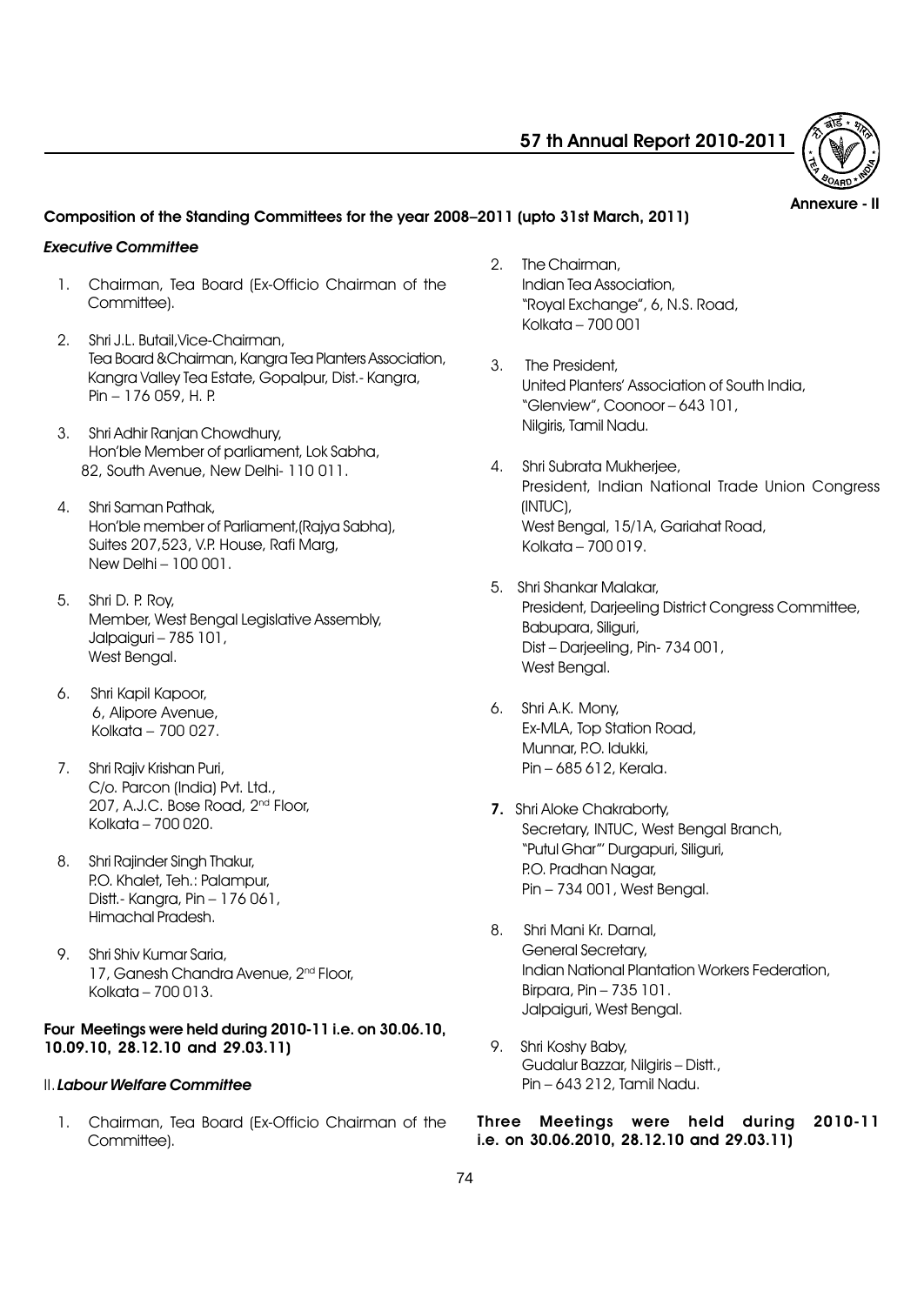

#### Contd. Annexure - II

#### III. Development Committee

- 1. Chairman, Tea Board (Ex-Officio Chairman of the Committee).
- 2. Shri Rajen Gohain, Member of Parliament, Tilak Deka Road, Itachali, P.O. Dist. Nagaon - 782 001 Assam.
- 3. Chairman, Indian Tea Association, Kolkata.
- 4. President, United Plantersí Association of Southern India, (UPASI), "Glenview", Coonoor - 643 101, Nilgiris, Tamil Nadu.
- 5. Shri Vijay Jagannath,, Mcleod Russels (I) Ltd.,Kolkata.
- 6. Shri Rajib Chandra Barooah, Hollonghabi Tea Estate Pvt. Ltd., P.O. Mohanaghat, Dibrugarh  $-786$  008, Assam.
- 7. Shri P. V. Balachandran, Chandra Estate, P.O. Narikundu, Ambalavayal  $-673593$ , Wayanad.

Three Meetings were held during 2010-11 i.e. on 30.06.10, 28.12.10 and 29.03.11)

## IV. Export Promotion Committee

- 1. Chairman, Tea Board (Ex-Officio Chairman of the Committee).
- 2. Shri Saman Pathak, Honíble member of Parliament,(Rajya Sabha), Suites 207,523, V.P. House, Rafi Marg, New Delhi - 100 001
- 3. The Chairman, Indian Tea Association, "Royal Exchange", 6, N.S. Road, Kolkata –  $700\overline{0}01$
- 4. Ms. Bobbeeta Sharma, Office: Sangeeta Advertising, Anuradha Complex, Bamuni Maidan, Guwahati - 781 021.
- 5. Shri Vijay Jagannath, McLeod Russel (India) Ltd., Tea Marketing Deptt. (9<sup>th</sup> Floor), 4, Mangoe Lane, Kolkata  $-700001$ .
- 6. Shri Kapil Kapoor, 6, Alipore Avenue, Kolkata  $-700027$
- 7. Shri Rajiv Krishan Puri, C/o. Parcon (India) Pvt. Ltd., 207, A.J.C. Bose Road, 2nd Floor, Kolkata  $-700020$ .

Three Meetings were held during 2010-11 i.e. on 30.06.10, 28.12.10 and 29.03.11)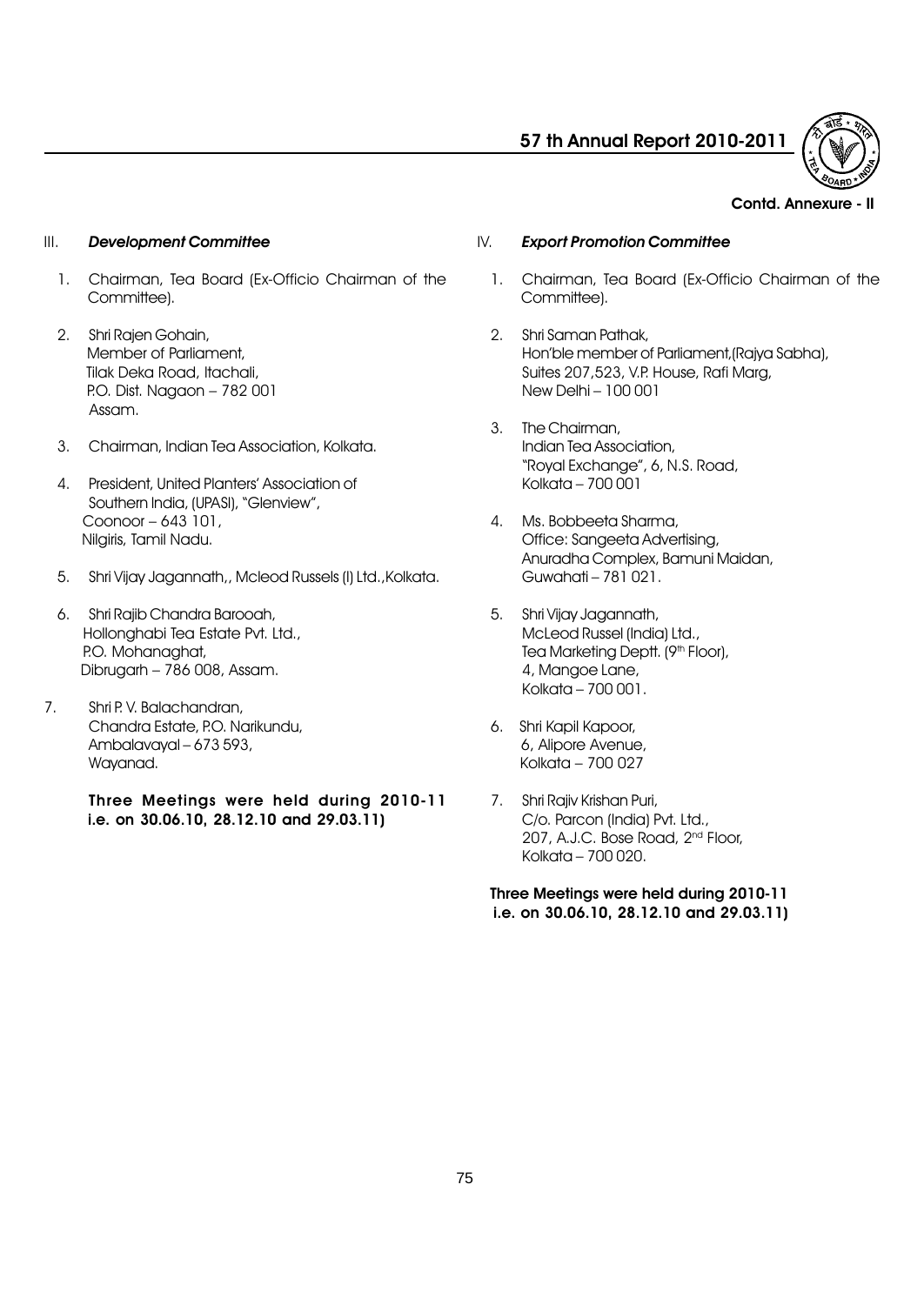

#### Annexure - III

### Addresses of Tea Board Offices in India and Abroad:

## OFFICES IN INDIA

## **KOLKATA**

Tea Board

14, BTM Sarani, Kolkata - 700 001. Tel. :033-22351411/Fax:033-22215715 E-mail : secyteaboard@vsnl.net Website :www.teaboard.gov.in

## DELHI

Tea Board 13/2 Jam Nagar House, Sajahan Road, New Delhi - 110 011 Tel. : 011-23074179, 23625930-F Mob. : 09811100236, 23543513-R

## **COONOOR**

Executive Director, Tea Board, Shelwood Coonoor Club Road, Post Box No. 6, Coonoor - 643 101, Nilgiri, South India Tel. : 0423-2231638/2230316\*[D] Fax : 0423-2232332, 2231484-Res. E-mail : teaboardcoonoor@rediffmail.com

#### KOCHI

Joint Controller of Licensing Tea Board Indira Gandhi Road, Willingdon Island, Kochi - 682 003, Kerala. Tel. :0484-2666523/2340481 Fax :0484-2666648 E-mail : teaboardkochi@hotmail.com

## **KOTTAYAM**

Assistant Director of Tea Development, Tea Board, College Road, Kottayam - 686 001, Kerala. Tel.: 0481-2567391 Fax: 0481-2301223 E-mail : teaboard.kottayam@gmail.com

#### **CHENNAI**

Welfare Liaison Officer (South) Tea Board 139, Eldams Road (2<sup>nd</sup> floor), Chennai - 600018. Telefax : 044-24341650 TEL : 044-24342754 E-mail : teaboardchennai@gmail.com

## **GUWAHATI**

Executive Director, North Eastern Zonal Office Housefed Complex, 5<sup>th</sup> floor, Beltola-Basistha Road,. Dispur, Guwahati-781006 Tel: 0361-2234257/2234258 Fax: 0361-2234251 E-mail : teaboardghy@hotmail.com

### JORHAT

Dy. Director of Tea Development (Plantation), Tea Board, Tea Research Association Complex, Cinnamara Jorhat-785001, Assam Tel: 0376-2360066/Fax 2360068 E-mail : teaboardjorhat@gmail.com

#### **DIBRUGARH**

Dy. Director of Tea Development (Plantation), Tea Board, West Chowkidingee T.R. Phukan Road, Dibrugarh - 786 001 Tele fax: 0373-2322932 E-mail: teaboarddibrugarh@gmail.com

### **TEZPUR**

Asst. Director of Tea Development Tea Board Mission Charali, Opp. Trade & Industry Building, P.O. Dekargaon, Tezpur-784 501, Dist. Sonitpur, Assam. Tel: 03712-255664 E-mail : teaboardtezpur@yahoo.com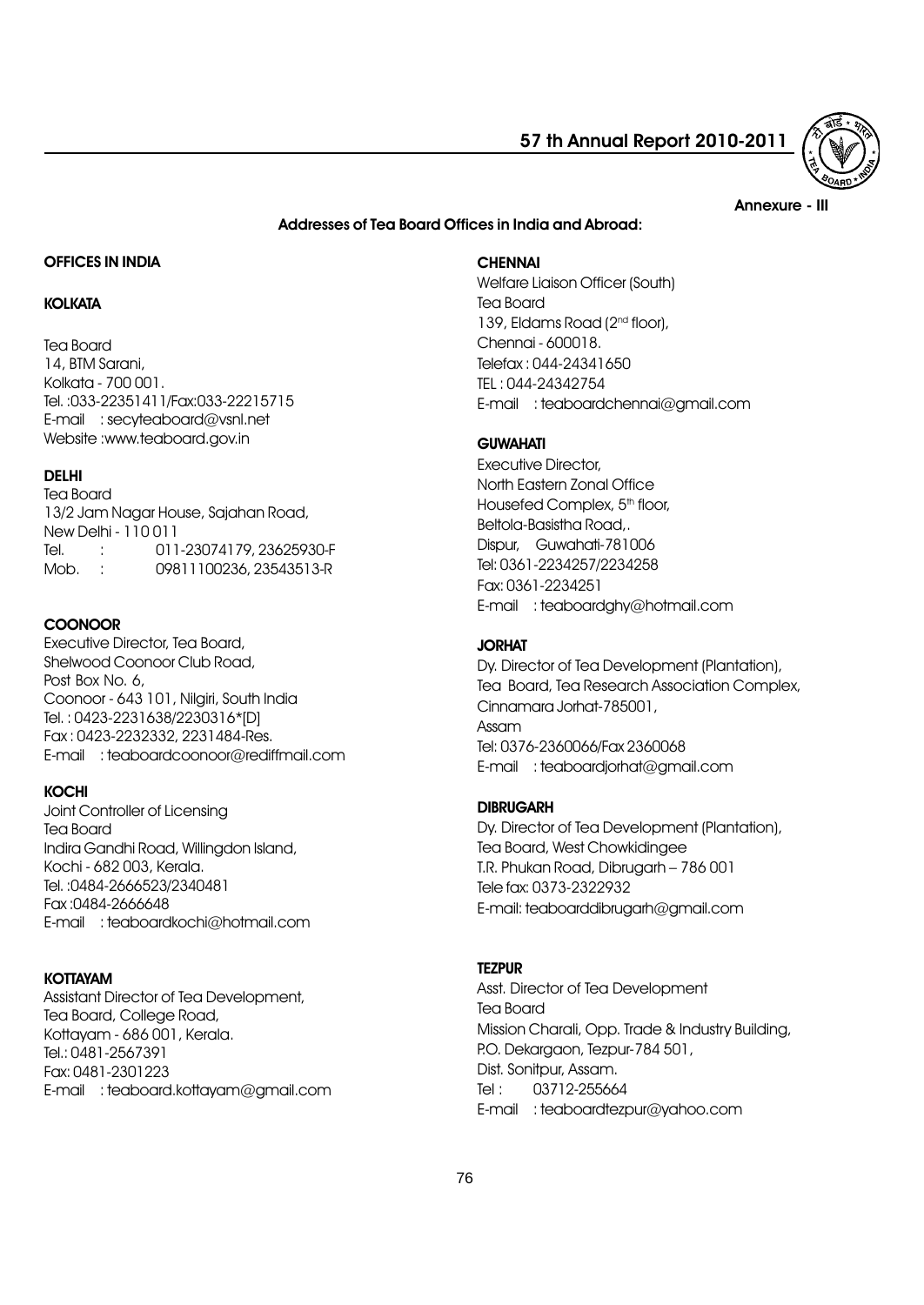

#### Contd. Annexure - III

#### **SILCHAR**

Asst. Director of Tea Development, Tea Board Club Road, Silchar - 788 001, Dist. : Cachar, Assam. Tel. : 03842-232518 E-mail : silchar\_tboard@rediffmail.com

### **AGARTALA**

Assistant Director of Tea Development, Akhaura Road, Fire Brigade, Chowmuhani Agartala - 799 001, Tripura (West) Tel. : 0381-2324182

#### SILIGURI

Dy. Director of Tea Development (Plantation), Sahid Bhagat Singh Commercial Complex, ( $3<sup>rd</sup>$  floor), 2<sup>nd</sup> Mile, Sevoke Road, Siliguri, West Bengal Tel/Fax : 0353-2544778/2540209 E-mail : kkbkolkata@gmail.com

#### JALPAIGURI

Assistant Director Tea Development, Tea Board, Ruby Cottage Shibajee Road, Hakimpara **Jalpaiauri** Te: 03561 225146 E-mail: teaboardjal@gmail.com

#### PALAMPUR

Assistant Director Tea Development, Tea Board, Mission Road, Palampur - 176 061 Kangra, Himachal Pradesh. Tel : 01894-230524 Fax : 01894-231748 E-mail : csmteaboard@gmail.com

#### DARJEELING (DTR & D.C.)

Project Director, Tea Board, Acharya Bhanu Path, Kurseong - 734 203, Darjeeling. Tel.: 0354-230287 Fax : 0354-230218-Fax & Tel E-mail: tea2darjeeling@yahoo.co.in

#### MUMBAI

**Superintendent** Tea Board, Resham Bhavan, 78, Veer Nariman Road, Mumbai - 400 020. Telefax.: 022-22041699 G.H. (Tel): 2367 5401 E-mail : mumtea@vsnl.net

## OFFICES ABROAD UNITED KINGDOM

Mr.Ali Raza Rizvi, IAS, Director of Tea Promotion Tea Board of India, India House, Aldwych, London - WC2B 4NA. Tel. : 0044207-2402394 Fax : 00 44207-2402533 Res. : 01372476967 Mobile : 00447788420995 Residence : 4, Carrick Gate, Esher, Surrey KT10 9 NE, U.K.: E-mail : teabordlon@aol.com

## DUBAI

Sri Manish Sharma, LP.S., Director of Tea Promotion Tea Board of India P.O. Box No. 2415, Flat No. 5, Al Abbas Buildings, Bank Street, Bur Dubai, Dubai UAE. Tel. : 009714 3522612/3522613 Fax : 00 9714 3522615 Mobile : 0097154575283, 513275 E-mail : teaboard@emirates.net.ae

### **MOSCOW**

Director of Tea Promotion Tea Board of India C/o Embassy of India, 4, Vorontsovo Polye, Russian Federation, Moscow. Tel : 007095-9171657 Fax : 007095-9163724 Res. : 007095-2543743 E-mail : teaboard@com2com.ru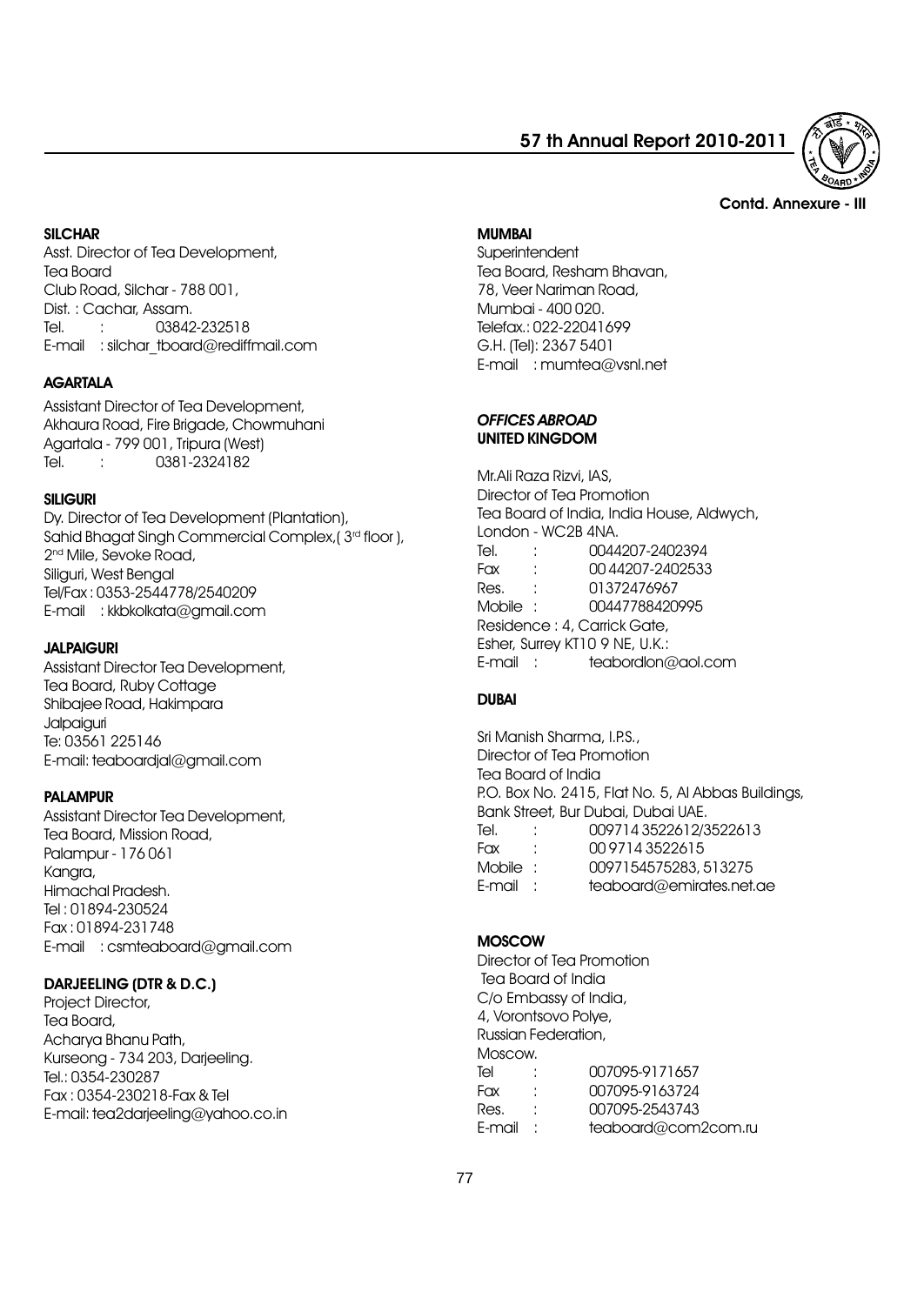## Annexure - IV

# Expenditure statement under Grant-in-Aid and Research Schemes during 2010-11

| <b>ITEM</b>                       | <b>AMOUNT そ</b> |  |  |
|-----------------------------------|-----------------|--|--|
| Grant-in-aid to TRA               | 11,70,42,664.00 |  |  |
| Grant-in-aid to UPASI-TRF         | 1,52,03,593.00  |  |  |
| Research grant to TRA             | 2,44,85,000.00  |  |  |
| Research grant to UPASI-TRF       | 43,50,000.00    |  |  |
| Research grant to HPKVV           | 3,50,000.00     |  |  |
| Research grant to AAU             | 3,00,000.00     |  |  |
| Research grant to CDAC            | 14,50,000.00    |  |  |
| Research grant to IIT-Kharagpur   | 1,75,00,000.00  |  |  |
| Research grant to B.C.Guha Centre | 10,00,000.00    |  |  |
| Research grant to DTR & DC        | 9,01,000.00     |  |  |
| DTR & DC (Upgradation)            | 39,01,291.00    |  |  |
| Seminar/Workshop                  | 7,68,926.00     |  |  |
| <b>TRA Centenary Grant</b>        | 15,00,00,000.00 |  |  |
| AED to TRA                        | 90,67,000.00    |  |  |
| AED to UPASI                      | 64,55,335.00    |  |  |
| ASIDE Scheme                      | 2,50,00,000.00  |  |  |
| <b>Total</b>                      | 37,77,74,809.00 |  |  |